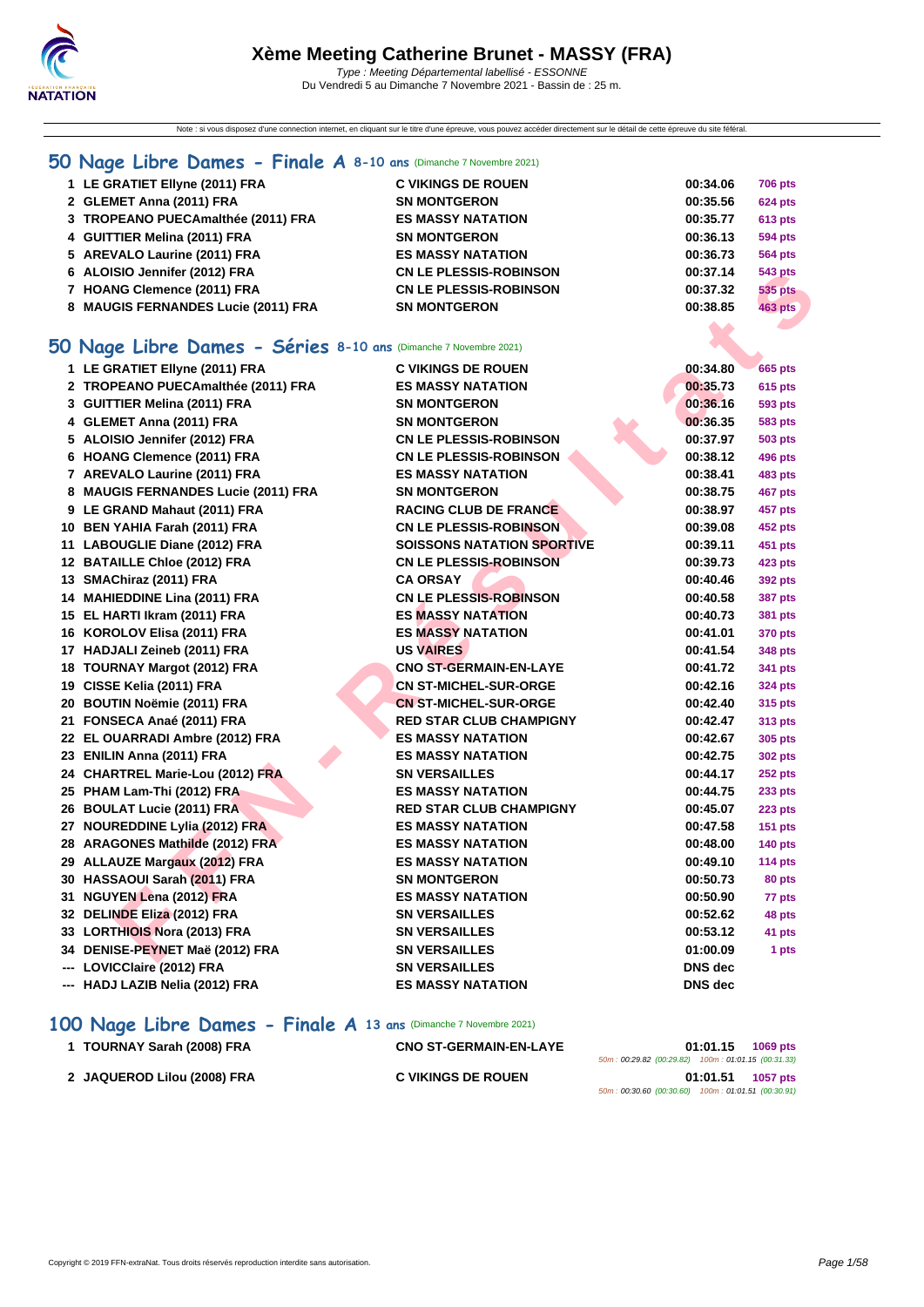

| 100 Nage Libre Dames - Finale A (suite)  |                               |                                                        |
|------------------------------------------|-------------------------------|--------------------------------------------------------|
| 3 BIZE Eva (2008) FRA                    | <b>SN VERSAILLES</b>          | 01:03.90<br>978 pts                                    |
|                                          |                               | 50m: 00:30.96 (00:30.96) 100m: 01:03.90 (00:32.94)     |
| 4 GARRABOS Loane (2008) FRA              | <b>YERRES NATATION</b>        | 01:04.32<br>964 pts                                    |
|                                          |                               | 50m: 00:31.29 (00:31.29) 100m: 01:04.32 (00:33.03)     |
| 5 FREMION Capucine-Latinka (2008) FRA    | AQUA VALLÉE-DE-CHEVREUSE      | 01:05.45<br><b>928 pts</b>                             |
|                                          |                               | 50m: 00:31.84 (00:31.84) 100m: 01:05.45 (00:33.61)     |
| 6 SALCZER Lilou (2008) FRA               | <b>ES MASSY NATATION</b>      | 01:05.63<br><b>922 pts</b>                             |
|                                          |                               | 50m: 00:31.49 (00:31.49) 100m: 01:05.63 (00:34.14)     |
| <b>BENBAKKAR Sherine (2008) FRA</b>      | <b>CNO ST-GERMAIN-EN-LAYE</b> | 01:05.71<br><b>920 pts</b>                             |
|                                          |                               | 50m: 00:31.58 (00:31.58) 100m: 01:05.71 (00:34.13)     |
| <b>BERTHIER Capucine (2008) FRA</b><br>8 | AQUA VALLÉE-DE-CHEVREUSE      | 01:08.33<br>839 pts                                    |
|                                          |                               | $50m: 00:32.79$ (00:32.79) $100m: 01:08.33$ (00:35.54) |

#### **100 Nage Libre Dames - Finale B 12 ans** (Dimanche 7 Novembre 2021)

|                                                                   |                               | <u>JUIL OU.JI.43</u> (UU.JI.43) TUUIL UT.UJ.UJ (UU.J4.14)                                                                              |
|-------------------------------------------------------------------|-------------------------------|----------------------------------------------------------------------------------------------------------------------------------------|
| 7 BENBAKKAR Sherine (2008) FRA                                    | <b>CNO ST-GERMAIN-EN-LAYE</b> | 01:05.71<br><b>920 pts</b><br>50m: 00:31.58 (00:31.58) 100m: 01:05.71 (00:34.13)                                                       |
| 8 BERTHIER Capucine (2008) FRA                                    | AQUA VALLÉE-DE-CHEVREUSE      | 01:08.33<br><b>839 pts</b><br>50m: 00:32.79 (00:32.79) 100m: 01:08.33 (00:35.54)                                                       |
| 00 Nage Libre Dames - Finale B 12 ans (Dimanche 7 Novembre 2021)  |                               |                                                                                                                                        |
| 1 JAFFUEL Ella (2009) FRA                                         | <b>CNO ST-GERMAIN-EN-LAYE</b> | 01:03.43<br>993 pts<br>50m: 00:30.35 (00:30.35) 100m: 01:03.43 (00:33.08)                                                              |
| 2 RAZANATEFY Harena-Soa (2009) FRA                                | <b>CN MELUN VAL DE SEINE</b>  | 01:05.73<br>919 pts                                                                                                                    |
| 3 DELAMARE Romane (2009) FRA                                      | <b>C VIKINGS DE ROUEN</b>     | 50m: 00:31.44 (00:31.44) 100m: 01:05.73 (00:34.29)<br>01:06.02<br>910 pts                                                              |
| 4 BARSANTI Juliana (2009) FRA                                     | <b>SN VERSAILLES</b>          | 50m: 00:31.76 (00:31.76) 100m: 01:06.02 (00:34.26)<br>01:07.07<br>877 pts                                                              |
| 5 XAYGNABOUN-MOUNIER Laurine (2009) FRA                           | <b>CA ORSAY</b>               | 50m: 00:32.36 (00:32.36) 100m: 01:07.07 (00:34.71)<br>01:07.36<br><b>868 pts</b><br>50m: 00:32.12 (00:32.12) 100m: 01:07.36 (00:35.24) |
| 6 REMY Lou (2009) FRA                                             | <b>ES MASSY NATATION</b>      | 01:08.68<br>828 pts<br>50m: 00:32.41 (00:32.41) 100m: 01:08.68 (00:36.27)                                                              |
| 7 LABRIDY Léna (2009) FRA                                         | <b>ASS SPORTIVE BOUVINES</b>  | 01:09.32<br>809 pts<br>50m: 00:32.60 (00:32.60) 100m: 01:09.32 (00:36.72)                                                              |
| 8 LABOLLE Maïwen (2009) FRA                                       | <b>CA L'HAY-LES-ROSES</b>     | 01:10.42<br>777 pts<br>50m: 00:33.43 (00:33.43) 100m: 01:10.42 (00:36.99)                                                              |
| 00 Nage Libre Dames - Finale C 11 ans (Dimanche 7 Novembre 2021)  |                               |                                                                                                                                        |
| 1 VENTURA Vanessa (2010) FRA                                      | <b>C VIKINGS DE ROUEN</b>     | 01:05.68<br>921 pts                                                                                                                    |
| 2 LIMAM Yasmine (2010) FRA                                        | <b>C VIKINGS DE ROUEN</b>     | 50m: 00:32.23 (00:32.23) 100m: 01:05.68 (00:33.45)<br>01:05.70<br><b>920 pts</b>                                                       |
| 3 SANANIKONE Emma (2010) FRA                                      | AQUA VALLÉE-DE-CHEVREUSE      | 50m: 00:32.33 (00:32.33) 100m: 01:05.70 (00:33.37)<br>01:07.45<br>866 pts                                                              |
| 4 BETTIOUI Ferroudja (2010) FRA                                   | <b>SN MONTGERON</b>           | 50m: 00:32.83 (00:32.83) 100m: 01:07.45 (00:34.62)<br>01:07.55<br>863 pts<br>50m: 00:32.90 (00:32.90) 100m: 01:07.55 (00:34.65)        |
| 5 STRADY Clementine (2010) FRA                                    | <b>ES MASSY NATATION</b>      | 01:07.71<br>858 pts<br>50m: 00:33.10 (00:33.10) 100m: 01:07.71 (00:34.61)                                                              |
| 6 DELSART Ambre (2010) FRA                                        | <b>ES MASSY NATATION</b>      | 01:10.95<br><b>762 pts</b>                                                                                                             |
| 7 BEN-HENIA Norhene (2010) FRA                                    | <b>CN LE PLESSIS-ROBINSON</b> | 50m: 00:34.46 (00:34.46) 100m: 01:10.95 (00:36.49)<br>01:11.25<br><b>753 pts</b>                                                       |
| 8 HUCHETTE GERARD Siloë (2010) FRA                                | <b>ES MASSY NATATION</b>      | 50m: 00:34.03 (00:34.03) 100m: 01:11.25 (00:37.22)<br>01:12.28<br><b>724 pts</b><br>50m: 00:34.69 (00:34.69) 100m: 01:12.28 (00:37.59) |
| 00 Nage Libre Dames - Séries 11-13 ans (Dimanche 7 Novembre 2021) |                               |                                                                                                                                        |
| 1 TOURNAY Sarah (2008) FRA                                        | <b>CNO ST-GERMAIN-EN-LAYE</b> | 01:01.49<br>1058 pts<br>50m: 00:30.04 (00:30.04) 100m: 01:01.49 (00:31.45)                                                             |

## **100 Nage Libre Dames - Finale C 11 ans** (Dimanche 7 Novembre 2021)

| 1 VENTURA Vanessa (2010) FRA       | <b>C VIKINGS DE ROUEN</b>     |
|------------------------------------|-------------------------------|
| 2 LIMAM Yasmine (2010) FRA         | <b>C VIKINGS DE ROUEN</b>     |
| 3 SANANIKONE Emma (2010) FRA       | AQUA VALLÉE-DE-CHEVREUSE      |
| 4 BETTIOUI Ferroudia (2010) FRA    | <b>SN MONTGERON</b>           |
| 5 STRADY Clementine (2010) FRA     | <b>ES MASSY NATATION</b>      |
| 6 DELSART Ambre (2010) FRA         | <b>ES MASSY NATATION</b>      |
| 7 BEN-HENIA Norhene (2010) FRA     | <b>CN LE PLESSIS-ROBINSON</b> |
| 8 HUCHETTE GERARD Siloë (2010) FRA | <b>ES MASSY NATATION</b>      |
|                                    |                               |

|  |                                                    |  | 01:03.43 993 pts |  |  |
|--|----------------------------------------------------|--|------------------|--|--|
|  | 50m: 00:30.35 (00:30.35) 100m: 01:03.43 (00:33.08) |  |                  |  |  |
|  |                                                    |  | 01:05.73 919 pts |  |  |
|  | 50m: 00:31.44 (00:31.44) 100m: 01:05.73 (00:34.29) |  |                  |  |  |
|  |                                                    |  | 01:06.02 910 pts |  |  |
|  | 50m: 00:31.76 (00:31.76) 100m: 01:06.02 (00:34.26) |  |                  |  |  |
|  |                                                    |  | 01:07.07 877 pts |  |  |
|  | 50m: 00:32.36 (00:32.36) 100m: 01:07.07 (00:34.71) |  |                  |  |  |
|  |                                                    |  | 01:07.36 868 pts |  |  |
|  | 50m: 00:32.12 (00:32.12) 100m: 01:07.36 (00:35.24) |  |                  |  |  |
|  |                                                    |  | 01:08.68 828 pts |  |  |
|  | 50m: 00:32.41 (00:32.41) 100m: 01:08.68 (00:36.27) |  |                  |  |  |
|  |                                                    |  | 01:09.32 809 pts |  |  |
|  | 50m: 00:32.60 (00:32.60) 100m: 01:09.32 (00:36.72) |  |                  |  |  |
|  |                                                    |  | 01:10.42 777 pts |  |  |
|  | 50m: 00:33.43 (00:33.43) 100m: 01:10.42 (00:36.99) |  |                  |  |  |

|                                                    | 01:05.68 921 pts |  |
|----------------------------------------------------|------------------|--|
| 50m: 00:32.23 (00:32.23) 100m: 01:05.68 (00:33.45) |                  |  |
|                                                    | 01:05.70 920 pts |  |
| 50m: 00:32.33 (00:32.33) 100m: 01:05.70 (00:33.37) |                  |  |
|                                                    | 01:07.45 866 pts |  |
| 50m: 00:32.83 (00:32.83) 100m: 01:07.45 (00:34.62) |                  |  |
|                                                    | 01:07.55 863 pts |  |
| 50m: 00:32.90 (00:32.90) 100m: 01:07.55 (00:34.65) |                  |  |
|                                                    |                  |  |
|                                                    | 01:07.71 858 pts |  |
| 50m: 00:33.10 (00:33.10) 100m: 01:07.71 (00:34.61) |                  |  |
|                                                    | 01:10.95 762 pts |  |
| 50m: 00:34.46 (00:34.46) 100m: 01:10.95 (00:36.49) |                  |  |
|                                                    | 01:11.25 753 pts |  |
| 50m: 00:34.03 (00:34.03) 100m: 01:11.25 (00:37.22) |                  |  |
|                                                    | 01:12.28 724 pts |  |

| 100 Nage Libre Dames - Séries 11-13 ans (Dimanche 7 Novembre 2021) |                               |                                                                            |
|--------------------------------------------------------------------|-------------------------------|----------------------------------------------------------------------------|
| TOURNAY Sarah (2008) FRA                                           | <b>CNO ST-GERMAIN-EN-LAYE</b> | 1058 pts<br>01:01.49<br>50m: 00:30.04 (00:30.04) 100m: 01:01.49 (00:31.45) |
| 2 JAQUEROD Lilou (2008) FRA                                        | <b>C VIKINGS DE ROUEN</b>     | 01:02.85<br>1012 pts<br>50m: 00:30.53 (00:30.53) 100m: 01:02.85 (00:32.32) |
| 3 BIZE Eva (2008) FRA                                              | <b>SN VERSAILLES</b>          | 01:03.92<br>977 pts<br>50m: 00:31.00 (00:31.00) 100m: 01:03.92 (00:32.92)  |
| 4 GARRABOS Loane (2008) FRA                                        | <b>YERRES NATATION</b>        | 01:04.56<br>957 pts<br>50m: 00:31.40 (00:31.40) 100m: 01:04.56 (00:33.16)  |
| 5 JAFFUEL Ella (2009) FRA                                          | <b>CNO ST-GERMAIN-EN-LAYE</b> | 01:04.57<br>956 pts<br>50m: 00:31.05 (00:31.05) 100m: 01:04.57 (00:33.52)  |
| 6 RAZANATEFY Harena-Soa (2009) FRA                                 | <b>CN MELUN VAL DE SEINE</b>  | 01:05.49<br>927 pts                                                        |

|  | 01:01.49 1058 pts<br>50m: 00:30.04 (00:30.04) 100m: 01:01.49 (00:31.45) |  |
|--|-------------------------------------------------------------------------|--|
|  | 01:02.85 1012 pts<br>50m: 00:30.53 (00:30.53) 100m: 01:02.85 (00:32.32) |  |
|  | 01:03.92 977 pts<br>50m: 00:31.00 (00:31.00) 100m: 01:03.92 (00:32.92)  |  |
|  | 01:04.56 957 pts<br>50m: 00:31.40 (00:31.40) 100m: 01:04.56 (00:33.16)  |  |
|  | 01:04.57 956 pts<br>50m: 00:31.05 (00:31.05) 100m: 01:04.57 (00:33.52)  |  |
|  | 01:05.49 927 pts<br>50m: 00:31.45 (00:31.45) 100m: 01:05.49 (00:34.04)  |  |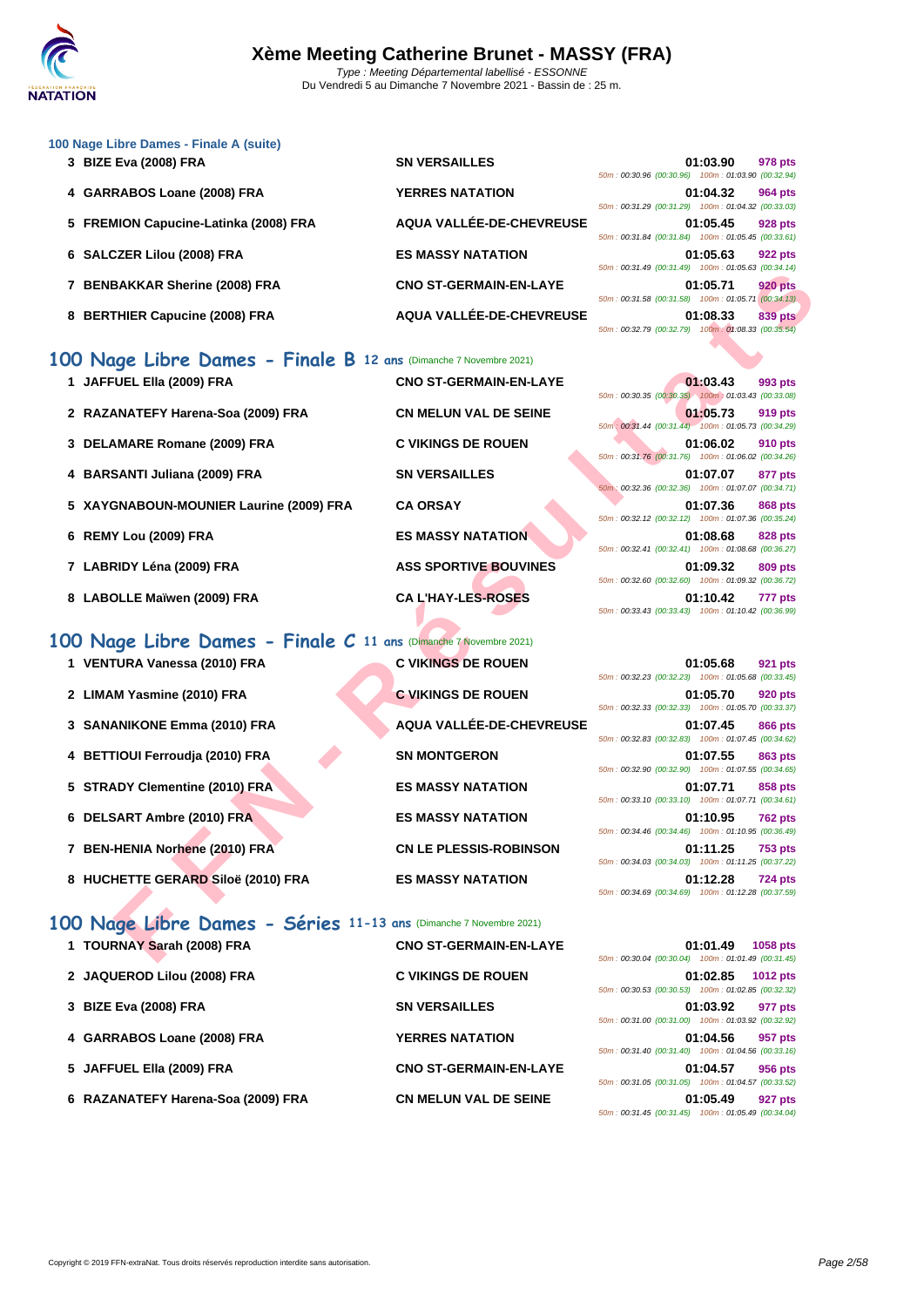

| 100 Nage Libre Dames - Séries (suite)<br>7 SALCZER Lilou (2008) FRA | <b>ES MASSY NATATION</b>       | 01:05.92<br>913 pts                                                                                                             |
|---------------------------------------------------------------------|--------------------------------|---------------------------------------------------------------------------------------------------------------------------------|
| 8 FREMION Capucine-Latinka (2008) FRA                               | AQUA VALLÉE-DE-CHEVREUSE       | 50m: 00:31.65 (00:31.65) 100m: 01:05.92 (00:34.27)<br>01:05.94<br>913 pts                                                       |
| <b>BARSANTI Juliana (2009) FRA</b><br>9                             | <b>SN VERSAILLES</b>           | 50m: 00:31.59 (00:31.59) 100m: 01:05.94 (00:34.35)<br>01:06.33<br><b>900 pts</b>                                                |
| <b>BENBAKKAR Sherine (2008) FRA</b><br>10                           | <b>CNO ST-GERMAIN-EN-LAYE</b>  | 50m: 00:32.16 (00:32.16) 100m: 01:06.33 (00:34.17)<br>01:06.56<br>893 pts                                                       |
| DELAMARE Romane (2009) FRA<br>11                                    | <b>C VIKINGS DE ROUEN</b>      | 50m : 00:31.95 (00:31.95) 100m : 01:06.56 (00:34.61)<br>01:06.96<br><b>881 pts</b>                                              |
| 12 VENTURA Vanessa (2010) FRA                                       | <b>C VIKINGS DE ROUEN</b>      | 50m: 00:32.20 (00:32.20) 100m: 01:06.96 (00:34.76)<br>01:07.39<br><b>868 pts</b>                                                |
| 13 LIMAM Yasmine (2010) FRA                                         | <b>C VIKINGS DE ROUEN</b>      | 50m: 00:32.48 (00:32.48) 100m: 01:07.39 (00:34.91)<br>01:07.87<br>853 pts                                                       |
| 14 BERTHIER Capucine (2008) FRA                                     | AQUA VALLÉE-DE-CHEVREUSE       | 50m: 00:32.75 (00:32.75) 100m: 01:07.87 (00:35.12)<br>01:07.92<br>851 pts                                                       |
| <b>BETTIOUI Ferroudja (2010) FRA</b><br>15                          | <b>SN MONTGERON</b>            | 50m: 00:33.02 (00:33.02) 100m: 01:07.92 (00:34.90)<br>01:08.31<br>840 pts                                                       |
| REMY Lou (2009) FRA<br>16                                           | <b>ES MASSY NATATION</b>       | 50m: 00:32.21 (00:32.21) 100m: 01:08.31 (00:36.10)<br>01:08.72<br><b>827 pts</b>                                                |
| DE OLIVEIRA Maelle (2008) FRA<br>17                                 | <b>US VAIRES</b>               | 50m: 00:32.31 (00:32.31) 100m: 01:08.72 (00:36.41)<br>01:08.79<br>825 pts                                                       |
| 18 XAYGNABOUN-MOUNIER Laurine (2009) FRA                            | <b>CA ORSAY</b>                | 50m: 00:32.64 (00:32.64) 100m: 01:08.79 (00:36.15)<br>01:08.87<br>823 pts<br>50m: 00:32.97 (00:32.97) 100m: 01:08.87 (00:35.90) |
| <b>BELHACHEMI Manare (2008) FRA</b><br>19                           | <b>US VAIRES</b>               | 01:09.32<br>809 pts<br>50m: 00:33.09 (00:33.09) 100m: 01:09.32 (00:36.23)                                                       |
| FLENDER-EMERY Elena (2008) FRA<br>20                                | AQUA VALLÉE-DE-CHEVREUSE       | 01:09.45<br>805 pts                                                                                                             |
| <b>NOUREDDINE Attika (2008) FRA</b><br>21                           | <b>ES MASSY NATATION</b>       | 01:09.53<br>803 pts<br>50m: 00:32.37 (00:32.37) 100m: 01:09.53 (00:37.16)                                                       |
| 22 SANANIKONE Emma (2010) FRA                                       | AQUA VALLÉE-DE-CHEVREUSE       | 01:09.86<br><b>793 pts</b><br>50m: 00:33.93 (00:33.93) 100m: 01:09.86 (00:35.93)                                                |
| LABOLLE Maïwen (2009) FRA<br>23                                     | <b>CA L'HAY-LES-ROSES</b>      | 01:09.98<br><b>790 pts</b><br>50m: 00:33.62 (00:33.62) 100m: 01:09.98 (00:36.36)                                                |
| <b>STRADY Clementine (2010) FRA</b><br>24                           | <b>ES MASSY NATATION</b>       | 01:10.00<br>789 pts<br>50m: 00:33.65 (00:33.65) 100m: 01:10.00 (00:36.35)                                                       |
| 25 LABRIDY Léna (2009) FRA                                          | <b>ASS SPORTIVE BOUVINES</b>   | 01:10.08<br>787 pts<br>50m: 00:33.57 (00:33.57) 100m: 01:10.08 (00:36.51)                                                       |
| <b>BOURGES Victoria (2009) FRA</b><br>26                            | <b>RACING CLUB DE FRANCE</b>   | 01:10.50<br>775 pts<br>50m: 00:33.60 (00:33.60) 100m: 01:10.50 (00:36.90)                                                       |
| <b>FREBOURG Clara (2008) FRA</b><br>27                              | <b>CN LE PLESSIS-ROBINSON</b>  | 01:10.52<br>774 pts<br>50m: 00:34.03 (00:34.03) 100m: 01:10.52 (00:36.49)                                                       |
| 28 NACEIRI Amel (2009) FRA                                          | <b>ASS SPORTIVE BOUVINES</b>   | 01:10.79<br>766 pts<br>50m: 00:32.98 (00:32.98) 100m: 01:10.79 (00:37.81)                                                       |
| 29 PAUL Lucie (2009) FRA                                            | <b>ES MASSY NATATION</b>       | 01:12.02<br><b>731 pts</b><br>50m: 00:34.34 (00:34.34) 100m: 01:12.02 (00:37.68)                                                |
| 30 RICHALET Capucine (2009) FRA                                     | <b>US VAIRES</b>               | 01:12.03<br>731 pts<br>50m: 00:33.90 (00:33.90) 100m: 01:12.03 (00:38.13)                                                       |
| 31 ALL TAMBA Roxane (2009) FRA                                      | <b>CNO ST-GERMAIN-EN-LAYE</b>  | 01:12.04<br><b>731 pts</b><br>50m: 00:33.68 (00:33.68) 100m: 01:12.04 (00:38.36)                                                |
| 32 BEN-HENIA Norhene (2010) FRA                                     | <b>CN LE PLESSIS-ROBINSON</b>  | 01:12.36<br>722 pts<br>50m: 00:34.21 (00:34.21) 100m: 01:12.36 (00:38.15)                                                       |
| 33 DELSART Ambre (2010) FRA                                         | <b>ES MASSY NATATION</b>       | 01:12.45<br><b>719 pts</b><br>50m: 00:35.34 (00:35.34) 100m: 01:12.45 (00:37.11)                                                |
| 34 JUILLY Alexandra (2008) FRA                                      | <b>CN LE PLESSIS-ROBINSON</b>  | 01:12.93<br><b>706 pts</b><br>50m: 00:35.69 (00:35.69) 100m: 01:12.93 (00:37.24)                                                |
| 35 RAGIONERI Loriane (2008) FRA                                     | <b>RED STAR CLUB CHAMPIGNY</b> | 01:13.41<br>693 pts<br>50m: 00:35.03 (00:35.03) 100m: 01:13.41 (00:38.38)                                                       |
| 36 LE STRAT Nina (2008) FRA                                         | <b>ES MASSY NATATION</b>       | 01:13.49<br>691 pts<br>50m: 00:35.07 (00:35.07) 100m: 01:13.49 (00:38.42)                                                       |
| 37 HUCHETTE GERARD Siloë (2010) FRA                                 | <b>ES MASSY NATATION</b>       | 01:13.91<br>679 pts<br>50m: 00:35.90 (00:35.90) 100m: 01:13.91 (00:38.01)                                                       |
| 38 DUMON Elise (2009) FRA                                           | <b>CN VIRY-CHÂTILLON</b>       | 01:14.14<br>673 pts<br>50m: 00:35.39 (00:35.39) 100m: 01:14.14 (00:38.75)                                                       |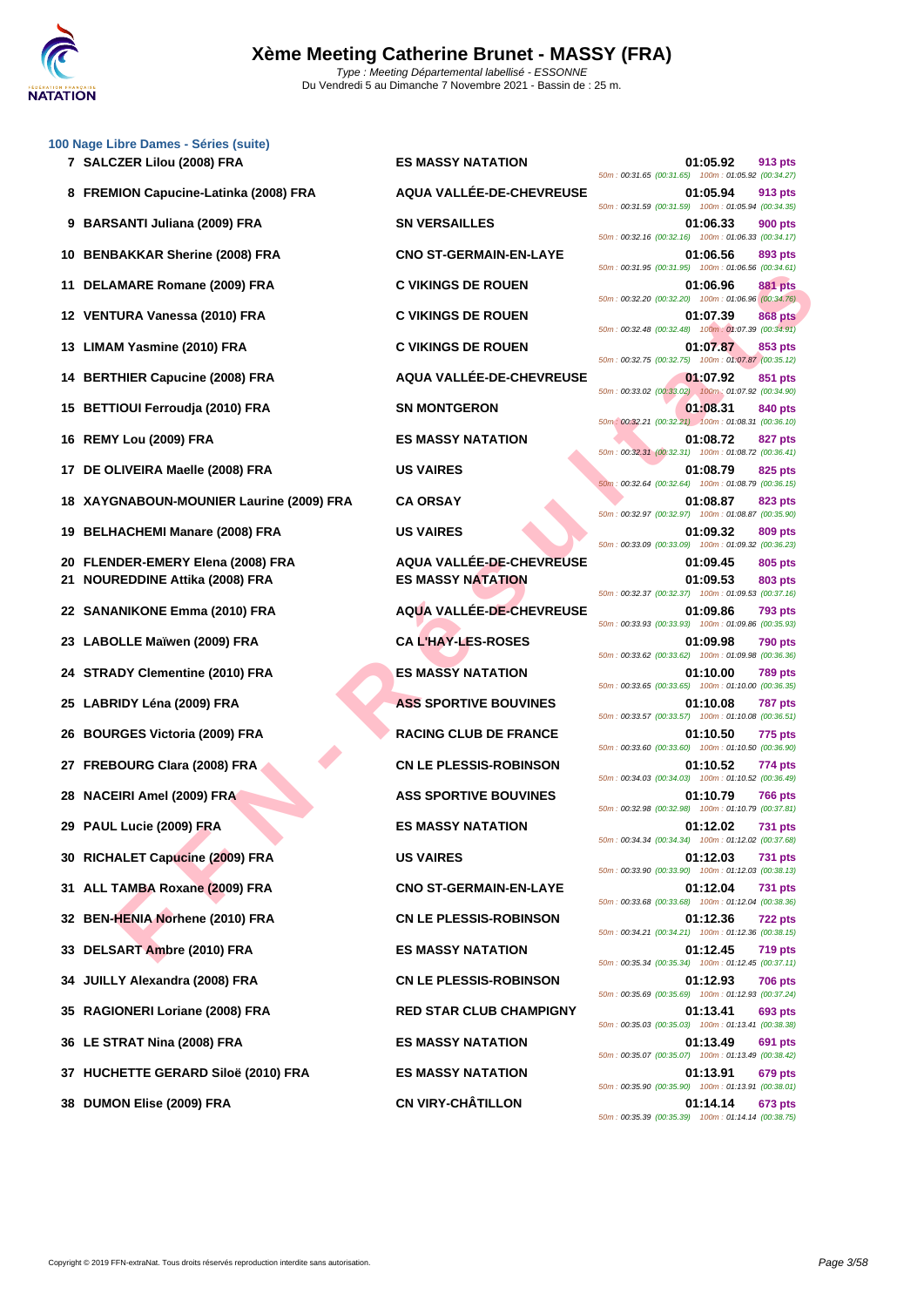

**[100 Nage](http://www.ffnatation.fr/webffn/index.php) Libre Dames - Séries (suite)**

| 39 BOULEKOUANE Sacha (2008) FRA      | <b>ASS SPORTIVE BOUVINES</b>      | 01:14.29<br>669 pts<br>50m: 00:35.29 (00:35.29) 100m: 01:14.29 (00:39.00)        |
|--------------------------------------|-----------------------------------|----------------------------------------------------------------------------------|
| 40 CAETANO Lily (2009) FRA           | <b>CN ST-MICHEL-SUR-ORGE</b>      | 01:14.65<br>659 pts<br>50m: 00:36.69 (00:36.69) 100m: 01:14.65 (00:37.96)        |
| 41 PINAUD Alice (2009) FRA           | <b>ES MASSY NATATION</b>          | 659 pts<br>01:14.67<br>50m: 00:35.33 (00:35.33) 100m: 01:14.67 (00:39.34)        |
| 42 SEGGIE Annabel Dilara (2009) GBR  | <b>CNO ST-GERMAIN-EN-LAYE</b>     | 656 pts<br>01:14.77<br>50m: 00:35.29 (00:35.29) 100m: 01:14.77 (00:39.48)        |
| 43 GUITTIER Anael (2010) FRA         | <b>SN MONTGERON</b>               | 656 pts<br>01:14.78<br>50m: 00:35.67 (00:35.67) 100m: 01:14.78 (00:39.11)        |
| 44 IBRAHIM Kamila (2009) FRA         | <b>SN MONTGERON</b>               | 01:14.85<br><b>654 pts</b><br>50m: 00:35.75 (00:35.75) 100m: 01:14.85 (00:39.10) |
| 45 MASSOU Alexia (2010) FRA          | <b>CNO ST-GERMAIN-EN-LAYE</b>     | 654 pts<br>01:14.86<br>50m: 00:36.15 (00:36.15) 100m: 01:14.86 (00:38.71)        |
| 46 LORENZI Noa (2010) FRA            | <b>ES MASSY NATATION</b>          | 01:14.94<br>651 pts<br>50m : 00:35.45 (00:35.45) 100m : 01:14.94 (00:39.49)      |
| 47 MARCHAIS PAILLET Aline (2010) FRA | <b>ES MASSY NATATION</b>          | 01:15.11<br>647 pts<br>50m: 00:36.48 (00:36.48) 100m: 01:15.11 (00:38.63)        |
| 48 REZK-KALLAInes (2010) FRA         | <b>ES MASSY NATATION</b>          | 01:15.34<br>641 pts<br>50m: 00:36.44 (00:36.44) 100m: 01:15.34 (00:38.90)        |
| 49 KORCHANE Sophie (2009) FRA        | <b>CA L'HAY-LES-ROSES</b>         | 01:15.51<br>636 pts<br>50m: 00:36.48 (00:36.48) 100m: 01:15.51 (00:39.03)        |
| 50 PETIT EYRIN Clemence (2009) FRA   | <b>ES MASSY NATATION</b>          | 01:15.60<br><b>634 pts</b><br>50m: 00:36.40 (00:36.40) 100m: 01:15.60 (00:39.20) |
| 51 CASTELA Yael (2008) FRA           | <b>CN LE PLESSIS-ROBINSON</b>     | 01:15.83<br>628 pts<br>50m: 00:34.98 (00:34.98) 100m: 01:15.83 (00:40.85)        |
| 52 BARBOSA Antonella (2009) FRA      | <b>CNO ST-GERMAIN-EN-LAYE</b>     | 620 pts<br>01:16.12<br>50m: 00:36.50 (00:36.50) 100m: 01:16.12 (00:39.62)        |
| 53 MOREL Capucine (2008) FRA         | <b>RACING CLUB DE FRANCE</b>      | 01:16.15<br><b>620 pts</b><br>50m: 00:36.28 (00:36.28) 100m: 01:16.15 (00:39.87) |
| 54 RAFIAKARANA Collin (2009) MAD     | <b>SOISSONS NATATION SPORTIVE</b> | 619 pts<br>01:16.16<br>50m: 00:36.08 (00:36.08) 100m: 01:16.16 (00:40.08)        |
| 55 LE GRAND Lucrece (2008) FRA       | <b>RACING CLUB DE FRANCE</b>      | 612 pts<br>01:16.45<br>50m: 00:36.67 (00:36.67) 100m: 01:16.45 (00:39.78)        |
| 56 PEREZ-NOWAK Lila (2008) FRA       | <b>CA L'HAY-LES-ROSES</b>         | <b>610 pts</b><br>01:16.51<br>50m: 00:35.85 (00:35.85) 100m: 01:16.51 (00:40.66) |
| 57 BOUSEJJADA Shama (2009) FRA       | <b>SCA 2000 EVRY</b>              | 01:16.75<br>604 pts<br>50m: 00:36.37 (00:36.37) 100m: 01:16.75 (00:40.38)        |
| 58 HADJ-ALI Aya (2008) FRA           | <b>US VAIRES</b>                  | 01:16.81<br>603 pts<br>50m: 00:36.42 (00:36.42) 100m: 01:16.81 (00:40.39)        |
| 59 TISSIER Teha (2010) FRA           | <b>CNO ST-GERMAIN-EN-LAYE</b>     | 01:17.51<br>585 pts<br>50m: 00:37.48 (00:37.48) 100m: 01:17.51 (00:40.03)        |
| 60 ALIOUA Anaïs (2010) FRA           | <b>CN VIRY-CHÂTILLON</b>          | 01:17.77<br>578 pts<br>50m: 00:36.06 (00:36.06) 100m: 01:17.77 (00:41.71)        |
| 61 MEZIANI Ines (2008) FRA           | <b>SN MONTGERON</b>               | 01:18.05<br>571 pts<br>50m: 00:36.75 (00:36.75) 100m: 01:18.05 (00:41.30)        |
| 62 DRIOUCEIya (2009) FRA             | <b>RED STAR CLUB CHAMPIGNY</b>    | 01:18.39<br>563 pts<br>50m: 00:36.18 (00:36.18) 100m: 01:18.39 (00:42.21)        |
| 63 GENET Romane (2008) FRA           | <b>RED STAR CLUB CHAMPIGNY</b>    | 01:18.66<br>556 pts<br>50m: 00:38.60 (00:38.60) 100m: 01:18.66 (00:40.06)        |
| 64 RIBAUDEAU Léonie (2010) FRA       | <b>RED STAR CLUB CHAMPIGNY</b>    | 01:19.50<br>536 pts<br>50m: 00:38.37 (00:38.37) 100m: 01:19.50 (00:41.13)        |
| 65 GAUTIER Emma (2009) FRA           | <b>CN LE PLESSIS-ROBINSON</b>     | 01:20.01<br>524 pts<br>50m: 00:36.54 (00:36.54) 100m: 01:20.01 (00:43.47)        |
| 66 NOUREDDINE Rena (2009) FRA        | <b>ES MASSY NATATION</b>          | 01:20.03<br>523 pts<br>50m: 00:38.60 (00:38.60) 100m: 01:20.03 (00:41.43)        |
| 67 DUFOUR Clothilde (2009) FRA       | <b>ES MASSY NATATION</b>          | 01:20.22<br>519 pts<br>50m: 00:37.62 (00:37.62) 100m: 01:20.22 (00:42.60)        |
| 68 SNEP Ava-Rebeca (2010) FRA        | <b>SN VERSAILLES</b>              | 499 pts<br>01:21.07<br>50m: 00:38.40 (00:38.40) 100m: 01:21.07 (00:42.67)        |
| 69 AIDAN Margaux (2008) FRA          | <b>ASS SPORTIVE BOUVINES</b>      | 01:21.10<br>498 pts<br>50m: 00:38.65 (00:38.65) 100m: 01:21.10 (00:42.45)        |

**FINE ARABIT (2019) FRA**<br> **FER TAND (2019) FRA**<br> **FERD TAND ENDIREGENTS AND CONSUMER ARENT AND CONSUMER ARENT ASSOCIATES AND CONSUMER SOLUTION CONSUMERANT CONSUMERANT CONSUMERANT CONSUMER CONSUMERANT CONSUMERS CONSUMER CON ASS SPORTIVE BOUVINES** 01:14.29 669 pts 50m : 00:35.29 (00:35.29) 100m : 01:14.29 (00:39.00) **40 CAETANO Lily (2009) FRA CN ST-MICHEL-SUR-ORGE 01:14.65 659 pts** 50m : 00:36.69 (00:36.69) 100m : 01:14.65 (00:37.96) **41 PINAUD Alice (2009) FRA ES MASSY NATATION 01:14.67 659 pts** 50m : 00:35.33 (00:35.33) 100m : 01:14.67 (00:39.34) **422 CNO ST-GERMAIN-EN-LAYE CNO ST-GERMAIN-EN-LAYE** 50m : 00:35.29 (00:35.29) 100m : 01:14.77 (00:39.48) **43 656 pts 656 pts 656 pts** 50m : 00:35.67 (00:35.67) 100m : 01:14.78 (00:39.11) **444 144 144 CONSIDER SN MONTGERON 01:14.85 654 pts** 50m : 00:35.75 (00:35.75) 100m : 01:14.85 (00:39.10) **4556 CNO ST-GERMAIN-EN-LAYE 11:14.86 654 pts** 50m : 00:36.15 (00:36.15) 100m : 01:14.86 (00:38.71) **4651 <b>LORENZI NOA (2010)** FRANCISCO **01:14.94 651 pts** 50m : 00:35.45 (00:35.45) 100m : 01:14.94 (00:39.49) **47 MASSY NATATION 11:15.11 647 pts** 50m : 00:36.48 (00:36.48) 100m : 01:15.11 (00:38.63) **48 RES MASSY NATATION 01:15.34 641 pts** 50m : 00:36.44 (00:36.44) 100m : 01:15.34 (00:38.90) **49 CA L'HAY-LES-ROSES 01:15.51 636 pts** 50m : 00:36.48 (00:36.48) 100m : 01:15.51 (00:39.03) **500 ES MASSY NATATION CONSUMING CONSUMING CONSUMING CONSUMING CONSUMING CONSUMING CONSUMING CONSUMING CONSUMING CONSUMING CONSUMING CONSUMING CONSUMING CONSUMING CONSUMING CONSUMING CONSUMING CONSUMING CONSUMING CONSUMI** 50m : 00:36.40 (00:36.40) 100m : 01:15.60 (00:39.20) **528 pts CN LE PLESSIS-ROBINSON 628 pts** 50m : 00:34.98 (00:34.98) 100m : 01:15.83 (00:40.85) **52 BARBOSA Antonella (2009) FRA CNO ST-GERMAIN-EN-LAYE 01:16.12 620 pts** 50m : 00:36.50 (00:36.50) 100m : 01:16.12 (00:39.62) **533 RACING CLUB DE FRANCE 620 pts** 50m : 00:36.28 (00:36.28) 100m : 01:16.15 (00:39.87) **50ISSONS NATATION SPORTIVE 01:16.16** 619 pts 50m : 00:36.08 (00:36.08) 100m : 01:16.16 (00:40.08) **55 CLUB DE FRANCE 01:16.45 612 pts** 50m : 00:36.67 (00:36.67) 100m : 01:16.45 (00:39.78) **56 PEREZ-NOWAK Lila (2008) FRA CA L'HAY-LES-ROSES 01:16.51 610 pts** 50m : 00:35.85 (00:35.85) 100m : 01:16.51 (00:40.66) **5CA 2000 EVRY 01:16.75 604 pts** 50m : 00:36.37 (00:36.37) 100m : 01:16.75 (00:40.38) 50m : 00:36.42 (00:36.42) 100m : 01:16.81 (00:40.39) **59 TISSIER Teha (2010) FRA CNO ST-GERMAIN-EN-LAYE 01:17.51 585 pts** 50m : 00:37.48 (00:37.48) 100m : 01:17.51 (00:40.03) **60 ALIOUA Anaïs (2010) FRA CN VIRY-CHÂTILLON 01:17.77 578 pts** 50m : 00:36.06 (00:36.06) 100m : 01:17.77 (00:41.71) **61118.05 671 pts** 50m : 00:36.75 (00:36.75) 100m : 01:18.05 (00:41.30) **62 DRIOUCElya (2009) FRA RED STAR CLUB CHAMPIGNY 01:18.39 563 pts** 50m : 00:36.18 (00:36.18) 100m : 01:18.39 (00:42.21) **63 63 63 63 64 64 64 64 656 64 656 656 656 656 656 656 656 656 656 656 656 656 656 656 656 656 656 656 656 656 656 656 656 656 656 656 656 656 65** 50m : 00:38.60 (00:38.60) 100m : 01:18.66 (00:40.06) **644 RED STAR CLUB CHAMPIGNY 01:19.50 536 pts** 50m : 00:38.37 (00:38.37) 100m : 01:19.50 (00:41.13) **65 GAUTIER Emma (2009) FRA CN LE PLESSIS-ROBINSON 01:20.01 524 pts** 50m : 00:36.54 (00:36.54) 100m : 01:20.01 (00:43.47) **66 66 120.03 623 pts** 50m : 00:38.60 (00:38.60) 100m : 01:20.03 (00:41.43) **67 DUFOUR Clothilde (2009) FRA ES MASSY NATATION 01:20.22 519 pts** 50m : 00:37.62 (00:37.62) 100m : 01:20.22 (00:42.60) **688 688 <b>691:21.07 499 pts** 50m : 00:38.40 (00:38.40) 100m : 01:21.07 (00:42.67) **698 699 121.10 ASS SPORTIVE BOUVINES 121.10 121.10 498 pts** 50m : 00:38.65 (00:38.65) 100m : 01:21.10 (00:42.45)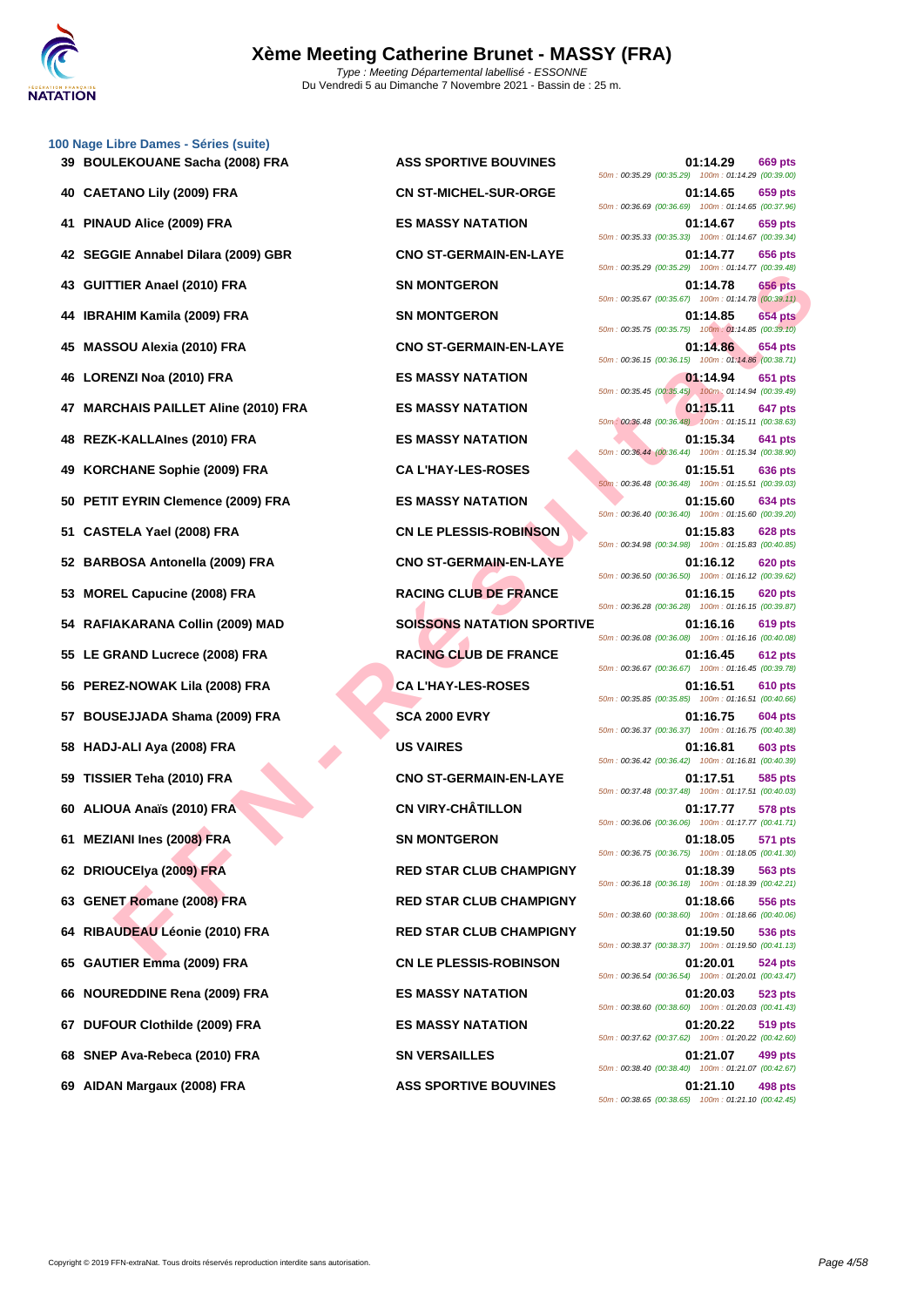

|    | 100 Nage Libre Dames - Séries (suite)                             |                                |                                                                                                                                          |
|----|-------------------------------------------------------------------|--------------------------------|------------------------------------------------------------------------------------------------------------------------------------------|
|    | 70 LEANDRI Margot (2010) FRA                                      | AC BOULOGNE-BILLANCOURT        | 01:21.16<br>497 pts<br>50m: 00:37.98 (00:37.98) 100m: 01:21.16 (00:43.18)                                                                |
|    | 70 AKROUR Taïce (2010) FRA                                        | <b>CN VIRY-CHÂTILLON</b>       | 01:21.16<br>497 pts<br>50m: 00:38.67 (00:38.67) 100m: 01:21.16 (00:42.49)                                                                |
|    | 72 BEAUVALOT Marine (2010) FRA                                    | <b>RACING CLUB DE FRANCE</b>   | 01:21.21<br>495 pts<br>50m: 00:38.90 (00:38.90) 100m: 01:21.21 (00:42.31)                                                                |
|    | 73 USANNAZ Yasmine (2010) FRA                                     | <b>ES VITRY</b>                | 01:22.98<br>455 pts<br>50m: 00:38.72 (00:38.72) 100m: 01:22.98 (00:44.26)                                                                |
|    | 74 SORRENTINO Lorena (2009) FRA                                   | <b>SN MONTGERON</b>            | 01:23.93<br>434 pts<br>50m: 00:39.48 (00:39.48) 100m: 01:23.93 (00:44.45)                                                                |
|    | 75 MASSACESI-PIZARRO Claudia (2010) FRA                           | <b>RED STAR CLUB CHAMPIGNY</b> | 01:23.94<br>434 pts<br>50m: 00:40.50 (00:40.50) 100m: 01:23.94 (00:43.44)                                                                |
|    | 76 PEREIRA FERNANDES Juliana (2010) FRA                           | <b>RED STAR CLUB CHAMPIGNY</b> | 01:24.38<br>425 pts                                                                                                                      |
|    | 77 LESTINI-GUILLO Léna (2010) FRA                                 | AQUA VALLÉE-DE-CHEVREUSE       | 50m: 00:41.79 (00:41.79) 100m: 01:24.38 (00:42.59)<br>01:24.58<br>420 pts                                                                |
|    | 78 CHOPLIN Esther (2010) FRA                                      | AC BOULOGNE-BILLANCOURT        | 50m: 00:39.94 (00:39.94) 100m: 01:24.58 (00:44.64)<br>01:25.33<br>405 pts                                                                |
|    | 79 PICMarie (2010) FRA                                            | AC BOULOGNE-BILLANCOURT        | 50m: 00:39.20 (00:39.20) 100m: 01:25.33 (00:46.13)<br>01:25.96<br>391 pts                                                                |
| 80 | GILSON Tessa (2009) FRA                                           | <b>RED STAR CLUB CHAMPIGNY</b> | 50m: 00:40.53 (00:40.53) 100m: 01:25.96 (00:45.43)<br>01:26.82<br>374 pts                                                                |
|    | 81 BARTHES Takaé (2010) FRA                                       | <b>RACING CLUB DE FRANCE</b>   | 50m: 00:40.87 (00:40.87) 100m: 01:26.82 (00:45.95)<br>01:26.99<br><b>370 pts</b>                                                         |
|    | 82 SABY Stella (2009) FRA                                         | <b>CA L'HAY-LES-ROSES</b>      | 50m: 00:41.01 (00:41.01) 100m: 01:26.99 (00:45.98)<br>01:27.40<br><b>362 pts</b>                                                         |
|    | 83 BELLALOUTI Manel (2009) FRA                                    | <b>SN MONTGERON</b>            | 50m: 00:40.89 (00:40.89) 100m: 01:27.40 (00:46.51)<br>01:29.05<br>330 pts                                                                |
|    | 84 HELENO Céline (2010) FRA                                       | <b>RED STAR CLUB CHAMPIGNY</b> | 50m: 00:41.41 (00:41.41) 100m: 01:29.05 (00:47.64)<br>01:32.60<br>267 pts                                                                |
|    | 85 REULIER-ROTHIER Danae (2009) FRA                               | AC BOULOGNE-BILLANCOURT        | 50m: 00:42.37 (00:42.37) 100m: 01:32.60 (00:50.23)<br>01:35.72<br><b>216 pts</b>                                                         |
|    | 86 GUILLOTON Margo (2010) FRA                                     | <b>CN ST-MICHEL-SUR-ORGE</b>   | 50m: 00:44.38 (00:44.38) 100m: 01:35.72 (00:51.34)<br>01:36.26<br><b>208 pts</b>                                                         |
|    | 87 DEVERE Charlotte (2010) FRA                                    | <b>SN VERSAILLES</b>           | 50m: 00:44.73 (00:44.73) 100m: 01:36.26 (00:51.53)<br>01:36.97<br>197 pts                                                                |
|    | 88 MARQUIE Alice (2010) FRA                                       | <b>SN VERSAILLES</b>           | 50m: 00:43.13 (00:43.13) 100m: 01:36.97 (00:53.84)<br>01:37.04<br><b>196 pts</b>                                                         |
|    | 89 FANDEUR--FRIMU Emilie (2010) FRA                               | AQUA VALLÉE-DE-CHEVREUSE       | 50m: 00:47.27 (00:47.27) 100m: 01:37.04 (00:49.77)<br>01:37.57<br><b>189 pts</b>                                                         |
|    | <b>BEJTETYENE Enjy (2008) FRA</b>                                 | <b>SN MONTGERON</b>            | 50m: 00:46.44 (00:46.44) 100m: 01:37.57 (00:51.13)<br><b>DNS</b> dec                                                                     |
|    | --- RONOT Typhen (2009) FRA                                       | <b>SN VERSAILLES</b>           | <b>DNS</b> dec                                                                                                                           |
|    | 200 Nage Libre Dames - Séries 8-10 ans (Vendredi 5 Novembre 2021) |                                |                                                                                                                                          |
|    | 1 LE GRATIET Ellyne (2011) FRA                                    | <b>C VIKINGS DE ROUEN</b>      | 02:43.59<br><b>669 pts</b><br>50m: 00:36.77 (00:36.77) 100m: 01:18.08 (00:41.31) 150m: 02:01.01 (00:42.93) 200m: 02:43.59 (00:42.58)     |
|    | 2 GUITTIER Melina (2011) FRA                                      | <b>SN MONTGERON</b>            | 02:51.16<br>582 pts                                                                                                                      |
|    | 3 TROPEANO PUECAmalthée (2011) FRA                                | <b>ES MASSY NATATION</b>       | 50m: 00:39.35 (00:39.35) 100m: 01:24.76 (00:45.41) 150m: 02:08.64 (00:43.88) 200m: 02:51.16 (00:42.52)<br>02:53.91<br>552 pts            |
|    | 4 MAUGIS FERNANDES Lucie (2011) FRA                               | <b>SN MONTGERON</b>            | 50m : 00:38.56 (00:38.56) 100m : 01:21.74 (00:43.18) 150m : 02:08.30 (00:46.56) 200m : 02:53.91 (00:45.61)<br>02:56.50<br><b>524 pts</b> |
|    |                                                                   |                                |                                                                                                                                          |

| 50m: 00:37.98 (00:37.98) 100m: 01:21.16 (00:43.18)   | 01:21.16       | 497 pts        |
|------------------------------------------------------|----------------|----------------|
|                                                      | 01:21.16       | 497 pts        |
| 50m: 00:38.67 (00:38.67) 100m: 01:21.16 (00:42.49)   |                |                |
| 50m: 00:38.90 (00:38.90) 100m: 01:21.21 (00:42.31)   | 01:21.21       | 495 pts        |
|                                                      | 01:22.98       | 455 pts        |
| 50m: 00:38.72 (00:38.72) 100m: 01:22.98 (00:44.26)   |                |                |
|                                                      | 01:23.93       | <b>434 pts</b> |
| 50m: 00:39.48 (00:39.48) 100m: 01:23.93 (00:44.45)   | 01:23.94       | <b>434 pts</b> |
| 50m: 00:40.50 (00:40.50) 100m: 01:23.94 (00:43.44)   |                |                |
|                                                      | 01:24.38       | 425 pts        |
| 50m: 00:41.79 (00:41.79) 100m: 01:24.38 (00:42.59)   |                |                |
| 50m : 00:39.94 (00:39.94) 100m : 01:24.58 (00:44.64) | 01:24.58       | 420 pts        |
|                                                      | 01:25.33       | <b>405 pts</b> |
| 50m: 00:39.20 (00:39.20) 100m: 01:25.33 (00:46.13)   |                |                |
|                                                      | 01:25.96       | <b>391 pts</b> |
| 50m: 00:40.53 (00:40.53) 100m: 01:25.96 (00:45.43)   |                |                |
| 50m: 00:40.87 (00:40.87) 100m: 01:26.82 (00:45.95)   | 01:26.82       | 374 pts        |
|                                                      | 01:26.99       | 370 pts        |
| 50m: 00:41.01 (00:41.01) 100m: 01:26.99 (00:45.98)   |                |                |
|                                                      | 01:27.40       | <b>362 pts</b> |
| 50m: 00:40.89 (00:40.89) 100m: 01:27.40 (00:46.51)   | 01:29.05       | 330 pts        |
| 50m: 00:41.41 (00:41.41) 100m: 01:29.05 (00:47.64)   |                |                |
|                                                      | 01:32.60       | 267 pts        |
| 50m: 00:42.37 (00:42.37) 100m: 01:32.60 (00:50.23)   |                |                |
| 50m: 00:44.38 (00:44.38) 100m: 01:35.72 (00:51.34)   | 01:35.72       | <b>216 pts</b> |
|                                                      | 01:36.26       | <b>208 pts</b> |
| 50m: 00:44.73 (00:44.73) 100m: 01:36.26 (00:51.53)   |                |                |
|                                                      | 01:36.97       | 197 pts        |
| 50m: 00:43.13 (00:43.13) 100m: 01:36.97 (00:53.84)   |                |                |
| 50m: 00:47.27 (00:47.27) 100m: 01:37.04 (00:49.77)   | 01:37.04       | 196 pts        |
|                                                      | 01:37.57       | 189 pts        |
| 50m: 00:46.44 (00:46.44) 100m: 01:37.57 (00:51.13)   |                |                |
|                                                      | <b>DNS</b> dec |                |

## **200 Nage Libre Dames - Séries 8-10 ans** (Vendredi 5 Novembre 2021)

| 1 LE GRATIET Ellyne (2011) FRA      | <b>C VIKINGS DE ROUEN</b>                                                                                  | 02:43.59 | <b>669 pts</b> |
|-------------------------------------|------------------------------------------------------------------------------------------------------------|----------|----------------|
|                                     | 50m: 00:36.77 (00:36.77) 100m: 01:18.08 (00:41.31) 150m: 02:01.01 (00:42.93) 200m: 02:43.59 (00:42.58)     |          |                |
| 2 GUITTIER Melina (2011) FRA        | <b>SN MONTGERON</b>                                                                                        | 02:51.16 | 582 pts        |
|                                     | 50m: 00:39.35 (00:39.35) 100m: 01:24.76 (00:45.41) 150m: 02:08.64 (00:43.88) 200m: 02:51.16 (00:42.52)     |          |                |
| 3 TROPEANO PUECAmalthée (2011) FRA  | <b>ES MASSY NATATION</b>                                                                                   | 02:53.91 | 552 pts        |
|                                     | 50m: 00:38.56 (00:38.56) 100m: 01:21.74 (00:43.18) 150m: 02:08.30 (00:46.56) 200m: 02:53.91 (00:45.61)     |          |                |
| 4 MAUGIS FERNANDES Lucie (2011) FRA | <b>SN MONTGERON</b>                                                                                        | 02:56.50 | <b>524 pts</b> |
|                                     | 50m : 00:40.48 (00:40.48) 100m : 01:25.50 (00:45.02) 150m : 02:11.52 (00:46.02) 200m : 02:56.50 (00:44.98) |          |                |
| 5 HADJ LAZIB Nelia (2012) FRA       | <b>ES MASSY NATATION</b>                                                                                   | 03:00.63 | 482 pts        |
|                                     | 50m: 00:40.21 (00:40.21) 100m: 01:27.56 (00:47.35) 150m: 02:16.32 (00:48.76) 200m: 03:00.63 (00:44.31)     |          |                |
| 6 LABOUGLIE Diane (2012) FRA        | <b>SOISSONS NATATION SPORTIVE</b>                                                                          | 03:07.54 | 414 pts        |
|                                     | 50m: 00:40.65 (00:40.65) 100m: 01:29.94 (00:49.29) 150m: 02:18.65 (00:48.71) 200m: 03:07.54 (00:48.89)     |          |                |
| 7 AREVALO Laurine (2011) FRA        | <b>ES MASSY NATATION</b>                                                                                   | 03:10.17 | 390 pts        |
|                                     | 50m: 00:42.95 (00:42.95) 100m: 01:32.59 (00:49.64) 150m: 02:23.38 (00:50.79) 200m: 03:10.17 (00:46.79)     |          |                |
| 8 SMAChiraz (2011) FRA              | <b>CA ORSAY</b>                                                                                            | 03:19.36 | 311 pts        |
|                                     | 50m : 00:44.22 (00:44.22) 100m : 01:35.04 (00:50.82) 150m : 02:27.98 (00:52.94) 200m : 03:19.36 (00:51.38) |          |                |
| 9 KOROLOV Elisa (2011) FRA          | <b>ES MASSY NATATION</b>                                                                                   | 03:20.69 | <b>300 pts</b> |
|                                     | 50m: 00:43.20 (00:43.20) 100m: 01:36.18 (00:52.98) 150m: 02:30.78 (00:54.60) 200m: 03:20.69 (00:49.91)     |          |                |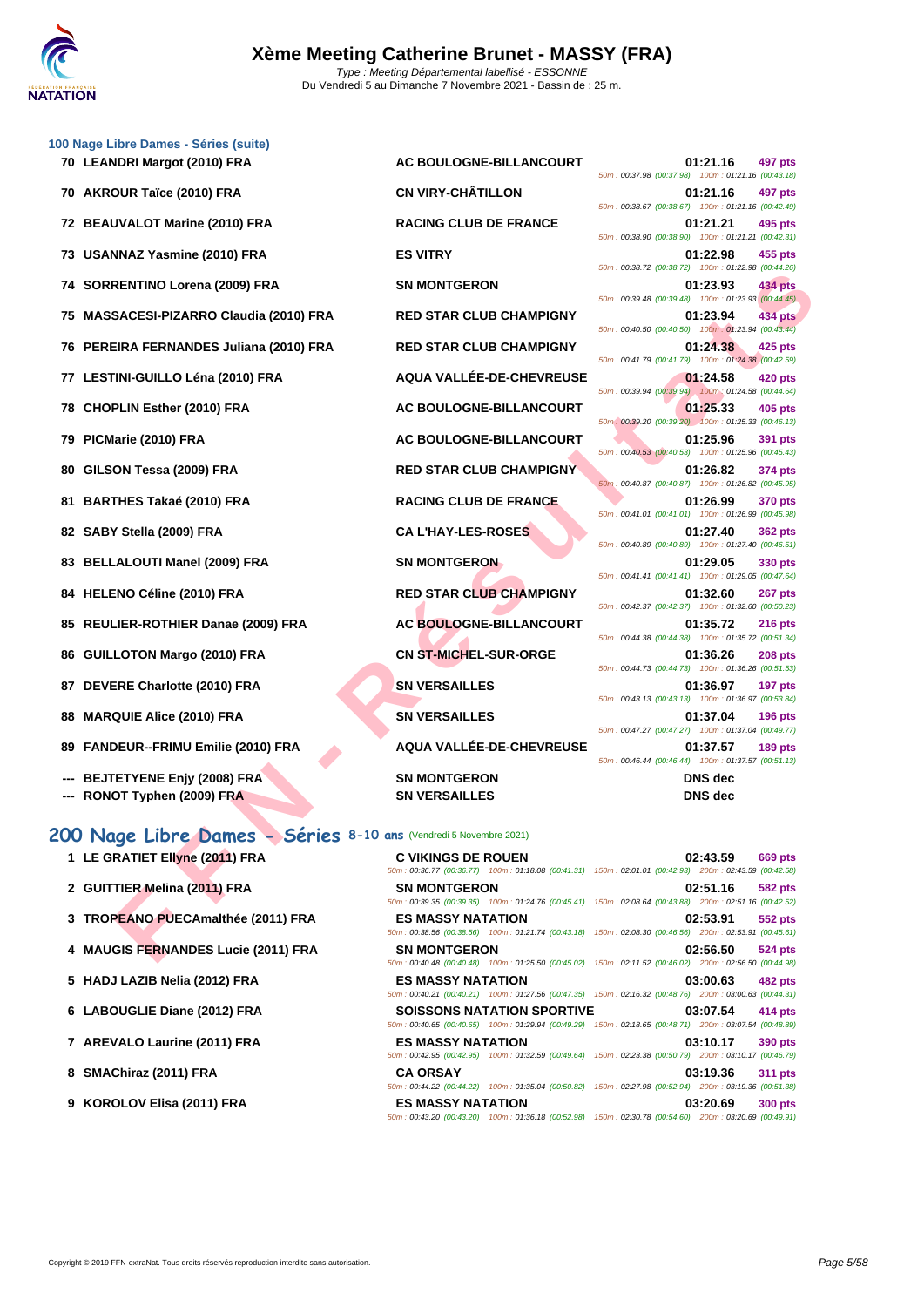|  | 200 Nage Libre Dames - Séries (suite) |  |
|--|---------------------------------------|--|

- 
- 
- 
- 
- 
- 
- 
- 
- 
- 
- 
- 
- 
- 
- 
- 
- 
- **--- LORTHIOIS Nora (2013) FRA SN**
- **--- LOVICClaire (2012) FRA SN**

#### **400 Nage Libre Dames - Séries 11-13 ans** (Vendredi 5 Novembre 2021)

- 
- **2 JAQUEROD Lilou (2008) FRA C VIKINGS DE ROUEN 04:45.56 1034 pts**
- 
- 
- **5 DELAMARE Romane (2009) FRA C VIKINGS DE ROUEN 04:59.27 936 pts**
- 
- **7 PRIOLET Emma (2008) FRA CN VIRY-CHÂTILLON 05:00.03 931 pts**
- **8 BARSANTI Juliana (2009) FRA SN VERSAILLES 05:00.04 931 pts**
- **9 LIMAM Yasmine (2010) FRA C VIKINGS DE ROUEN 05:01.46 921 pts**

| 10 EL OUARRADI Ambre (2012) FRA                                   | <b>ES MASSY NATATION</b>                                                                                                                                      | 03:21.75<br><b>292 pts</b><br>50m: 00:42.22 (00:42.22) 100m: 01:35.77 (00:53.55) 150m: 02:29.79 (00:54.02) 200m: 03:21.75 (00:51.96)     |
|-------------------------------------------------------------------|---------------------------------------------------------------------------------------------------------------------------------------------------------------|------------------------------------------------------------------------------------------------------------------------------------------|
| 11 DELANGE Raphaëlle (2012) FRA                                   | <b>AQUA VALLEE-DE-CHEVREUSE</b>                                                                                                                               | 03:26.74<br><b>254 pts</b><br>50m: 00:45.52 (00:45.52) 100m: 01:38.29 (00:52.77) 150m: 02:33.43 (00:55.14) 200m: 03:26.74 (00:53.31)     |
| 12 TOURNAY Margot (2012) FRA                                      | <b>CNO ST-GERMAIN-EN-LAYE</b>                                                                                                                                 | 03:29.12<br><b>237 pts</b><br>50m : 00:45.63 (00:45.63) 100m : 01:41.57 (00:55.94) 150m : 02:37.66 (00:56.09) 200m : 03:29.12 (00:51.46) |
| 13 ATCHORI Zoe (2011) FRA                                         | <b>SCA 2000 EVRY</b>                                                                                                                                          | 03:29.84<br><b>232 pts</b><br>50m : 00:44.70 (00:44.70) 100m : 01:37.87 (00:53.17) 150m : 02:33.69 (00:55.82) 200m : 03:29.84 (00:56.15) |
| 14 CHASTELOUX Angela (2011) FRA                                   | <b>AQUA VALLEE-DE-CHEVREUSE</b><br>50m: 00:46095 : (00:46.95)                                                                                                 | 219 pts<br>03:31.69<br>150m: 02:37.73 (01:50.78) 200m: 03:31.69 (00:53.96)                                                               |
| 15 PHAM Lam-Thi (2012) FRA                                        | <b>ES MASSY NATATION</b>                                                                                                                                      | 03:34.42<br><b>201 pts</b><br>50m: 00:47.17 (00:47.17) 100m: 01:42.83 (00:55.66) 150m: 02:39.07 (00:56.24) 200m: 03:34.42 (00:55.35)     |
| 16 CHARTREL Marie-Lou (2012) FRA                                  | <b>SN VERSAILLES</b>                                                                                                                                          | 03:39.56<br>169 pts<br>50m : 00:47.47 (00:47.47) 100m : 01:46.91 (00:59.44) 150m : 02:45.11 (00:58.20) 200m : 03:39.56 (00:54.45)        |
| 17 HADJALI Zeineb (2011) FRA                                      | <b>US VAIRES</b>                                                                                                                                              | 03:41.40<br><b>158 pts</b><br>50m : 00:43.35 (00:43.35) 100m : 01:39.03 (00:55.68) 150m : 02:40.34 (01:01.31) 200m : 03:41.40 (01:01.06) |
| 18 NOUREDDINE Lylia (2012) FRA                                    | <b>ES MASSY NATATION</b><br>50m: 00:46.84 (00:46.84) 100m: 01:46.30 (00:59.46)                                                                                | 03:43.10<br><b>148 pts</b><br>150m: 02:46.76 (01:00.46) 200m: 03:43.10 (00:56.34)                                                        |
| 19 BARRE Lucie (2011) FRA                                         | <b>AQUA VALLÉE-DE-CHEVREUSE</b><br>50m: 00:50.15 (00:50.15) 100m: 01:48.55 (00:58.40)                                                                         | 03:43.38<br>147 pts<br>150m: 02:46.69 (00:58.14) 200m: 03:43.38 (00:56.69)                                                               |
| 20 ARAGONES Mathilde (2012) FRA                                   | <b>ES MASSY NATATION</b>                                                                                                                                      | 03:47.82<br>$123$ pts                                                                                                                    |
| 21 BESSE Ines (2011) FRA                                          | <b>AQUA VALLEE-DE-CHEVREUSE</b>                                                                                                                               | 03:55.36<br>87 pts<br>50m : 00:50.97 (00:50.97) 100m : 01:51.65 (01:00.68) 150m : 02:55.81 (01:04.16) 200m : 03:55.36 (00:59.55)         |
| 22 ALLAUZE Margaux (2012) FRA                                     | <b>ES MASSY NATATION</b><br>50m: 00:50.20 (00:50.20) 100m: 01:53.00 (01:02.80)                                                                                | 03:59.86<br>69 pts<br>150m: 02:59.30 (01:06.30) 200m: 03:59.86 (01:00.56)                                                                |
| 23 HASSAOUI Sarah (2011) FRA                                      | <b>SN MONTGERON</b>                                                                                                                                           | 04:03.27<br>57 pts<br>50m: 00:52.78 (00:52.78) 100m: 01:55.78 (01:03.00) 150m: 03:00.57 (01:04.79) 200m: 04:03.27 (01:02.70)             |
| 24 NGUYEN Lena (2012) FRA                                         | <b>ES MASSY NATATION</b>                                                                                                                                      | 04:05.67<br>49 pts                                                                                                                       |
| 25 BOULEZ Naelle (2012) FRA                                       | <b>AQUA VALLEE-DE-CHEVREUSE</b>                                                                                                                               | 04:10.72<br>34 pts<br>50m: 00:52.71 (00:52.71) 100m: 01:56.45 (01:03.74) 150m: 03:04.59 (01:08.14) 200m: 04:10.72 (01:06.13)             |
| 26 DENISE-PEYNET Maë (2012) FRA                                   | <b>SN VERSAILLES</b>                                                                                                                                          | 04:16.38<br>20 pts<br>50m : 00:58.19 (00:58.19) 100m : 02:02.90 (01:04.71) 150m : 03:10.82 (01:07.92) 200m : 04:16.38 (01:05.56)         |
| 27 DELINDE Eliza (2012) FRA                                       | <b>SN VERSAILLES</b>                                                                                                                                          | 04:24.36<br>7 pts<br>50m: 00:57.37 (00:57.37) 100m: 02:04.84 (01:07.47) 150m: 03:17.14 (01:12.30) 200m: 04:24.36 (01:07.22)              |
| <b>LORTHIOIS Nora (2013) FRA</b><br>--- LOVICClaire (2012) FRA    | <b>SN VERSAILLES</b><br><b>SN VERSAILLES</b>                                                                                                                  | <b>DNS</b> dec<br><b>DNS</b> dec                                                                                                         |
| 00 Nage Libre Dames - Séries 11-13 ans (Vendredi 5 Novembre 2021) |                                                                                                                                                               |                                                                                                                                          |
| 1 TOURNAY Sarah (2008) FRA                                        | <b>CNO ST-GERMAIN-EN-LAYE</b><br>250m: 02:53.41 (00:35.36) 300m: 03:29.42 (00:36.01) 350m: 04:05.29 (00:35.87) 400m: 04:40.01 (00:34.72)                      | 04:40.01<br>1075 pts<br>50m : 00:32.41 (00:32.41) 100m : 01:07.36 (00:34.95) 150m : 01:42.86 (00:35.50) 200m : 02:18.05 (00:35.19)       |
| 2 JAQUEROD Lilou (2008) FRA                                       | <b>C VIKINGS DE ROUEN</b><br>50m: 00:32.83 (00:32.83) 100m: 01:07.79 (00:34.96)                                                                               | 04:45.56<br>1034 pts<br>150m: 01:43.68 (00:35.89) 200m: 02:19.66 (00:35.98)                                                              |
|                                                                   | 250m: 02:56.11 (00:36.45) 300m: 03:32.58 (00:36.47)                                                                                                           | 350m: 04:09.18 (00:36.60) 400m: 04:45.56 (00:36.38)                                                                                      |
| 3 SALCZER Lilou (2008) FRA                                        | <b>ES MASSY NATATION</b><br>50m: 00:32.37 (00:32.37) 100m: 01:06.96 (00:34.59)                                                                                | 04:49.91<br>1003 pts<br>150m: 01:42.78 (00:35.82) 200m: 02:21.28 (00:38.50)                                                              |
|                                                                   | 250m: 02:59.35 (00:38.07) 300m: 03:37.35 (00:38.00)                                                                                                           | 350m: 04:14.13 (00:36.78) 400m: 04:49.91 (00:35.78)                                                                                      |
| 4 BIZE Eva (2008) FRA                                             | <b>SN VERSAILLES</b><br>50m: 00:32.94 (00:32.94) 100m: 01:08.18 (00:35.24)<br>250m: 02:58.78 (00:37.18) 300m: 03:36.21 (00:37.43)                             | 04:51.00<br>995 pts<br>150m: 01:44.42 (00:36.24) 200m: 02:21.60 (00:37.18)<br>350m: 04:13.91 (00:37.70) 400m: 04:51.00 (00:37.09)        |
| 5 DELAMARE Romane (2009) FRA                                      | <b>C VIKINGS DE ROUEN</b>                                                                                                                                     | 04:59.27<br>936 pts                                                                                                                      |
|                                                                   | 50m: 00:34.84 (00:34.84) 100m: 01:12.79 (00:37.95)<br>250m: 03:07.50 (00:37.64) 300m: 03:45.60 (00:38.10) 350m: 04:23.30 (00:37.70) 400m: 04:59.27 (00:35.97) | 150m: 01:51.18 (00:38.39) 200m: 02:29.86 (00:38.68)                                                                                      |

- **1 TOURNAY Sarah (2008) FRA CNO ST-GERMAIN-EN-LAYE 04:40.01 1075 pts** 50m : 00:32.41 (00:32.41) 100m : 01:07.36 (00:34.95) 150m : 01:42.86 (00:35.50) 200m : 02:18.05 (00:35.19) 250m : 02:53.41 (00:35.36) 300m : 03:29.42 (00:36.01) 350m : 04:05.29 (00:35.87) 400m : 04:40.01 (00:34.72)
	- 50m : 00:32.83 (00:32.83) 100m : 01:07.79 (00:34.96) 150m : 01:43.68 (00:35.89) 200m : 02:19.66 (00:35.98) 250m : 02:56.11 (00:36.45) 300m : 03:32.58 (00:36.47) 350m : 04:09.18 (00:36.60) 400m : 04:45.56 (00:36.38)
	-
- **4 BIZE Eva (2008) FRA SN VERSAILLES 04:51.00 995 pts** 50m : 00:32.94 (00:32.94) 100m : 01:08.18 (00:35.24) 150m : 01:44.42 (00:36.24) 200m : 02:21.60 (00:37.18) 250m : 02:58.78 (00:37.18) 300m : 03:36.21 (00:37.43) 350m : 04:13.91 (00:37.70) 400m : 04:51.00 (00:37.09)
	- 50m : 00:34.84 (00:34.84) 100m : 01:12.79 (00:37.95) 150m : 01:51.18 (00:38.39) 200m : 02:29.86 (00:38.68) 250m : 03:07.50 (00:37.64) 300m : 03:45.60 (00:38.10) 350m : 04:23.30 (00:37.70) 400m : 04:59.27 (00:35.97)
- **6 JAFFUEL Ella (2009) FRA CNO ST-GERMAIN-EN-LAYE 04:59.76 933 pts**
	- 50m : 00:34.17 (00:34.17) 100m : 01:11.72 (00:37.55) 150m : 01:49.49 (00:37.77) 200m : 02:27.04 (00:37.55) 250m : 03:04.63 (00:37.59) 300m : 03:42.12 (00:37.49) 350m : 04:18.59 (00:36.47) 400m : 04:59.76 (00:41.17)
	- 50m : 00:34.75 (00:34.75) 100m : 01:12.65 (00:37.90) 150m : 01:50.82 (00:38.17) 200m : 02:28.56 (00:37.74) 250m : 03:06.49 (00:37.93) 300m : 03:44.48 (00:37.99) 350m : 04:22.69 (00:38.21) 400m : 05:00.03 (00:37.34)
		-
	-
	-
- **3 SALCZER Lilou (2008) FRA ES MASSY NATATION 04:49.91 1003 pts** 50m : 00:32.37 (00:32.37) 100m : 01:06.96 (00:34.59) 150m : 01:42.78 (00:35.82) 200m : 02:21.28 (00:38.50) 250m : 02:59.35 (00:38.07) 300m : 03:37.35 (00:38.00) 350m : 04:14.13 (00:36.78) 400m : 04:49.91 (00:35.78)
	-
	- -
	-
	- 50m : 00:34.59 (00:34.59) 100m : 01:11.78 (00:37.19) 150m : 01:50.13 (00:38.35) 200m : 02:28.62 (00:38.49) 250m : 03:06.73 (00:38.11) 300m : 03:45.06 (00:38.33) 350m : 04:23.67 (00:38.61) 400m : 05:00.04 (00:36.37)
		-
	- 50m : 00:35.30 (00:35.30) 100m : 01:13.81 (00:38.51) 150m : 01:51.85 (00:38.04) 200m : 02:30.08 (00:38.23) 250m : 03:08.36 (00:38.28) 300m : 03:46.48 (00:38.12) 350m : 04:24.78 (00:38.30) 400m : 05:01.46 (00:36.68)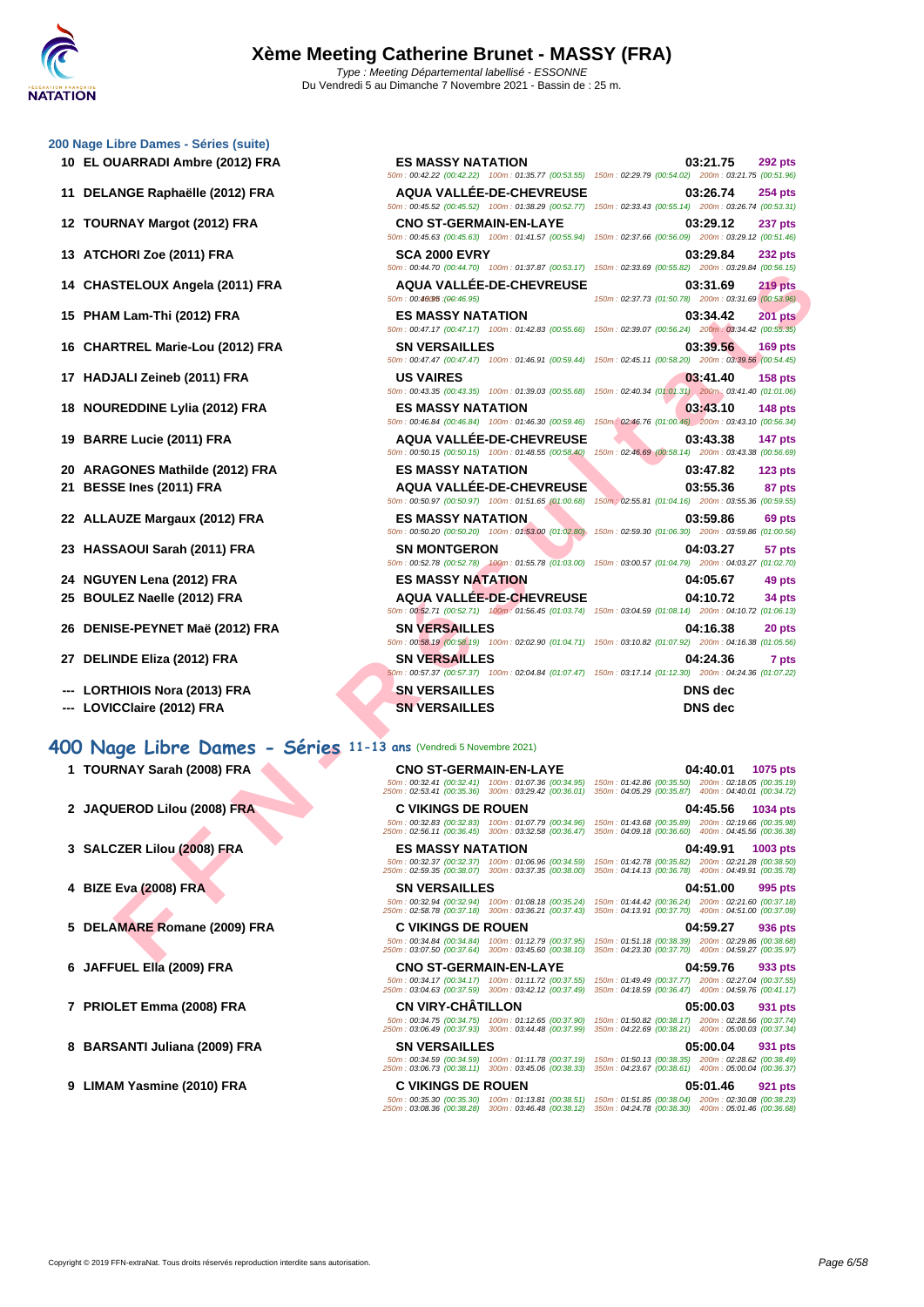**[400 Nage](http://www.ffnatation.fr/webffn/index.php) Libre Dames - Séries (suite)**

- 
- 
- 

LERM ENDIG (2009) FRA<br>
FIND (2009) FRA - CAN CHE THEST CENT AND CONTRACT CONTRACT CONTRACT CONTRACT CONTRACT CONTRACT CONTRACT CONTRA<br>
FEAD (2010) FRA - SAN ANAFORD CONTRACT CONTRACT CONTRACT CONTRACT CONTRACT CONTRACT CON **10 POIROT Sidonie (2008) FRA CN BRUNOY-ESSONNE 05:03.02 910 pts** 50m : 00:34.56 (00:34.56) 100m : 01:12.65 (00:38.09) 150m : 01:50.83 (00:38.18) 200m : 02:29.03 (00:38.20) 250m : 03:07.89 (00:38.86) 300m : 03:46.82 (00:38.93) 350m : 04:25.41 (00:38.59) 400m : 05:03.02 (00:37.61) **11 VENTURA Vanessa (2010) FRA C VIKINGS DE ROUEN 05:04.05 903 pts** 50m : 00:36.09 (00:36.09) 100m : 01:15.44 (00:39.35) 150m : 01:54.37 (00:38.93) 200m : 02:33.22 (00:38.85) 250m : 03:11.70 (00:38.48) 300m : 03:49.62 (00:37.92) 350m : 04:26.06 (00:36.44) 400m : 05:04.05 (00:37.99) **12 GARRABOS Loane (2008) FRA YERRES NATATION 05:05.45 894 pts** 50m : 00:34.93 (00:34.93) 100m : 01:12.79 (00:37.86) 150m : 01:51.74 (00:38.95) 200m : 02:31.17 (00:39.43) 250m : 03:10.09 (00:38.92) 300m : 03:49.04 (00:38.95) 350m : 04:27.94 (00:38.90) 400m : 05:05.45 (00:37.51) **13 GUILLERM Enola (2008) FRA CN VIRY-CHÂTILLON 05:07.05 883 pts** 50m : 00:35.43 (00:35.43) 100m : 01:14.20 (00:38.77) 150m : 01:53.24 (00:39.04) 200m : 02:32.19 (00:38.95) 250m : 03:11.60 (00:39.41) 300m : 03:50.76 (00:39.16) 350m : 04:29.85 (00:39.09) 400m : 05:07.05 (00:37.20) **14 BETTIOUI Ferroudja (2010) FRA SN MONTGERON 05:13.13 842 pts** 50m : 00:35.37 (00:35.37) 100m : 01:14.32 (00:38.95) 150m : 01:54.50 (00:40.18) 200m : 02:34.05 (00:39.55) 250m : 03:13.44 (00:39.39) 300m : 03:53.96 (00:40.52) 350m : 04:34.26 (00:40.30) 400m : 05:13.13 (00:38.87) **15 XAYGNABOUN-MOUNIER Laurine (2009) FRA CA ORSAY 05:15.83 824 pts** 50m : 00:35.48 (00:35.48) 100m : 01:14.85 (00:39.37) 150m : 01:54.77 (00:39.92) 200m : 02:35.03 (00:40.26) 250m : 03:14.79 (00:39.76) 300m : 03:55.30 (00:40.51) 350m : 04:36.61 (00:41.31) 400m : 05:15.83 (00:39.22) **16 MARTEAU Cassidy (2008) FRA CN BRUNOY-ESSONNE 05:18.06 810 pts** 50m : 00:35.76 (00:35.76) 100m : 01:14.78 (00:39.02) 150m : 01:55.32 (00:40.54) 200m : 02:36.09 (00:40.77) 250m : 03:16.93 (00:40.84) 300m : 03:57.87 (00:40.94) 350m : 04:38.21 (00:40.34) 400m : 05:18.06 (00:39.85) **17 DELSART Ambre (2010) FRA ES MASSY NATATION 05:20.04 797 pts** 50m : 00:36.10 (00:36.10) 100m : 01:15.59 (00:39.49) 150m : 01:56.30 (00:40.71) 200m : 02:37.20 (00:40.90) 250m : 03:18.48 (00:41.28) 300m : 03:59.87 (00:41.39) 350m : 04:41.09 (00:41.22) 400m : 05:20.04 (00:38.95) **18 STRADY Clementine (2010) FRA ES MASSY NATATION 05:20.23 796 pts** .50m : 00:35.14 (00:35.14) 100m : 01:15.09 (00:39.95) 150m : 01:56090 :(00:41.81)<br>250m : 03:20.22 (01:23.32) 300m : 04:01.54 (00:41.32) 350m : 04:43.19 (00:41.65) 400m : 05:20.23 (00:37.04) **19 NOUREDDINE Attika (2008) FRA ES MASSY NATATION 05:24.25 170 pts**<br> **19 NOUREDDINE Attika (2008) FRA ESPIN 1999 100m**: 03:527 (00:35.27) 100m: 01:14.17 (00:38.90) 150m: 01:53.58 (00:39.41) 200m: 02:35.05 (0 50m : 00:35.27 (00:35.27) 100m : 01:14.17 (00:38.90) 150m : 01:53.58 (00:39.41) 200m : 02:35.05 (00:41.47) 250m : 03:16.57 (00:41.52) 300m : 03:58.96 (00:42.39) 350m : 04:41.88 (00:42.92) 400m : 05:24.25 (00:42.37) **20 REMY Lou (2009) FRA ES MASSY NATATION 05:24.48 769 pts** 50m : 00:35.12 (00:35.12) 100m : 01:15.57 (00:40.45) 150m : 01:56.11 (00:40.54) 200m : 02:37.47 (00:41.36) 250m : 03:19.48 (00:42.01) 300m : 04:01.34 (00:41.86) 350m : 04:43.27 (00:41.93) 400m : 05:24.48 (00:41.21) **21 HUCHETTE GERARD Siloë (2010) FRA ES MASSY NATATION 05:27.26 751 pts** 50m : 00:36.56 (00:36.56) 100m : 01:17.59 (00:41.03) 150m : 01:59.06 (00:41.47) 200m : 02:40.85 (00:41.79) 250m : 03:23.85 (00:43.00) 300m : 04:05.88 (00:42.03) 350m : 04:47.72 (00:41.84) 400m : 05:27.26 (00:39.54) **22 DA SILVA Lyana (2008) FRA CN BRUNOY-ESSONNE 05:27.27 751 pts** 50m : 00:35.79 (00:35.79) 100m : 01:15.31 (00:39.52) 150m : 01:56.46 (00:41.15) 200m : 02:38.59 (00:42.13) 250m : 03:20.55 (00:41.96) 300m : 04:03.99 (00:43.44) 350m : 04:46.56 (00:42.57) 400m : 05:27.27 (00:40.71) **23 BOURGES Victoria (2009) FRA RACING CLUB DE FRANCE 05:28.37 745 pts** 50m : 00:35.91 (00:35.91) 100m : 01:15.69 (00:39.78) 150m : 01:57.69 (00:42.00) 200m : 02:39.22 (00:41.53) 250m : 03:19.88 (00:40.66) 300m : 04:02.88 (00:43.00) 350m : 04:45.95 (00:43.07) 400m : 05:28.37 (00:42.42) **24 BELHACHEMI Manare (2008) FRA US VAIRES 05:29.59 737 pts** 50m : 00:35.56 (00:35.56) 100m : 01:15.13 (00:39.57) 150m : 01:56.14 (00:41.01) 200m : 02:37.79 (00:41.65) 250m : 03:20.24 (00:42.45) 300m : 04:03.22 (00:42.98) 350m : 04:47.15 (00:43.93) 400m : 05:29.59 (00:42.44) **25 PAUL Lucie (2009) FRA ES MASSY NATATION 05:30.13 734 pts** 50m : 00:35.76 (00:35.76) 100m : 01:16.72 (00:40.96) 150m : 01:58.54 (00:41.82) 200m : 02:40.93 (00:42.39) 250m : 03:22.63 (00:41.70) 300m : 04:05.17 (00:42.54) 350m : 04:48.23 (00:43.06) 400m : 05:30.13 (00:41.90) **26 MARCHAIS PAILLET Aline (2010) FRA ES MASSY NATATION 05:36.63 694 pts** 50m : 00:38.71 (00:38.71) 100m : 01:19.53 (00:40.82) 150m : 02:02.25 (00:42.72) 200m : 02:45.17 (00:42.92) 250m : 03:27.83 (00:42.66) 300m : 04:11.23 (00:43.40) 350m : 04:53.97 (00:42.74) 400m : 05:36.63 (00:42.66) **27 DE OLIVEIRA Maelle (2008) FRA US VAIRES 05:37.31 690 pts** 50m : 00:37.60 (00:37.60) 100m : 01:19.73 (00:42.13) 150m : 02:02.58 (00:42.85) 200m : 02:46.43 (00:43.85) 250m : 03:30.01 (00:43.58) 300m : 04:12.28 (00:42.27) 350m : 04:55.73 (00:43.45) 400m : 05:37.31 (00:41.58) **28 DUMON Elise (2009) FRA CN VIRY-CHÂTILLON 05:37.63 688 pts** 50m : 00:35.94 (00:35.94) 100m : 01:18.17 (00:42.23) 150m : 02:01.29 (00:43.12) 200m : 02:44.51 (00:43.22) 250m : 03:27.87 (00:43.36) 300m : 04:11.80 (00:43.93) 350m : 04:55.99 (00:44.19) 400m : 05:37.63 (00:41.64) **29 BEN-HENIA Norhene (2010) FRA CN LE PLESSIS-ROBINSON 05:41.65 664 pts** 50m : 00:35.09 (00:35.09) 100m : 01:15.76 (00:40.67) 150m : 01:59.66 (00:43.90) 200m : 02:44.48 (00:44.82) 250m : 03:29.57 (00:45.09) 300m : 04:14.46 (00:44.89) 350m : 04:59.13 (00:44.67) 400m : 05:41.65 (00:42.52) **30 SUSPENE Clémence (2010) FRA CA ORSAY 05:42.87 657 pts** 50m : 00:39.69 (00:39.69) 100m : 01:21.76 (00:42.07) 150m : 02:05.91 (00:44.15) 200m : 02:49.53 (00:43.62) 250m : 03:32.61 (00:43.08) 300m : 04:16.17 (00:43.56) 350m : 05:00.28 (00:44.11) 400m : 05:42.87 (00:42.59) **31 NOUREDDINE Rena (2009) FRA ES MASSY NATATION 05:43.09 656 pts** 50m : 00:38.08 (00:38.08) 100m : 01:21.26 (00:43.18) 150m : 02:05.25 (00:43.99) 200m : 02:49.30 (00:44.05) 250m : 03:33.39 (00:44.09) 300m : 04:17.17 (00:43.78) 350m : 05:00.68 (00:43.51) 400m : 05:43.09 (00:42.41) **32 MEZIANI Ines (2008) FRA SN MONTGERON 05:44.59 647 pts** 50m : 00:37.48 (00:37.48) 100m : 01:20.79 (00:43.31) 150m : 02:04.29 (00:43.50) 200m : 02:48.93 (00:44.64) 250m : 03:33.25 (00:44.32) 300m : 04:17.38 (00:44.13) 350m : 05:01.54 (00:44.16) 400m : 05:44.59 (00:43.05) **33 LORENZI Noa (2010) FRA ES MASSY NATATION 05:44.78 646 pts** 50m : 00:38.49 (00:38.49) 100m : 01:22.09 (00:43.60) 150m : 02:06.07 (00:43.98) 200m : 02:50.26 (00:44.19) 250m : 03:33.65 (00:43.39) 300m : 04:17.30 (00:43.65) 350m : 05:01.95 (00:44.65) 400m : 05:44.78 (00:42.83)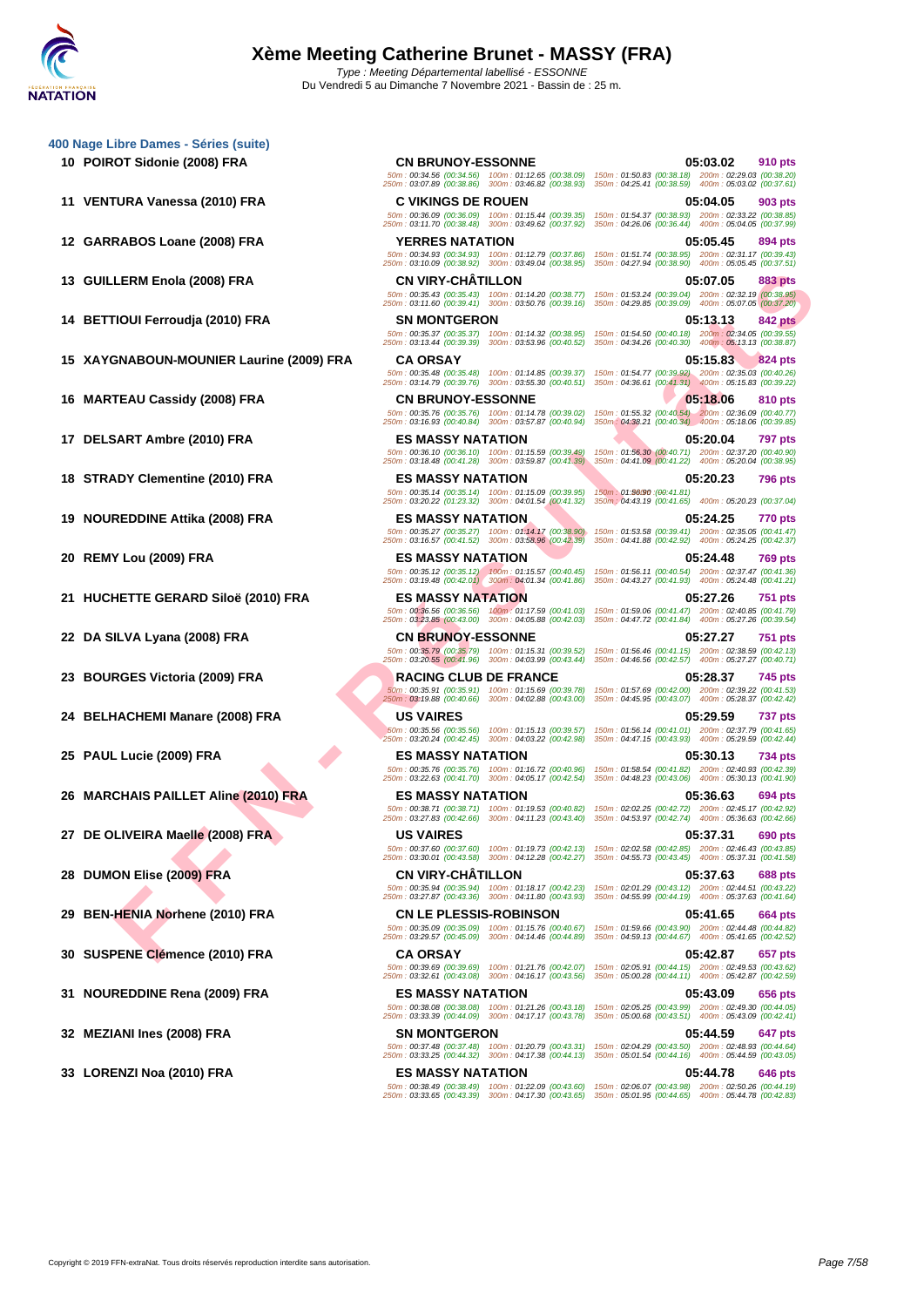|     | 400 Nage Libre Dames - Séries (suite)                                  |                                                                                                                                                        |                                                                                                                                                                                                                                                 |
|-----|------------------------------------------------------------------------|--------------------------------------------------------------------------------------------------------------------------------------------------------|-------------------------------------------------------------------------------------------------------------------------------------------------------------------------------------------------------------------------------------------------|
|     | 34 GUITTIER Anael (2010) FRA                                           | <b>SN MONTGERON</b><br>50m: 00:37.13 (00:37.13) 100m: 01:18.74 (00:41.61)<br>250m: 03:32.29 (00:45.26)<br>300m: 04:17.11 (00:44.82)                    | 05:47.70<br>629 pts<br>150m: 02:02.51 (00:43.77) 200m: 02:47.03 (00:44.52)<br>350m: 05:01.98 (00:44.87) 400m: 05:47.70 (00:45.72)                                                                                                               |
|     | 35 HORDESSEAUX Roxanne (2009) FRA                                      | AS LA TESTE<br>50m: 00:38.62 (00:38.62)<br>100m: 01:19.61 (00:40.99)<br>250m: 03:31.62 (00:45.57) 300m: 04:17.56 (00:45.94)                            | 05:48.12<br>627 pts<br>150m: 02:02.39 (00:42.78) 200m: 02:46.05 (00:43.66)<br>350m: 05:03.39 (00:45.83) 400m: 05:48.12 (00:44.73)                                                                                                               |
| 36  | HADJ-ALI Aya (2008) FRA                                                | <b>US VAIRES</b><br>50m: 00:38.73 (00:38.73) 100m: 01:21.55 (00:42.82)<br>250m: 03:33.68 (00:44.31) 300m: 04:18.66 (00:44.98)                          | 05:48.55<br>624 pts<br>150m: 02:04.88 (00:43.33) 200m: 02:49.37 (00:44.49)<br>350m: 05:04.60 (00:45.94) 400m: 05:48.55 (00:43.95)                                                                                                               |
|     | 37 IBRAHIM Kamila (2009) FRA                                           | <b>SN MONTGERON</b><br>250m: 03:34.96 (00:45.85) 300m: 04:20.78 (00:45.82)                                                                             | 05:50.28<br>615 pts<br>50m : 00:37.43 (00:37.43) 100m : 01:19.37 (00:41.94) 150m : 02:03.22 (00:43.85) 200m : 02:49.11 (00:45.89)<br>350m: 05:07.00 (00:46.22) 400m: 05:50.28 (00:43.28)                                                        |
| 38. | REZK-KALLAInes (2010) FRA                                              | <b>ES MASSY NATATION</b><br>50m: 00:39.43 (00:39.43) 100m: 01:22.80 (00:43.37)<br>250m: 03:37.04 (00:44.92) 300m: 04:21.37 (00:44.33)                  | 05:50.31<br>614 pts<br>150m: 02:07.49 (00:44.69) 200m: 02:52.12 (00:44.63)<br>350m: 05:07.05 (00:45.68) 400m: 05:50.31 (00:43.26)                                                                                                               |
|     | 39 PETIT EYRIN Clemence (2009) FRA                                     | <b>ES MASSY NATATION</b><br>250m: 03:35.29 (00:44.61) 300m: 04:21.25 (00:45.96)                                                                        | 05:50.94<br><b>611 pts</b><br>50m: 00:38.94 (00:38.94) 100m: 01:21.73 (00:42.79) 150m: 02:06.53 (00:44.80) 200m: 02:50.68 (00:44.15)<br>350m: 05:05.91 (00:44.66) 400m: 05:50.94 (00:45.03)                                                     |
| 40  | <b>MESKINE Sofia (2008) FRA</b>                                        | <b>ETAMPES NATATION</b><br>50m: 00:39.17 (00:39.17) 100m: 01:23.26 (00:44.09)<br>250m: 03:39.40 (00:44.98) 300m: 04:25.68 (00:46.28)                   | 05:51.36<br>609 pts<br>150m; 02:08.01 (00:44.75) 200m: 02:54.42 (00:46.41)<br>350m : 05:10.10 (00:44.42)  400m : 05:51.36 (00:41.26)                                                                                                            |
| 41  | <b>BOUSEJJADA Shama (2009) FRA</b>                                     | <b>SCA 2000 EVRY</b><br>50m: 00:39.25 (00:39.25) 100m: 01:23.29 (00:44.04)<br>250m: 03:39.82 (00:46.55) 300m: 04:24.71 (00:44.89)                      | 05:53.81<br>595 pts<br>150m: 02:07.79 (00:44.50) 200m: 02:53.27 (00:45.48)<br>350m: 05:10.08 (00:45.37) 400m: 05:53.81 (00:43.73)                                                                                                               |
|     | 42 SNEP Ava-Rebeca (2010) FRA                                          | <b>SN VERSAILLES</b><br>50m: 00:37.90 (00:37.90) 100m: 01:21.95 (00:44.05)<br>250m: 03:40.07 (00:45.75) 300m: 04:26.65 (00:46.58)                      | 05:55.76<br>584 pts<br>150m: 02:07.53 (00:45.58) 200m: 02:54.32 (00:46.79)<br>350m : 05:12.18 (00:45.53)<br>400m: 05:55.76 (00:43.58)                                                                                                           |
| 43  | <b>MOREL Capucine (2008) FRA</b>                                       | <b>RACING CLUB DE FRANCE</b><br>50m: 00:37.36 (00:37.36) 100m: 01:20.28 (00:42.92)<br>250m: 03:38.74 (00:46.56) 300m: 04:25.15 (00:46.41)              | 05:55.77<br>584 pts<br>150m: 02:05.87 (00:45.59) 200m: 02:52.18 (00:46.31)<br>350m: 05:11.95 (00:46.80) 400m: 05:55.77 (00:43.82)                                                                                                               |
|     | 44 PEREZ-NOWAK Lila (2008) FRA                                         | <b>CA L'HAY-LES-ROSES</b><br>$50m: 00:38.13$ $(00:38.13)$ $100m: 01:21.89$ $(00:43.76)$<br>$250m: 03:40.26$ $(00:46.08)$ $300m: 04:26.99$ $(00:46.73)$ | 05:59.24<br>565 pts<br>150m: 02:07.49 (00:45.60) 200m: 02:54.18 (00:46.69)<br>350m: 05:13.98 (00:46.99) 400m: 05:59.24 (00:45.26)                                                                                                               |
|     | 45 LE GRAND Lucrece (2008) FRA                                         | <b>RACING CLUB DE FRANCE</b><br>50m: 00:38.88 (00:38.88) 100m: 01:22.52 (00:43.64)<br>250m: 03:41.48 (00:47.28) 300m: 04:28.47 (00:46.99)              | 05:59.57<br>563 pts<br>150m: 02:07.49 (00:44.97) 200m: 02:54.20 (00:46.71)<br>350m: 05:14.97 (00:46.50) 400m: 05:59.57 (00:44.60)                                                                                                               |
| 46  | VILLENEUVE Mailys (2008) FRA                                           | <b>S.M MONTROUGE</b><br>50m: 00:38.78 (00:38.78) 100m: 01:22.59 (00:43.81)<br>250m: 03:43.57 (00:47.49) 300m: 04:31.32 (00:47.75)                      | 06:02.98<br>545 pts<br>150m: 02:08.89 (00:46.30) 200m: 02:56.08 (00:47.19)<br>350m: 05:18.26 (00:46.94) 400m: 06:02.98 (00:44.72)                                                                                                               |
|     | 47 SORRENTINO Lorena (2009) FRA                                        | <b>SN MONTGERON</b><br>50m: 00:40.24 (00:40.24) 100m: 01:26.05 (00:45.81)<br>250m: 03:51.97 (00:49.23) 300m: 04:41.00 (00:49.03)                       | 06:13.80<br>489 pts<br>150m: 02:13.92 (00:47.87) 200m: 03:02.74 (00:48.82)<br>350m: 05:29.50 (00:48.50) 400m: 06:13.80 (00:44.30)                                                                                                               |
| 48  | <b>KORCHANE Sophie (2009) FRA</b>                                      | <b>CA L'HAY-LES-ROSES</b><br>50m: 00:40.25 (00:40.25) 100m: 01:25.82 (00:45.57)<br>250m: 03:52.19 (00:51.12) 300m: 04:43.47 (00:51.28)                 | 06:24.05<br>439 pts<br>150m: 02:11.94 (00:46.12) 200m: 03:01.07 (00:49.13)<br>350m: 05:34.95 (00:51.48) 400m: 06:24.05 (00:49.10)                                                                                                               |
| 49  | <b>FONTAINE Pauline (2008) FRA</b>                                     | <b>CA L'HAY-LES-ROSES</b><br>50m: 00:41.02 (00:41.02) 100m: 01:26.83 (00:45.81)<br>250m: 03:57.36 (00:50.61) 300m: 04:47.89 (00:50.53)                 | 06:29.34<br>414 pts<br>150m: 02:15.84 (00:49.01) 200m: 03:06.75 (00:50.91)<br>350m: 05:39.61 (00:51.72) 400m: 06:29.34 (00:49.73)                                                                                                               |
|     | 50 BEJTETYENE Enjy (2008) FRA                                          | <b>SN MONTGERON</b><br>50m: 00:40.11 (00:40.11) 100m: 01:27.97 (00:47.86)<br>250m: 04:06.59 (00:53.91) 300m: 05:00.03 (00:53.44)                       | 06:42.77<br>354 pts<br>150m: 02:20.12 (00:52.15) 200m: 03:12.68 (00:52.56)<br>350m: 05:53.91 (00:53.88) 400m: 06:42.77 (00:48.86)                                                                                                               |
|     | 51 CAYUELA Alexia (2008) FRA                                           | <b>CA L'HAY-LES-ROSES</b>                                                                                                                              | 06:50.72<br><b>321 pts</b><br>50m: 00:42.05 (00:42.05) 100m: 01:30.70 (00:48.65) 150m: 02:22.04 (00:51.34) 200m: 03:15.05 (00:53.01)<br>250m: 04:08.35 (00:53.30) 300m: 05:02.58 (00:54.23) 350m: 05:56.40 (00:53.82) 400m: 06:50.72 (00:54.32) |
|     | 52 SANOMariam (2010) FRA                                               | <b>SN MONTGERON</b><br>50m: 00:44.24 (00:44.24) 100m: 01:36.05 (00:51.81)<br>250m: 04:18.66 (00:54.20) 300m: 05:11.97 (00:53.31)                       | 06:53.73<br><b>309 pts</b><br>150m: 02:31.00 (00:54.95) 200m: 03:24.46 (00:53.46)<br>350m: 06:03.29 (00:51.32) 400m: 06:53.73 (00:50.44)                                                                                                        |
| 53  | TOUATI Kahina (2008) FRA                                               | <b>S.M MONTROUGE</b><br>50m: 00:39.80 (00:39.80) 100m: 01:30.12 (00:50.32)<br>250m: 04:10.48 (00:53.73) 300m: 05:05.81 (00:55.33)                      | 06:54.17<br><b>307 pts</b><br>150m: 02:23.30 (00:53.18) 200m: 03:16.75 (00:53.45)<br>350m: 06:00.50 (00:54.69) 400m: 06:54.17 (00:53.67)                                                                                                        |
|     | 54 DANILOV Sofia (2010) FRA                                            | <b>S.M MONTROUGE</b><br>50m: 00:41.70 (00:41.70) 100m: 01:34.10 (00:52.40)<br>250m: 04:32.15 (00:59.94) 300m: 05:29.60 (00:57.45)                      | 07:26.68<br><b>191 pts</b><br>150m: 02:32.00 (00:57.90) 200m: 03:32.21 (01:00.21)<br>350m: 06:23.54 (00:53.94)<br>400m: 07:26.68 (01:03.14)                                                                                                     |
|     | <b>MARQUIE Alice (2010) FRA</b><br><b>SAUVIGNON Cléline (2008) FRA</b> | <b>SN VERSAILLES</b><br><b>S.M MONTROUGE</b>                                                                                                           | DNS dec<br><b>DNS</b> dec                                                                                                                                                                                                                       |

#### **50 Dos Dames - Finale A 8-10 ans** (Samedi 6 Novembre 2021)

| HADJ LAZIB Nelia (2012) FRA    | <b>ES MASSY NATATION</b>  | 00:39.80 | 698 pts RECORD |
|--------------------------------|---------------------------|----------|----------------|
| 2 LE GRATIET Ellyne (2011) FRA | <b>C VIKINGS DE ROUEN</b> | 00:40.63 | 662 pts        |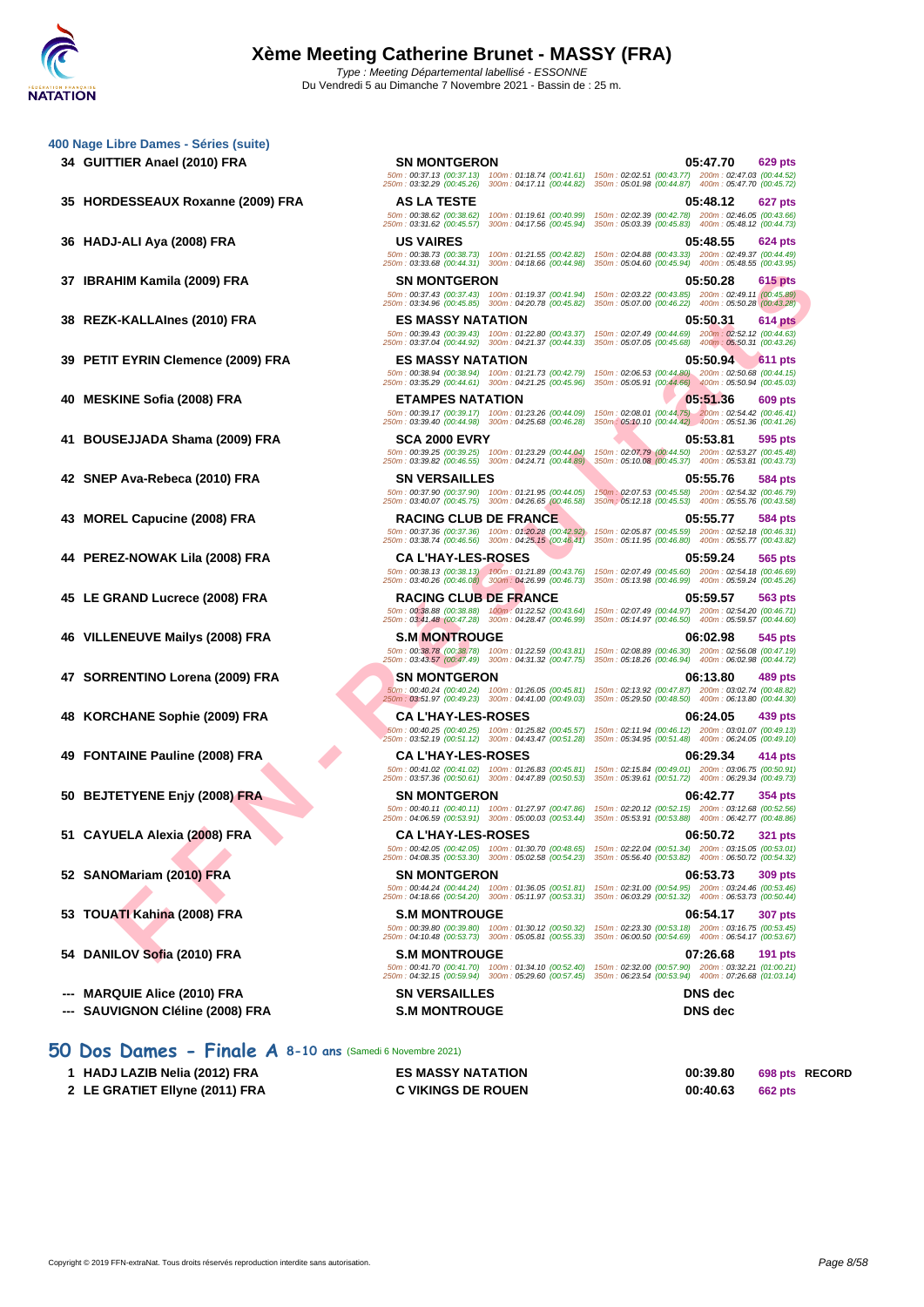

#### **[50 Dos D](http://www.ffnatation.fr/webffn/index.php)ames - Finale A (suite)**

| 3 AREVALO Laurine (2011) FRA       | <b>ES MASSY NATATION</b>      | 00:41.48 | <b>627 pts</b> |
|------------------------------------|-------------------------------|----------|----------------|
| 4 GLEMET Anna (2011) FRA           | <b>SN MONTGERON</b>           | 00:41.89 | <b>610 pts</b> |
| 5 GUITTIER Melina (2011) FRA       | <b>SN MONTGERON</b>           | 00:43.42 | 550 pts        |
| 6 TROPEANO PUECAmalthée (2011) FRA | <b>ES MASSY NATATION</b>      | 00:43.56 | 545 pts        |
| 7 HOANG Clemence (2011) FRA        | <b>CN LE PLESSIS-ROBINSON</b> | 00:44.22 | 520 pts        |
| 8 ALOISIO Jennifer (2012) FRA      | <b>CN LE PLESSIS-ROBINSON</b> | 00:44.73 | 501 pts        |

#### **50 Dos Dames - Séries 8-10 ans** (Samedi 6 Novembre 2021)

| <b>O Dos Dames - Séries 8-10 ans (Samedi 6 Novembre 2021)</b> |                                   |                |                |
|---------------------------------------------------------------|-----------------------------------|----------------|----------------|
| 1 HADJ LAZIB Nelia (2012) FRA                                 | <b>ES MASSY NATATION</b>          | 00:40.65       | <b>662 pts</b> |
| 2 LE GRATIET Ellyne (2011) FRA                                | <b>C VIKINGS DE ROUEN</b>         | 00:41.45       | 628 pts        |
| 3 AREVALO Laurine (2011) FRA                                  | <b>ES MASSY NATATION</b>          | 00:41.88       | 611 pts        |
| 4 GLEMET Anna (2011) FRA                                      | <b>SN MONTGERON</b>               | 00:42.60       | <b>582 pts</b> |
| 5 GUITTIER Melina (2011) FRA                                  | <b>SN MONTGERON</b>               | 00:43.16       | <b>560 pts</b> |
| 6 ALOISIO Jennifer (2012) FRA                                 | <b>CN LE PLESSIS-ROBINSON</b>     | 00:43.68       | 540 pts        |
| 7 TROPEANO PUECAmalthée (2011) FRA                            | <b>ES MASSY NATATION</b>          | 00:44.48       | <b>510 pts</b> |
| 8 HOANG Clemence (2011) FRA                                   | <b>CN LE PLESSIS-ROBINSON</b>     | 00:44.55       | <b>507 pts</b> |
| 9 LE GRAND Mahaut (2011) FRA                                  | <b>RACING CLUB DE FRANCE</b>      | 00:44.80       | 498 pts        |
| 10 LABOUGLIE Diane (2012) FRA                                 | <b>SOISSONS NATATION SPORTIVE</b> | 00:45.20       | 484 pts        |
| 11 EL OUARRADI Ambre (2012) FRA                               | <b>ES MASSY NATATION</b>          | 00:45.33       | 479 pts        |
| 12 FONSECA Anaé (2011) FRA                                    | <b>RED STAR CLUB CHAMPIGNY</b>    | 00:45.52       | 472 pts        |
| 13 MAUGIS FERNANDES Lucie (2011) FRA                          | <b>SN MONTGERON</b>               | 00:46.35       | 443 pts        |
| 14 KOROLOV Elisa (2011) FRA                                   | <b>ES MASSY NATATION</b>          | 00:47.13       | <b>416 pts</b> |
| 15 EL HARTI Ikram (2011) FRA                                  | <b>ES MASSY NATATION</b>          | 00:47.44       | <b>406 pts</b> |
| 16 HADJALI Zeineb (2011) FRA                                  | <b>US VAIRES</b>                  | 00:48.14       | 383 pts        |
| 17 DA SILVA Meïli (2011) FRA                                  | EN STE-GENEVIEVE-DES-BOIS         | 00:49.12       | <b>352 pts</b> |
| 18 BEN YAHIA Farah (2011) FRA                                 | <b>CN LE PLESSIS-ROBINSON</b>     | 00:50.43       | 313 pts        |
| 19 BOULAT Lucie (2011) FRA                                    | <b>RED STAR CLUB CHAMPIGNY</b>    | 00:50.49       | <b>312 pts</b> |
| 20 PHAM Lam-Thi (2012) FRA                                    | <b>ES MASSY NATATION</b>          | 00:50.55       | 310 pts        |
| 21 CHARTREL Marie-Lou (2012) FRA                              | <b>SN VERSAILLES</b>              | 00:50.83       | <b>302 pts</b> |
| 22 ARAGONES Mathilde (2012) FRA                               | <b>ES MASSY NATATION</b>          | 00:51.19       | 292 pts        |
| 23 ENILIN Anna (2011) FRA                                     | <b>ES MASSY NATATION</b>          | 00:51.46       | <b>284 pts</b> |
| 24 BATAILLE Chloe (2012) FRA                                  | <b>CN LE PLESSIS-ROBINSON</b>     | 00:51.55       | 282 pts        |
| 25 ALLAUZE Margaux (2012) FRA                                 | <b>ES MASSY NATATION</b>          | 00:51.83       | <b>274 pts</b> |
| 26 MAHIEDDINE Lina (2011) FRA                                 | <b>CN LE PLESSIS-ROBINSON</b>     | 00:52.56       | <b>254 pts</b> |
| 27 NOUREDDINE Lylia (2012) FRA                                | <b>ES MASSY NATATION</b>          | 00:53.22       | 237 pts        |
| 28 HASSAOUI Sarah (2011) FRA                                  | <b>SN MONTGERON</b>               | 00:56.26       | 167 pts        |
| 29 LORTHIOIS Nora (2013) FRA                                  | <b>SN VERSAILLES</b>              | 00:59.30       | <b>109 pts</b> |
| 30 NGUYEN Lena (2012) FRA                                     | <b>ES MASSY NATATION</b>          | 01:00.90       | 83 pts         |
| 31 DENISE-PEYNET Maë (2012) FRA                               | <b>SN VERSAILLES</b>              | 01:02.31       | 63 pts         |
| 32 DELINDE Eliza (2012) FRA                                   | <b>SN VERSAILLES</b>              | 01:02.78       | 57 pts         |
| --- LOVICClaire (2012) FRA                                    | <b>SN VERSAILLES</b>              | <b>DNS</b> dec |                |
|                                                               |                                   |                |                |
| 00 Dos Dames - Finale A 13 ans (Samedi 6 Novembre 2021)       |                                   |                |                |
| 1 COLINCHARD Sarah (2008) FRA                                 | <b>SOISSONS NATATION SPORTIVE</b> | 01:08.75       | 1060 pts       |
| 2 BENBAKKAR Sherine (2008) FRA                                | <b>CNO ST-GERMAIN-EN-LAYE</b>     | 01:10.85       | 1006 pts       |

#### **100 Dos Dames - Finale A 13 ans** (Samedi 6 Novembre 2021)

| 1 COLINCHARD Sarah (2008) FRA         | <b>SOISSONS NATATION SPORTIVE</b> | 01:08.75 | <b>1060 pts</b> |
|---------------------------------------|-----------------------------------|----------|-----------------|
| 2 BENBAKKAR Sherine (2008) FRA        | <b>CNO ST-GERMAIN-EN-LAYE</b>     | 01:10.85 | <b>1006 pts</b> |
| 3 JAQUEROD Lilou (2008) FRA           | <b>C VIKINGS DE ROUEN</b>         | 01:11.76 | 983 pts         |
| 4 GARRABOS Loane (2008) FRA           | <b>YERRES NATATION</b>            | 01:13.44 | 941 pts         |
| 5 FREMION Capucine-Latinka (2008) FRA | AQUA VALLÉE-DE-CHEVREUSE          | 01:13.91 | 930 pts         |
| 6 FAGES Elsa (2008) FRA               | <b>CN POISSY</b>                  | 01:15.35 | 895 pts         |
| 7 BIZE Eva (2008) FRA                 | <b>SN VERSAILLES</b>              | 01:16.17 | 875 pts         |
| 8 RAGIONERI Loriane (2008) FRA        | <b>RED STAR CLUB CHAMPIGNY</b>    | 01:19.19 | 805 pts         |

#### **100 Dos Dames - Finale B 12 ans** (Samedi 6 Novembre 2021)

| 1 XAYGNABOUN-MOUNIER Laurine (2009) FRA | <b>CA ORSAY</b> |  |
|-----------------------------------------|-----------------|--|
|                                         |                 |  |

**XAYGNABOUN-MOUNIER Laurine (2009) FRA CA ORSAY 01:10.67 1010 pts**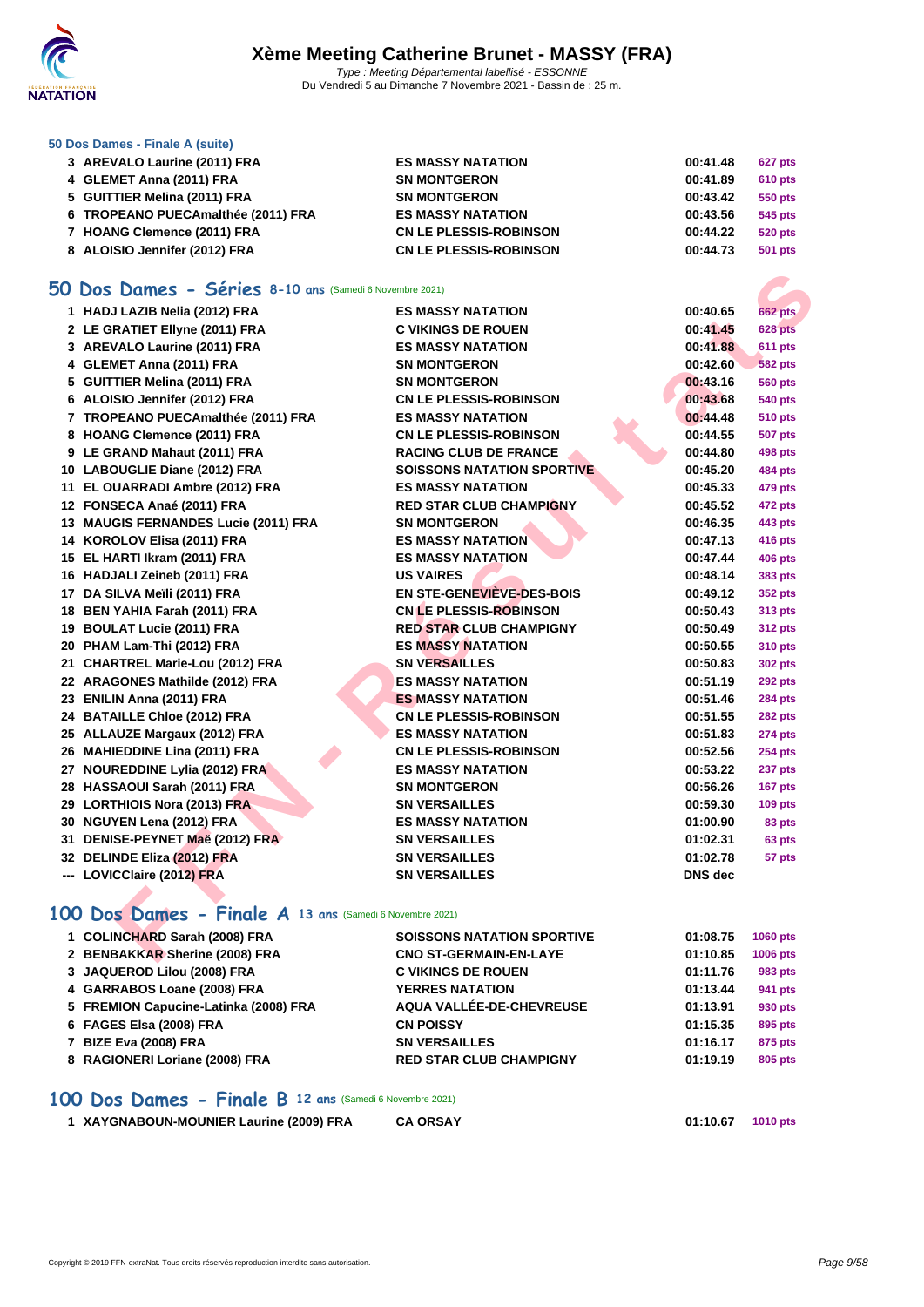

#### **[100 Dos D](http://www.ffnatation.fr/webffn/index.php)ames - Finale B (suite)**

| 2 JAFFUEL Ella (2009) FRA                                  | <b>CNO ST-GERMAIN-EN-LAYE</b> | 01:13.06 | 950 pts        |
|------------------------------------------------------------|-------------------------------|----------|----------------|
| 3 REMY Lou (2009) FRA                                      | <b>ES MASSY NATATION</b>      | 01:15.30 | 896 pts        |
| 4 DELAMARE Romane (2009) FRA                               | <b>C VIKINGS DE ROUEN</b>     | 01:16.71 | <b>862 pts</b> |
| 5 BARSANTI Juliana (2009) FRA                              | <b>SN VERSAILLES</b>          | 01:16.81 | <b>860 pts</b> |
| 6 PAUL Lucie (2009) FRA                                    | <b>ES MASSY NATATION</b>      | 01:17.62 | 841 pts        |
| 7 PINAUD Alice (2009) FRA                                  | <b>ES MASSY NATATION</b>      | 01:20.69 | <b>771 pts</b> |
| 8 BOURGES Victoria (2009) FRA                              | <b>RACING CLUB DE FRANCE</b>  | 01:21.42 | <b>755 pts</b> |
| 100 Dos Dames - Finale $C$ 11 ans (Samedi 6 Novembre 2021) |                               |          |                |
| 1 SANANIKONE Emma (2010) FRA                               | AQUA VALLÉE-DE-CHEVREUSE      | 01:12.76 | 958 pts        |
| 2 VENTURA Vanessa (2010) FRA                               | <b>C VIKINGS DE ROUEN</b>     | 01:14.52 | 915 pts        |
| 3 BETTIOUI Ferroudia (2010) FRA                            | <b>SN MONTGERON</b>           | 01:15.34 | 895 pts        |
| 4 STRADY Clementine (2010) FRA                             | <b>ES MASSY NATATION</b>      | 01:16.32 | 872 pts        |
| 5 LIMAM Yasmine (2010) FRA                                 | <b>C VIKINGS DE ROUEN</b>     | 01:17.21 | 851 pts        |
| 6 SUSPENE Clémence (2010) FRA                              | <b>CA ORSAY</b>               | 01:21.62 | <b>751 pts</b> |
| 7 DELSART Ambre (2010) FRA                                 | <b>ES MASSY NATATION</b>      | 01:21.68 | <b>749 pts</b> |
| 8 BEN-HENIA Norhene (2010) FRA                             | <b>CN LE PLESSIS-ROBINSON</b> | 01:21.85 | <b>746 pts</b> |
|                                                            |                               |          |                |

## **100 Dos Dames - Séries 11-13 ans** (Samedi 6 Novembre 2021)

| <b>DOUNGLO VIGIORS</b> (2003) LINA                             |                                   | <i>າ</i> ລາ hrs                                                           |
|----------------------------------------------------------------|-----------------------------------|---------------------------------------------------------------------------|
| <b>00 Dos Dames - Finale C 11 ans (Samedi 6 Novembre 2021)</b> |                                   |                                                                           |
| 1 SANANIKONE Emma (2010) FRA                                   | AQUA VALLÉE-DE-CHEVREUSE          | 01:12.76<br>958 pts                                                       |
| 2 VENTURA Vanessa (2010) FRA                                   | <b>C VIKINGS DE ROUEN</b>         | 01:14.52<br>915 pts                                                       |
| 3 BETTIOUI Ferroudia (2010) FRA                                | <b>SN MONTGERON</b>               | 01:15.34<br>895 pts                                                       |
| 4 STRADY Clementine (2010) FRA                                 | <b>ES MASSY NATATION</b>          | 01:16.32<br><b>872 pts</b>                                                |
| 5 LIMAM Yasmine (2010) FRA                                     | <b>C VIKINGS DE ROUEN</b>         | 01:17.21<br>851 pts                                                       |
| 6 SUSPENE Clémence (2010) FRA                                  | <b>CA ORSAY</b>                   | 01:21.62<br><b>751 pts</b>                                                |
| 7 DELSART Ambre (2010) FRA                                     | <b>ES MASSY NATATION</b>          | 01:21.68<br><b>749 pts</b>                                                |
| 8 BEN-HENIA Norhene (2010) FRA                                 | <b>CN LE PLESSIS-ROBINSON</b>     | 01:21.85<br>746 pts                                                       |
|                                                                |                                   |                                                                           |
| 00 Dos Dames - Séries 11-13 ans (Samedi 6 Novembre 2021)       |                                   |                                                                           |
| 1 COLINCHARD Sarah (2008) FRA                                  | <b>SOISSONS NATATION SPORTIVE</b> | 01:08.34<br>1071 pts                                                      |
|                                                                |                                   | 50m: 00:33.32 (00:33.32) 100m: 01:08.34 (00:35.02)                        |
| 2 GARRABOS Loane (2008) FRA                                    | <b>YERRES NATATION</b>            | 01:12.52<br>964 pts<br>50m: 00:35.21 (00:35.21) 100m: 01:12.52 (00:37.31) |
| 3 BENBAKKAR Sherine (2008) FRA                                 | <b>CNO ST-GERMAIN-EN-LAYE</b>     | 01:12.73<br>959 pts                                                       |
|                                                                |                                   | 50m: 00:36.03 (00:36.03) 100m: 01:12.73 (00:36.70)                        |
| 4 JAQUEROD Lilou (2008) FRA                                    | <b>C VIKINGS DE ROUEN</b>         | 01:13.03<br>951 pts                                                       |
|                                                                |                                   | 50m: 00:36.28 (00:36.28) 100m: 01:13.03 (00:36.75)                        |
| 5 BIZE Eva (2008) FRA                                          | <b>SN VERSAILLES</b>              | 01:13.65<br>936 pts<br>50m: 00:35.96 (00:35.96) 100m: 01:13.65 (00:37.69) |
| 6 JAFFUEL Ella (2009) FRA                                      | <b>CNO ST-GERMAIN-EN-LAYE</b>     | 01:13.77<br>933 pts                                                       |
|                                                                |                                   | 50m: 00:35.57 (00:35.57) 100m: 01:13.77 (00:38.20)                        |
| 7 XAYGNABOUN-MOUNIER Laurine (2009) FRA                        | <b>CA ORSAY</b>                   | 01:14.46<br>916 pts                                                       |
|                                                                |                                   | 50m: 00:36.01 (00:36.01) 100m: 01:14.46 (00:38.45)                        |
| 8 SANANIKONE Emma (2010) FRA                                   | AQUA VALLÉE-DE-CHEVREUSE          | 01:14.71<br>910 pts<br>50m: 00:35.96 (00:35.96) 100m: 01:14.71 (00:38.75) |
| 9 FREMION Capucine-Latinka (2008) FRA                          | AQUA VALLÉE-DE-CHEVREUSE          | 01:15.41<br>893 pts                                                       |
|                                                                |                                   | 50m: 00:36.88 (00:36.88) 100m: 01:15.41 (00:38.53)                        |
| 9 FAGES Elsa (2008) FRA                                        | <b>CN POISSY</b>                  | 01:15.41<br>893 pts                                                       |
|                                                                |                                   | 50m: 00:36.10 (00:36.10) 100m: 01:15.41 (00:39.31)                        |
| 11 BETTIOUI Ferroudja (2010) FRA                               | <b>SN MONTGERON</b>               | 01:16.03<br>878 pts<br>50m: 00:36.28 (00:36.28) 100m: 01:16.03 (00:39.75) |
| 12 VENTURA Vanessa (2010) FRA                                  | <b>C VIKINGS DE ROUEN</b>         | 01:16.04<br>878 pts                                                       |
|                                                                |                                   | 50m: 00:37.34 (00:37.34) 100m: 01:16.04 (00:38.70)                        |
| 13 DELAMARE Romane (2009) FRA                                  | <b>C VIKINGS DE ROUEN</b>         | 01:17.30<br>849 pts                                                       |
|                                                                |                                   | 50m: 00:38.57 (00:38.57) 100m: 01:17.30 (00:38.73)                        |
| 14 BARSANTI Juliana (2009) FRA                                 | <b>SN VERSAILLES</b>              | 01:17.67<br>840 pts<br>50m: 00:37.92 (00:37.92) 100m: 01:17.67 (00:39.75) |
| 15 LIMAM Yasmine (2010) FRA                                    | <b>C VIKINGS DE ROUEN</b>         | 01:17.82<br>836 pts                                                       |
|                                                                |                                   | 50m: 00:38.12 (00:38.12) 100m: 01:17.82 (00:39.70)                        |
| 16 REMY Lou (2009) FRA                                         | <b>ES MASSY NATATION</b>          | 01:18.76<br>815 pts                                                       |
|                                                                |                                   | 50m: 00:37.89 (00:37.89) 100m: 01:18.76 (00:40.87)                        |
| 17 STRADY Clementine (2010) FRA                                | <b>ES MASSY NATATION</b>          | 01:18.78<br>814 pts                                                       |
| 18 PAUL Lucie (2009) FRA                                       | <b>ES MASSY NATATION</b>          | 50m: 00:39.05 (00:39.05) 100m: 01:18.78 (00:39.73)<br>01:19.08            |
|                                                                |                                   | 808 pts<br>50m: 00:38.80 (00:38.80) 100m: 01:19.08 (00:40.28)             |
| 19 RAGIONERI Loriane (2008) FRA                                | <b>RED STAR CLUB CHAMPIGNY</b>    | 01:19.69<br>794 pts                                                       |
|                                                                |                                   | 50m: 00:38.55 (00:38.55) 100m: 01:19.69 (00:41.14)                        |
| 20 BELHACHEMI Manare (2008) FRA                                | <b>US VAIRES</b>                  | 01:19.70<br><b>793 pts</b>                                                |

50m : 00:38.64 (00:38.64) 100m : 01:19.70 (00:41.06)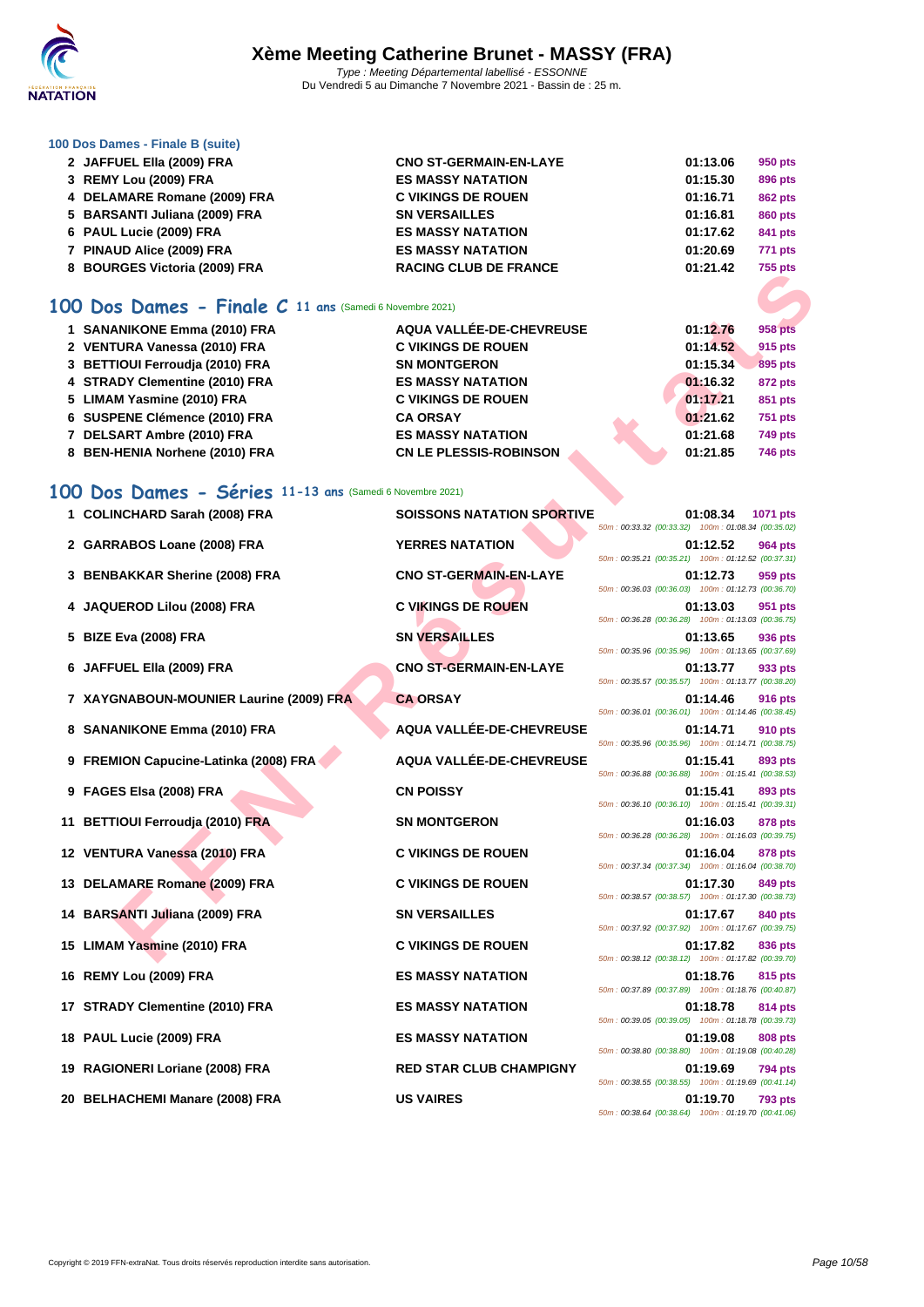

|    | 100 Dos Dames - Séries (suite)      |                                 |                                                                                  |  |
|----|-------------------------------------|---------------------------------|----------------------------------------------------------------------------------|--|
|    | 21 BERTHIER Capucine (2008) FRA     | <b>AQUA VALLÉE-DE-CHEVREUSE</b> | 01:20.45<br>777 pts<br>50m: 00:39.86 (00:39.86) 100m: 01:20.45 (00:40.59)        |  |
|    | 22 NOUREDDINE Attika (2008) FRA     | <b>ES MASSY NATATION</b>        | 01:20.92<br>766 pts<br>50m: 00:38.53 (00:38.53) 100m: 01:20.92 (00:42.39)        |  |
|    | 23 DE OLIVEIRA Maelle (2008) FRA    | <b>US VAIRES</b>                | 01:20.95<br><b>766 pts</b><br>50m: 00:39.61 (00:39.61) 100m: 01:20.95 (00:41.34) |  |
|    | 24 DELSART Ambre (2010) FRA         | <b>ES MASSY NATATION</b>        | 01:21.40<br><b>756 pts</b><br>50m: 00:40.17 (00:40.17) 100m: 01:21.40 (00:41.23) |  |
|    | 25 BOURGES Victoria (2009) FRA      | <b>RACING CLUB DE FRANCE</b>    | 754 pts<br>01:21.47<br>50m: 00:40.16 (00:40.16) 100m: 01:21.47 (00:41.31)        |  |
|    | 26 PINAUD Alice (2009) FRA          | <b>ES MASSY NATATION</b>        | <b>750 pts</b><br>01:21.65<br>50m: 00:39.25 (00:39.25) 100m: 01:21.65 (00:42.40) |  |
|    | 27 PRIOLET Emma (2008) FRA          | <b>CN VIRY-CHÂTILLON</b>        | 01:21.67<br><b>750 pts</b><br>50m: 00:39.90 (00:39.90) 100m: 01:21.67 (00:41.77) |  |
|    | 28 BEN-HENIA Norhene (2010) FRA     | <b>CN LE PLESSIS-ROBINSON</b>   | 01:21.82<br>746 pts<br>50m: 00:38.95 (00:38.95) 100m: 01:21.82 (00:42.87)        |  |
|    | 29 SERRADJ Tasnime (2009) FRA       | EN STE-GENEVIÈVE-DES-BOIS       | 01:21.85<br>746 pts<br>50m: 00:38.36 (00:38.36) 100m: 01:21.85 (00:43.49)        |  |
|    | 30 LABOLLE Maïwen (2009) FRA        | <b>CA L'HAY-LES-ROSES</b>       | 01:21.92<br>744 pts<br>50m: 00:39.98 (00:39.98) 100m: 01:21.92 (00:41.94)        |  |
|    | 31 RICHALET Capucine (2009) FRA     | <b>US VAIRES</b>                | 01:22.16<br>739 pts<br>50m: 00:40.61 (00:40.61) 100m: 01:22.16 (00:41.55)        |  |
|    | 32 BOUSEJJADA Shama (2009) FRA      | <b>SCA 2000 EVRY</b>            | 01:22.86<br>724 pts<br>50m: 00:39.90 (00:39.90) 100m: 01:22.86 (00:42.96)        |  |
|    | 33 RAZANATEFY Harena-Soa (2009) FRA | <b>CN MELUN VAL DE SEINE</b>    | 01:23.13<br><b>718 pts</b><br>50m: 00:40.12 (00:40.12) 100m: 01:23.13 (00:43.01) |  |
|    | 34 SUSPENE Clémence (2010) FRA      | <b>CA ORSAY</b>                 | 01:23.74<br><b>705 pts</b><br>50m: 00:40.68 (00:40.68) 100m: 01:23.74 (00:43.06) |  |
|    | 35 FLENDER-EMERY Elena (2008) FRA   | AQUA VALLÉE-DE-CHEVREUSE        | 01:23.75<br><b>705 pts</b><br>50m: 00:41.66 (00:41.66) 100m: 01:23.75 (00:42.09) |  |
|    | 36 HADJ-ALI Aya (2008) FRA          | <b>US VAIRES</b>                | 01:24.21<br>695 pts<br>50m: 00:40.83 (00:40.83) 100m: 01:24.21 (00:43.38)        |  |
|    | 37 IBRAHIM Kamila (2009) FRA        | <b>SN MONTGERON</b>             | 01:24.50<br>689 pts<br>50m: 00:41.42 (00:41.42) 100m: 01:24.50 (00:43.08)        |  |
|    | 38 HUCHETTE GERARD Siloë (2010) FRA | <b>ES MASSY NATATION</b>        | 01:24.71<br>684 pts<br>50m: 00:41.84 (00:41.84) 100m: 01:24.71 (00:42.87)        |  |
| 39 | JUILLY Alexandra (2008) FRA         | <b>CN LE PLESSIS-ROBINSON</b>   | 01:25.02<br>678 pts<br>50m: 00:41.95 (00:41.95) 100m: 01:25.02 (00:43.07)        |  |
|    | 40 RICHARD Julie (2008) FRA         | <b>RED STAR CLUB CHAMPIGNY</b>  | 01:25.06<br>677 pts<br>50m: 00:40.12 (00:40.12) 100m: 01:25.06 (00:44.94)        |  |
|    | 41 LORENZI Noa (2010) FRA           | <b>ES MASSY NATATION</b>        | 01:25.12<br>676 pts<br>50m: 00:41.96 (00:41.96) 100m: 01:25.12 (00:43.16)        |  |
|    | 42 REZK-KALLAInes (2010) FRA        | <b>ES MASSY NATATION</b>        | 01:25.13<br>676 pts<br>50m: 00:42.60 (00:42.60) 100m: 01:25.13 (00:42.53)        |  |
|    | 43 ALIOUA Anaïs (2010) FRA          | <b>CN VIRY-CHÂTILLON</b>        | 01:25.54<br>667 pts<br>50m: 00:41.11 (00:41.11) 100m: 01:25.54 (00:44.43)        |  |
|    | 44 CASTELA Yael (2008) FRA          | <b>CN LE PLESSIS-ROBINSON</b>   | 01:25.74<br>663 pts<br>50m: 00:40.18 (00:40.18) 100m: 01:25.74 (00:45.56)        |  |
|    | 45 LE GRAND Lucrece (2008) FRA      | <b>RACING CLUB DE FRANCE</b>    | 01:25.95<br>659 pts<br>50m: 00:41.82 (00:41.82) 100m: 01:25.95 (00:44.13)        |  |
|    | 46 DUMON Elise (2009) FRA           | <b>CN VIRY-CHÂTILLON</b>        | 645 pts<br>01:26.61<br>50m: 00:42.00 (00:42.00) 100m: 01:26.61 (00:44.61)        |  |
|    | 47 HORDESSEAUX Roxanne (2009) FRA   | <b>AS LA TESTE</b>              | 01:26.70<br>643 pts<br>50m: 00:42.44 (00:42.44) 100m: 01:26.70 (00:44.26)        |  |
|    | 48 PETIT EYRIN Clemence (2009) FRA  | <b>ES MASSY NATATION</b>        | 01:26.86<br><b>640 pts</b><br>50m: 00:41.77 (00:41.77) 100m: 01:26.86 (00:45.09) |  |
|    | 49 STEENKESTE Lily (2009) FRA       | <b>CA ORSAY</b>                 | <b>638 pts</b><br>01:26.95<br>50m: 00:42.45 (00:42.45) 100m: 01:26.95 (00:44.50) |  |
|    | 50 GUITTIER Anael (2010) FRA        | <b>SN MONTGERON</b>             | 01:27.09<br>635 pts<br>50m: 00:42.52 (00:42.52) 100m: 01:27.09 (00:44.57)        |  |
|    |                                     |                                 |                                                                                  |  |

**FIGE VICENT (2009) FRA**<br> **FRACING CUIS DE FRANCE<br>
LUD AIICO (2009) FRA

ES MASSY NATATION<br>
ENERT REMAN (2009) FRA

CALLE PERSIS ROBINSON<br>
THE TERM IS VIRTE-CONFIDENT CONTINUES TO DETAIL ON THE SAME RESSURED AND TRANCE<br>
FR 21 BERTHIER Capucine (2008) FRA AQUA VALLÉE-DE-CHEVREUSE 01:20.45 777 pts** 50m : 00:39.86 (00:39.86) 100m : 01:20.45 (00:40.59) **22 NOUREDDINE Attika (2008) FRA ES MASSY NATATION 01:20.92 766 pts** 50m : 00:38.53 (00:38.53) 100m : 01:20.92 (00:42.39) 50m : 00:39.61 (00:39.61) 100m : 01:20.95 (00:41.34) **24 DELSART Ambre (2010) FRA ES MASSY NATATION 01:21.40 756 pts** 50m : 00:40.17 (00:40.17) 100m : 01:21.40 (00:41.23) **254 RACING CLUB DE FRANCE 01:21.47 754 pts** 50m : 00:40.16 (00:40.16) 100m : 01:21.47 (00:41.31) **26 PINAUD Alice (2009) FRA ES MASSY NATATION 01:21.65 750 pts** 50m : 00:39.25 (00:39.25) 100m : 01:21.65 (00:42.40) **27 CN VIRY-CHÂTILLON 21.67 PM 21.67 250 pts** 50m : 00:39.90 (00:39.90) 100m : 01:21.67 (00:41.77) **28 BEN-HENIA NORME (2010) FRANCH CN LE PLESSIS-ROBINSON** 50m : 00:38.95 (00:38.95) 100m : 01:21.82 (00:42.87) **29 ISSNIME (2009) FRACTION EN STE-GENEVIÈVE-DES-BOIS EN STE-GENEVIÈVE-DES-BOIS** 50m : 00:38.36 (00:38.36) 100m : 01:21.85 (00:43.49) **300 CA L'HAY-LES-ROSES 01:21.92 744 pts** 50m : 00:39.98 (00:39.98) 100m : 01:21.92 (00:41.94) 50m : 00:40.61 (00:40.61) 100m : 01:22.16 (00:41.55) **322.86 724 pts** 50m : 00:39.90 (00:39.90) 100m : 01:22.86 (00:42.96) **33.13 CN MELUN VAL DE SEINE 01:23.13 718 pts** 50m : 00:40.12 (00:40.12) 100m : 01:23.13 (00:43.01) 50m : 00:40.68 (00:40.68) 100m : 01:23.74 (00:43.06) **35 FLENDER-EMERY Elena (2008) FRA AQUA VALLÉE-DE-CHEVREUSE 01:23.75 705 pts** 50m : 00:41.66 (00:41.66) 100m : 01:23.75 (00:42.09) 50m : 00:40.83 (00:40.83) 100m : 01:24.21 (00:43.38) **37 IBRAHIM CONTGERON 01:24.50 689 pts** 50m : 00:41.42 (00:41.42) 100m : 01:24.50 (00:43.08) **38 HUCHETTE GERARD Siloë (2010) FRA ES MASSY NATATION 01:24.71 684 pts** 50m : 00:41.84 (00:41.84) 100m : 01:24.71 (00:42.87) **39 CN LE PLESSIS-ROBINSON 01:25.02 678 pts** 50m : 00:41.95 (00:41.95) 100m : 01:25.02 (00:43.07) **RED STAR CLUB CHAMPIGNY 01:25.06 677 pts** 50m : 00:40.12 (00:40.12) 100m : 01:25.06 (00:44.94) **41 LORENZI Noa (2010) FRA ES MASSY NATATION 01:25.12 676 pts** 50m : 00:41.96 (00:41.96) 100m : 01:25.12 (00:43.16) **42 REZK-KALLAInes (2010) FRA ES MASSY NATATION 01:25.13 676 pts** 50m : 00:42.60 (00:42.60) 100m : 01:25.13 (00:42.53) **43 ALIOUA Anaïs (2010) FRA CN VIRY-CHÂTILLON 01:25.54 667 pts** 50m : 00:41.11 (00:41.11) 100m : 01:25.54 (00:44.43) **444 CN LE PLESSIS-ROBINSON 01:25.74 663 pts** 50m : 00:40.18 (00:40.18) 100m : 01:25.74 (00:45.56) **455 RACING CLUB DE FRANCE 125.95 659 pts** 50m : 00:41.82 (00:41.82) 100m : 01:25.95 (00:44.13) **46 DUMON Elise (2009) FRA CN VIRY-CHÂTILLON 01:26.61 645 pts** 50m : 00:42.00 (00:42.00) 100m : 01:26.61 (00:44.61) 50m : 00:42.44 (00:42.44) 100m : 01:26.70 (00:44.26) **48 PES MASSY NATATION 126.86 640 pts** 50m : 00:41.77 (00:41.77) 100m : 01:26.86 (00:45.09) 50m : 00:42.45 (00:42.45) 100m : 01:26.95 (00:44.50) **500 11:27.09 635 pts** 50m : 00:42.52 (00:42.52) 100m : 01:27.09 (00:44.57) **51 MOREL Capucine (2008) FRA RACING CLUB DE FRANCE 01:27.56 626 pts** 50m : 00:42.79 (00:42.79) 100m : 01:27.56 (00:44.77)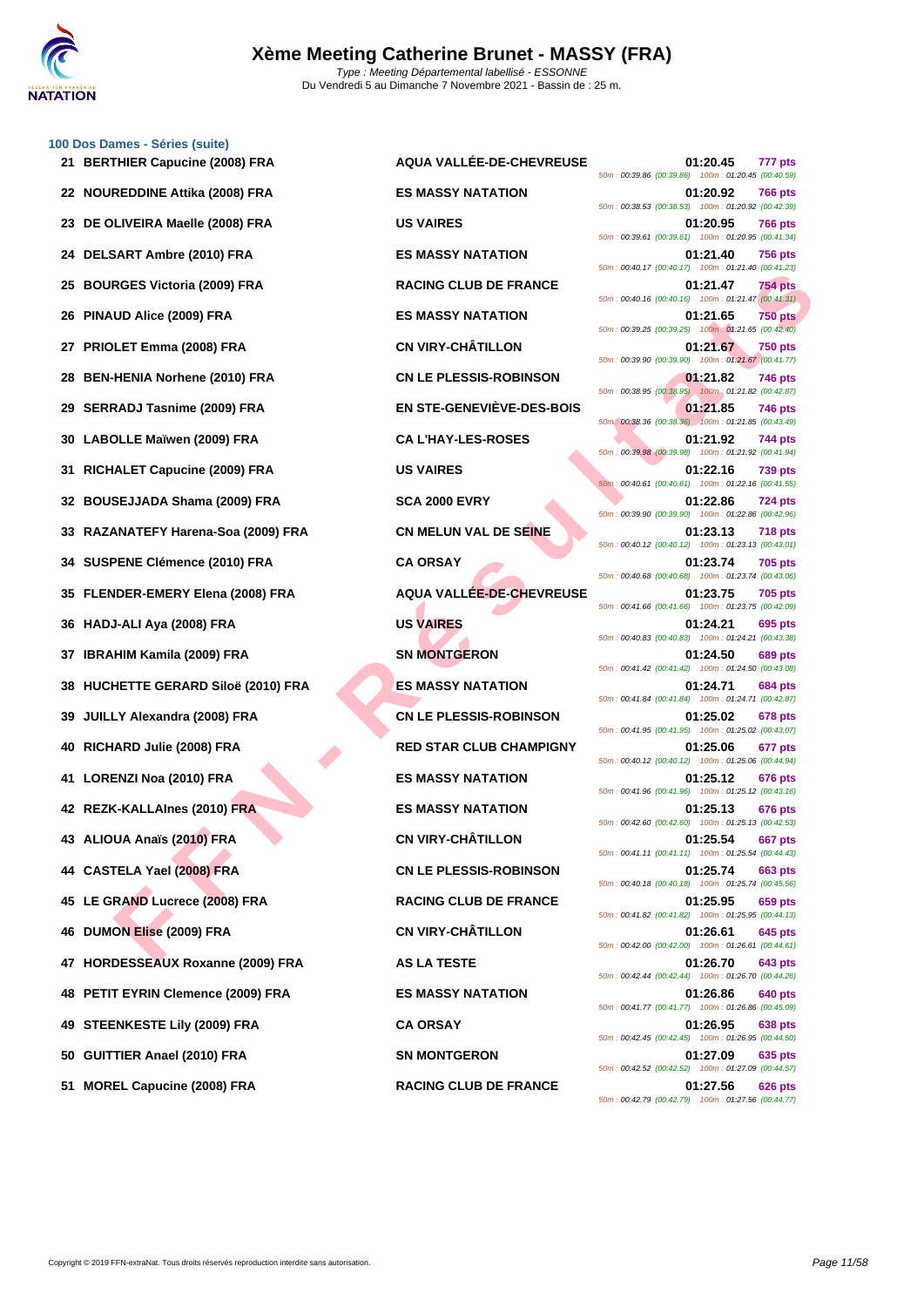

**[100 Dos D](http://www.ffnatation.fr/webffn/index.php)ames - Séries (suite)**

| 52 MARCHAIS PAILLET Aline (2010) FRA    | <b>ES MASSY NATATION</b>       | 01:27.89<br>619 pts<br>50m: 00:43.25 (00:43.25) 100m: 01:27.89 (00:44.64)        |
|-----------------------------------------|--------------------------------|----------------------------------------------------------------------------------|
| 53 CAETANO Lily (2009) FRA              | <b>CN ST-MICHEL-SUR-ORGE</b>   | 01:27.91<br>619 pts<br>50m: 00:42.79 (00:42.79) 100m: 01:27.91 (00:45.12)        |
| 54 GAUTIER Emma (2009) FRA              | <b>CN LE PLESSIS-ROBINSON</b>  | 01:28.61<br>605 pts<br>50m: 00:42.85 (00:42.85) 100m: 01:28.61 (00:45.76)        |
| 55 NOUREDDINE Rena (2009) FRA           | <b>ES MASSY NATATION</b>       | 01:28.87<br>600 pts<br>50m: 00:42.99 (00:42.99) 100m: 01:28.87 (00:45.88)        |
| 56 VILLENEUVE Mailys (2008) FRA         | <b>S.M MONTROUGE</b>           | 01:29.08<br>596 pts<br>50m: 00:43.61 (00:43.61) 100m: 01:29.08 (00:45.47)        |
| 57 PYLLYSER Enora (2008) FRA            | <b>ETAMPES NATATION</b>        | 01:30.23<br><b>574 pts</b><br>50m: 00:45.35 (00:45.35) 100m: 01:30.23 (00:44.88) |
| 58 LESTINI-GUILLO Léna (2010) FRA       | AQUA VALLÉE-DE-CHEVREUSE       | 01:30.78<br>563 pts<br>50m: 00:44.24 (00:44.24) 100m: 01:30.78 (00:46.54)        |
| 59 DRIOUCEIya (2009) FRA                | <b>RED STAR CLUB CHAMPIGNY</b> | 01:30.88<br>561 pts<br>50m: 00:43.55 (00:43.55) 100m: 01:30.88 (00:47.33)        |
| 60 RIBAUDEAU Léonie (2010) FRA          | <b>RED STAR CLUB CHAMPIGNY</b> | 01:30.97<br><b>560 pts</b><br>50m: 00:44.37 (00:44.37) 100m: 01:30.97 (00:46.60) |
| 61 GENET Romane (2008) FRA              | <b>RED STAR CLUB CHAMPIGNY</b> | 01:31.10<br>557 pts<br>50m: 00:45.30 (00:45.30) 100m: 01:31.10 (00:45.80)        |
| 62 PEREZ-NOWAK Lila (2008) FRA          | <b>CA L'HAY-LES-ROSES</b>      | 01:31.23<br>555 pts<br>50m: 00:43.75 (00:43.75) 100m: 01:31.23 (00:47.48)        |
| 63 MEZIANI Ines (2008) FRA              | <b>SN MONTGERON</b>            | 01:32.28<br>535 pts<br>50m: 00:44.84 (00:44.84) 100m: 01:32.28 (00:47.44)        |
| 64 LEROY Maëlle (2009) FRA              | EN STE-GENEVIÈVE-DES-BOIS      | 01:33.05<br><b>521 pts</b><br>50m: 00:45.13 (00:45.13) 100m: 01:33.05 (00:47.92) |
| 65 MASSACESI-PIZARRO Claudia (2010) FRA | <b>RED STAR CLUB CHAMPIGNY</b> | 01:33.12<br>519 pts<br>50m: 00:45.39 (00:45.39) 100m: 01:33.12 (00:47.73)        |
| 66 USANNAZ Yasmine (2010) FRA           | <b>ES VITRY</b>                | 01:33.21<br><b>518 pts</b><br>50m: 00:42.86 (00:42.86) 100m: 01:33.21 (00:50.35) |
| 67 TOUATI Kahina (2008) FRA             | <b>S.M MONTROUGE</b>           | 01:33.58<br>511 pts<br>50m: 00:45.10 (00:45.10) 100m: 01:33.58 (00:48.48)        |
| 68 VANHAECKE Elsa (2008) FRA            | EN STE-GENEVIÈVE-DES-BOIS      | 01:33.68<br>509 pts<br>50m: 00:45.99 (00:45.99) 100m: 01:33.68 (00:47.69)        |
| 69 SABY Stella (2009) FRA               | <b>CA L'HAY-LES-ROSES</b>      | 01:34.15<br>501 pts<br>50m: 00:46.44 (00:46.44) 100m: 01:34.15 (00:47.71)        |
| 70 SNEP Ava-Rebeca (2010) FRA           | <b>SN VERSAILLES</b>           | 01:34.16<br>501 pts<br>50m: 00:45.32 (00:45.32) 100m: 01:34.16 (00:48.84)        |
| 71 GILSON Tessa (2009) FRA              | <b>RED STAR CLUB CHAMPIGNY</b> | 01:34.53<br>494 pts<br>50m: 01:33.26 (01:33.26) 100m: 01:34.53 (00:1.27)         |
| 72 BARTHES Takaé (2010) FRA             | <b>RACING CLUB DE FRANCE</b>   | 01:34.80<br>489 pts<br>50m: 00:44.80 (00:44.80) 100m: 01:34.80 (00:50.00)        |
| 73 KORCHANE Sophie (2009) FRA           | <b>CA L'HAY-LES-ROSES</b>      | 01:36.39<br>461 pts<br>50m: 00:44.73 (00:44.73) 100m: 01:36.39 (00:51.66)        |
| 74 BEAUVALOT Marine (2010) FRA          | <b>RACING CLUB DE FRANCE</b>   | 01:36.44<br>461 pts<br>50m: 00:44.60 (00:44.60) 100m: 01:36.44 (00:51.84)        |
| 75 PEREIRA FERNANDES Juliana (2010) FRA | <b>RED STAR CLUB CHAMPIGNY</b> | 01:36.67<br>457 pts<br>50m: 00:47.11 (00:47.11) 100m: 01:36.67 (00:49.56)        |
| 76 SANOMariam (2010) FRA                | <b>SN MONTGERON</b>            | 01:37.00<br>451 pts<br>50m: 00:47.77 (00:47.77) 100m: 01:37.00 (00:49.23)        |
| 77 SORRENTINO Lorena (2009) FRA         | <b>SN MONTGERON</b>            | 01:37.24<br>447 pts<br>50m: 00:47.51 (00:47.51) 100m: 01:37.24 (00:49.73)        |
| 78 GUILLOTON Margo (2010) FRA           | <b>CN ST-MICHEL-SUR-ORGE</b>   | 01:41.69<br>375 pts<br>50m: 00:49.50 (00:49.50) 100m: 01:41.69 (00:52.19)        |
| 79 DEVERE Charlotte (2010) FRA          | <b>SN VERSAILLES</b>           | 01:44.05<br>339 pts<br>50m: 00:47.83 (00:47.83) 100m: 01:44.05 (00:56.22)        |
| 80 FANDEUR--FRIMU Emilie (2010) FRA     | AQUA VALLÉE-DE-CHEVREUSE       | 01:44.26<br>336 pts<br>50m: 00:50.19 (00:50.19) 100m: 01:44.26 (00:54.07)        |
| 81 BELLALOUTI Manel (2009) FRA          | <b>SN MONTGERON</b>            | 01:47.73<br>287 pts<br>50m: 00:52.22 (00:52.22) 100m: 01:47.73 (00:55.51)        |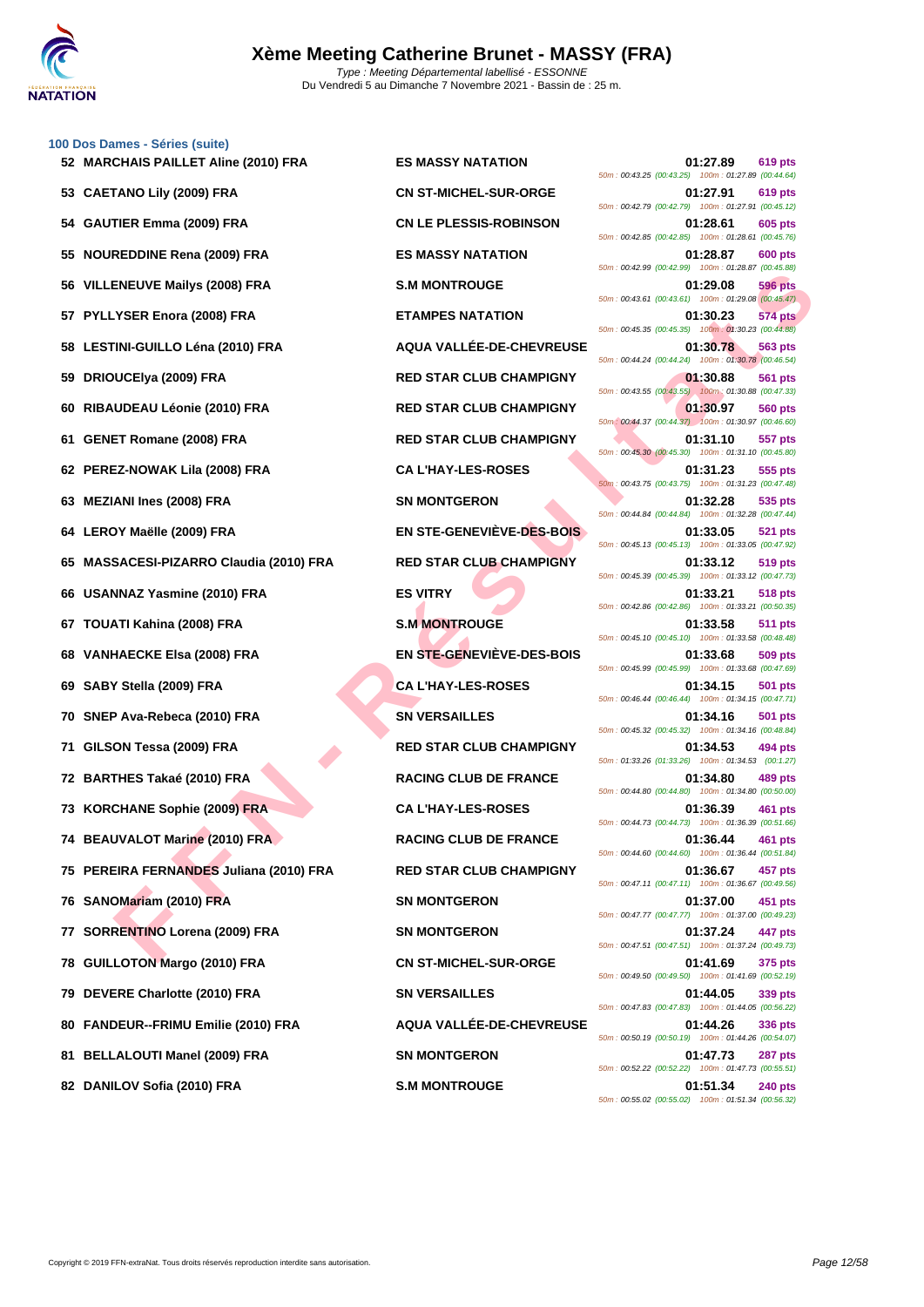

#### **[100 Dos D](http://www.ffnatation.fr/webffn/index.php)ames - Séries (suite)**

| --- BEJTETYENE Eniy (2008) FRA   | <b>SN MONTGERON</b>  | DNS dec        |
|----------------------------------|----------------------|----------------|
| --- SAUVIGNON Cléline (2008) FRA | <b>S.M MONTROUGE</b> | <b>DNS</b> dec |
| --- RONOT Typhen (2009) FRA      | <b>SN VERSAILLES</b> | <b>DNS</b> dec |
| --- MARQUIE Alice (2010) FRA     | <b>SN VERSAILLES</b> | <b>DSQ</b>     |

#### **50 Brasse Dames - Finale A 8-10 ans** (Dimanche 7 Novembre 2021)

| 1 LE GRATIET Ellyne (2011) FRA     | <b>C VIKINGS DE ROUEN</b>         | 00:45.77 | <b>605 pts</b> |
|------------------------------------|-----------------------------------|----------|----------------|
| 2 HOANG Clemence (2011) FRA        | <b>CN LE PLESSIS-ROBINSON</b>     | 00:46.86 | <b>563 pts</b> |
| 3 LE GRAND Mahaut (2011) FRA       | <b>RACING CLUB DE FRANCE</b>      | 00:47.31 | <b>546 pts</b> |
| 4 TROPEANO PUECAmalthée (2011) FRA | <b>ES MASSY NATATION</b>          | 00:47.73 | <b>531 pts</b> |
| 5 LABOUGLIE Diane (2012) FRA       | <b>SOISSONS NATATION SPORTIVE</b> | 00:48.40 | <b>507 pts</b> |
| 6 GUITTIER Melina (2011) FRA       | <b>SN MONTGERON</b>               | 00:48.62 | 499 pts        |
| 7 HADJ LAZIB Nelia (2012) FRA      | <b>ES MASSY NATATION</b>          | 00:49.51 | <b>468 pts</b> |
| 8 BATAILLE Chloe (2012) FRA        | <b>CN LE PLESSIS-ROBINSON</b>     | 00:50.84 | 423 pts        |
|                                    |                                   |          |                |

#### **50 Brasse Dames - Séries 8-10 ans** (Dimanche 7 Novembre 2021)

| 1 LE GRATIET Ellyne (2011) FRA                                      | <b>C VIKINGS DE ROUEN</b>         | 00:45.77   | <b>605 pts</b> |
|---------------------------------------------------------------------|-----------------------------------|------------|----------------|
| 2 HOANG Clemence (2011) FRA                                         | <b>CN LE PLESSIS-ROBINSON</b>     | 00:46.86   | <b>563 pts</b> |
| 3 LE GRAND Mahaut (2011) FRA                                        | <b>RACING CLUB DE FRANCE</b>      | 00:47.31   | <b>546 pts</b> |
| 4 TROPEANO PUECAmalthée (2011) FRA                                  | <b>ES MASSY NATATION</b>          | 00:47.73   | <b>531 pts</b> |
| 5 LABOUGLIE Diane (2012) FRA                                        | <b>SOISSONS NATATION SPORTIVE</b> | 00:48.40   | <b>507 pts</b> |
| 6 GUITTIER Melina (2011) FRA                                        | <b>SN MONTGERON</b>               | 00:48.62   | <b>499 pts</b> |
| 7 HADJ LAZIB Nelia (2012) FRA                                       | <b>ES MASSY NATATION</b>          | 00:49.51   | 468 pts        |
| 8 BATAILLE Chloe (2012) FRA                                         | <b>CN LE PLESSIS-ROBINSON</b>     | 00:50.84   | <b>423 pts</b> |
|                                                                     |                                   |            |                |
| <b>iO Brasse Dames - Séries 8-10 ans (Dimanche 7 Novembre 2021)</b> |                                   |            |                |
| 1 LE GRATIET Ellyne (2011) FRA                                      | <b>C VIKINGS DE ROUEN</b>         | 00:46.77   | 567 pts        |
| 2 HOANG Clemence (2011) FRA                                         | <b>CN LE PLESSIS-ROBINSON</b>     | 00:47.51   | <b>539 pts</b> |
| 3 LABOUGLIE Diane (2012) FRA                                        | <b>SOISSONS NATATION SPORTIVE</b> | 00:47.56   | <b>537 pts</b> |
| 4 LE GRAND Mahaut (2011) FRA                                        | <b>RACING CLUB DE FRANCE</b>      | 00:47.75   | 530 pts        |
| 5 TROPEANO PUECAmalthée (2011) FRA                                  | <b>ES MASSY NATATION</b>          | 00:48.13   | <b>516 pts</b> |
| 6 HADJ LAZIB Nelia (2012) FRA                                       | <b>ES MASSY NATATION</b>          | 00:48.90   | 489 pts        |
| 7 GUITTIER Melina (2011) FRA                                        | <b>SN MONTGERON</b>               | 00:49.25   | 477 pts        |
| 8 BATAILLE Chloe (2012) FRA                                         | CN LE PLESSIS-ROBINSON            | 00:49.79   | 458 pts        |
| 9 MAUGIS FERNANDES Lucie (2011) FRA                                 | <b>SN MONTGERON</b>               | 00:50.65   | 430 pts        |
| 10 GLEMET Anna (2011) FRA                                           | <b>SN MONTGERON</b>               | 00:50.83   | 424 pts        |
| 11 HADJALI Zeineb (2011) FRA                                        | <b>US VAIRES</b>                  | 00:51.99   | <b>387 pts</b> |
| 12 ALOISIO Jennifer (2012) FRA                                      | <b>CN LE PLESSIS-ROBINSON</b>     | 00:52.73   | <b>364 pts</b> |
| 13 AREVALO Laurine (2011) FRA                                       | <b>ES MASSY NATATION</b>          | 00:52.78   | <b>362 pts</b> |
| 14 BEN YAHIA Farah (2011) FRA                                       | <b>CN LE PLESSIS-ROBINSON</b>     | 00:52.79   | <b>362 pts</b> |
| 15 MAHIEDDINE Lina (2011) FRA                                       | <b>CN LE PLESSIS-ROBINSON</b>     | 00:52.81   | <b>362 pts</b> |
| 16 EL HARTI Ikram (2011) FRA                                        | <b>ES MASSY NATATION</b>          | 00:53.75   | 334 pts        |
| 17 PHAM Lam-Thi (2012) FRA                                          | <b>ES MASSY NATATION</b>          | 00:54.28   | <b>319 pts</b> |
| 18 CISSE Kelia (2011) FRA                                           | <b>CN ST-MICHEL-SUR-ORGE</b>      | 00:54.45   | <b>314 pts</b> |
| 19 ENILIN Anna (2011) FRA                                           | <b>ES MASSY NATATION</b>          | 00:54.71   | <b>307 pts</b> |
| 20 EL OUARRADI Ambre (2012) FRA                                     | <b>ES MASSY NATATION</b>          | 00:54.72   | <b>306 pts</b> |
| 21 KOROLOV Elisa (2011) FRA                                         | <b>ES MASSY NATATION</b>          | 00:55.86   | 275 pts        |
| 22 CHARTREL Marie-Lou (2012) FRA                                    | <b>SN VERSAILLES</b>              | 00:56.55   | <b>258 pts</b> |
| 23 BOULAT Lucie (2011) FRA                                          | <b>RED STAR CLUB CHAMPIGNY</b>    | 00:56.59   | <b>257 pts</b> |
| 24 FONSECA Anaé (2011) FRA                                          | <b>RED STAR CLUB CHAMPIGNY</b>    | 00:56.70   | <b>254 pts</b> |
| 25 LORTHIOIS Nora (2013) FRA                                        | <b>SN VERSAILLES</b>              | 01:00.24   | 172 pts        |
| 26 NOUREDDINE Lylia (2012) FRA                                      | <b>ES MASSY NATATION</b>          | 01:00.91   | <b>159 pts</b> |
| 27 HASSAOUI Sarah (2011) FRA                                        | <b>SN MONTGERON</b>               | 01:00.94   | <b>158 pts</b> |
| 28 NGUYEN Lena (2012) FRA                                           | <b>ES MASSY NATATION</b>          | 01:02.55   | 128 pts        |
| 29 ARAGONES Mathilde (2012) FRA                                     | <b>ES MASSY NATATION</b>          | 01:02.91   | 121 pts        |
| 30 ALLAUZE Margaux (2012) FRA                                       | <b>ES MASSY NATATION</b>          | 01:03.41   | <b>113 pts</b> |
| 31 DENISE-PEYNET Maë (2012) FRA                                     | <b>SN VERSAILLES</b>              | 01:06.14   | 71 pts         |
| 32 DELINDE Eliza (2012) FRA                                         | <b>SN VERSAILLES</b>              | 01:06.71   | 64 pts         |
| --- LOVICClaire (2012) FRA                                          | <b>SN VERSAILLES</b>              | DNS dec    |                |
| --- BOUTIN Noëmie (2011) FRA                                        | <b>CN ST-MICHEL-SUR-ORGE</b>      | <b>DSQ</b> |                |

#### **100 Brasse Dames - Finale A 13 ans** (Dimanche 7 Novembre 2021)

**GUILLERM Enola (2008) FRA CN VIRY-CHÂTILLON 01:18.48 1053 pts**

50m : 00:36.70 (00:36.70) 100m : 01:18.48 (00:41.78)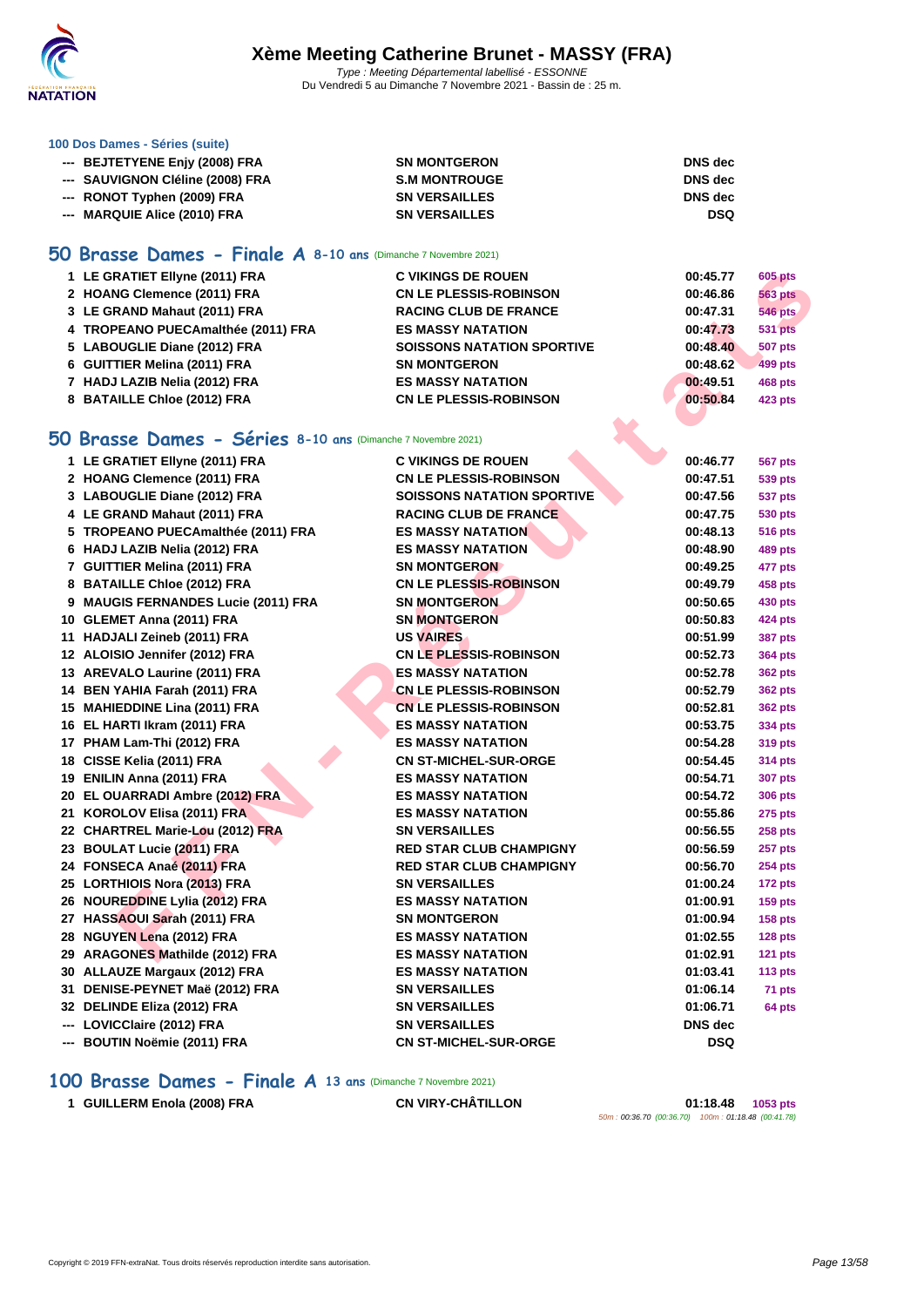#### **[100 Brass](http://www.ffnatation.fr/webffn/index.php)e Dames - Finale A (suite)**

- **2 BENBAKKAR Sherine (2008) FRA**
- **3 SALCZER Lilou (2008) FRA ES MASSY NATATION 01:19.68 1026 pts**
- **4 BERTHIER Capucine (2008) FRA**
- **5 BELHACHEMI Manare (2008) FRA**
- **6 FREBOURG Clara (2008) FRA**
- **7 FREMION Capucine-Latinka (2008) FRA**
- **8** LE STRAT Nina (2008) FRA

#### **100 Brasse Dames - Finale B 12 ans** (Dimanche 7 Novembre 2021)

- 1 **BARSANTI Juliana (2009) FRA** SN VERSAILLES **2 JAFFUEL Ella (2009) FRA CNO ST-GERMAIN-EN-LAYE 01:27.52 859 pts 3 DELAMARE Romane (2009) FRA C VIKINGS DE ROUEN 01:27.76 854 pts 4 IGABILLE Leonie (2009) FRA US VILLEJUIF NATATION 01:29.43 821 pts**
- **5 SEGGIE Annabel Dilara (2009) GBR CNO ST-GERMAIN-EN-LAYE 01:30.74 795 pts**
- **6 GAUTIER Emma (2009) FRA CN LE PLESSIS-ROBINSON 01:31.50 780 pts**
- **7** LABRIDY Léna (2009) FRA **ASS SPORTIVE BOUVINES**
- **8** STEENKESTE Lily (2009) FRA **CA ORSAY**

#### **100 Brasse Dames - Finale C 11 ans** (Dimanche 7 Novembre 2021)

| 1 LIMAM Yasmine (2010) FRA |  | <b>C VIKINGS DE ROUEN</b> |  |
|----------------------------|--|---------------------------|--|
|                            |  |                           |  |

- **2 VENTURA Vanessa (2010) FRA C VIKINGS DE ROUEN**
- **3 DELSART Ambre (2010) FRA ES MASSY NATATION 01:24.64 919 pts**
- **4 BOULOUKBACHI Celia (2010) FRA US VILLEJUIF NATATION 01:28.55 838 pts**
- **5** CHOPLIN Esther (2010) FRA **AC BOULOGNE-BILLANCOURT**
- **6 SANANIKONE Emma (2010) FRA AQUA VALLÉE-DE-CHEVREUSE 01:30.56 799 pts**
- **7 TISSIER Teha (2010) FRA CNO ST-GERMAIN-EN-LAYE**
- 8 **MASSOU Alexia (2010) FRA CNO ST-GERMAIN-EN-LAYE**

#### **100 Brasse Dames - Séries 11-13 ans** (Dimanche 7 Novembre 2021)

| 1 GUILLERM Enola (2008) FRA    | <b>CN VIRY-CHÂTILLON</b>      | 01:19.66<br><b>1027 pts</b>                        |
|--------------------------------|-------------------------------|----------------------------------------------------|
|                                |                               | 50m: 00:37.27 (00:37.27) 100m: 01:19.66 (00:42.39) |
| 2 SALCZER Lilou (2008) FRA     | <b>ES MASSY NATATION</b>      | 01:20.18<br>1015 pts                               |
|                                |                               | 50m: 00:37.96 (00:37.96) 100m: 01:20.18 (00:42.22) |
| 3 BENBAKKAR Sherine (2008) FRA | <b>CNO ST-GERMAIN-EN-LAYE</b> | 01:21.32<br>990 pts                                |
|                                |                               | 50m: 00:38.56 (00:38.56) 100m: 01:21.32 (00:42.76) |
| 4 BERTHIER Capucine (2008) FRA | AQUA VALLÉE-DE-CHEVREUSE      | 01:23.97<br>933 pts                                |
|                                |                               | 50m: 00:39.68 (00:39.68) 100m: 01:23.97 (00:44.29) |
| 5 BARSANTI Juliana (2009) FRA  | <b>SN VERSAILLES</b>          | 01:24.43<br>923 pts                                |
|                                |                               | 50m: 00:40.46 (00:40.46) 100m: 01:24.43 (00:43.97) |

| CNO ST-GERMAIN-EN-LAYE   |             |
|--------------------------|-------------|
|                          | 50m:00:36.7 |
| <b>ES MASSY NATATION</b> |             |
|                          | 50m:00:37.2 |
| AQUA VALLÉE-DE-CHEVREUSE | 50m:00:39.7 |
| <b>US VAIRES</b>         |             |
|                          | 50m:00:39.6 |
| CN LE PLESSIS-ROBINSON   |             |
|                          | 50m:00:40.7 |
| AQUA VALLÉE-DE-CHEVREUSE |             |
|                          | 50m:00:41.0 |
| <b>ES MASSY NATATION</b> |             |

| 50m: 00:36.79 (00:36.79) 100m: 01:18.64 (00:41.85) | 01:18.64 1049 pts  |  |
|----------------------------------------------------|--------------------|--|
| 50m: 00:37.27 (00:37.27) 100m: 01:19.68 (00:42.41) | 01:19.68 1026 pts  |  |
| 50m: 00:39.78 (00:39.78) 100m: 01:23.99 (00:44.21) | $01:23.99$ 933 pts |  |
| 50m: 00:39.68 (00:39.68) 100m: 01:24.80 (00:45.12) | 01:24.80 916 pts   |  |
| 50m: 00:40.77 (00:40.77) 100m: 01:24.93 (00:44.16) | 01:24.93 913 pts   |  |
| 50m: 00:41.06 (00:41.06) 100m: 01:26.72 (00:45.66) | 01:26.72 876 pts   |  |
| 50m: 00:42.15 (00:42.15) 100m: 01:30.38 (00:48.23) | 01:30.38 802 pts   |  |

| <b>3OURG Clara (2008) FRA</b>                            | <b>CN LE PLESSIS-ROBINSON</b> | 01:24.93<br><b>913 pts</b><br>50m: 00:40.77 (00:40.77) 100m: 01:24.93 (00:44.16)                                                |
|----------------------------------------------------------|-------------------------------|---------------------------------------------------------------------------------------------------------------------------------|
| <b>MION Capucine-Latinka (2008) FRA</b>                  | AQUA VALLÉE-DE-CHEVREUSE      | 01:26.72<br><b>876 pts</b><br>50m: 00:41.06 (00:41.06) 100m: 01:26.72 (00:45.66)                                                |
| TRAT Nina (2008) FRA                                     | <b>ES MASSY NATATION</b>      | 01:30.38<br><b>802 pts</b><br>50m: 00:42.15 (00:42.15) 100m: 01:30.38 (00:48.23)                                                |
| asse Dames - Finale B 12 ans (Dimanche 7 Novembre 2021)  |                               |                                                                                                                                 |
| SANTI Juliana (2009) FRA                                 | <b>SN VERSAILLES</b>          | 01:24.40<br>924 pts<br>50m: 00:40.50 (00:40.50) 100m: 01:24.40 (00:43.90)                                                       |
| UEL Ella (2009) FRA                                      | <b>CNO ST-GERMAIN-EN-LAYE</b> | 01:27.52<br>859 pts<br>50m: 00:41.29 (00:41.29) 100m: 01:27.52 (00:46.23)                                                       |
| <b>AMARE Romane (2009) FRA</b>                           | <b>C VIKINGS DE ROUEN</b>     | 01:27.76<br>854 pts<br>50m: 00:41.78 (00:41.78) 100m: 01:27.76 (00:45.98)                                                       |
| <b>ILLE Leonie (2009) FRA</b>                            | <b>US VILLEJUIF NATATION</b>  | 01:29.43<br>821 pts<br>50m: 00:41.71 (00:41.71) 100m: 01:29.43 (00:47.72)                                                       |
| GIE Annabel Dilara (2009) GBR                            | <b>CNO ST-GERMAIN-EN-LAYE</b> | 01:30.74<br><b>795 pts</b><br>50m: 00:41.95 (00:41.95) 100m: 01:30.74 (00:48.79)                                                |
| TIER Emma (2009) FRA                                     | <b>CN LE PLESSIS-ROBINSON</b> | 01:31.50<br><b>780 pts</b><br>50m: 00:42.40 (00:42.40) 100m: 01:31.50 (00:49.10)                                                |
| RIDY Léna (2009) FRA                                     | <b>ASS SPORTIVE BOUVINES</b>  | 01:32.08<br><b>769 pts</b><br>50m: 00:42.26 (00:42.26) 100m: 01:32.08 (00:49.82)                                                |
| <b>ENKESTE Lily (2009) FRA</b>                           | <b>CA ORSAY</b>               | 01:32.97<br><b>752 pts</b><br>50m: 00:43.72 (00:43.72) 100m: 01:32.97 (00:49.25)                                                |
| asse Dames - Finale C 11 ans (Dimanche 7 Novembre 2021)  |                               |                                                                                                                                 |
| M Yasmine (2010) FRA                                     | <b>C VIKINGS DE ROUEN</b>     | 01:21.95<br>976 pts<br>50m: 00:39.78 (00:39.78) 100m: 01:21.95 (00:42.17)                                                       |
| <b>FURA Vanessa (2010) FRA</b>                           | <b>C VIKINGS DE ROUEN</b>     | 01:24.24<br>927 pts<br>50m: 00:40.72 (00:40.72) 100m: 01:24.24 (00:43.52)                                                       |
| SART Ambre (2010) FRA                                    | <b>ES MASSY NATATION</b>      | 01:24.64<br>919 pts<br>50m: 00:40.50 (00:40.50) 100m: 01:24.64 (00:44.14)                                                       |
| LOUKBACHI Celia (2010) FRA                               | <b>US VILLEJUIF NATATION</b>  | 01:28.55<br>838 pts<br>50m: 00:42.03 (00:42.03) 100m: 01:28.55 (00:46.52)                                                       |
| PLIN Esther (2010) FRA                                   | AC BOULOGNE-BILLANCOURT       | 01:29.84<br>813 pts<br>50m: 00:43.16 (00:43.16) 100m: 01:29.84 (00:46.68)                                                       |
| <b>ANIKONE Emma (2010) FRA</b>                           | AQUA VALLÉE-DE-CHEVREUSE      | 01:30.56<br><b>799 pts</b>                                                                                                      |
| IER Teha (2010) FRA                                      | <b>CNO ST-GERMAIN-EN-LAYE</b> | 50m: 00:42.82 (00:42.82) 100m: 01:30.56 (00:47.74)<br>01:31.62<br><b>778 pts</b>                                                |
| SOU Alexia (2010) FRA                                    | <b>CNO ST-GERMAIN-EN-LAYE</b> | 50m: 00:43.36 (00:43.36) 100m: 01:31.62 (00:48.26)<br>01:33.94<br>734 pts<br>50m: 00:44.82 (00:44.82) 100m: 01:33.94 (00:49.12) |
| asse Dames - Séries 11-13 ans (Dimanche 7 Novembre 2021) |                               |                                                                                                                                 |

|                                                    | 01:21.95 976 pts |  |
|----------------------------------------------------|------------------|--|
| 50m: 00:39.78 (00:39.78) 100m: 01:21.95 (00:42.17) |                  |  |
|                                                    | 01:24.24 927 pts |  |
| 50m: 00:40.72 (00:40.72) 100m: 01:24.24 (00:43.52) |                  |  |
|                                                    | 01:24.64 919 pts |  |
| 50m: 00:40.50 (00:40.50) 100m: 01:24.64 (00:44.14) |                  |  |
|                                                    | 01:28.55 838 pts |  |
| 50m: 00:42.03 (00:42.03) 100m: 01:28.55 (00:46.52) |                  |  |
|                                                    | 01:29.84 813 pts |  |
| 50m: 00:43.16 (00:43.16) 100m: 01:29.84 (00:46.68) |                  |  |
|                                                    | 01:30.56 799 pts |  |
| 50m: 00:42.82 (00:42.82) 100m: 01:30.56 (00:47.74) |                  |  |
|                                                    | 01:31.62 778 pts |  |
| 50m: 00:43.36 (00:43.36) 100m: 01:31.62 (00:48.26) |                  |  |
|                                                    | 01:33.94 734 pts |  |
| 50m: 00:44.82 (00:44.82) 100m: 01:33.94 (00:49.12) |                  |  |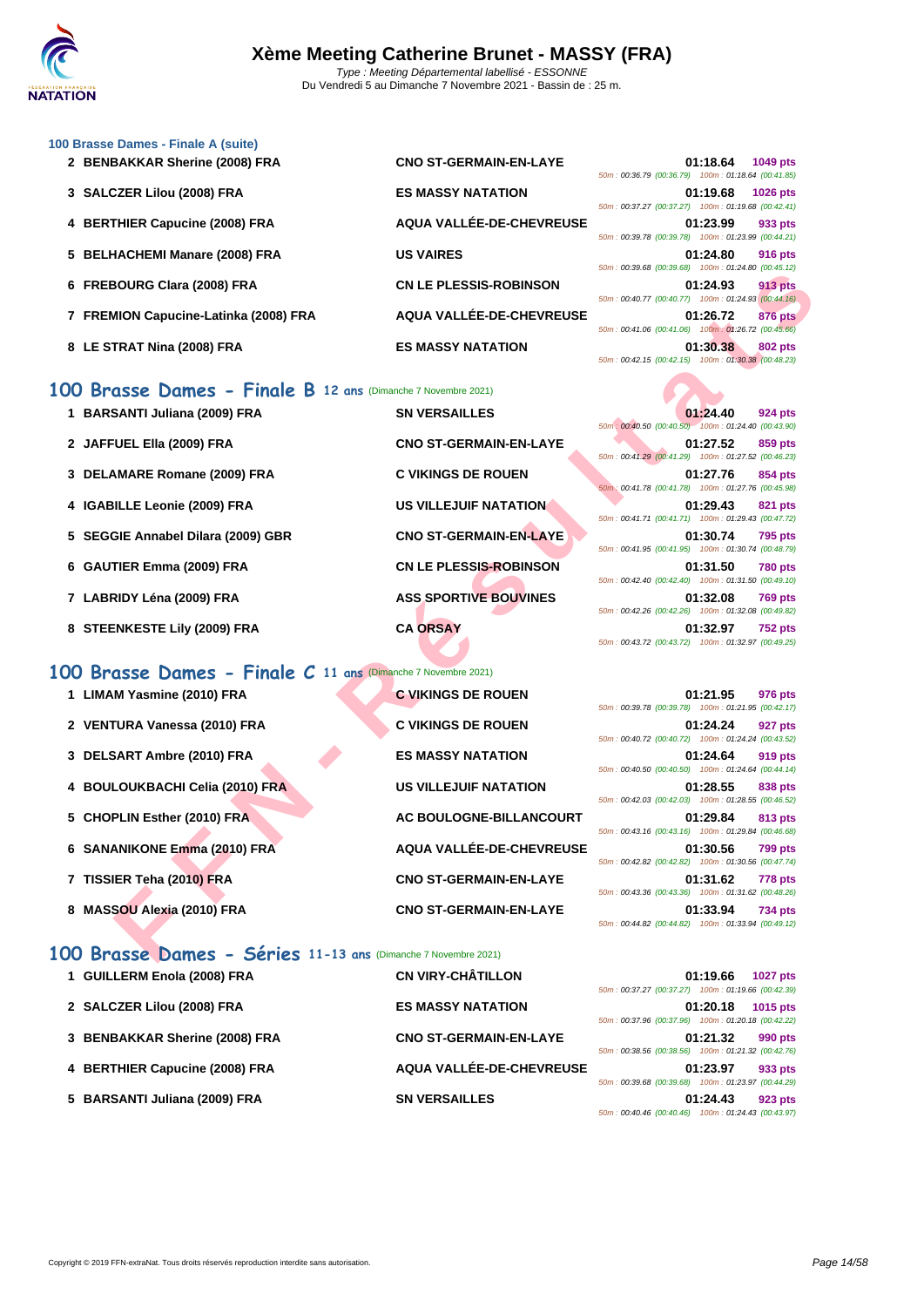

**[100 Brass](http://www.ffnatation.fr/webffn/index.php)e Dames - Séries (suite)**

|     | 6 BELHACHEMI Manare (2008) FRA          | <b>US VAIRES</b>                | 01:24.79<br>916 pts<br>50m: 00:39.95 (00:39.95) 100m: 01:24.79 (00:44.84)        |
|-----|-----------------------------------------|---------------------------------|----------------------------------------------------------------------------------|
|     | 7 FREBOURG Clara (2008) FRA             | <b>CN LE PLESSIS-ROBINSON</b>   | 01:25.39<br>903 pts<br>50m: 00:40.27 (00:40.27) 100m: 01:25.39 (00:45.12)        |
|     | 8 LIMAM Yasmine (2010) FRA              | <b>C VIKINGS DE ROUEN</b>       | 01:26.84<br>873 pts<br>50m: 00:42.65 (00:42.65) 100m: 01:26.84 (00:44.19)        |
|     | 9 DELSART Ambre (2010) FRA              | <b>ES MASSY NATATION</b>        | 01:27.12<br><b>867 pts</b><br>50m: 00:41.62 (00:41.62) 100m: 01:27.12 (00:45.50) |
|     | 10 FREMION Capucine-Latinka (2008) FRA  | AQUA VALLÉE-DE-CHEVREUSE        | 01:28.04<br>849 pts<br>50m: 00:41.61 (00:41.61) 100m: 01:28.04 (00:46.43)        |
|     | 11 VENTURA Vanessa (2010) FRA           | <b>C VIKINGS DE ROUEN</b>       | 01:28.59<br>838 pts<br>50m: 00:42.92 (00:42.92) 100m: 01:28.59 (00:45.67)        |
|     | 12 CHOPLIN Esther (2010) FRA            | AC BOULOGNE-BILLANCOURT         | 01:28.64<br>837 pts<br>50m: 00:42.13 (00:42.13) 100m: 01:28.64 (00:46.51)        |
|     | 13 JAFFUEL Ella (2009) FRA              | <b>CNO ST-GERMAIN-EN-LAYE</b>   | 01:29.57<br>818 pts<br>50m: 00:43.23 (00:43.23) 100m: 01:29.57 (00:46.34)        |
|     | 14 BOULOUKBACHI Celia (2010) FRA        | <b>US VILLEJUIF NATATION</b>    | 01:29.78<br>814 pts<br>50m: 00:44.24 (00:44.24) 100m: 01:29.78 (00:45.54)        |
|     | 15 LE STRAT Nina (2008) FRA             | <b>ES MASSY NATATION</b>        | 01:29.94<br>811 pts<br>50m: 00:42.45 (00:42.45) 100m: 01:29.94 (00:47.49)        |
|     | 16 BIZE Eva (2008) FRA                  | <b>SN VERSAILLES</b>            | 01:30.14<br><b>807 pts</b><br>50m: 00:42.75 (00:42.75) 100m: 01:30.14 (00:47.39) |
|     | 17 TISSIER Teha (2010) FRA              | <b>CNO ST-GERMAIN-EN-LAYE</b>   | 01:30.48<br>800 pts<br>50m: 00:42.33 (00:42.33) 100m: 01:30.48 (00:48.15)        |
|     | 18 SANANIKONE Emma (2010) FRA           | AQUA VALLÉE-DE-CHEVREUSE        | 01:30.59<br><b>798 pts</b><br>50m: 00:43.19 (00:43.19) 100m: 01:30.59 (00:47.40) |
|     | 19 PEREZ-NOWAK Lila (2008) FRA          | <b>CA L'HAY-LES-ROSES</b>       | 01:30.71<br><b>796 pts</b><br>50m: 00:42.60 (00:42.60) 100m: 01:30.71 (00:48.11) |
|     | 20 FLENDER-EMERY Elena (2008) FRA       | <b>AQUA VALLEE-DE-CHEVREUSE</b> | 01:30.88<br>792 pts<br>50m: 00:43.18 (00:43.18) 100m: 01:30.88 (00:47.70)        |
| 21  | <b>MASSOU Alexia (2010) FRA</b>         | <b>CNO ST-GERMAIN-EN-LAYE</b>   | 01:31.56<br>779 pts<br>50m: 00:44.39 (00:44.39) 100m: 01:31.56 (00:47.17)        |
|     | 22 DE OLIVEIRA Maelle (2008) FRA        | <b>US VAIRES</b>                | 01:31.57<br><b>779 pts</b><br>50m: 00:43.48 (00:43.48) 100m: 01:31.57 (00:48.09) |
|     | 23 BETTIOUI Ferroudja (2010) FRA        | <b>SN MONTGERON</b>             | 01:32.42<br><b>763 pts</b><br>50m: 00:44.49 (00:44.49) 100m: 01:32.42 (00:47.93) |
| 24. | <b>SEGGIE Annabel Dilara (2009) GBR</b> | <b>CNO ST-GERMAIN-EN-LAYE</b>   | 01:33.04<br>751 pts<br>50m: 00:44.00 (00:44.00) 100m: 01:33.04 (00:49.04)        |
|     | 25 GAUTIER Emma (2009) FRA              | <b>CN LE PLESSIS-ROBINSON</b>   | 01:33.16<br><b>748 pts</b><br>50m: 00:43.55 (00:43.55) 100m: 01:33.16 (00:49.61) |
|     | 26 DELAMARE Romane (2009) FRA           | <b>C VIKINGS DE ROUEN</b>       | 01:33.18<br>748 pts<br>50m: 00:45.59 (00:45.59) 100m: 01:33.18 (00:47.59)        |
| 27  | <b>IGABILLE Leonie (2009) FRA</b>       | <b>US VILLEJUIF NATATION</b>    | 01:33.21<br>747 pts<br>50m: 00:44.86 (00:44.86) 100m: 01:33.21 (00:48.35)        |
|     | 28 LABRIDY Léna (2009) FRA              | <b>ASS SPORTIVE BOUVINES</b>    | 01:33.64<br>739 pts<br>50m: 00:43.31 (00:43.31) 100m: 01:33.64 (00:50.33)        |
|     | 29 JUILLY Alexandra (2008) FRA          | <b>CN LE PLESSIS-ROBINSON</b>   | 01:33.77<br><b>737 pts</b><br>50m: 00:45.66 (00:45.66) 100m: 01:33.77 (00:48.11) |
|     | 30 RAGIONERI Loriane (2008) FRA         | <b>RED STAR CLUB CHAMPIGNY</b>  | 01:33.82<br><b>736 pts</b><br>50m: 00:44.59 (00:44.59) 100m: 01:33.82 (00:49.23) |
|     | 31 STEENKESTE Lily (2009) FRA           | <b>CA ORSAY</b>                 | 01:34.35<br><b>726 pts</b><br>50m: 00:44.33 (00:44.33) 100m: 01:34.35 (00:50.02) |
|     | 32 SUSPENE Clémence (2010) FRA          | <b>CA ORSAY</b>                 | <b>725 pts</b><br>01:34.42<br>50m: 00:45.27 (00:45.27) 100m: 01:34.42 (00:49.15) |
|     | 33 MOREL Capucine (2008) FRA            | <b>RACING CLUB DE FRANCE</b>    | 01:34.45<br><b>724 pts</b><br>50m: 00:44.41 (00:44.41) 100m: 01:34.45 (00:50.04) |
|     | 34 REMY Lou (2009) FRA                  | <b>ES MASSY NATATION</b>        | 01:35.15<br><b>711 pts</b><br>50m: 00:45.44 (00:45.44) 100m: 01:35.15 (00:49.71) |
|     | 35 BARBOSA Antonella (2009) FRA         | <b>CNO ST-GERMAIN-EN-LAYE</b>   | 01:35.86<br>698 pts<br>50m: 00:45.92 (00:45.92) 100m: 01:35.86 (00:49.94)        |
|     | 36 BOURGES Victoria (2009) FRA          | RACING CLUB DE FRANCE           | 01.35.88<br>698 nts                                                              |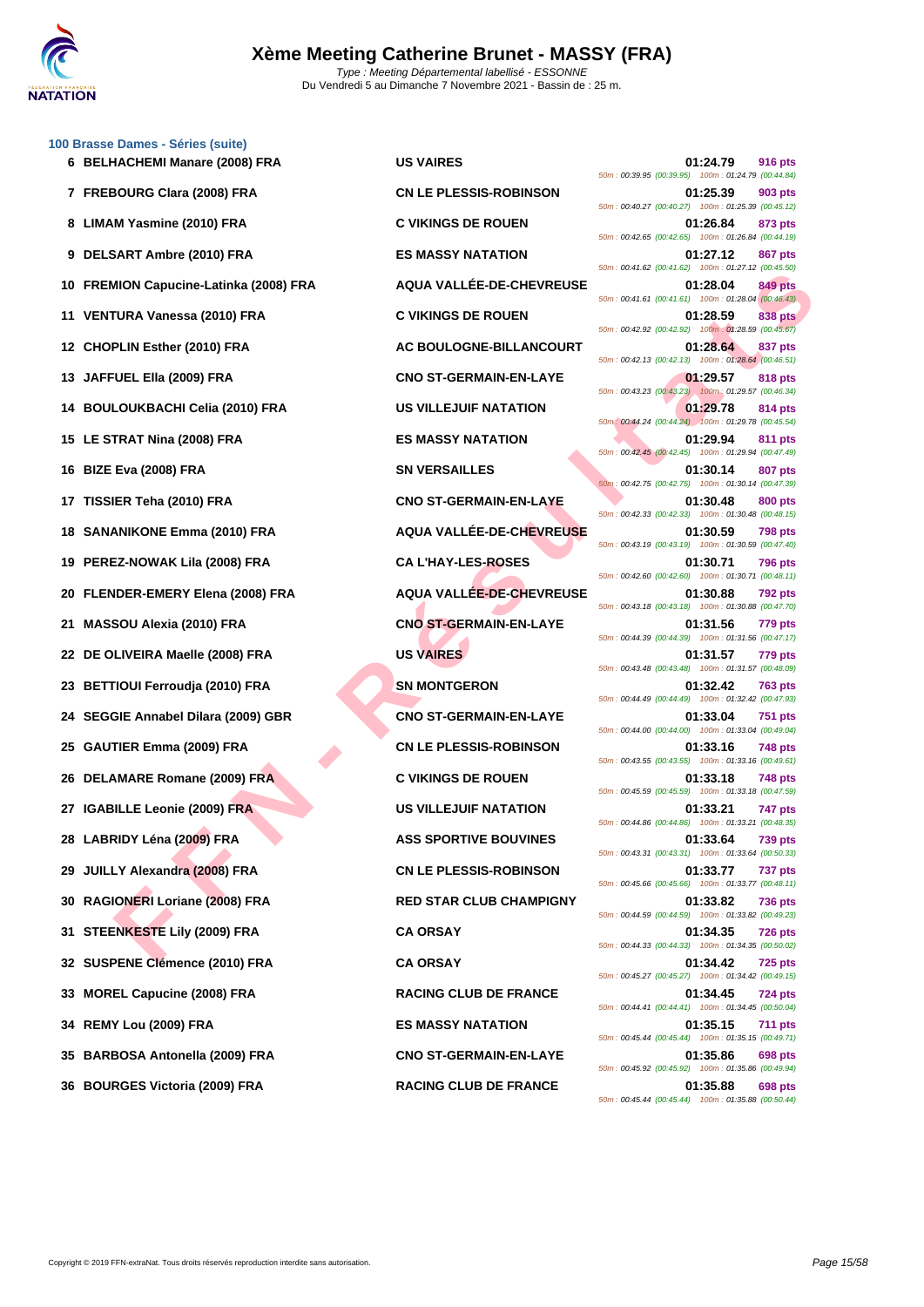

**[100 Brass](http://www.ffnatation.fr/webffn/index.php)e Dames - Séries (suite)**

|     | 37 RIBAUDEAU Leonie (2010) FRA              | <b>RED STAR CLUB CHAMPIGNY</b>    | 01:36.75<br>682 pts<br>50m: 00:45.89 (00:45.89) 100m: 01:36.75 (00:50.86)          |
|-----|---------------------------------------------|-----------------------------------|------------------------------------------------------------------------------------|
|     | 38 CAETANO Lily (2009) FRA                  | <b>CN ST-MICHEL-SUR-ORGE</b>      | 01:37.04<br>677 pts<br>50m: 00:46.47 (00:46.47) 100m: 01:37.04 (00:50.57)          |
|     | 39 PETIT EYRIN Clemence (2009) FRA          | <b>ES MASSY NATATION</b>          | 01:37.09<br>676 pts<br>50m: 00:45.93 (00:45.93) 100m: 01:37.09 (00:51.16)          |
|     | <b>MASSACESI-PIZARRO Claudia (2010) FRA</b> | <b>RED STAR CLUB CHAMPIGNY</b>    | 01:37.30<br>672 pts<br>50m: 00:47.02 (00:47.02) 100m: 01:37.30 (00:50.28)          |
|     | RAFIAKARANA Collin (2009) MAD               | <b>SOISSONS NATATION SPORTIVE</b> | 01:37.66<br>665 pts<br>50m : 00:46.10 (00:46.10) 100m : 01:37.66 (00:51.56)        |
|     | 42 LAVERGNE Anne (2009) FRA                 | <b>US VILLEJUIF NATATION</b>      | 01:37.73<br><b>664 pts</b><br>50m : 00:46.86 (00:46.86) 100m : 01:37.73 (00:50.87) |
|     | 43 PAUL Lucie (2009) FRA                    | <b>ES MASSY NATATION</b>          | 01:38.93<br>643 pts<br>50m: 00:46.56 (00:46.56) 100m: 01:38.93 (00:52.37)          |
|     | 44 DEVOUGE Violette (2009) FRA              | <b>US VILLEJUIF NATATION</b>      | 01:39.10<br>640 pts<br>50m: 00:45.49 (00:45.49) 100m: 01:39.10 (00:53.61)          |
| 45  | <b>STRADY Clementine (2010) FRA</b>         | <b>ES MASSY NATATION</b>          | 01:39.14<br>639 pts<br>50m: 00:47.20 (00:47.20) 100m: 01:39.14 (00:51.94)          |
| 46  | <b>BOULEKOUANE Sacha (2008) FRA</b>         | <b>ASS SPORTIVE BOUVINES</b>      | 01:39.31<br>636 pts<br>50m: 00:46.90 (00:46.90) 100m: 01:39.31 (00:52.41)          |
|     | <b>GUITTIER Anael (2010) FRA</b>            | <b>SN MONTGERON</b>               | 01:39.40<br>635 pts<br>50m: 00:46.61 (00:46.61) 100m: 01:39.40 (00:52.79)          |
| 48  | <b>BELOTTI Clara (2009) FRA</b>             | <b>ES VITRY</b>                   | 01:39.64<br>630 pts<br>50m: 00:47.98 (00:47.98) 100m: 01:39.64 (00:51.66)          |
| 49  | <b>BEAUVALOT Marine (2010) FRA</b>          | <b>RACING CLUB DE FRANCE</b>      | 01:39.71<br><b>629 pts</b><br>50m: 00:47.04 (00:47.04) 100m: 01:39.71 (00:52.67)   |
|     | 50 REZK-KALLAInes (2010) FRA                | <b>ES MASSY NATATION</b>          | 01:39.82<br>627 pts<br>50m: 00:46.91 (00:46.91) 100m: 01:39.82 (00:52.91)          |
| 51  | BOUSEJJADA Shama (2009) FRA                 | <b>SCA 2000 EVRY</b>              | 01:39.88<br>626 pts<br>50m: 00:47.07 (00:47.07) 100m: 01:39.88 (00:52.81)          |
|     | 52 BOUBEKRI Salma (2010) FRA                | <b>US VILLEJUIF NATATION</b>      | 01:40.11<br>622 pts<br>50m: 00:46.74 (00:46.74) 100m: 01:40.11 (00:53.37)          |
| 53. | AIDAN Margaux (2008) FRA                    | <b>ASS SPORTIVE BOUVINES</b>      | 01:41.37<br>601 pts<br>50m: 00:48.29 (00:48.29) 100m: 01:41.37 (00:53.08)          |
|     | 54 HADJ-ALI Aya (2008) FRA                  | <b>US VAIRES</b>                  | 01:41.57<br>597 pts<br>50m: 00:48.30 (00:48.30) 100m: 01:41.57 (00:53.27)          |
| 55  | <b>NOUREDDINE Rena (2009) FRA</b>           | <b>ES MASSY NATATION</b>          | 01:41.65<br>596 pts<br>50m: 00:48.49 (00:48.49) 100m: 01:41.65 (00:53.16)          |
|     | 56 LESTINI-GUILLO Léna (2010) FRA           | AQUA VALLÉE-DE-CHEVREUSE          | 01:41.81<br>593 pts<br>50m: 00:48.07 (00:48.07) 100m: 01:41.81 (00:53.74)          |
| 57  | <b>MARCHAIS PAILLET Aline (2010) FRA</b>    | <b>ES MASSY NATATION</b>          | 01:42.20<br><b>587 pts</b><br>50m: 00:49.34 (00:49.34) 100m: 01:42.20 (00:52.86)   |
|     | 58 HUCHETTE GERARD Siloë (2010) FRA         | <b>ES MASSY NATATION</b>          | 01:42.24<br><b>586 pts</b><br>50m: 00:48.94 (00:48.94) 100m: 01:42.24 (00:53.30)   |
|     | 59 RICHALET Capucine (2009) FRA             | <b>US VAIRES</b>                  | 01:42.26<br>586 pts<br>50m: 00:47.37 (00:47.37) 100m: 01:42.26 (00:54.89)          |
|     | 60 GENET Romane (2008) FRA                  | <b>RED STAR CLUB CHAMPIGNY</b>    | 01:43.72<br>561 pts<br>50m: 00:49.46 (00:49.46) 100m: 01:43.72 (00:54.26)          |
| 61. | PICMarie (2010) FRA                         | AC BOULOGNE-BILLANCOURT           | 01:43.79<br>560 pts<br>50m: 00:48.45 (00:48.45) 100m: 01:43.79 (00:55.34)          |
| 61. | <b>LORENZI Noa (2010) FRA</b>               | <b>ES MASSY NATATION</b>          | 01:43.79<br>560 pts<br>50m: 00:49.30 (00:49.30) 100m: 01:43.79 (00:54.49)          |
| 63  | GILSON Tessa (2009) FRA                     | <b>RED STAR CLUB CHAMPIGNY</b>    | 01:44.72<br>545 pts<br>50m: 00:48.71 (00:48.71) 100m: 01:44.72 (00:56.01)          |
| 64  | <b>BEN-HENIA Norhene (2010) FRA</b>         | <b>CN LE PLESSIS-ROBINSON</b>     | 01:44.90<br>542 pts<br>50m: 00:49.75 (00:49.75) 100m: 01:44.90 (00:55.15)          |
| 65  | <b>AKROUR Taïce (2010) FRA</b>              | <b>CN VIRY-CHÂTILLON</b>          | 01:45.41<br>534 pts<br>50m: 00:49.39 (00:49.39) 100m: 01:45.41 (00:56.02)          |
|     | 66 KORCHANE Sophie (2009) FRA               | <b>CA L'HAY-LES-ROSES</b>         | 01:46.01<br>524 pts<br>50m: 00:51.29 (00:51.29) 100m: 01:46.01 (00:54.72)          |
|     |                                             |                                   |                                                                                    |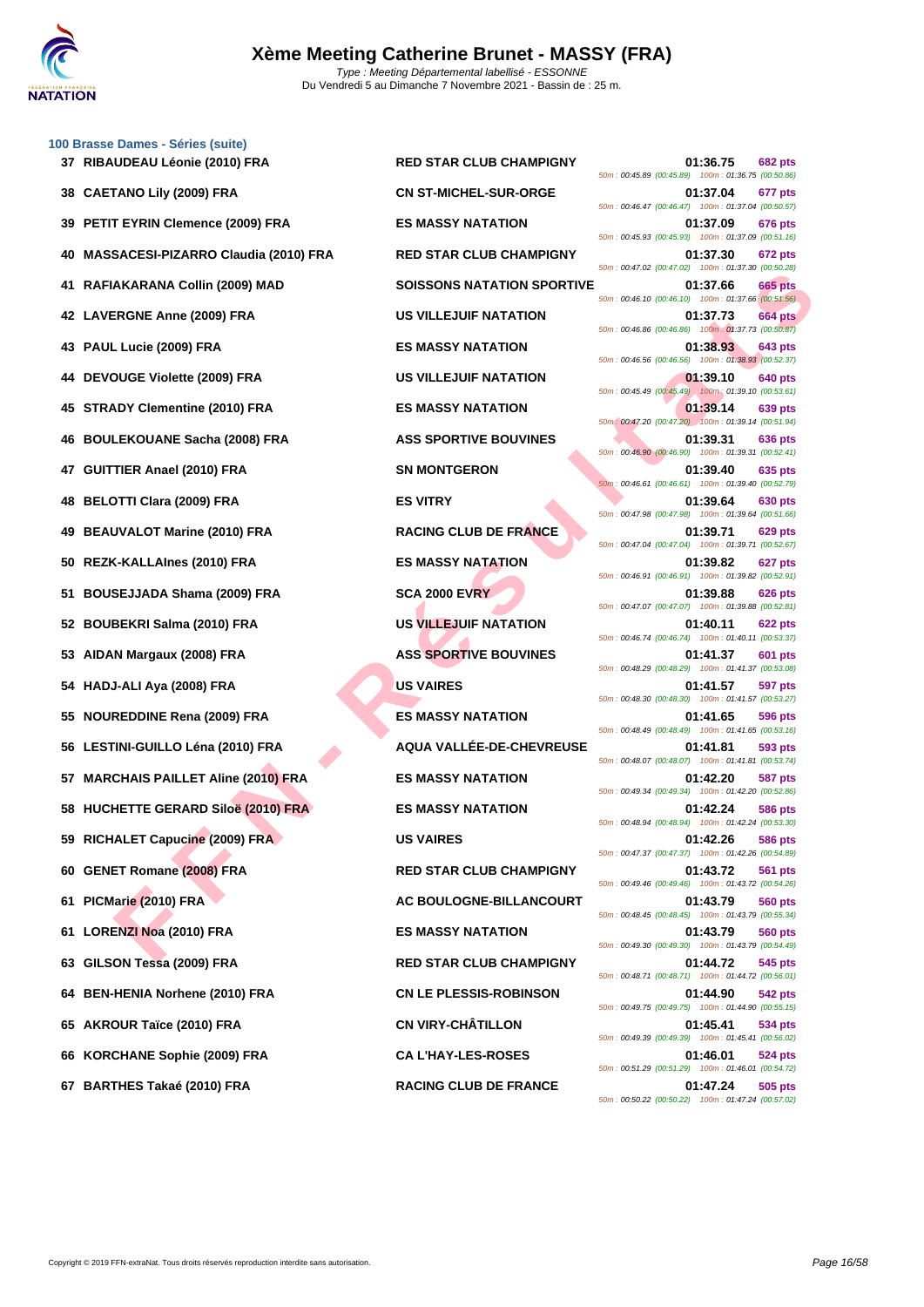

**[100 Brass](http://www.ffnatation.fr/webffn/index.php)e Dames - Séries (suite)**

| 68 DUFOUR Clothilde (2009) FRA                                 | <b>ES MASSY NATATION</b>                                   | 01:47.56<br><b>500 pts</b><br>50m: 00:49.63 (00:49.63) 100m: 01:47.56 (00:57.93) |
|----------------------------------------------------------------|------------------------------------------------------------|----------------------------------------------------------------------------------|
| 69 PINAUD Alice (2009) FRA                                     | <b>ES MASSY NATATION</b>                                   | 01:48.49<br>486 pts                                                              |
| 70 MARQUIE Alice (2010) FRA                                    | <b>SN VERSAILLES</b>                                       | 50m: 00:50.41 (00:50.41) 100m: 01:48.49 (00:58.08)<br>01:51.17<br>446 pts        |
| 71 LE GRAND Lucrece (2008) FRA                                 | <b>RACING CLUB DE FRANCE</b>                               | 50m: 00:55.24 (00:55.24) 100m: 01:51.17 (00:55.93)<br>01:52.16<br>431 pts        |
|                                                                |                                                            | 50m: 00:53.13 (00:53.13) 100m: 01:52.16 (00:59.03)                               |
| 72 SORRENTINO Lorena (2009) FRA                                | <b>SN MONTGERON</b>                                        | 01:52.26<br><b>430 pts</b><br>50m: 00:53.89 (00:53.89) 100m: 01:52.26 (00:58.37) |
| 73 LEANDRI Margot (2010) FRA                                   | AC BOULOGNE-BILLANCOURT                                    | 01:52.29<br><b>429 pts</b><br>50m: 00:52.12 (00:52.12) 100m: 01:52.29 (01:00.17) |
| 74 GUILLOTON Margo (2010) FRA                                  | <b>CN ST-MICHEL-SUR-ORGE</b>                               | 01:52.91<br>420 pts                                                              |
| 75 MEZIANI Ines (2008) FRA                                     | <b>SN MONTGERON</b>                                        | 50m: 00:53.46 (00:53.46) 100m: 01:52.91 (00:59.45)<br>01:53.28<br>415 pts        |
| 76 IBRAHIM Kamila (2009) FRA                                   | <b>SN MONTGERON</b>                                        | 50m: 00:53.35 (00:53.35) 100m: 01:53.28 (00:59.93)<br>01:53.55<br>411 pts        |
|                                                                |                                                            | 50m: 00:52.73 (00:52.73) 100m: 01:53.55 (01:00.82)                               |
| 77 SNEP Ava-Rebeca (2010) FRA                                  | <b>SN VERSAILLES</b>                                       | 01:54.36<br><b>400 pts</b><br>50m: 00:53.41 (00:53.41) 100m: 01:54.36 (01:00.95) |
| 78 REULIER-ROTHIER Danae (2009) FRA                            | AC BOULOGNE-BILLANCOURT                                    | 01:57.33<br><b>360 pts</b><br>50m: 00:54.03 (00:54.03) 100m: 01:57.33 (01:03.30) |
| 79 FANDEUR--FRIMU Emilie (2010) FRA                            | AQUA VALLÉE-DE-CHEVREUSE                                   | 02:01.46<br><b>308 pts</b><br>50m: 00:56.85 (00:56.85) 100m: 02:01.46 (01:04.61) |
| 80 HELENO Céline (2010) FRA                                    | <b>RED STAR CLUB CHAMPIGNY</b>                             | 02:03.03<br><b>289 pts</b><br>50m: 00:57.15 (00:57.15) 100m: 02:03.03 (01:05.88) |
| 81 DEVERE Charlotte (2010) FRA                                 | <b>SN VERSAILLES</b>                                       | 02:05.12<br><b>265 pts</b>                                                       |
| 82 BELLALOUTI Manel (2009) FRA                                 | <b>SN MONTGERON</b>                                        | 50m: 00:59.49 (00:59.49) 100m: 02:05.12 (01:05.63)<br>02:06.03<br><b>254 pts</b> |
| --- RONOT Typhen (2009) FRA                                    | <b>SN VERSAILLES</b>                                       | 50m: 00:59.70 (00:59.70) 100m: 02:06.03 (01:06.33)<br><b>DNS</b> dec             |
| --- LABOLLE Maïwen (2009) FRA                                  | <b>CA L'HAY-LES-ROSES</b>                                  | <b>DNS</b> dec                                                                   |
| <b>BEJTETYENE Enjy (2008) FRA</b><br>---                       | <b>SN MONTGERON</b>                                        | <b>DNS</b> dec                                                                   |
| --- SABY Stella (2009) FRA                                     | <b>CA L'HAY-LES-ROSES</b>                                  | <b>DNS</b> dec                                                                   |
| JAQUEROD Lilou (2008) FRA                                      | <b>C VIKINGS DE ROUEN</b>                                  | <b>DNS</b> dec                                                                   |
| --- NACEIRI Amel (2009) FRA                                    | <b>ASS SPORTIVE BOUVINES</b>                               | <b>DSQ</b>                                                                       |
| 50 Papillon Dames - Finale A 8-10 ans (Samedi 6 Novembre 2021) |                                                            |                                                                                  |
|                                                                |                                                            |                                                                                  |
| 1 LE GRATIET Ellyne (2011) FRA<br>2 HOANG Clemence (2011) FRA  | <b>C VIKINGS DE ROUEN</b><br><b>CN LE PLESSIS-ROBINSON</b> | 00:38.36<br><b>625 pts</b>                                                       |
| 3 ALOISIO Jennifer (2012) FRA                                  | <b>CN LE PLESSIS-ROBINSON</b>                              | 00:41.44<br><b>487 pts</b><br>00:42.35<br><b>450 pts</b>                         |
|                                                                | <b>SN MONTGERON</b>                                        | 00:42.53                                                                         |
| 4 GLEMET Anna (2011) FRA                                       | <b>ES MASSY NATATION</b>                                   | 443 pts                                                                          |
| 5 AREVALO Laurine (2011) FRA                                   | <b>ES MASSY NATATION</b>                                   | 00:42.68<br>437 pts<br>00:42.73                                                  |
| 6 HADJ LAZIB Nelia (2012) FRA                                  | <b>SN MONTGERON</b>                                        | 435 pts                                                                          |
| 7 GUITTIER Melina (2011) FRA                                   | <b>RACING CLUB DE FRANCE</b>                               | 00:43.63<br>400 pts                                                              |
| 8 LE GRAND Mahaut (2011) FRA                                   |                                                            | 00:44.76<br>359 pts                                                              |
| 50 Papillon Dames - Séries 8-10 ans (Samedi 6 Novembre 2021)   |                                                            |                                                                                  |
| 1 LE GRATIET Ellyne (2011) FRA                                 | <b>C VIKINGS DE ROUEN</b>                                  | 00:40.27<br>538 pts                                                              |

## **50 Papillon Dames - Séries 8-10 ans** (Samedi 6 Novembre 2021)

| 1 LE GRATIET Ellyne (2011) FRA     | <b>C VIKINGS DE ROUEN</b>     | 00:40.27 | 538 pts |
|------------------------------------|-------------------------------|----------|---------|
| 2 HOANG Clemence (2011) FRA        | <b>CN LE PLESSIS-ROBINSON</b> | 00:40.84 | 513 pts |
| 3 GLEMET Anna (2011) FRA           | <b>SN MONTGERON</b>           | 00:41.73 | 475 pts |
| 4 HADJ LAZIB Nelia (2012) FRA      | <b>ES MASSY NATATION</b>      | 00:42.44 | 447 pts |
| 5 ALOISIO Jennifer (2012) FRA      | <b>CN LE PLESSIS-ROBINSON</b> | 00:42.90 | 428 pts |
| 6 GUITTIER Melina (2011) FRA       | <b>SN MONTGERON</b>           | 00:43.30 | 413 pts |
| 7 AREVALO Laurine (2011) FRA       | <b>ES MASSY NATATION</b>      | 00:43.45 | 407 pts |
| 8 LE GRAND Mahaut (2011) FRA       | <b>RACING CLUB DE FRANCE</b>  | 00:44.30 | 375 pts |
| 9 TROPEANO PUECAmalthée (2011) FRA | <b>ES MASSY NATATION</b>      | 00:44.89 | 354 pts |
|                                    |                               |          |         |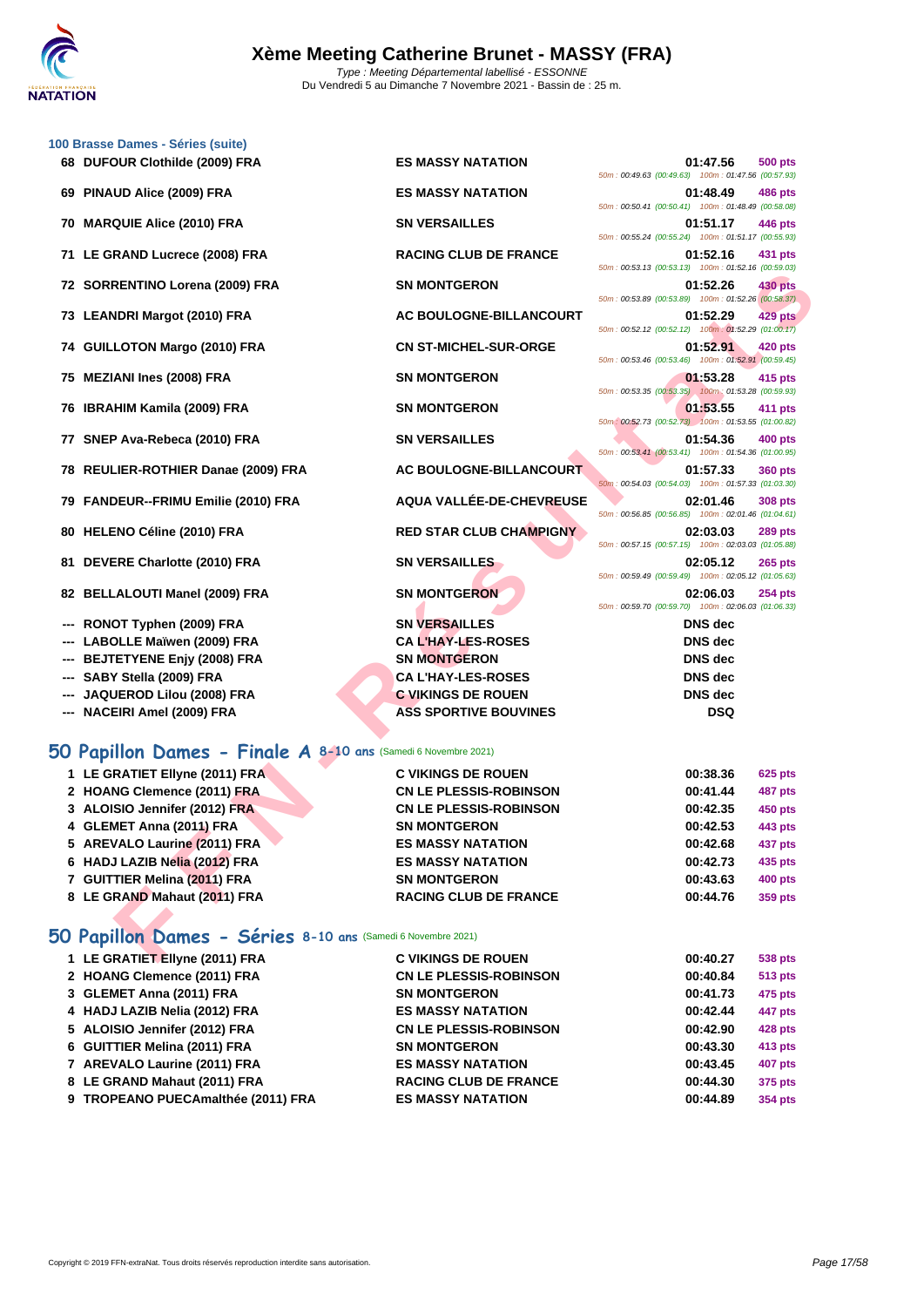

#### **[50 Papillo](http://www.ffnatation.fr/webffn/index.php)n Dames - Séries (suite)**

| 10 EL OUARRADI Ambre (2012) FRA                               | <b>ES MASSY NATATION</b>          | 00:47.27       | <b>274 pts</b> |
|---------------------------------------------------------------|-----------------------------------|----------------|----------------|
| 11 BEN YAHIA Farah (2011) FRA                                 | <b>CN LE PLESSIS-ROBINSON</b>     | 00:47.44       | <b>269 pts</b> |
| 12 TOURNAY Margot (2012) FRA                                  | <b>CNO ST-GERMAIN-EN-LAYE</b>     | 00:47.82       | <b>257 pts</b> |
| 13 LABOUGLIE Diane (2012) FRA                                 | <b>SOISSONS NATATION SPORTIVE</b> | 00:48.46       | <b>238 pts</b> |
| 14 BATAILLE Chloe (2012) FRA                                  | <b>CN LE PLESSIS-ROBINSON</b>     | 00:48.62       | 233 pts        |
| 15 MAUGIS FERNANDES Lucie (2011) FRA                          | <b>SN MONTGERON</b>               | 00:49.35       | <b>213 pts</b> |
| 16 MAHIEDDINE Lina (2011) FRA                                 | <b>CN LE PLESSIS-ROBINSON</b>     | 00:49.88       | 198 pts        |
| 17 EL HARTI Ikram (2011) FRA                                  | <b>ES MASSY NATATION</b>          | 00:50.61       | 179 pts        |
| 18 DA SILVA Meïli (2011) FRA                                  | <b>EN STE-GENEVIÈVE-DES-BOIS</b>  | 00:51.10       | 167 pts        |
| 19 ARAGONES Mathilde (2012) FRA                               | <b>ES MASSY NATATION</b>          | 00:51.74       | 152 pts        |
| 20 KOROLOV Elisa (2011) FRA                                   | <b>ES MASSY NATATION</b>          | 00:52.10       | 144 pts        |
| 21 SMAChiraz (2011) FRA                                       | <b>CA ORSAY</b>                   | 00:54.01       | <b>104 pts</b> |
| 22 ALLAUZE Margaux (2012) FRA                                 | <b>ES MASSY NATATION</b>          | 00:54.69       | 91 pts         |
| 23 BOULAT Lucie (2011) FRA                                    | <b>RED STAR CLUB CHAMPIGNY</b>    | 00:55.01       | 85 pts         |
| 24 HADJALI Zeineb (2011) FRA                                  | <b>US VAIRES</b>                  | 00:55.16       | 83 pts         |
| 25 FONSECA Anaé (2011) FRA                                    | <b>RED STAR CLUB CHAMPIGNY</b>    | 00:55.74       | 73 pts         |
| 26 PHAM Lam-Thi (2012) FRA                                    | <b>ES MASSY NATATION</b>          | 00:55.96       | 69 pts         |
| 27 ENILIN Anna (2011) FRA                                     | <b>ES MASSY NATATION</b>          | 00:56.78       | 57 pts         |
| 28 DELINDE Eliza (2012) FRA                                   | <b>SN VERSAILLES</b>              | 01:03.85       | 1 pts          |
| 29 NOUREDDINE Lylia (2012) FRA                                | <b>ES MASSY NATATION</b>          | 01:06.56       | 1 pts          |
| 30 NGUYEN Lena (2012) FRA                                     | <b>ES MASSY NATATION</b>          | 01:09.32       | 1 pts          |
| 31 DENISE-PEYNET Maë (2012) FRA                               | <b>SN VERSAILLES</b>              | 01:10.28       | 1 pts          |
| 32 LORTHIOIS Nora (2013) FRA                                  | <b>SN VERSAILLES</b>              | 01:17.03       | 1 pts          |
| --- LOVICClaire (2012) FRA                                    | <b>SN VERSAILLES</b>              | <b>DNS</b> dec |                |
| --- CHARTREL Marie-Lou (2012) FRA                             | <b>SN VERSAILLES</b>              | <b>DSQ</b>     |                |
|                                                               |                                   |                |                |
| 100 Papillon Dames - Finale A 13 ans (Samedi 6 Novembre 2021) |                                   |                |                |
| 1 TOURNAY Sarah (2008) FRA                                    | <b>CNO ST-GERMAIN-EN-LAYE</b>     | 01:07.56       | 1069 pts       |
| 2 FAGES Elsa (2008) FRA                                       | <b>CN POISSY</b>                  | 01:09.62       | 1014 pts       |
| 3 BENBAKKAR Sherine (2008) FRA                                | <b>CNO ST-GERMAIN-EN-LAYE</b>     | 01:12.63       | 935 pts        |
| 4 FREMION Capucine-Latinka (2008) FRA                         | AQUA VALLÉE-DE-CHEVREUSE          | 01:12.82       | 931 pts        |
| 5 SALCZER Lilou (2008) FRA                                    | <b>ES MASSY NATATION</b>          | 01:12.91       | <b>928 pts</b> |
| 6 JAQUEROD Lilou (2008) FRA                                   | <b>C VIKINGS DE ROUEN</b>         | 01:16.80       | 832 pts        |
| 7 FLENDER-EMERY Elena (2008) FRA                              | AQUA VALLÉE-DE-CHEVREUSE          | 01:17.97       | <b>804 pts</b> |
| 8 BIZE Eva (2008) FRA                                         | <b>SN VERSAILLES</b>              | 01:19.01       | <b>780 pts</b> |
| 100 Papillon Dames - Finale B 12 ans (Samedi 6 Novembre 2021) |                                   |                |                |
| 1 XAYGNABOUN-MOUNIER Laurine (2009) FRA                       | <b>CA ORSAY</b>                   | 01:11.61       | <b>962 pts</b> |
| 2 JAFFUEL Ella (2009) FRA                                     | <b>CNO ST-GERMAIN-EN-LAYE</b>     | 01:12.50       | 939 pts        |
| 3 DELAMARE Romane (2009) FRA                                  | <b>C VIKINGS DE ROUEN</b>         | 01:16.95       | <b>829 pts</b> |
| 4 BARSANTI Juliana (2009) FRA                                 | <b>SN VERSAILLES</b>              | 01:17.13       | 824 pts        |
| 5 RAZANATEFY Harena-Soa (2009) FRA                            | <b>CN MELUN VAL DE SEINE</b>      | 01:20.36       | <b>749 pts</b> |
| 6 ALL TAMBA Roxane (2009) FRA                                 | <b>CNO ST-GERMAIN-EN-LAYE</b>     | 01:20.44       | <b>747 pts</b> |
| 7 HABER Laura (2009) FRA                                      | <b>US VILLEJUIF NATATION</b>      | 01:22.04       | <b>711 pts</b> |
| 8 LABOLLE Maïwen (2009) FRA                                   | <b>CA L'HAY-LES-ROSES</b>         | 01:22.08       | <b>710 pts</b> |
|                                                               |                                   |                |                |

## **100 Papillon Dames - Finale A 13 ans** (Samedi 6 Novembre 2021)

| 1 TOURNAY Sarah (2008) FRA            | <b>CNO ST-GERMAIN-EN-LAYE</b> | 01:07.56 | 1069 pts       |
|---------------------------------------|-------------------------------|----------|----------------|
| 2 FAGES Elsa (2008) FRA               | <b>CN POISSY</b>              | 01:09.62 | 1014 pts       |
| 3 BENBAKKAR Sherine (2008) FRA        | <b>CNO ST-GERMAIN-EN-LAYE</b> | 01:12.63 | 935 pts        |
| 4 FREMION Capucine-Latinka (2008) FRA | AQUA VALLÉE-DE-CHEVREUSE      | 01:12.82 | 931 pts        |
| 5 SALCZER Lilou (2008) FRA            | <b>ES MASSY NATATION</b>      | 01:12.91 | <b>928 pts</b> |
| 6 JAQUEROD Lilou (2008) FRA           | <b>C VIKINGS DE ROUEN</b>     | 01:16.80 | 832 pts        |
| 7 FLENDER-EMERY Elena (2008) FRA      | AQUA VALLÉE-DE-CHEVREUSE      | 01:17.97 | <b>804 pts</b> |
| 8 BIZE Eva (2008) FRA                 | <b>SN VERSAILLES</b>          | 01:19.01 | <b>780 pts</b> |

## **100 Papillon Dames - Finale B 12 ans** (Samedi 6 Novembre 2021)

| 1 XAYGNABOUN-MOUNIER Laurine (2009) FRA | <b>CA ORSAY</b>               | 01:11.61 | 962 pts        |
|-----------------------------------------|-------------------------------|----------|----------------|
| 2 JAFFUEL Ella (2009) FRA               | <b>CNO ST-GERMAIN-EN-LAYE</b> | 01:12.50 | 939 pts        |
| 3 DELAMARE Romane (2009) FRA            | <b>C VIKINGS DE ROUEN</b>     | 01:16.95 | 829 pts        |
| 4 BARSANTI Juliana (2009) FRA           | <b>SN VERSAILLES</b>          | 01:17.13 | 824 pts        |
| 5 RAZANATEFY Harena-Soa (2009) FRA      | <b>CN MELUN VAL DE SEINE</b>  | 01:20.36 | <b>749 pts</b> |
| 6 ALL TAMBA Roxane (2009) FRA           | <b>CNO ST-GERMAIN-EN-LAYE</b> | 01:20.44 | <b>747 pts</b> |
| 7 HABER Laura (2009) FRA                | <b>US VILLEJUIF NATATION</b>  | 01:22.04 | <b>711 pts</b> |
| 8 LABOLLE Maïwen (2009) FRA             | <b>CAL'HAY-LES-ROSES</b>      | 01:22.08 | <b>710 pts</b> |

#### **100 Papillon Dames - Finale C 11 ans** (Samedi 6 Novembre 2021)

| 1 LIMAM Yasmine (2010) FRA      | <b>C VIKINGS DE ROUEN</b> | 01:15.70 | 859 pts        |
|---------------------------------|---------------------------|----------|----------------|
| 2 VENTURA Vanessa (2010) FRA    | <b>C VIKINGS DE ROUEN</b> | 01:18.61 | <b>789 pts</b> |
| 3 BETTIOUI Ferroudia (2010) FRA | <b>SN MONTGERON</b>       | 01:18.91 | <b>782 pts</b> |
| 4 STRADY Clementine (2010) FRA  | <b>ES MASSY NATATION</b>  | 01:21.84 | <b>715 pts</b> |
| 5 SUSPENE Clémence (2010) FRA   | <b>CA ORSAY</b>           | 01:22.46 | <b>702 pts</b> |
| 6 LORENZI Noa (2010) FRA        | <b>ES MASSY NATATION</b>  | 01:25.09 | 645 pts        |
|                                 |                           |          |                |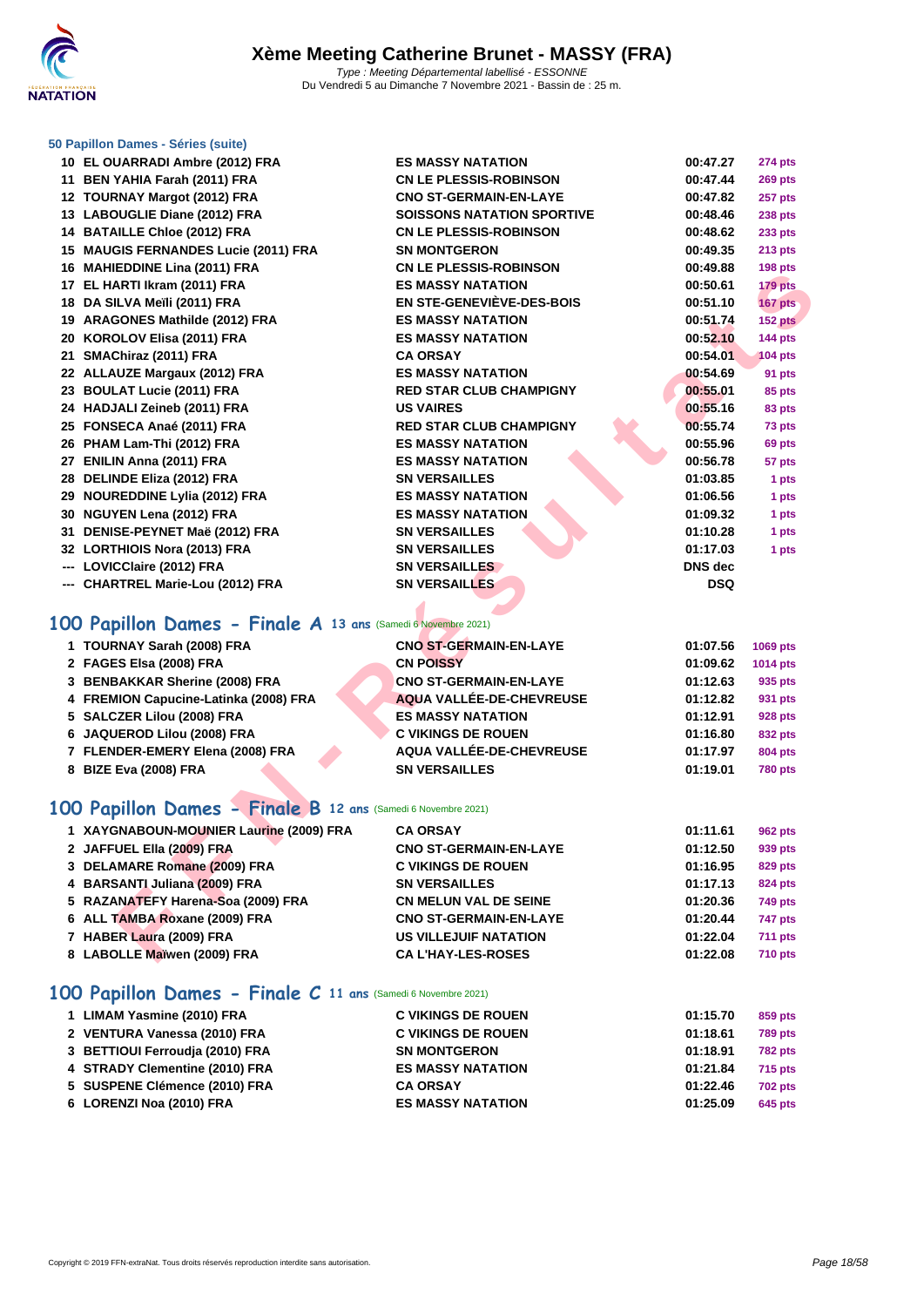

| 100 Papillon Dames - Finale C (suite)                          |                               |                                                                                  |
|----------------------------------------------------------------|-------------------------------|----------------------------------------------------------------------------------|
| 7 DELSART Ambre (2010) FRA                                     | <b>ES MASSY NATATION</b>      | 01:25.16<br>643 pts                                                              |
| 8 MARCHAIS PAILLET Aline (2010) FRA                            | <b>ES MASSY NATATION</b>      | 01:27.58<br>593 pts                                                              |
| 100 Papillon Dames - Séries 11-13 ans (Samedi 6 Novembre 2021) |                               |                                                                                  |
| 1 TOURNAY Sarah (2008) FRA                                     | <b>CNO ST-GERMAIN-EN-LAYE</b> | 01:08.09<br>1055 pts<br>50m: 00:31.36 (00:31.36) 100m: 01:08.09 (00:36.73)       |
| 2 FAGES Elsa (2008) FRA                                        | <b>CN POISSY</b>              | 01:10.10<br>1001 pts<br>50m: 00:31.50 (00:31.50) 100m: 01:10.10 (00:38.60)       |
| 3 XAYGNABOUN-MOUNIER Laurine (2009) FRA                        | <b>CA ORSAY</b>               | 01:13.08<br>924 pts<br>50m: 00:33.20 (00:33.20) 100m: 01:13.08 (00:39.88)        |
| 4 JAFFUEL Ella (2009) FRA                                      | <b>CNO ST-GERMAIN-EN-LAYE</b> | 01:13.35<br>917 pts<br>50m: 00:34.05 (00:34.05) 100m: 01:13.35 (00:39.30)        |
| 5 BENBAKKAR Sherine (2008) FRA                                 | <b>CNO ST-GERMAIN-EN-LAYE</b> | 01:13.39<br><b>916 pts</b><br>50m: 00:33.03 (00:33.03) 100m: 01:13.39 (00:40.36) |
| 6 SALCZER Lilou (2008) FRA                                     | <b>ES MASSY NATATION</b>      | 01:13.48<br>914 pts<br>50m: 00:33.68 (00:33.68) 100m: 01:13.48 (00:39.80)        |
| 7 FREMION Capucine-Latinka (2008) FRA                          | AQUA VALLÉE-DE-CHEVREUSE      | 01:14.34<br>892 pts<br>50m : 00:35.67 (00:35.67) 100m : 01:14.34 (00:38.67)      |
| 8 JAQUEROD Lilou (2008) FRA                                    | <b>C VIKINGS DE ROUEN</b>     | 01:15.61<br>861 pts<br>50m: 00:35.33 (00:35.33) 100m: 01:15.61 (00:40.28)        |
| 9 FLENDER-EMERY Elena (2008) FRA                               | AQUA VALLÉE-DE-CHEVREUSE      | 01:16.13<br>848 pts<br>50m : 00:37.28 (00:37.28) 100m : 01:16.13 (00:38.85)      |
| 10 BARSANTI Juliana (2009) FRA                                 | <b>SN VERSAILLES</b>          | 01:16.27<br>845 pts<br>50m: 00:35.22 (00:35.22) 100m: 01:16.27 (00:41.05)        |
| <b>LIMAM Yasmine (2010) FRA</b><br>11                          | <b>C VIKINGS DE ROUEN</b>     | 01:17.17<br>823 pts<br>50m: 00:36.16 (00:36.16) 100m: 01:17.17 (00:41.01)        |
| <b>BERTHIER Capucine (2008) FRA</b><br>12                      | AQUA VALLÉE-DE-CHEVREUSE      | 01:17.37<br>819 pts<br>50m: 00:35.89 (00:35.89) 100m: 01:17.37 (00:41.48)        |
| DELAMARE Romane (2009) FRA<br>13                               | <b>C VIKINGS DE ROUEN</b>     | 01:17.66<br>812 pts<br>50m: 00:36.19 (00:36.19) 100m: 01:17.66 (00:41.47)        |
| 14 SANANIKONE Emma (2010) FRA                                  | AQUA VALLÉE-DE-CHEVREUSE      | 01:17.83<br>808 pts<br>50m: 00:35.02 (00:35.02) 100m: 01:17.83 (00:42.81)        |
| <b>BIZE Eva (2008) FRA</b><br>15                               | <b>SN VERSAILLES</b>          | 01:18.20<br>799 pts<br>50m: 00:35.30 (00:35.30) 100m: 01:18.20 (00:42.90)        |
| 16 LE STRAT Nina (2008) FRA                                    | <b>ES MASSY NATATION</b>      | 01:18.46<br>793 pts<br>50m: 00:35.76 (00:35.76) 100m: 01:18.46 (00:42.70)        |
| 17 BELHACHEMI Manare (2008) FRA                                | <b>US VAIRES</b>              | 01:19.15<br>777 pts<br>50m: 00:36.21 (00:36.21) 100m: 01:19.15 (00:42.94)        |
| <b>BOURBIA Laure (2008) FRA</b><br>18                          | <b>US VILLEJUIF NATATION</b>  | 01:19.43<br><b>770 pts</b><br>50m: 00:33.21 (00:33.21) 100m: 01:19.43 (00:46.22) |
| 19 ALL TAMBA Roxane (2009) FRA                                 | <b>CNO ST-GERMAIN-EN-LAYE</b> | 01:19.99<br><b>757 pts</b><br>50m: 00:35.94 (00:35.94) 100m: 01:19.99 (00:44.05) |
| 20 BETTIOUI Ferroudja (2010) FRA                               | <b>SN MONTGERON</b>           | 01:20.44<br>747 pts<br>50m: 00:38.68 (00:38.68) 100m: 01:20.44 (00:41.76)        |
| HABER Laura (2009) FRA<br>21                                   | <b>US VILLEJUIF NATATION</b>  | 01:20.77<br><b>739 pts</b><br>50m: 00:37.40 (00:37.40) 100m: 01:20.77 (00:43.37) |
| 22 RAZANATEFY Harena-Soa (2009) FRA                            | <b>CN MELUN VAL DE SEINE</b>  | 01:21.01<br><b>734 pts</b><br>50m: 00:35.17 (00:35.17) 100m: 01:21.01 (00:45.84) |
| 23 LABOLLE Maïwen (2009) FRA                                   | <b>CA L'HAY-LES-ROSES</b>     | 01:21.27<br><b>728 pts</b><br>50m: 00:36.94 (00:36.94) 100m: 01:21.27 (00:44.33) |
| 24 GUILLERM Enola (2008) FRA                                   | <b>CN VIRY-CHÂTILLON</b>      | 01:21.40<br><b>725 pts</b><br>50m: 00:37.13 (00:37.13) 100m: 01:21.40 (00:44.27) |
| 25 STRADY Clementine (2010) FRA                                | <b>ES MASSY NATATION</b>      | 01:21.67<br><b>719 pts</b><br>50m: 00:37.71 (00:37.71) 100m: 01:21.67 (00:43.96) |
| 26 HORDESSEAUX Roxanne (2009) FRA                              | <b>AS LA TESTE</b>            | 01:21.69<br><b>719 pts</b><br>50m: 00:36.37 (00:36.37) 100m: 01:21.69 (00:45.32) |
| 27 PAUL Lucie (2009) FRA                                       | <b>ES MASSY NATATION</b>      | 01:21.81<br><b>716 pts</b><br>50m: 00:37.97 (00:37.97) 100m: 01:21.81 (00:43.84) |
| <b>NOUREDDINE Attika (2008) FRA</b><br>28                      | <b>ES MASSY NATATION</b>      | 01:22.24<br><b>707 pts</b><br>50m: 00:36.19 (00:36.19) 100m: 01:22.24 (00:46.05) |
| 29 REMY Lou (2009) FRA                                         | <b>ES MASSY NATATION</b>      | 01:22.35<br><b>704 pts</b><br>50m: 00:37.04 (00:37.04) 100m: 01:22.35 (00:45.31) |
|                                                                |                               |                                                                                  |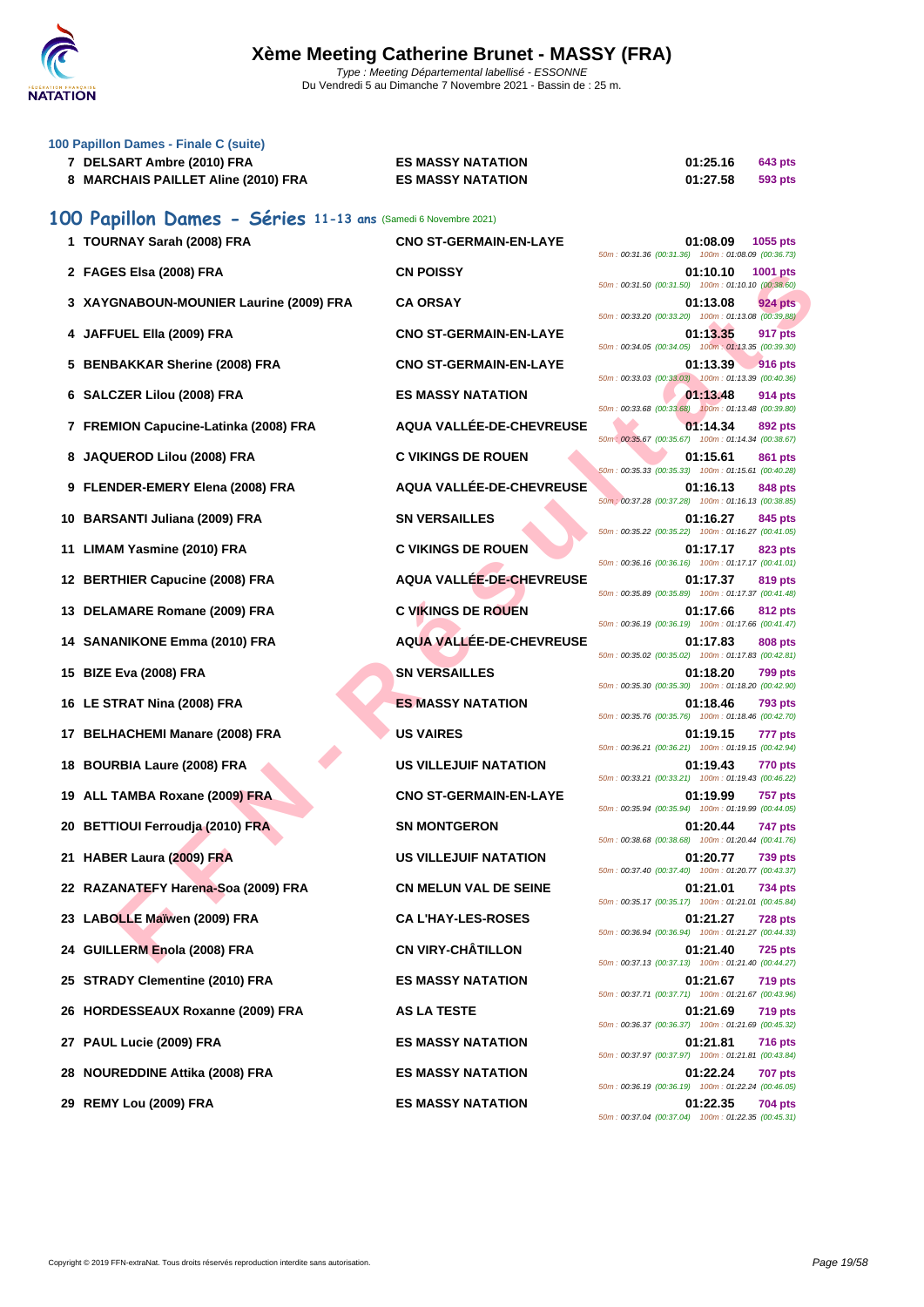

**[100 Papil](http://www.ffnatation.fr/webffn/index.php)lon Dames - Séries (suite)**

|     |                                      |                                  | 50m: 00:38.27 (00:38.27) 100m: 01:22.45 (00:44.18)                                 |
|-----|--------------------------------------|----------------------------------|------------------------------------------------------------------------------------|
|     | 31 BARBOSA Antonella (2009) FRA      | <b>CNO ST-GERMAIN-EN-LAYE</b>    | 01:23.38<br><b>681 pts</b><br>50m: 00:37.67 (00:37.67) 100m: 01:23.38 (00:45.71)   |
|     | 32 DUMON Elise (2009) FRA            | <b>CN VIRY-CHÂTILLON</b>         | 01:23.51<br>679 pts<br>50m: 00:37.51 (00:37.51) 100m: 01:23.51 (00:46.00)          |
|     | 33 SUSPENE Clémence (2010) FRA       | <b>CA ORSAY</b>                  | 01:23.99<br>668 pts<br>50m: 00:38.09 (00:38.09) 100m: 01:23.99 (00:45.90)          |
| 34  | RAGIONERI Loriane (2008) FRA         | <b>RED STAR CLUB CHAMPIGNY</b>   | 01:24.27<br><b>662 pts</b><br>50m: 00:37.94 (00:37.94) 100m: 01:24.27 (00:46.33)   |
|     | 35 DE OLIVEIRA Maelle (2008) FRA     | <b>US VAIRES</b>                 | 01:24.65<br><b>654 pts</b><br>50m : 00:39.10 (00:39.10) 100m : 01:24.65 (00:45.55) |
|     | 36 LORENZI Noa (2010) FRA            | <b>ES MASSY NATATION</b>         | 01:25.21<br><b>642 pts</b><br>50m: 00:37.26 (00:37.26) 100m: 01:25.21 (00:47.95)   |
| 37  | RICHALET Capucine (2009) FRA         | <b>US VAIRES</b>                 | 01:25.45<br>637 pts<br>50m: 00:37.54 (00:37.54) 100m: 01:25.45 (00:47.91)          |
| 38  | <b>CAETANO Lily (2009) FRA</b>       | <b>CN ST-MICHEL-SUR-ORGE</b>     | 01:26.42<br>617 pts<br>50m: 00:38.51 (00:38.51) 100m: 01:26.42 (00:47.91)          |
|     | 39 MARCHAIS PAILLET Aline (2010) FRA | <b>ES MASSY NATATION</b>         | 01:27.17<br>602 pts<br>50m: 00:41.11 (00:41.11) 100m: 01:27.17 (00:46.06)          |
| 40  | <b>BOURGES Victoria (2009) FRA</b>   | <b>RACING CLUB DE FRANCE</b>     | 01:27.79<br>589 pts<br>50m: 00:40.32 (00:40.32) 100m: 01:27.79 (00:47.47)          |
| 41. | <b>SERRADJ Tasnime (2009) FRA</b>    | <b>EN STE-GENEVIÈVE-DES-BOIS</b> | 01:27.91<br>586 pts<br>50m: 00:37.14 (00:37.14) 100m: 01:27.91 (00:50.77)          |
|     | 42 DELSART Ambre (2010) FRA          | <b>ES MASSY NATATION</b>         | 01:28.25<br>580 pts<br>50m: 00:38.78 (00:38.78) 100m: 01:28.25 (00:49.47)          |
| 43  | <b>GRASSET Lilyrose (2009) FRA</b>   | US VILLEJUIF NATATION            | 01:30.72<br>531 pts<br>50m: 00:40.14 (00:40.14) 100m: 01:30.72 (00:50.58)          |
| 44  | <b>GENET Romane (2008) FRA</b>       | <b>RED STAR CLUB CHAMPIGNY</b>   | 01:30.88<br><b>528 pts</b><br>50m: 00:43.13 (00:43.13) 100m: 01:30.88 (00:47.75)   |
|     | 45 JUILLY Alexandra (2008) FRA       | <b>CN LE PLESSIS-ROBINSON</b>    | 01:31.06<br>525 pts<br>50m: 00:40.66 (00:40.66) 100m: 01:31.06 (00:50.40)          |
|     | 46 HUCHETTE GERARD Siloë (2010) FRA  | <b>ES MASSY NATATION</b>         | 01:32.02<br>506 pts<br>50m: 00:39.96 (00:39.96) 100m: 01:32.02 (00:52.06)          |
| 47  | PETIT EYRIN Clemence (2009) FRA      | <b>ES MASSY NATATION</b>         | 01:33.80<br>474 pts<br>50m: 00:41.99 (00:41.99) 100m: 01:33.80 (00:51.81)          |
| 48  | <b>NOUREDDINE Rena (2009) FRA</b>    | <b>ES MASSY NATATION</b>         | 01:34.09<br>468 pts<br>50m: 00:41.55 (00:41.55) 100m: 01:34.09 (00:52.54)          |
|     | 49 BELOTTI Clara (2009) FRA          | <b>ES VITRY</b>                  | 01:35.12<br>450 pts<br>50m: 00:42.87 (00:42.87) 100m: 01:35.12 (00:52.25)          |
| 50  | HADJ-ALI Aya (2008) FRA              | <b>US VAIRES</b>                 | 01:35.21<br>448 pts<br>50m: 00:42.23 (00:42.23) 100m: 01:35.21 (00:52.98)          |
| 51  | <b>MEZIANI Ines (2008) FRA</b>       | <b>SN MONTGERON</b>              | 01:35.66<br>440 pts<br>50m : 00:41.68 (00:41.68) 100m : 01:35.66 (00:53.98)        |
|     | 52 RIBAUDEAU Léonie (2010) FRA       | <b>RED STAR CLUB CHAMPIGNY</b>   | 01:35.74<br>439 pts<br>50m: 00:43.72 (00:43.72) 100m: 01:35.74 (00:52.02)          |
|     | 53 PEREZ-NOWAK Lila (2008) FRA       | <b>CAL'HAY-LES-ROSES</b>         | 01:36.09<br>433 pts<br>50m: 00:42.11 (00:42.11) 100m: 01:36.09 (00:53.98)          |
|     | 54 ALIOUA Anaïs (2010) FRA           | <b>CN VIRY-CHÂTILLON</b>         | 01:36.78<br>421 pts<br>50m: 00:43.59 (00:43.59) 100m: 01:36.78 (00:53.19)          |
|     | 55 PINAUD Alice (2009) FRA           | <b>ES MASSY NATATION</b>         | 01:37.30<br>412 pts<br>50m: 00:41.74 (00:41.74) 100m: 01:37.30 (00:55.56)          |
| 56  | RICHARD Julie (2008) FRA             | <b>RED STAR CLUB CHAMPIGNY</b>   | 01:37.46<br>410 pts<br>50m: 00:43.02 (00:43.02) 100m: 01:37.46 (00:54.44)          |
| 57  | MASSACESI-PIZARRO Claudia (2010) FRA | <b>RED STAR CLUB CHAMPIGNY</b>   | 01:38.09<br>399 pts<br>50m: 00:44.91 (00:44.91) 100m: 01:38.09 (00:53.18)          |
| 58  | CASTELA Yael (2008) FRA              | <b>CN LE PLESSIS-ROBINSON</b>    | 01:38.58<br>391 pts<br>50m: 00:43.85 (00:43.85) 100m: 01:38.58 (00:54.73)          |
|     | 59 IBRAHIM Kamila (2009) FRA         | <b>SN MONTGERON</b>              | 01:38.73<br><b>388 pts</b><br>50m: 00:44.09 (00:44.09) 100m: 01:38.73 (00:54.64)   |
|     | 60 REZK-KALLAInes (2010) FRA         | <b>ES MASSY NATATION</b>         | 01:38.79<br><b>387 pts</b>                                                         |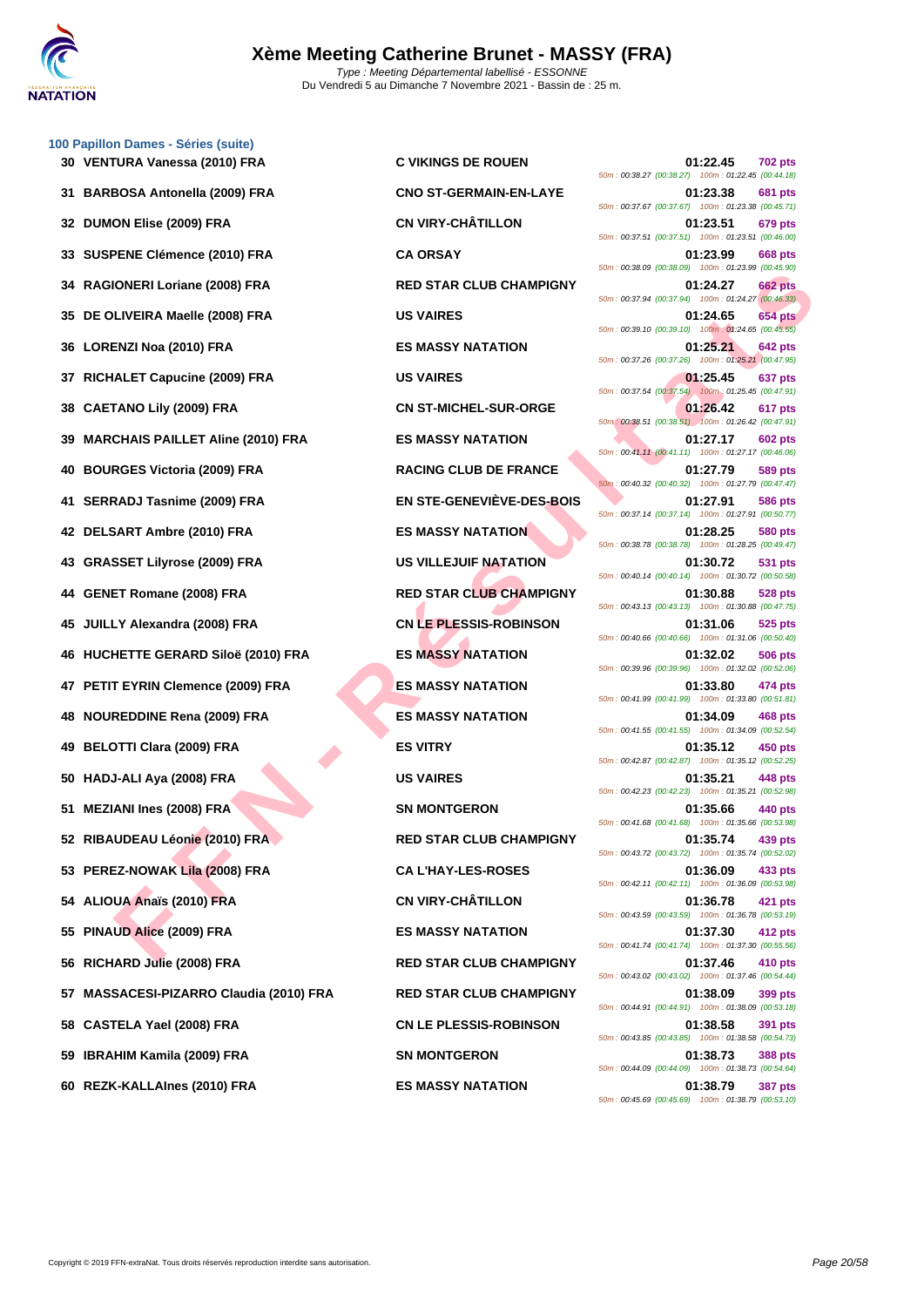

|     | 100 Papillon Dames - Séries (suite)                          |                                  |                                                                                  |
|-----|--------------------------------------------------------------|----------------------------------|----------------------------------------------------------------------------------|
|     | 61 DRIOUCEIya (2009) FRA                                     | <b>RED STAR CLUB CHAMPIGNY</b>   | 01:39.17<br>381 pts<br>50m: 00:43.55 (00:43.55) 100m: 01:39.17 (00:55.62)        |
|     | 62 VILLENEUVE Mailys (2008) FRA                              | <b>S.M MONTROUGE</b>             | 01:39.43<br>377 pts<br>50m: 00:42.60 (00:42.60) 100m: 01:39.43 (00:56.83)        |
| 63  | SANOMariam (2010) FRA                                        | <b>SN MONTGERON</b>              | 01:40.81<br>355 pts<br>50m: 00:44.54 (00:44.54) 100m: 01:40.81 (00:56.27)        |
| 63  | <b>BEN-HENIA Norhene (2010) FRA</b>                          | <b>CN LE PLESSIS-ROBINSON</b>    | 01:40.81<br>355 pts<br>50m: 00:41.84 (00:41.84) 100m: 01:40.81 (00:58.97)        |
| 65  | <b>KORCHANE Sophie (2009) FRA</b>                            | <b>CA L'HAY-LES-ROSES</b>        | <b>347 pts</b><br>01:41.34<br>50m: 00:44.95 (00:44.95) 100m: 01:41.34 (00:56.39) |
|     | 66 GUITTIER Anael (2010) FRA                                 | <b>SN MONTGERON</b>              | 01:43.22<br><b>318 pts</b><br>50m: 00:44.70 (00:44.70) 100m: 01:43.22 (00:58.52) |
|     | 67 VANHAECKE Elsa (2008) FRA                                 | <b>EN STE-GENEVIÈVE-DES-BOIS</b> | 01:43.94<br>308 pts                                                              |
|     | 68 SABY Stella (2009) FRA                                    | <b>CA L'HAY-LES-ROSES</b>        | 50m: 00:47.49 (00:47.49) 100m: 01:43.94 (00:56.45)<br>01:45.89<br>280 pts        |
|     | 69 PEREIRA FERNANDES Juliana (2010) FRA                      | <b>RED STAR CLUB CHAMPIGNY</b>   | 50m: 00:47.03 (00:47.03) 100m: 01:45.89 (00:58.86)<br>01:47.03<br>264 pts        |
|     | 70 DUPEU Clea (2009) FRA                                     | <b>ETAMPES NATATION</b>          | 50m: 00:47.56 (00:47.56) 100m: 01:47.03 (00:59.47)<br>01:47.59<br><b>256 pts</b> |
| 71. | <b>MAKWALA Orlane (2009) CGO</b>                             | <b>ETAMPES NATATION</b>          | 50m : 00:48.19 (00:48.19) 100m : 01:47.59 (00:59.40)<br>01:49.50<br>232 pts      |
|     | 72 LESTINI-GUILLO Léna (2010) FRA                            | AQUA VALLÉE-DE-CHEVREUSE         | 50m: 00:47.07 (00:47.07) 100m: 01:49.50 (01:02.43)<br>01:49.67<br>229 pts        |
|     | 73 SNEP Ava-Rebeca (2010) FRA                                | <b>SN VERSAILLES</b>             | 50m: 00:50.84 (00:50.84) 100m: 01:49.67 (00:58.83)<br>01:50.50<br><b>219 pts</b> |
|     | 74 TOUATI Kahina (2008) FRA                                  | <b>S.M MONTROUGE</b>             | 50m: 00:48.32 (00:48.32) 100m: 01:50.50 (01:02.18)<br>01:52.10<br>$200$ pts      |
|     | 75 DANILOV Sofia (2010) FRA                                  | <b>S.M MONTROUGE</b>             | 50m: 00:49.64 (00:49.64) 100m: 01:52.10 (01:02.46)<br>01:53.34<br><b>185 pts</b> |
|     | 76 DEVERE Charlotte (2010) FRA                               | <b>SN VERSAILLES</b>             | 50m: 00:51.30 (00:51.30) 100m: 01:53.34 (01:02.04)<br>01:59.72<br>$120$ pts      |
| 77  | <b>GUILLOTON Margo (2010) FRA</b>                            | <b>CN ST-MICHEL-SUR-ORGE</b>     | 50m: 00:54.63 (00:54.63) 100m: 01:59.72 (01:05.09)<br>02:07.18<br>62 pts         |
| 78  | <b>FANDEUR--FRIMU Emilie (2010) FRA</b>                      | AQUA VALLÉE-DE-CHEVREUSE         | 50m: 00:55.12 (00:55.12) 100m: 02:07.18 (01:12.06)<br>02:21.58<br>3 pts          |
|     |                                                              |                                  | 50m: 01:02.47 (01:02.47) 100m: 02:21.58 (01:19.11)                               |
|     | RONOT Typhen (2009) FRA                                      | <b>SN VERSAILLES</b>             | <b>DNS</b> dec                                                                   |
|     | <b>BEJTETYENE Enjy (2008) FRA</b>                            | <b>SN MONTGERON</b>              | <b>DNS</b> dec                                                                   |
|     | SAUVIGNON Cléline (2008) FRA                                 | <b>S.M MONTROUGE</b>             | <b>DNS</b> dec                                                                   |
|     | <b>MARQUIE Alice (2010) FRA</b>                              | <b>SN VERSAILLES</b>             | <b>DSQ</b>                                                                       |
|     | 100 4 Nages Dames - Séries 8-10 ans (Samedi 6 Novembre 2021) |                                  |                                                                                  |
|     | 1 LE GRATIET Ellyne (2011) FRA                               | <b>C VIKINGS DE ROUEN</b>        | 01:26.34 669 pts<br>50m: 00:40.77 (00:40.77) 100m: 01:26.34 (00:45.57)           |
|     | 2 HADJ LAZIB Nelia (2012) FRA                                | <b>ES MASSY NATATION</b>         | 01:32.24<br><b>547 pts</b><br>50m: 00:42.72 (00:42.72) 100m: 01:32.24 (00:49.52) |
|     | 3 TROPEANO PUECAmalthée (2011) FRA                           | <b>ES MASSY NATATION</b>         | 01:32.48<br>542 pts<br>50m: 00:46.40 (00:46.40) 100m: 01:32.48 (00:46.08)        |
|     | 4 GLEMET Anna (2011) FRA                                     | <b>SN MONTGERON</b>              | 01:32.77<br>536 pts<br>50m: 00:43.27 (00:43.27) 100m: 01:32.77 (00:49.50)        |
|     | 5 GUITTIER Melina (2011) FRA                                 | <b>SN MONTGERON</b>              | 01:32.78<br>536 pts                                                              |

## **100 4 Nages Dames - Séries 8-10 ans** (Samedi 6 Novembre 2021)

| 1 LE GRATIET Ellyne (2011) FRA      | <b>C VIKINGS DE ROUEN</b>     |                                                                                                          | 01:26.34 | <b>669 pts</b> |
|-------------------------------------|-------------------------------|----------------------------------------------------------------------------------------------------------|----------|----------------|
| 2 HADJ LAZIB Nelia (2012) FRA       | <b>ES MASSY NATATION</b>      | 50m: 00:40.77 (00:40.77) 100m: 01:26.34 (00:45.57)<br>50m: 00:42.72 (00:42.72) 100m: 01:32.24 (00:49.52) | 01:32.24 | 547 pts        |
| 3 TROPEANO PUECAmalthée (2011) FRA  | <b>ES MASSY NATATION</b>      | 50m: 00:46.40 (00:46.40) 100m: 01:32.48 (00:46.08)                                                       | 01:32.48 | 542 pts        |
| 4 GLEMET Anna (2011) FRA            | <b>SN MONTGERON</b>           | 50m: 00:43.27 (00:43.27) 100m: 01:32.77 (00:49.50)                                                       | 01:32.77 | <b>536 pts</b> |
| 5 GUITTIER Melina (2011) FRA        | <b>SN MONTGERON</b>           | 50m: 00:42.71 (00:42.71) 100m: 01:32.78 (00:50.07)                                                       | 01:32.78 | 536 pts        |
| 6 HOANG Clemence (2011) FRA         | <b>CN LE PLESSIS-ROBINSON</b> | 50m: 00:43.52 (00:43.52) 100m: 01:33.65 (00:50.13)                                                       | 01:33.65 | <b>520 pts</b> |
| 7 ALOISIO Jennifer (2012) FRA       | <b>CN LE PLESSIS-ROBINSON</b> | 50m: 00:42.51 (00:42.51) 100m: 01:33.74 (00:51.23)                                                       | 01:33.74 | <b>518 pts</b> |
| 8 LE GRAND Mahaut (2011) FRA        | <b>RACING CLUB DE FRANCE</b>  | 50m: 00:45.64 (00:45.64) 100m: 01:34.44 (00:48.80)                                                       | 01:34.44 | 505 pts        |
| 9 MAUGIS FERNANDES Lucie (2011) FRA | <b>SN MONTGERON</b>           | 50m: 00:46.74 (00:46.74) 100m: 01:36.17 (00:49.43)                                                       | 01:36.17 | 472 pts        |

|  |  | 01:39.43 377 pts<br>50m: 00:42.60 (00:42.60) 100m: 01:39.43 (00:56.83)   |              |
|--|--|--------------------------------------------------------------------------|--------------|
|  |  | 01:40.81 355 pts                                                         |              |
|  |  | 50m: 00:44.54 (00:44.54) 100m: 01:40.81 (00:56.27)                       |              |
|  |  | 01:40.81 355 pts                                                         |              |
|  |  | 50m: 00:41.84 (00:41.84) 100m: 01:40.81 (00:58.97)                       |              |
|  |  | 01:41.34 347 pts                                                         |              |
|  |  | 50m : 00:44.95 (00:44.95) 100m : 01:41.34 (00:56.39)                     |              |
|  |  | 01:43.22 318 pts                                                         |              |
|  |  | 50m : 00:44.70 (00:44.70) 100m : 01:43.22 (00:58.52)                     |              |
|  |  | 01:43.94 308 pts                                                         |              |
|  |  | 50m: 00:47.49 (00:47.49) 100m: 01:43.94 (00:56.45)                       |              |
|  |  | 01:45.89 280 pts<br>50m : 00:47.03 (00:47.03) 100m : 01:45.89 (00:58.86) |              |
|  |  | 01:47.03 264 pts                                                         |              |
|  |  | 50m: 00:47.56 (00:47.56) 100m: 01:47.03 (00:59.47)                       |              |
|  |  | 01:47.59 256 pts                                                         |              |
|  |  | 50m: 00:48.19 (00:48.19) 100m: 01:47.59 (00:59.40)                       |              |
|  |  | 01:49.50 232 pts                                                         |              |
|  |  | 50m: 00:47.07 (00:47.07) 100m: 01:49.50 (01:02.43)                       |              |
|  |  | 01:49.67 229 pts                                                         |              |
|  |  | 50m: 00:50.84 (00:50.84) 100m: 01:49.67 (00:58.83)                       |              |
|  |  | 01:50.50 219 pts                                                         |              |
|  |  | 50m : 00:48.32 (00:48.32) 100m : 01:50.50 (01:02.18)                     |              |
|  |  | 01:52.10 200 pts<br>50m : 00:49.64 (00:49.64) 100m : 01:52.10 (01:02.46) |              |
|  |  | 01:53.34 185 pts                                                         |              |
|  |  | 50m: 00:51.30 (00:51.30) 100m: 01:53.34 (01:02.04)                       |              |
|  |  | 01:59.72 120 pts                                                         |              |
|  |  | 50m: 00:54.63 (00:54.63) 100m: 01:59.72 (01:05.09)                       |              |
|  |  | 02:07.18                                                                 | 62 pts       |
|  |  | 50m: 00:55.12 (00:55.12) 100m: 02:07.18 (01:12.06)                       |              |
|  |  | 02:21.58                                                                 | <b>3 pts</b> |
|  |  | 50m: 01:02.47 (01:02.47) 100m: 02:21.58 (01:19.11)                       |              |
|  |  | DNS dec                                                                  |              |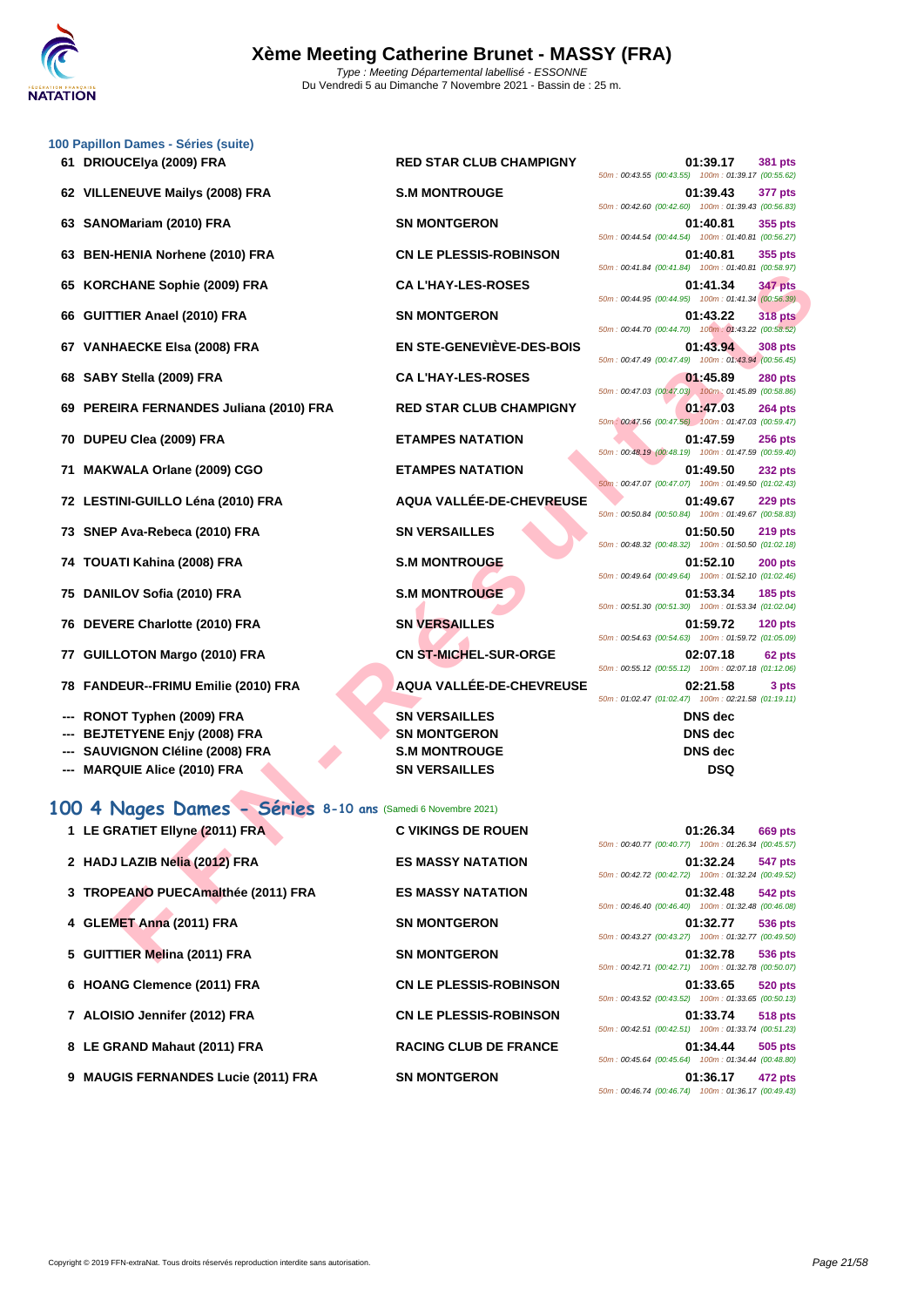

| 100 4 Nages Dames - Séries (suite)         |                                   |                                                                                                                                |
|--------------------------------------------|-----------------------------------|--------------------------------------------------------------------------------------------------------------------------------|
| 10 LABOUGLIE Diane (2012) FRA              | <b>SOISSONS NATATION SPORTIVE</b> | 01:36.65<br>464 pts<br>50m: 00:46.38 (00:46.38) 100m: 01:36.65 (00:50.27)                                                      |
| 11 BATAILLE Chloe (2012) FRA               | <b>CN LE PLESSIS-ROBINSON</b>     | 01:41.91<br>374 pts<br>50m: 00:47.83 (00:47.83) 100m: 01:41.91 (00:54.08)                                                      |
| 12 KOROLOV Elisa (2011) FRA                | <b>ES MASSY NATATION</b>          | 01:42.56<br>363 pts<br>50m: 00:47.65 (00:47.65) 100m: 01:42.56 (00:54.91)                                                      |
| 13 EL HARTI Ikram (2011) FRA               | <b>ES MASSY NATATION</b>          | 01:43.62<br>346 pts                                                                                                            |
| 14 ENILIN Anna (2011) FRA                  | <b>ES MASSY NATATION</b>          | 50m: 00:48.06 (00:48.06) 100m: 01:43.62 (00:55.56)<br>01:44.30<br><b>336 pts</b>                                               |
| 15 MAHIEDDINE Lina (2011) FRA              | <b>CN LE PLESSIS-ROBINSON</b>     | 50m: 00:50.31 (00:50.31) 100m: 01:44.30 (00:53.99)<br>01:44.41<br><b>334 pts</b>                                               |
| EL OUARRADI Ambre (2012) FRA<br>16.        | <b>ES MASSY NATATION</b>          | 50m: 00:52.84 (00:52.84) 100m: 01:44.41 (00:51.57)<br>01:44.84<br><b>328 pts</b>                                               |
| BEN YAHIA Farah (2011) FRA<br>17           | <b>CN LE PLESSIS-ROBINSON</b>     | 50m: 00:46.86 (00:46.86) 100m: 01:44.84 (00:57.98)<br>01:45.53<br>317 pts                                                      |
| SMAChiraz (2011) FRA<br>18                 | <b>CA ORSAY</b>                   | 50m: 00:49.05 (00:49.05) 100m: 01:45.53 (00:56.48)<br>01:45.86<br><b>312 pts</b>                                               |
| <b>TOURNAY Margot (2012) FRA</b><br>19     | <b>CNO ST-GERMAIN-EN-LAYE</b>     | 50m: 00:50.35 (00:50.35) 100m: 01:45.86 (00:55.51)<br>01:46.58<br><b>302 pts</b>                                               |
| <b>CHARTREL Marie-Lou (2012) FRA</b><br>20 | <b>SN VERSAILLES</b>              | 50m: 00:46.65 (00:46.65) 100m: 01:46.58 (00:59.93)<br>01:46.93<br>297 pts                                                      |
| DA SILVA Meïli (2011) FRA<br>21.           | <b>EN STE-GENEVIÈVE-DES-BOIS</b>  | 50m: 00:50.04 (00:50.04) 100m: 01:46.93 (00:56.89)<br>01:47.35<br><b>291 pts</b>                                               |
|                                            |                                   | 50m: 00:52.73 (00:52.73) 100m: 01:47.35 (00:54.62)                                                                             |
| 22 HADJALI Zeineb (2011) FRA               | <b>US VAIRES</b>                  | 01:48.07<br><b>280 pts</b><br>50m: 00:53.53 (00:53.53) 100m: 01:48.07 (00:54.54)                                               |
| PHAM Lam-Thi (2012) FRA<br>23              | <b>ES MASSY NATATION</b>          | 01:48.89<br><b>269 pts</b><br>50m: 00:52.71 (00:52.71) 100m: 01:48.89 (00:56.18)                                               |
| 24 FONSECA Anaé (2011) FRA                 | <b>RED STAR CLUB CHAMPIGNY</b>    | 01:51.03<br><b>240 pts</b><br>50m: 00:49.82 (00:49.82) 100m: 01:51.03 (01:01.21)                                               |
| <b>BOULAT Lucie (2011) FRA</b><br>25       | <b>RED STAR CLUB CHAMPIGNY</b>    | 01:53.85<br>$205$ pts<br>50m: 00:54.63 (00:54.63) 100m: 01:53.85 (00:59.22)                                                    |
| <b>NOUREDDINE Lylia (2012) FRA</b><br>26.  | <b>ES MASSY NATATION</b>          | 01:55.21<br><b>189 pts</b><br>50m: 00:59.73 (00:59.73) 100m: 01:55.21 (00:55.48)                                               |
| <b>ARAGONES Mathilde (2012) FRA</b><br>27  | <b>ES MASSY NATATION</b>          | 01:55.33<br><b>188 pts</b><br>50m: 00:53.56 (00:53.56) 100m: 01:55.33 (01:01.77)                                               |
| <b>ALLAUZE Margaux (2012) FRA</b><br>28    | <b>ES MASSY NATATION</b>          | 01:55.55<br><b>185 pts</b><br>50m: 00:53.26 (00:53.26) 100m: 01:55.55 (01:02.29)                                               |
| HASSAOUI Sarah (2011) FRA<br>29            | <b>SN MONTGERON</b>               | 02:00.89<br>$129$ pts<br>50m: 01:00.24 (01:00.24) 100m: 02:00.89 (01:00.65)                                                    |
| 30 NGUYEN Lena (2012) FRA                  | <b>ES MASSY NATATION</b>          | 02:08.05<br>70 pts<br>50m: 01:04.14 (01:04.14) 100m: 02:08.05 (01:03.91)                                                       |
| 31 DELINDE Eliza (2012) FRA                | <b>SN VERSAILLES</b>              | 02:08.84<br>65 pts                                                                                                             |
| 32 LORTHIOIS Nora (2013) FRA               | <b>SN VERSAILLES</b>              | 50m: 01:02.04 (01:02.04) 100m: 02:08.84 (01:06.80)<br>02:13.37<br>38 pts<br>50m: 01:05.04 (01:05.04) 100m: 02:13.37 (01:08.33) |
| 33 DENISE-PEYNET Maë (2012) FRA            | <b>SN VERSAILLES</b>              | 02:16.07<br>25 pts                                                                                                             |
| --- LOVICClaire (2012) FRA                 | <b>SN VERSAILLES</b>              | 50m: 01:06.71 (01:06.71) 100m: 02:16.07 (01:09.36)<br><b>DNS</b> dec                                                           |
| --- AREVALO Laurine (2011) FRA             | <b>ES MASSY NATATION</b>          | <b>DSQ</b>                                                                                                                     |

| Ξ | 50m: 00:46.38 (00:46.38) | 01:36.65             | 464 pts<br>100m: 01:36.65 (00:50.27)                          |
|---|--------------------------|----------------------|---------------------------------------------------------------|
|   | 50m: 00:47.83 (00:47.83) | 01:41.91             | 374 pts<br>100m: 01:41.91 (00:54.08)                          |
|   | 50m: 00:47.65 (00:47.65) | 01:42.56             | 363 pts<br>100m: 01:42.56 (00:54.91)                          |
|   | 50m: 00:48.06 (00:48.06) | 01:43.62             | 346 pts<br>100m: 01:43.62 (00:55.56)                          |
|   | 50m: 00:50.31 (00:50.31) | 01:44.30             | <b>336 pts</b><br>100m: 01:44.30 (00:53.99)                   |
|   | 50m: 00:52.84 (00:52.84) | 01:44.41             | <b>334 pts</b><br>100m: 01:44.41 (00:51.57)                   |
|   | 50m: 00:46.86 (00:46.86) | 01:44.84             | 328 pts<br>100m: 01:44.84 (00:57.98)                          |
|   |                          | 01:45.53             | 317 pts<br>50m: 00:49.05 (00:49.05) 100m: 01:45.53 (00:56.48) |
|   |                          | 01:45.86             | 312 pts<br>50m: 00:50.35 (00:50.35) 100m: 01:45.86 (00:55.51) |
|   | 50m: 00:46.65 (00:46.65) | 01:46.58             | 302 pts<br>100m: 01:46.58 (00:59.93)                          |
|   | 50m: 00:50.04 (00:50.04) | 01:46.93             | 297 pts<br>100m: 01:46.93 (00:56.89)                          |
|   | 50m: 00:52.73 (00:52.73) | 01:47.35             | 291 pts<br>100m: 01:47.35 (00:54.62)                          |
|   | 50m: 00:53.53 (00:53.53) | 01:48.07             | <b>280 pts</b><br>100m: 01:48.07 (00:54.54)                   |
|   | 50m: 00:52.71 (00:52.71) | 01:48.89             | 269 pts<br>100m: 01:48.89 (00:56.18)                          |
|   | 50m: 00:49.82 (00:49.82) | 01:51.03             | 240 pts<br>100m: 01:51.03 (01:01.21)                          |
|   | 50m: 00:54.63 (00:54.63) | 01:53.85             | <b>205 pts</b><br>100m: 01:53.85 (00:59.22)                   |
|   | 50m: 00:59.73 (00:59.73) | 01:55.21             | 189 pts<br>100m: 01:55.21 (00:55.48)                          |
|   | 50m: 00:53.56 (00:53.56) | 01:55.33             | <b>188 pts</b><br>100m: 01:55.33 (01:01.77)                   |
|   | 50m: 00:53.26 (00:53.26) | 01:55.55             | <b>185 pts</b><br>100m: 01:55.55 (01:02.29)                   |
|   | 50m: 01:00.24 (01:00.24) | 02:00.89             | $129$ pts<br>100m: 02:00.89 (01:00.65)                        |
|   | 50m: 01:04.14 (01:04.14) | 02:08.05             | 70 pts<br>100m: 02:08.05 (01:03.91)                           |
|   | 50m: 01:02.04 (01:02.04) | 02:08.84             | 65 pts<br>100m: 02:08.84 (01:06.80)                           |
|   | 50m: 01:05.04 (01:05.04) | 02:13.37<br>02:16.07 | 38 pts<br>100m: 02:13.37 (01:08.33)<br>25 pts                 |
|   | 50m: 01:06.71 (01:06.71) | DNS dec              | 100m: 02:16.07 (01:09.36)                                     |
|   |                          |                      |                                                               |

#### **200 4 Nages Dames - Séries 11-13 ans** (Samedi 6 Novembre 2021)

| 1 TOURNAY Sarah (2008) FRA            | <b>CNO ST-GERMAIN-EN-LAYE</b> | 02:30.25 | 1039 pts        |
|---------------------------------------|-------------------------------|----------|-----------------|
| 2 JAQUEROD Lilou (2008) FRA           | <b>C VIKINGS DE ROUEN</b>     | 02:33.19 | <b>1000 pts</b> |
| 3 SALCZER Lilou (2008) FRA            | <b>ES MASSY NATATION</b>      | 02:35.01 | 976 pts         |
| 4 GUILLERM Enola (2008) FRA           | <b>CN VIRY-CHÂTILLON</b>      | 02:35.74 | 966 pts         |
| 5 BENBAKKAR Sherine (2008) FRA        | <b>CNO ST-GERMAIN-EN-LAYE</b> | 02:36.01 | 963 pts         |
| 6 PRIOLET Emma (2008) FRA             | <b>CN VIRY-CHÂTILLON</b>      | 02:36.95 | 950 pts         |
| 7 LIMAM Yasmine (2010) FRA            | <b>C VIKINGS DE ROUEN</b>     | 02:37.96 | 937 pts         |
| 8 FREMION Capucine-Latinka (2008) FRA | AQUA VALLÉE-DE-CHEVREUSE      | 02:38.21 | 934 pts         |
|                                       |                               |          |                 |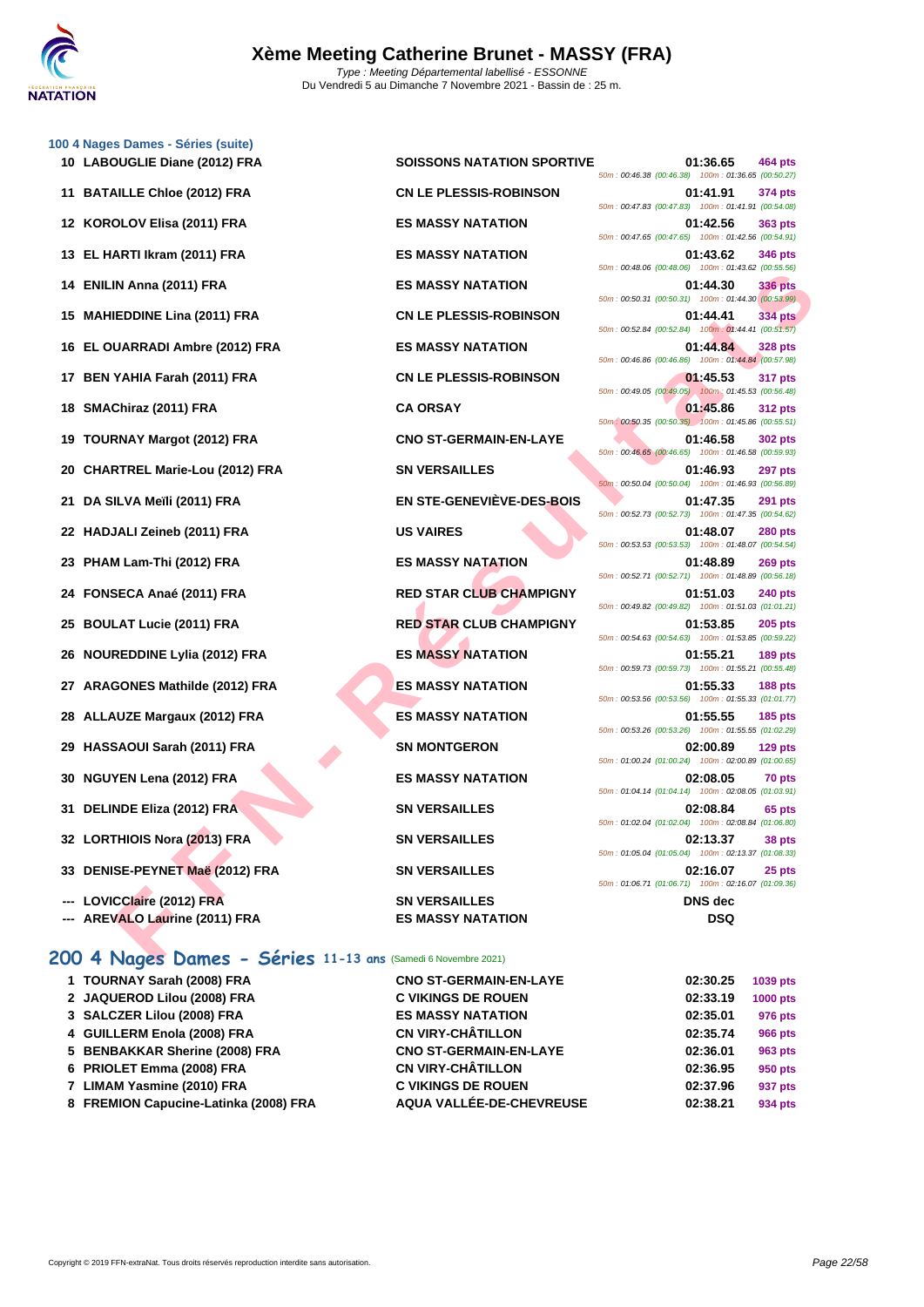

#### **[200 4 Nag](http://www.ffnatation.fr/webffn/index.php)es Dames - Séries (suite)**

| 9        | FAGES Elsa (2008) FRA                        |
|----------|----------------------------------------------|
| 10       | <b>BARSANTI Juliana (2009) FRA</b>           |
| 11       | VENTURA Vanessa (2010) FRA                   |
| 12       | DELAMARE Romane (2009) FRA                   |
| 13       | <b>BERTHIER Capucine (2008) FRA</b>          |
| 14       | <b>BIZE Eva (2008) FRA</b>                   |
| 15       | <b>BETTIOUI Ferroudia (2010) FRA</b>         |
| 16       | RAZANATEFY Harena-Soa (2009) FRA             |
| 17       | <b>BELHACHEMI Manare (2008) FRA</b>          |
| 18       | <b>SANANIKONE Emma (2010) FRA</b>            |
| 19       | DELSART Ambre (2010) FRA                     |
| 20       | <b>BOURBIA Laure (2008) FRA</b>              |
| 21       | REMY Lou (2009) FRA                          |
| 22       | FLENDER-EMERY Elena (2008) FRA               |
| 23       | <b>NOUREDDINE Attika (2008) FRA</b>          |
| 24       | DE OLIVEIRA Maelle (2008) FRA                |
| 25       | <b>STRADY Clementine (2010) FRA</b>          |
| 26       | LE STRAT Nina (2008) FRA                     |
| 27       | <b>BARBOSA Antonella (2009) FRA</b>          |
| 28       | PAUL Lucie (2009) FRA                        |
| 29       | <b>HORDESSEAUX Roxanne (2009) FRA</b>        |
| 30       | RAGIONERI Loriane (2008) FRA                 |
|          | <b>BOURGES Victoria (2009) FRA</b>           |
| 31<br>32 |                                              |
|          | HABER Laura (2009) FRA                       |
| 33       | RICHALET Capucine (2009) FRA                 |
| 34       | DUMON Elise (2009) FRA                       |
| 35       | <b>MASSOU Alexia (2010) FRA</b>              |
| 36       | <b>CAETANO Lily (2009) FRA</b>               |
| 37       | <b>SERRADJ Tasnime (2009) FRA</b>            |
| 38       | <b>BEN-HENIA Norhene (2010) FRA</b>          |
| 39       | PETIT EYRIN Clemence (2009) FRA              |
| 40       | LORENZI Noa (2010) FRA                       |
| 41       | <b>MARCHAIS PAILLET Aline (2010) FRA</b>     |
| 42       | <b>BOULOUKBACHI Celia (2010) FRA</b>         |
| 43       | <b>GRASSET Lilyrose (2009) FRA</b>           |
| 44       | REZK-KALLAInes (2010) FRA                    |
| 45       | <b>STEENKESTE Lily (2009) FRA</b>            |
| 46       | <b>LABOLLE Maïwen (2009) FRA</b>             |
| 47       | HUCHETTE GERARD Siloë (2010) FRA             |
| 48       | <b>NOUREDDINE Rena (2009) FRA</b>            |
| 49       | PEREZ-NOWAK Lila (2008) FRA                  |
| 50       | IGABILLE Leonie (2009) FRA                   |
| 51       | <b>MOREL Capucine (2008) FRA</b>             |
| 52       | <b>GUITTIER Anael (2010) FRA</b>             |
| 53       | PINAUD Alice (2009) FRA                      |
| 54       | HADJ-ALI Aya (2008) FRA                      |
| 55       | <b>VILLENEUVE Mailys (2008) FRA</b>          |
| 56       | ALIOUA Anaïs (2010) FRA                      |
| 57       | DRIOUCEIya (2009) FRA                        |
| 58       | RIBAUDEAU Léonie (2010) FRA                  |
|          | 59 GAUTIER Emma (2009) FRA                   |
|          | 60 GENET Romane (2008) FRA                   |
| 61       | LE GRAND Lucrece (2008) FRA                  |
|          | <b>62 MASSACESLDIZADDO Claudia (2010) ED</b> |

| 9 FAGES Elsa (2008) FRA                 | <b>CN POISSY</b>                | 02:40.03             | <b>911 pts</b>            |
|-----------------------------------------|---------------------------------|----------------------|---------------------------|
| 10 BARSANTI Juliana (2009) FRA          | <b>SN VERSAILLES</b>            | 02:40.34             | <b>907 pts</b>            |
| 11 VENTURA Vanessa (2010) FRA           | <b>C VIKINGS DE ROUEN</b>       | 02:40.96             | 899 pts                   |
| 12 DELAMARE Romane (2009) FRA           | <b>C VIKINGS DE ROUEN</b>       | 02:41.50             | 893 pts                   |
| 13 BERTHIER Capucine (2008) FRA         | AQUA VALLÉE-DE-CHEVREUSE        | 02:42.06             | 886 pts                   |
| 14 BIZE Eva (2008) FRA                  | <b>SN VERSAILLES</b>            | 02:42.58             | 879 pts                   |
| 15 BETTIOUI Ferroudja (2010) FRA        | <b>SN MONTGERON</b>             | 02:44.83             | 851 pts                   |
| 16 RAZANATEFY Harena-Soa (2009) FRA     | <b>CN MELUN VAL DE SEINE</b>    | 02:45.28             | <b>846 pts</b>            |
| 17 BELHACHEMI Manare (2008) FRA         | <b>US VAIRES</b>                | 02:46.81             | 827 pts                   |
| 18 SANANIKONE Emma (2010) FRA           | <b>AQUA VALLÉE-DE-CHEVREUSE</b> | 02:47.04             | <b>824 pts</b>            |
| 19 DELSART Ambre (2010) FRA             | <b>ES MASSY NATATION</b>        | 02:47.61             | <b>818 pts</b>            |
| 20 BOURBIA Laure (2008) FRA             | <b>US VILLEJUIF NATATION</b>    | 02:48.71             | <b>804 pts</b>            |
| 21 REMY Lou (2009) FRA                  | <b>ES MASSY NATATION</b>        | 02:48.72             | <b>804 pts</b>            |
| 22 FLENDER-EMERY Elena (2008) FRA       | AQUA VALLÉE-DE-CHEVREUSE        | 02:50.20             | <b>787 pts</b>            |
| 23 NOUREDDINE Attika (2008) FRA         | <b>ES MASSY NATATION</b>        | 02:51.29             | 774 pts                   |
| 24 DE OLIVEIRA Maelle (2008) FRA        | <b>US VAIRES</b>                | 02:51.88             | <b>767 pts</b>            |
| 25 STRADY Clementine (2010) FRA         | <b>ES MASSY NATATION</b>        | 02:52.27             | <b>763 pts</b>            |
| 26 LE STRAT Nina (2008) FRA             | <b>ES MASSY NATATION</b>        | 02:54.77             | 734 pts                   |
| 27 BARBOSA Antonella (2009) FRA         | <b>CNO ST-GERMAIN-EN-LAYE</b>   | 02:54.80             | 734 pts                   |
| 28 PAUL Lucie (2009) FRA                | <b>ES MASSY NATATION</b>        | 02:55.18             | <b>729 pts</b>            |
| 29 HORDESSEAUX Roxanne (2009) FRA       | <b>AS LA TESTE</b>              | 02:56.11             | 719 pts                   |
| 30 RAGIONERI Loriane (2008) FRA         | <b>RED STAR CLUB CHAMPIGNY</b>  | 02:56.48             | <b>715 pts</b>            |
| 31 BOURGES Victoria (2009) FRA          | <b>RACING CLUB DE FRANCE</b>    | 02:58.13             | 696 pts                   |
| 32 HABER Laura (2009) FRA               | US VILLEJUIF NATATION           | 02:58.32             | 694 pts                   |
| 33 RICHALET Capucine (2009) FRA         | <b>US VAIRES</b>                | 02:58.72             | <b>690 pts</b>            |
| 34 DUMON Elise (2009) FRA               | <b>CN VIRY-CHATILLON</b>        | 02:59.56             | <b>681 pts</b>            |
| 35 MASSOU Alexia (2010) FRA             | <b>CNO ST-GERMAIN-EN-LAYE</b>   | 03:00.94             | 666 pts                   |
| 36 CAETANO Lily (2009) FRA              | <b>CN ST-MICHEL-SUR-ORGE</b>    | 03:01.63             | 658 pts                   |
| 37 SERRADJ Tasnime (2009) FRA           | EN STE-GENEVIÈVE-DES-BOIS       | 03:01.92             | 655 pts                   |
| 38 BEN-HENIA Norhene (2010) FRA         | <b>CN LE PLESSIS-ROBINSON</b>   | 03:02.06             | 654 pts                   |
| 39 PETIT EYRIN Clemence (2009) FRA      | <b>ES MASSY NATATION</b>        | 03:02.11             | 653 pts                   |
| 40 LORENZI Noa (2010) FRA               | <b>ES MASSY NATATION</b>        | 03:02.30             | 651 pts                   |
| 41 MARCHAIS PAILLET Aline (2010) FRA    | <b>ES MASSY NATATION</b>        | 03:02.35             | 650 pts                   |
| 42 BOULOUKBACHI Celia (2010) FRA        | <b>US VILLEJUIF NATATION</b>    | 03:03.10             | <b>642 pts</b>            |
| 43 GRASSET Lilyrose (2009) FRA          | <b>US VILLEJUIF NATATION</b>    | 03:03.73             | <b>636 pts</b>            |
| 44 REZK-KALLAInes (2010) FRA            | <b>ES MASSY NATATION</b>        | 03:03.76             | 635 pts                   |
| 45 STEENKESTE Lily (2009) FRA           | <b>CA ORSAY</b>                 | 03:04.08             | 632 pts                   |
| 46 LABOLLE Maïwen (2009) FRA            | <b>CAL'HAY-LES-ROSES</b>        | 03:04.33             | <b>629 pts</b>            |
| 47 HUCHETTE GERARD Siloë (2010) FRA     | <b>ES MASSY NATATION</b>        | 03:04.89             | <b>624 pts</b>            |
| 48 NOUREDDINE Rena (2009) FRA           | <b>ES MASSY NATATION</b>        | 03:05.25             | <b>620 pts</b>            |
| 49 PEREZ-NOWAK Lila (2008) FRA          | <b>CA L'HAY-LES-ROSES</b>       | 03:05.95             | <b>613 pts</b>            |
| 50 IGABILLE Leonie (2009) FRA           | <b>US VILLEJUIF NATATION</b>    | 03:06.17             | <b>610 pts</b>            |
| 51 MOREL Capucine (2008) FRA            | <b>RACING CLUB DE FRANCE</b>    | 03:06.87             | 603 pts                   |
| 52 GUITTIER Anael (2010) FRA            | <b>SN MONTGERON</b>             | 03:07.44             | <b>597 pts</b>            |
| 53 PINAUD Alice (2009) FRA              | <b>ES MASSY NATATION</b>        | 03:08.16             | 590 pts                   |
| 54 HADJ-ALI Aya (2008) FRA              | <b>US VAIRES</b>                | 03:08.64             | 585 pts                   |
| 55 VILLENEUVE Mailys (2008) FRA         | <b>S.M MONTROUGE</b>            | 03:09.65             | 575 pts                   |
| 56 ALIOUA Anaïs (2010) FRA              | <b>CN VIRY-CHÂTILLON</b>        | 03:09.96             | 572 pts                   |
| 57 DRIOUCEIya (2009) FRA                | <b>RED STAR CLUB CHAMPIGNY</b>  | 03:10.22             | <b>569 pts</b>            |
| 58 RIBAUDEAU Léonie (2010) FRA          | <b>RED STAR CLUB CHAMPIGNY</b>  | 03:10.34             | <b>568 pts</b>            |
| 59 GAUTIER Emma (2009) FRA              | <b>CN LE PLESSIS-ROBINSON</b>   | 03:10.57             | <b>566 pts</b>            |
| 60 GENET Romane (2008) FRA              | <b>RED STAR CLUB CHAMPIGNY</b>  |                      | 548 pts                   |
| 61 LE GRAND Lucrece (2008) FRA          | <b>RACING CLUB DE FRANCE</b>    | 03:12.30<br>03:14.19 |                           |
| 62 MASSACESI-PIZARRO Claudia (2010) FRA | <b>RED STAR CLUB CHAMPIGNY</b>  |                      | 530 pts<br><b>526 pts</b> |
|                                         |                                 | 03:14.61             |                           |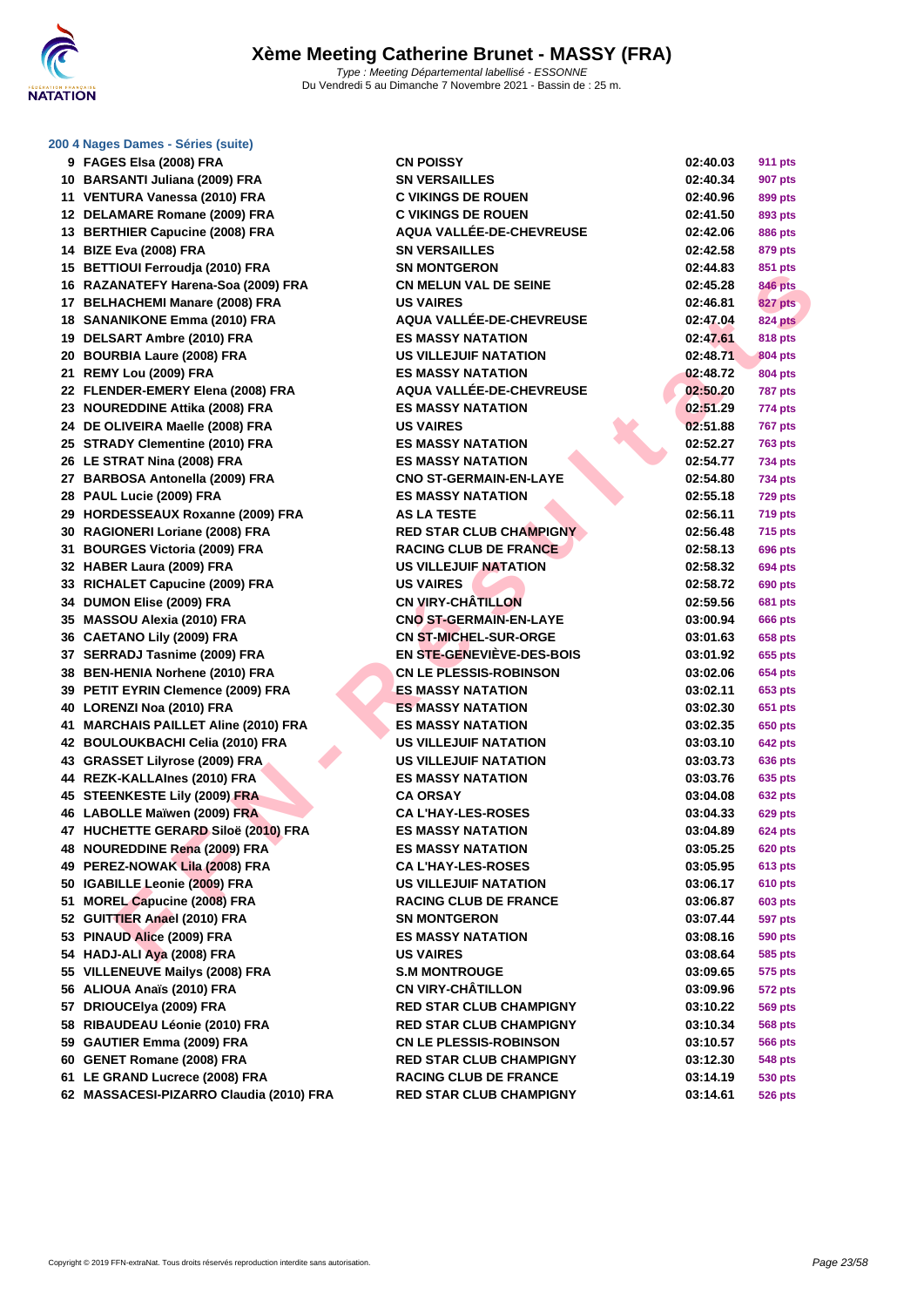**[200 4 Nag](http://www.ffnatation.fr/webffn/index.php)es Dames - Séries (suite)**

| 63 LESTINI-GUILLO Léna (2010) FRA                                                                                                             | AQUA VALLÉE-DE-CHEVREUSE         | 03:16.32   | <b>510 pts</b> |                 |
|-----------------------------------------------------------------------------------------------------------------------------------------------|----------------------------------|------------|----------------|-----------------|
| 64 IBRAHIM Kamila (2009) FRA                                                                                                                  | <b>SN MONTGERON</b>              | 03:16.45   | 508 pts        |                 |
| 65 LAVERGNE Anne (2009) FRA                                                                                                                   | <b>US VILLEJUIF NATATION</b>     | 03:16.61   | 507 pts        |                 |
| 66 AKROUR Taïce (2010) FRA                                                                                                                    | <b>CN VIRY-CHÂTILLON</b>         | 03:17.49   | 499 pts        |                 |
| 67 BOUBEKRI Salma (2010) FRA                                                                                                                  | <b>US VILLEJUIF NATATION</b>     | 03:18.05   | 493 pts        |                 |
| 68 VANHAECKE Elsa (2008) FRA                                                                                                                  | <b>EN STE-GENEVIÈVE-DES-BOIS</b> | 03:19.19   | 483 pts        |                 |
| 69 CASTANIER Julia (2009) FRA                                                                                                                 | EN STE-GENEVIEVE-DES-BOIS        | 03:20.23   | 473 pts        |                 |
| 70 MEZIANI Ines (2008) FRA                                                                                                                    | <b>SN MONTGERON</b>              | 03:20.32   | 473 pts        |                 |
| 71 KORCHANE Sophie (2009) FRA                                                                                                                 | <b>CA L'HAY-LES-ROSES</b>        | 03:20.37   | <b>472 pts</b> |                 |
| 72 BEAUVALOT Marine (2010) FRA                                                                                                                | <b>RACING CLUB DE FRANCE</b>     | 03:20.73   | 469 pts        |                 |
| 73 BARTHES Takaé (2010) FRA                                                                                                                   | <b>RACING CLUB DE FRANCE</b>     | 03:25.21   | <b>429 pts</b> |                 |
| 74 SANOMariam (2010) FRA                                                                                                                      | <b>SN MONTGERON</b>              | 03:25.81   | 424 pts        |                 |
| 75 GILSON Tessa (2009) FRA                                                                                                                    | <b>RED STAR CLUB CHAMPIGNY</b>   | 03:26.50   | 418 pts        |                 |
| 76 SNEP Ava-Rebeca (2010) FRA                                                                                                                 | <b>SN VERSAILLES</b>             | 03:28.64   | <b>400 pts</b> |                 |
| 77 TOUATI Kahina (2008) FRA                                                                                                                   | <b>S.M MONTROUGE</b>             | 03:30.99   | 380 pts        |                 |
| 78 LEROY Maëlle (2009) FRA                                                                                                                    | EN STE-GENEVIÈVE-DES-BOIS        | 03:31.04   | 380 pts        |                 |
| 79 PEREIRA FERNANDES Juliana (2010) FRA                                                                                                       | <b>RED STAR CLUB CHAMPIGNY</b>   | 03:31.60   | 375 pts        |                 |
| 80 SABY Stella (2009) FRA                                                                                                                     | <b>CA L'HAY-LES-ROSES</b>        | 03:33.41   | <b>361 pts</b> |                 |
| 81 DANILOV Sofia (2010) FRA                                                                                                                   | <b>S.M MONTROUGE</b>             | 03:40.23   | <b>308 pts</b> |                 |
| 82 BELLALOUTI Manel (2009) FRA                                                                                                                | <b>SN MONTGERON</b>              | 03:42.68   | <b>291 pts</b> |                 |
| 83 GUILLOTON Margo (2010) FRA                                                                                                                 | <b>CN ST-MICHEL-SUR-ORGE</b>     | 03:42.69   | <b>291 pts</b> |                 |
| 84 DEVERE Charlotte (2010) FRA                                                                                                                | <b>SN VERSAILLES</b>             | 03:52.56   | <b>224 pts</b> |                 |
| 85 FANDEUR--FRIMU Emilie (2010) FRA                                                                                                           | <b>AQUA VALLEE-DE-CHEVREUSE</b>  | 03:54.87   | <b>210 pts</b> |                 |
| RONOT Typhen (2009) FRA                                                                                                                       | <b>SN VERSAILLES</b>             | DNS dec    |                |                 |
| <b>SAUVIGNON Cléline (2008) FRA</b>                                                                                                           | <b>S.M MONTROUGE</b>             | DNS dec    |                |                 |
| <b>BEJTETYENE Enjy (2008) FRA</b>                                                                                                             | <b>SN MONTGERON</b>              | DNS dec    |                |                 |
| --- MARQUIE Alice (2010) FRA                                                                                                                  | <b>SN VERSAILLES</b>             | <b>DSQ</b> |                |                 |
|                                                                                                                                               |                                  |            |                |                 |
| 4x50 Nage Libre Dames - Séries 11-13 ans (Samedi 6 Novembre 2021)                                                                             |                                  |            |                |                 |
| 1 BENBAKKAR Sherine (2008) FRA                                                                                                                | <b>CNO ST-GERMAIN-EN-LAYE</b>    | 01:56.93   |                | 1121 pts RECORD |
| ALL TAMBA Roxane (2009) FRA                                                                                                                   |                                  |            |                |                 |
| JAFFUEL Ella (2009) FRA                                                                                                                       |                                  |            |                |                 |
| <b>TOURNAY Sarah (2008) FRA</b>                                                                                                               |                                  |            |                |                 |
| 50m : 00:29.83 (00:29.83) 100m : 01:00.56 (00:30.73) 150m : 01:28.62 (00:28.06) 200m : 01:56.93 (00:28.31)                                    |                                  |            |                |                 |
| 2 JAQUEROD Lilou (2008) FRA                                                                                                                   | <b>C VIKINGS DE ROUEN</b>        | 01:58.14   | 1104 pts       |                 |
| DELAMARE Romane (2009) FRA                                                                                                                    |                                  |            |                |                 |
| LIMAM Yasmine (2010) FRA                                                                                                                      |                                  |            |                |                 |
| <b>VENTURA Vanessa (2010) FRA</b>                                                                                                             |                                  |            |                |                 |
| 50m : 00:28.68 (00:28.68) 400m : 00:58.49 (00:29.81) 150m : 01:28.40 (00:29.91) 200m : 01:58.14 (00:29.74)                                    |                                  |            |                |                 |
| 3 DE OLIVEIRA Maelle (2008) FRA                                                                                                               | <b>US VAIRES</b>                 | 02:06.51   | 990 pts        |                 |
| HADJ-ALI Aya (2008) FRA                                                                                                                       |                                  |            |                |                 |
| <b>BELHACHEMI Manare (2008) FRA</b>                                                                                                           |                                  |            |                |                 |
| <b>RICHALET Capucine (2009) FRA</b><br>50m: 00:30.69 (00:30.69) 100m: 01:04.48 (00:33.79) 150m: 01:35.08 (00:30.60) 200m: 02:06.51 (00:31.43) |                                  |            |                |                 |
| 4 REMY Lou (2009) FRA                                                                                                                         | <b>ES MASSY NATATION</b>         | 02:07.62   | 976 pts        |                 |
| DELSART Ambre (2010) FRA                                                                                                                      |                                  |            |                |                 |
| <b>STRADY Clementine (2010) FRA</b>                                                                                                           |                                  |            |                |                 |
| <b>HUCHETTE GERARD Siloë (2010) FRA</b>                                                                                                       |                                  |            |                |                 |
| 50m : 00:31.64 (00:31.64) 100m : 01:03.60 (00:31.96) 150m : 01:35.06 (00:31.46) 200m : 02:07.62 (00:32.56)                                    |                                  |            |                |                 |
| 5 NOUREDDINE Attika (2008) FRA                                                                                                                | <b>ES MASSY NATATION</b>         | 02:13.19   | 904 pts        |                 |

**PAUL Lucie (2009) FRA**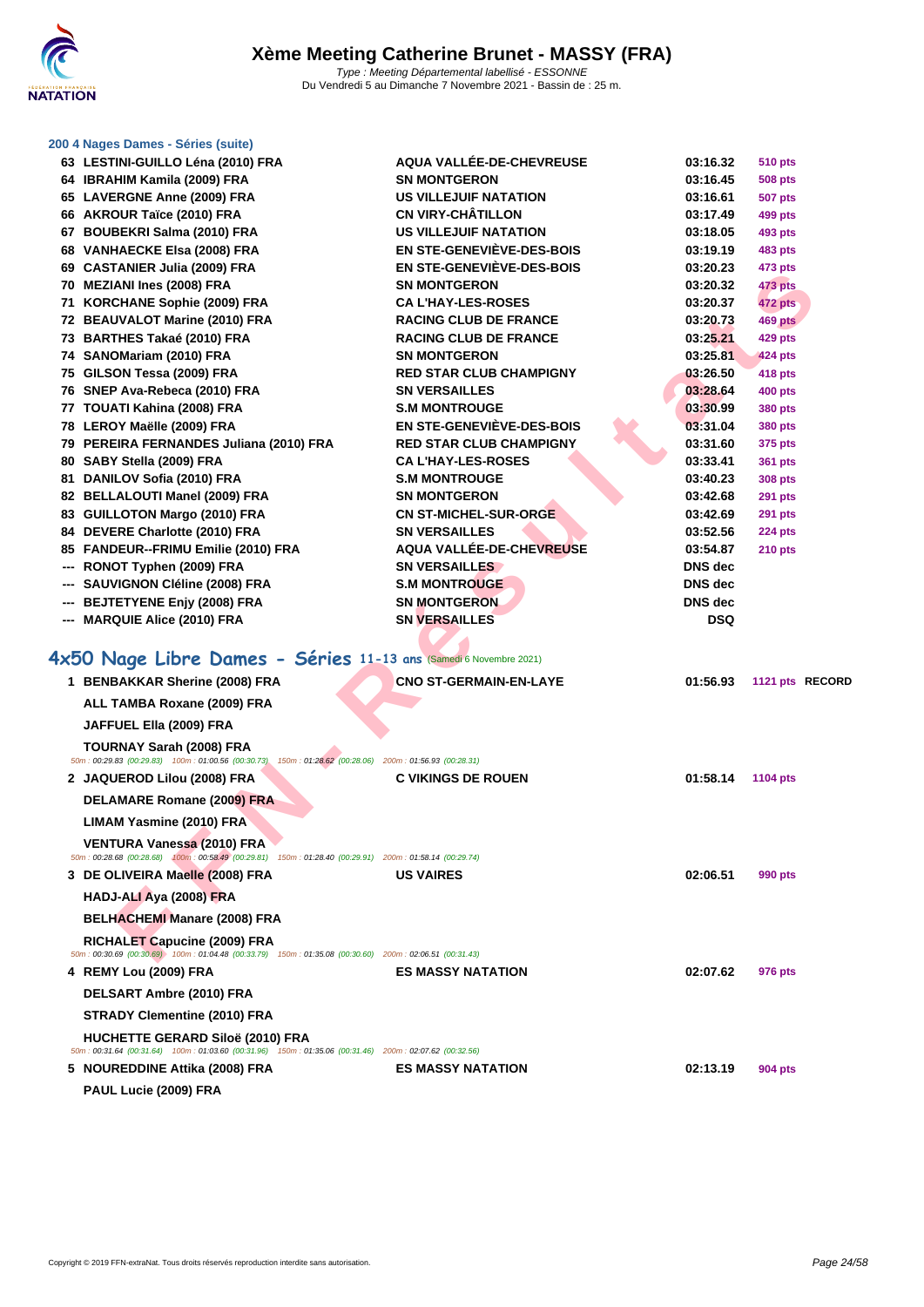| 4x50 Nage Libre Dames - Séries (suite)                                                                                                           |                               |          |                 |  |
|--------------------------------------------------------------------------------------------------------------------------------------------------|-------------------------------|----------|-----------------|--|
| REZK-KALLAInes (2010) FRA<br>LORENZI Noa (2010) FRA                                                                                              |                               |          |                 |  |
| 50m : 00:31.20 (00:31.20) 100m : 01:03.88 (00:32.68) 150m : 01:39.24 (00:35.36) 200m : 02:13.19 (00:33.95)<br>6 BETTIOUI Ferroudja (2010) FRA    | <b>SN MONTGERON</b>           | 02:13.21 | 904 pts         |  |
| GUITTIER Anael (2010) FRA                                                                                                                        |                               |          |                 |  |
| <b>MEZIANI Ines (2008) FRA</b>                                                                                                                   |                               |          |                 |  |
| <b>IBRAHIM Kamila (2009) FRA</b>                                                                                                                 |                               |          |                 |  |
| 50m: 00:31.13 (00:31.13) 100m: 01:04.51 (00:33.38) 150m: 01:39.75 (00:35.24) 200m: 02:13.21 (00:33.46)                                           |                               |          |                 |  |
| 7 MARCHAIS PAILLET Aline (2010) FRA                                                                                                              | <b>ES MASSY NATATION</b>      | 02:18.33 | 840 pts         |  |
| <b>NOUREDDINE Rena (2009) FRA</b>                                                                                                                |                               |          |                 |  |
| PETIT EYRIN Clemence (2009) FRA                                                                                                                  |                               |          |                 |  |
| PINAUD Alice (2009) FRA<br>50m : 00:34.60 (00:34.60) 100m : 01:09.74 (00:35.14) 150m : 01:44.10 (00:34.36) 200m : 02:18.33 (00:34.23)            |                               |          |                 |  |
| <b>GRASSET Lilyrose (2009) FRA</b>                                                                                                               | US VILLEJUIF NATATION         | DSQ      |                 |  |
| HABER Laura (2009) FRA                                                                                                                           |                               |          |                 |  |
| <b>IGABILLE Leonie (2009) FRA</b>                                                                                                                |                               |          |                 |  |
| <b>BOURBIA Laure (2008) FRA</b>                                                                                                                  |                               |          |                 |  |
| 4x50 Nage Libre Dames - Séries 8-10 ans (Samedi 6 Novembre 2021)                                                                                 |                               |          |                 |  |
| 1 HADJ LAZIB Nelia (2012) FRA                                                                                                                    | <b>ES MASSY NATATION</b>      | 02:43.46 | <b>561 pts</b>  |  |
| KOROLOV Elisa (2011) FRA                                                                                                                         |                               |          |                 |  |
| ENILIN Anna (2011) FRA                                                                                                                           |                               |          |                 |  |
| <b>NOUREDDINE Lylia (2012) FRA</b><br>50m : 00:36.86 (00:36.86) 100m : 01:16.90 (00:40.04) 150m : 01:58.66 (00:41.76) 200m : 02:43.46 (00:44.80) |                               |          |                 |  |
| 2 AREVALO Laurine (2011) FRA                                                                                                                     | <b>ES MASSY NATATION</b>      | 02:51.98 | 480 pts         |  |
| EL OUARRADI Ambre (2012) FRA                                                                                                                     |                               |          |                 |  |
| ARAGONES Mathilde (2012) FRA                                                                                                                     |                               |          |                 |  |
| <b>ALLAUZE Margaux (2012) FRA</b><br>50m : 00:39.06 (00:39.06) 100m : 01:19.77 (00:40.71) 150m : 02:05.46 (00:45.69) 200m : 02:51.98 (00:46.52)  |                               |          |                 |  |
| 3 TROPEANO PUECAmalthée (2011) FRA                                                                                                               | <b>ES MASSY NATATION</b>      | 02:53.00 | <b>470 pts</b>  |  |
| EL HARTI Ikram (2011) FRA                                                                                                                        |                               |          |                 |  |
| PHAM Lam-Thi (2012) FRA                                                                                                                          |                               |          |                 |  |
| NGUYEN Lena (2012) FRA                                                                                                                           |                               |          |                 |  |
| 50m: 00:37.06 (00:37.06) 100m: 01:13035 (00:40.29)                                                                                               | 200m: 02:53.00 (01:35.65)     |          |                 |  |
| 4x50 4 Nages Dames - Séries 11-13 ans (Dimanche 7 Novembre 2021)                                                                                 |                               |          |                 |  |
| 1 BENBAKKAR Sherine (2008) FRA                                                                                                                   | <b>CNO ST-GERMAIN-EN-LAYE</b> | 02:13.09 | 1067 pts RECORD |  |
| <b>TOURNAY Sarah (2008) FRA</b>                                                                                                                  |                               |          |                 |  |
| <b>ALL TAMBA Roxane (2009) FRA</b>                                                                                                               |                               |          |                 |  |
| JAFFUEL Ella (2009) FRA<br>50m : 00:33.13 (00:33.13) 100m : 01:11.49 (00:38.36) 150m : 01:44.91 (00:33.42) 200m : 02:13.09 (00:28.18)            |                               |          |                 |  |
| 2 VENTURA Vanessa (2010) FRA                                                                                                                     | <b>C VIKINGS DE ROUEN</b>     | 02:17.01 | <b>1020 pts</b> |  |
| <b>LIMAM Yasmine (2010) FRA</b>                                                                                                                  |                               |          |                 |  |
| JAQUEROD Lilou (2008) FRA                                                                                                                        |                               |          |                 |  |
| DELAMARE Romane (2009) FRA                                                                                                                       |                               |          |                 |  |
| 50m: 00:35.40 (00:35.40) 100m: 01:15.17 (00:39.77) 150m: 01:46.90 (00:31.73) 200m: 02:17.01 (00:30.11)                                           |                               |          |                 |  |
| 3 STRADY Clementine (2010) FRA                                                                                                                   | <b>ES MASSY NATATION</b>      | 02:19.84 | 986 pts         |  |
| SALCZER Lilou (2008) FRA                                                                                                                         |                               |          |                 |  |
| LE STRAT Nina (2008) FRA                                                                                                                         |                               |          |                 |  |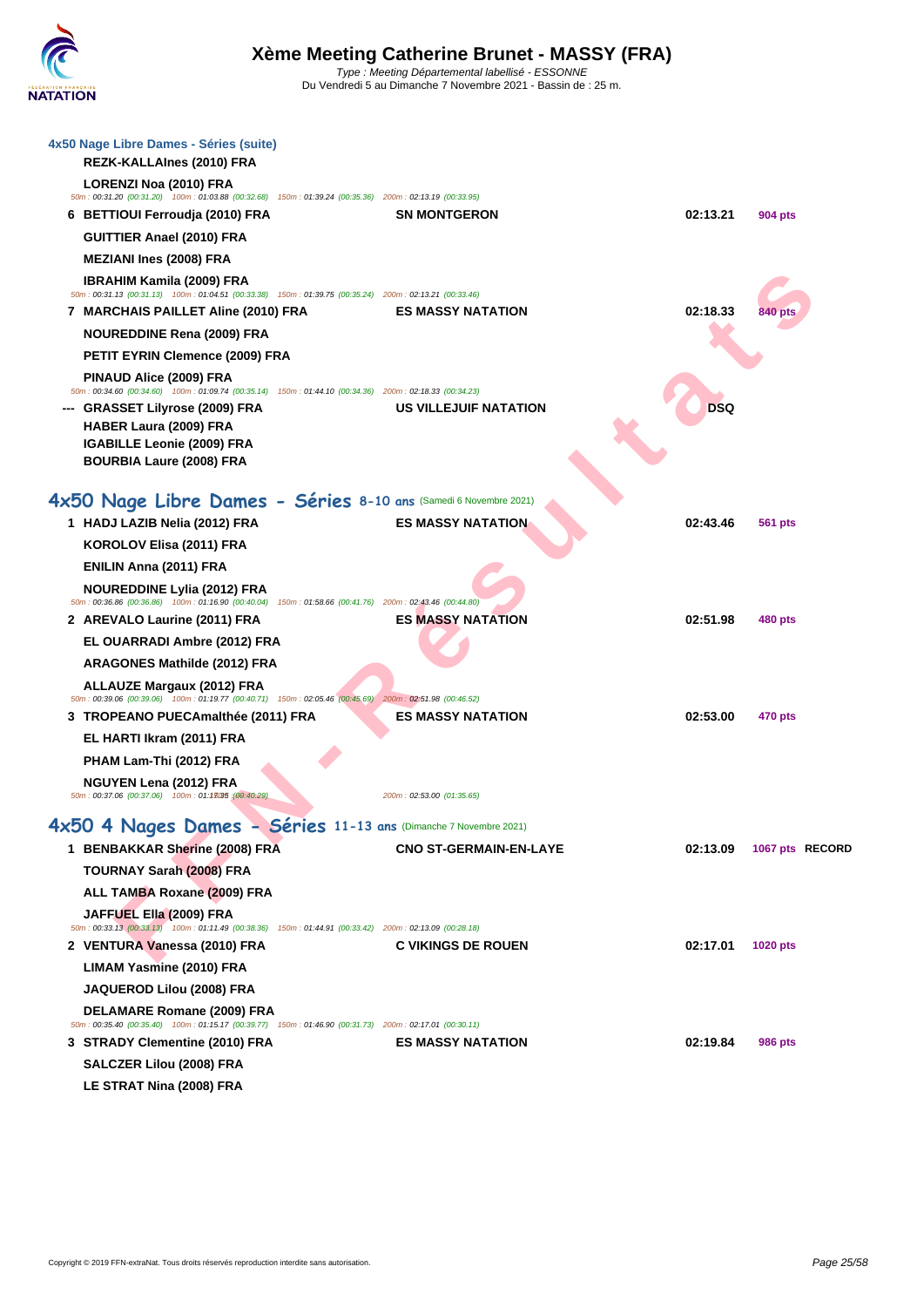| 4x50 4 Nages Dames - Séries (suite)                                                                                                           |                                                                 |                      |                                  |
|-----------------------------------------------------------------------------------------------------------------------------------------------|-----------------------------------------------------------------|----------------------|----------------------------------|
| REMY Lou (2009) FRA                                                                                                                           |                                                                 |                      |                                  |
| 50m : 00:35.99 (00:35.99) 100m : 01:13.78 (00:37.79) 150m : 01:49.11 (00:35.33) 200m : 02:19.84 (00:30.73)                                    | <b>ES MASSY NATATION</b>                                        | 02:22.32             |                                  |
| 4 PAUL Lucie (2009) FRA                                                                                                                       |                                                                 |                      | 957 pts                          |
| DELSART Ambre (2010) FRA                                                                                                                      |                                                                 |                      |                                  |
| <b>LORENZI Noa (2010) FRA</b>                                                                                                                 |                                                                 |                      |                                  |
| <b>NOUREDDINE Attika (2008) FRA</b><br>50m: 00:36.16 (00:36.16) 100m: 01:15.70 (00:39.54) 150m: 01:37.51 (00:21.81) 200m: 02:22.32 (00:44.81) |                                                                 |                      |                                  |
| 5 BOURBIA Laure (2008) FRA                                                                                                                    | US VILLEJUIF NATATION                                           | 02:25.60             | 920 pts                          |
| <b>IGABILLE Leonie (2009) FRA</b>                                                                                                             |                                                                 |                      |                                  |
| HABER Laura (2009) FRA                                                                                                                        |                                                                 |                      |                                  |
| DEVOUGE Violette (2009) FRA<br>50m: 00:34.74 (00:34.74) 100m: 01:16.75 (00:42.01) 150m: 01:52.08 (00:35.33) 200m: 02:25.60 (00:33.52)         |                                                                 |                      |                                  |
| 6 BRAHIM Kamila (2009) FRA                                                                                                                    | <b>SN MONTGERON</b>                                             | 02:33.86             | <b>829 pts</b>                   |
| <b>GUITTIER Anael (2010) FRA</b>                                                                                                              |                                                                 |                      |                                  |
| <b>BETTIOUI Ferroudja (2010) FRA</b>                                                                                                          |                                                                 |                      |                                  |
| <b>MEZIANI Ines (2008) FRA</b>                                                                                                                |                                                                 |                      |                                  |
| 50m : 00:39.86 (00:39.86) 100m : 01:24.44 (00:44.58) 150m : 01:58.87 (00:34.43) 200m : 02:33.86 (00:34.99)                                    |                                                                 |                      |                                  |
| 7 LAVERGNE Anne (2009) FRA                                                                                                                    | US VILLEJUIF NATATION                                           | 02:37.71             | <b>788 pts</b>                   |
| <b>BOULOUKBACHI Celia (2010) FRA</b>                                                                                                          |                                                                 |                      |                                  |
| <b>GRASSET Lilyrose (2009) FRA</b>                                                                                                            |                                                                 |                      |                                  |
| <b>BOUBEKRI Salma (2010) FRA</b><br>50m: 00:41.31 (00:41.31) 100m: 01:23.44 (00:42.13) 150m: 02:00.53 (00:37.09) 200m: 02:37.71 (00:37.18)    |                                                                 |                      |                                  |
| --- PINAUD Alice (2009) FRA                                                                                                                   | <b>ES MASSY NATATION</b>                                        | <b>DSQ</b>           |                                  |
| REZK-KALLAInes (2010) FRA                                                                                                                     |                                                                 |                      |                                  |
| <b>MARCHAIS PAILLET Aline (2010) FRA</b><br>HUCHETTE GERARD Siloë (2010) FRA                                                                  |                                                                 |                      |                                  |
|                                                                                                                                               |                                                                 |                      |                                  |
| 4x50 4 Nages Dames - Séries 8-10 ans (Dimanche 7 Novembre 2021)                                                                               |                                                                 |                      |                                  |
| 1 EL HARTI Ikram (2011) FRA                                                                                                                   | <b>ES MASSY NATATION</b>                                        | 03:09.51             | 490 pts RECORD                   |
| ENILIN Anna (2011) FRA                                                                                                                        |                                                                 |                      |                                  |
| <b>AREVALO Laurine (2011) FRA</b>                                                                                                             |                                                                 |                      |                                  |
| PHAM Lam-Thi (2012) FRA<br>50m : 00:46.02 (00:46.02) 100m : 01:39.83 (00:53.81) 150m : 02:25.84 (00:46.01) 200m : 03:09.51 (00:43.67)         |                                                                 |                      |                                  |
| 2 ARAGONES Mathilde (2012) FRA                                                                                                                | <b>ES MASSY NATATION</b>                                        | 03:13.55             | 457 pts                          |
| <b>TROPEANO PUECAmalthée (2011) FRA</b>                                                                                                       |                                                                 |                      |                                  |
| EL OUARRADI Ambre (2012) FRA                                                                                                                  |                                                                 |                      |                                  |
| <b>NOUREDDINE Lylia (2012) FRA</b><br>50m: 00:50.88 (00:50.88) 100m: 01:39.24 (00:48.36) 150m: 02:27.44 (00:48.20) 200m: 03:13.55 (00:46.11)  |                                                                 |                      |                                  |
| 3 KOROLOV Elisa (2011) FRA                                                                                                                    | <b>ES MASSY NATATION</b>                                        | 03:18.07             | 421 pts                          |
| NGUYEN Lena (2012) FRA                                                                                                                        |                                                                 |                      |                                  |
| HADJ LAZIB Nelia (2012) FRA                                                                                                                   |                                                                 |                      |                                  |
| <b>ALLAUZE Margaux (2012) FRA</b><br>50m: 00:47.10 (00:47.10) 100m: 01:47.27 (01:00.17) 150m: 02:30.45 (00:43.18) 200m: 03:18.07 (00:47.62)   |                                                                 |                      |                                  |
|                                                                                                                                               |                                                                 |                      |                                  |
| 50 Nage Libre Messieurs - Finale A 9-11 ans (Dimanche 7 Novembre 2021)                                                                        |                                                                 |                      |                                  |
| 1 KACZMAREK Victor (2010) FRA                                                                                                                 | <b>ES VITRY</b>                                                 | 00:27.98             | <b>907 pts</b>                   |
| 2 FAUCONNIER Léo (2010) FRA<br>3 CHECOURY Eli (2010) FRA                                                                                      | <b>AQUA VALLÉE-DE-CHEVREUSE</b><br><b>RACING CLUB DE FRANCE</b> | 00:30.58<br>00:31.43 | <b>752 pts</b><br><b>704 pts</b> |
| 4 CHECOURY Gabriel (2010) FRA                                                                                                                 | <b>RACING CLUB DE FRANCE</b>                                    | 00:31.51             | <b>700 pts</b>                   |
| 5 JULIEN Baptiste (2010) FRA                                                                                                                  | <b>SN VERSAILLES</b>                                            | 00:31.91             | <b>678 pts</b>                   |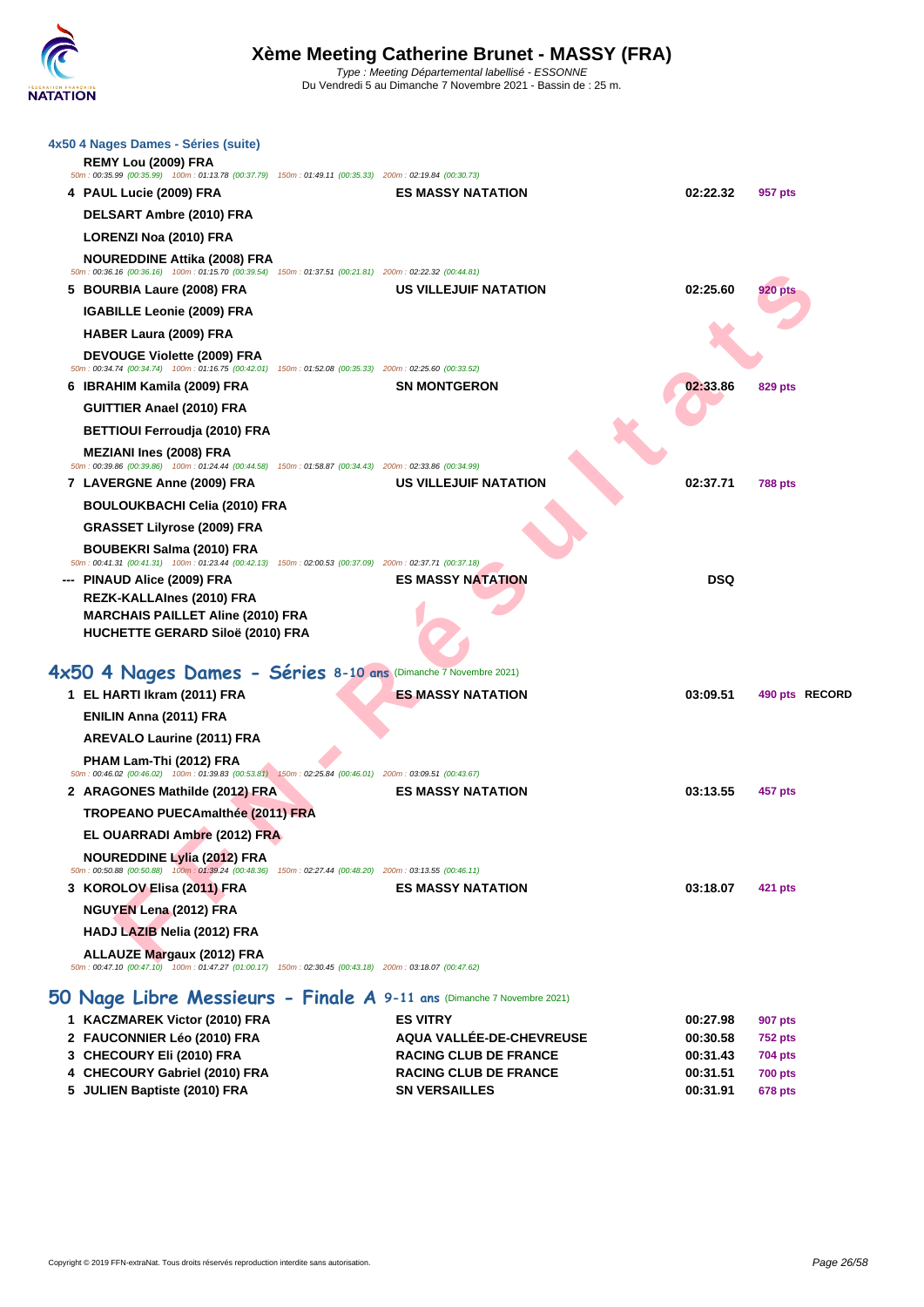

#### **[50 Nage L](http://www.ffnatation.fr/webffn/index.php)ibre Messieurs - Finale A (suite)**

| 6 CATAYEE Joackim (2010) FRA        | <b>SCA 2000 EVRY</b>          | 00:31.98 | 674 pts |
|-------------------------------------|-------------------------------|----------|---------|
| 7 ALOISIO Jonathan Diego (2010) FRA | <b>CN LE PLESSIS-ROBINSON</b> | 00:32.09 | 668 pts |
| 8 VELLUET Thimothé (2010) FRA       | <b>CN LE PLESSIS-ROBINSON</b> | 00:33.60 | 590 pts |

## **50 Nage Libre Messieurs - Séries 9-11 ans** (Dimanche 7 Novembre 2021)

| 1 KACZMAREK Victor (2010) FRA         | <b>ES VITRY</b>                 | 00:27.93 | 910 pts        |
|---------------------------------------|---------------------------------|----------|----------------|
| 2 FAUCONNIER Léo (2010) FRA           | AQUA VALLÉE-DE-CHEVREUSE        | 00:30.36 | <b>764 pts</b> |
| 3 CHECOURY Gabriel (2010) FRA         | <b>RACING CLUB DE FRANCE</b>    | 00:31.83 | <b>682 pts</b> |
| 4 CHECOURY Eli (2010) FRA             | <b>RACING CLUB DE FRANCE</b>    | 00:31.97 | <b>675 pts</b> |
| 5 ALOISIO Jonathan Diego (2010) FRA   | <b>CN LE PLESSIS-ROBINSON</b>   | 00:31.98 | 674 pts        |
| 6 JULIEN Baptiste (2010) FRA          | <b>SN VERSAILLES</b>            | 00:32.33 | 656 pts        |
| 7 CATAYEE Joackim (2010) FRA          | <b>SCA 2000 EVRY</b>            | 00:32.79 | <b>631 pts</b> |
| 8 VELLUET Thimothé (2010) FRA         | <b>CN LE PLESSIS-ROBINSON</b>   | 00:33.77 | 581 pts        |
| 9 WISSOCQ Ethan (2010) FRA            | <b>CA ORSAY</b>                 | 00:34.21 | <b>560 pts</b> |
| 10 AMINE Soulaymane (2010) FRA        | <b>CN LE PLESSIS-ROBINSON</b>   | 00:34.46 | 547 pts        |
| 11 GAUTHIER Roman (2011) FRA          | AC BOULOGNE-BILLANCOURT         | 00:34.72 | 535 pts        |
| 12 BAZUREAU Antonin (2010) FRA        | <b>ES MASSY NATATION</b>        | 00:34.76 | 533 pts        |
| 13 MURAKAMI-FONTANI Nicolo (2010) FRA | <b>RACING CLUB DE FRANCE</b>    | 00:34.88 | 527 pts        |
| 14 BATAILLE Alexandre (2010) FRA      | <b>CN LE PLESSIS-ROBINSON</b>   | 00:35.01 | <b>521 pts</b> |
| 15 CHAVEL Noah (2010) FRA             | <b>RACING CLUB DE FRANCE</b>    | 00:35.10 | <b>517 pts</b> |
| 16 PILTZ Lukas (2010) GER             | <b>RACING CLUB DE FRANCE</b>    | 00:35.11 | <b>516 pts</b> |
| 17 KERFORN Paul (2011) FRA            | <b>CA ORSAY</b>                 | 00:35.14 | 515 pts        |
| 18 TETU DUBREUIL Raphael (2011) FRA   | <b>ES MASSY NATATION</b>        | 00:35.18 | 513 pts        |
| 19 KECHABIA Anice (2010) FRA          | <b>C VIKINGS DE ROUEN</b>       | 00:35.46 | <b>500 pts</b> |
| 20 KHEMIR Ali (2010) FRA              | <b>SN VERSAILLES</b>            | 00:35.49 | 498 pts        |
| 21 MAJCHER Jonas (2010) FRA           | <b>CN LE PLESSIS-ROBINSON</b>   | 00:35.53 | 497 pts        |
| 22 BENBAKKAR Ramy (2010) TUN          | <b>CNO ST-GERMAIN-EN-LAYE</b>   | 00:35.68 | 490 pts        |
| 23 HADJIDJ Jalis (2010) FRA           | <b>ES MASSY NATATION</b>        | 00:35.69 | 489 pts        |
| 24 STOCKMANN Victor (2010) FRA        | <b>CN ST-MICHEL-SUR-ORGE</b>    | 00:35.95 | 477 pts        |
| 25 TRAN Alvin (2011) FRA              | <b>US VILLEJUIF NATATION</b>    | 00:36.07 | 472 pts        |
| 26 REAL Pablo (2010) FRA              | <b>CAL'HAY-LES-ROSES</b>        | 00:36.54 | 451 pts        |
| 27 TEPLIER Mathys (2011) FRA          | <b>SN MONTGERON</b>             | 00:36.74 | 442 pts        |
| 28 NAOUI LE BECHEC Ilian (2010) FRA   | <b>C VIKINGS DE ROUEN</b>       | 00:37.38 | 415 pts        |
| 29 HAMOUDA Adam (2010) FRA            | <b>ES MASSY NATATION</b>        | 00:37.41 | 413 pts        |
| 30 HOUP Nathan (2010) FRA             | <b>AQUA VALLÉE-DE-CHEVREUSE</b> | 00:37.49 | 410 pts        |
| 31 CECCHETTO Liron (2010) FRA         | <b>CN ST-MICHEL-SUR-ORGE</b>    | 00:37.54 | 408 pts        |
| 32 NIEL Marin (2010) FRA              | <b>SN VERSAILLES</b>            | 00:37.62 | 405 pts        |
| 33 NAOUN Kenzy (2010) FRA             | <b>SN VERSAILLES</b>            | 00:37.94 | 391 pts        |
| 34 MARTIN Maël (2011) FRA             | <b>SN VERSAILLES</b>            | 00:38.04 | 387 pts        |
| 35 ADJED Imad (2010) FRA              | <b>ES VITRY</b>                 | 00:38.44 | 371 pts        |
| 36 REMY Lucas (2012) FRA              | <b>ES MASSY NATATION</b>        | 00:38.94 | 351 pts        |
| 37 DEMALDENT Jules (2011) FRA         | <b>SN VERSAILLES</b>            | 00:39.21 | 341 pts        |
| 38 MARINO Luca (2011) FRA             | <b>SCA 2000 EVRY</b>            | 00:39.25 | 340 pts        |
| 39 TRAMIER Emile (2010) FRA           | <b>RACING CLUB DE FRANCE</b>    | 00:39.82 | 318 pts        |
| 40 COURALET-TAPI Enaël (2012) FRA     | <b>CA ORSAY</b>                 | 00:39.99 | <b>312 pts</b> |
| 41 CHARTREL Pierre-Louis (2011) FRA   | <b>SN VERSAILLES</b>            | 00:40.23 | 303 pts        |
| 42 OUVRARD Philémon (2010) FRA        | AQUA VALLÉE-DE-CHEVREUSE        | 00:40.34 | <b>299 pts</b> |
| 43 MARTIN Sasha (2010) FRA            | <b>ES MASSY NATATION</b>        | 00:40.49 | <b>294 pts</b> |
| 44 TRéBOSC Yanis (2011) FRA           | <b>ES MASSY NATATION</b>        | 00:40.79 | <b>283 pts</b> |
| 45 ANTONUCCI Liam (2011) FRA          | <b>ES VITRY</b>                 | 00:41.63 | <b>255 pts</b> |
| 46 LE FLOCDANET Alban (2010) FRA      | <b>SN VERSAILLES</b>            | 00:41.73 | <b>251 pts</b> |
| 47 MAMDOURICCIULLI Amjad (2011) FRA   | <b>SN VERSAILLES</b>            | 00:42.23 | 235 pts        |
| 48 CORAGLIA Bautista (2012) ITA       | <b>SN VERSAILLES</b>            | 00:42.76 | <b>219 pts</b> |
| 49 SEI Léo-Paul (2012) FRA            | <b>SN VERSAILLES</b>            | 00:44.01 | <b>182 pts</b> |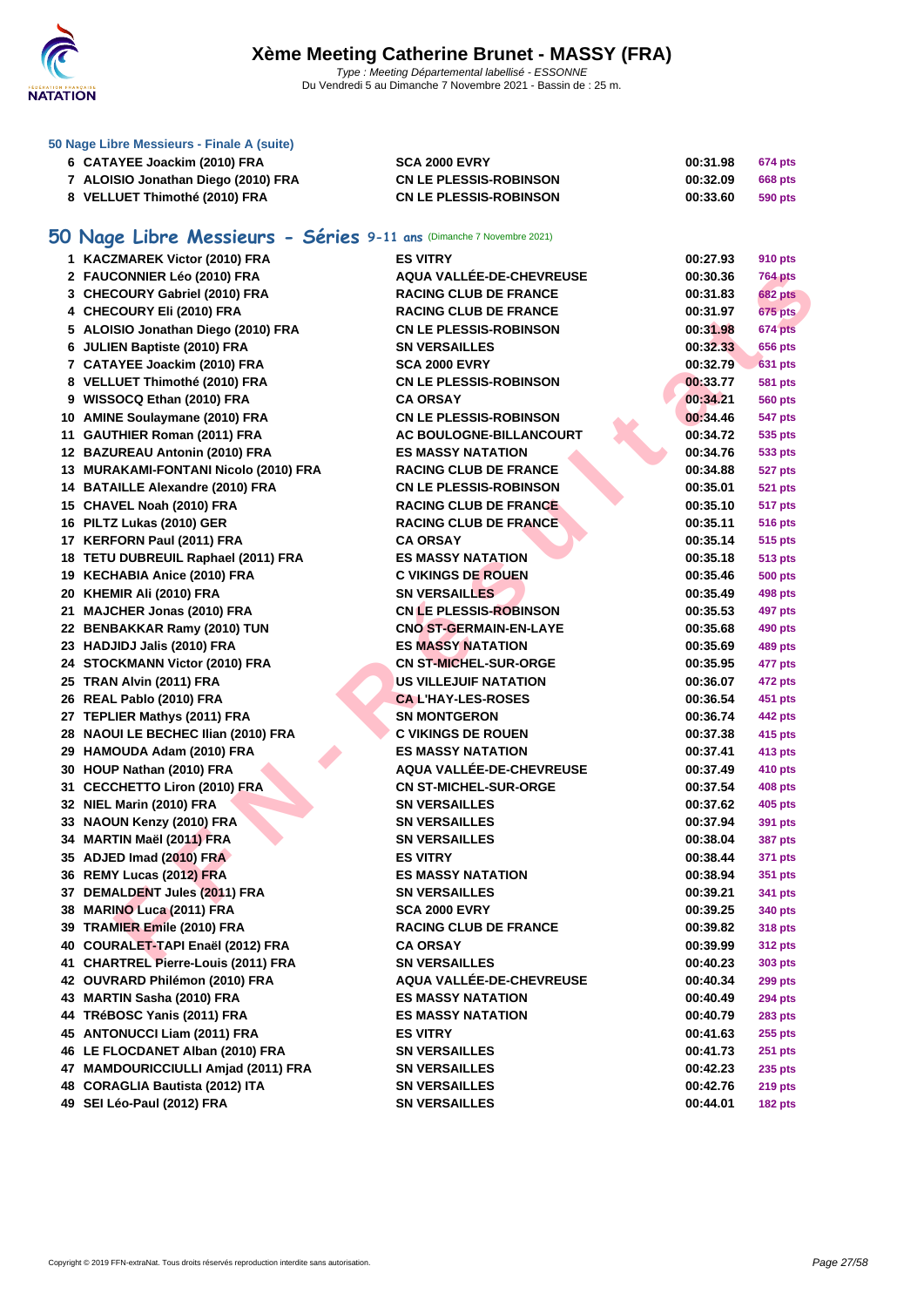

| 50 Nage Libre Messieurs - Séries (suite) |
|------------------------------------------|
|------------------------------------------|

| 50 BROET Kaan (2010) FRA        | <b>CAL'HAY-LES-ROSES</b> | 00:44.04       | $181$ pts |
|---------------------------------|--------------------------|----------------|-----------|
| 51 COMBALUZIER Noé (2012) FRA   | <b>SN VERSAILLES</b>     | 00:45.22       | $150$ pts |
| 52 DUCLOUX Marley (2010) FRA    | <b>ES MASSY NATATION</b> | 00:46.10       | $128$ pts |
| 53 BELHAJ Haroon (2012) FRA     | <b>SN VERSAILLES</b>     | 00:49.48       | 61 pts    |
| 54 ROUX Nathan (2012) FRA       | <b>SN VERSAILLES</b>     | 00:49.80       | 56 pts    |
| 55 LHOMMEDIEU Tom (2012) FRA    | <b>SN VERSAILLES</b>     | 00:53.57       | 13 pts    |
| 56 GORIN Arthur (2011) FRA      | <b>SN VERSAILLES</b>     | 00:54.00       | 10 pts    |
| --- BOUTTEAU Clément (2011) FRA | <b>SN VERSAILLES</b>     | <b>DNS</b> dec |           |
| --- PAVLOVIC Filip (2011) FRA   | <b>SN MONTGERON</b>      | <b>DNS</b> dec |           |
|                                 |                          |                |           |

#### **100 Nage Libre Messieurs - Finale A 14 ans** (Dimanche 7 Novembre 2021)

- **1 MOUSSA Adam-Samy (2007) FRA CNO ST-GERMAIN-EN-LAYE 00:54.74 1097 pts**
- **2 BRAIZE Stann (2007) FRA ES MASSY NATATION 00:57.16 1018 pts**
- **3 TRéBOSC Samy (2007) FRA ES MASSY NATATION 00:57.33 1013 pts**
- **4 TRABELSI Nour (2007) FRA CNO ST-GERMAIN-EN-LAYE 00:57.48 1008 pts**
- **5 EL MOUDIR Ayyoub (2007) FRA ES MASSY NATATION 00:59.49 945 pts**
- **6 RIBAUDEAU Louis (2007) FRA RED STAR CLUB CHAMPIGNY 00:59.62 941 pts**
- **7 DJAOUD Noam (2007) FRA SN MONTGERON**
- 8 **GERLOT Quentin (2007) FRA SOISSONS NATATION SPORTIVE**

#### **100 Nage Libre Messieurs - Finale B 13 ans** (Dimanche 7 Novembre 2021)

- 
- **2 MAJCHER Marius (2008) FRA CN LE PLESSIS-ROBINSON**
- 
- **4 VILLESANGE Maxime (2008) FRA SN MONTGERON 01:01.41 887 pts**
- **5 MANUELLI Pierre-ange (2008) FRA SN VERSAILLES**
- **6 TÊTU DUBREUIL Samuel (2008) FRA ES MASSY NATATION 01:01.66 880 pts**
- 
- 

# 1 **BANTAS Quentin (2008) FRA RACING CLUB DE FRANCE 3 POHU Eloy (2008) FRA AQUA VALLÉE-DE-CHEVREUSE 7** COLLIN Lucas (2008) FRA **RACING CLUB DE FRANCE 8 NORIS Louis (2008) FRA SOISSONS NATATION SPORTIVE**

| ת הוונועם נצט ווא אוו                                            | UN YLINUMILLLU                    | vv.v+.vv<br><b>TO PIS</b>                                                         |
|------------------------------------------------------------------|-----------------------------------|-----------------------------------------------------------------------------------|
| TTEAU Clément (2011) FRA                                         | <b>SN VERSAILLES</b>              | <b>DNS</b> dec                                                                    |
| <b>LOVIC Filip (2011) FRA</b>                                    | <b>SN MONTGERON</b>               | <b>DNS</b> dec                                                                    |
|                                                                  |                                   |                                                                                   |
| age Libre Messieurs - Finale A 14 ans (Dimanche 7 Novembre 2021) |                                   |                                                                                   |
| SSA Adam-Samy (2007) FRA                                         | <b>CNO ST-GERMAIN-EN-LAYE</b>     | 00:54.74 1097 pts                                                                 |
|                                                                  |                                   | 50m: 00:26.18 (00:26.18) 100m: 00:54.74 (00:28.56)                                |
| IZE Stann (2007) FRA                                             | <b>ES MASSY NATATION</b>          | 00:57.16<br><b>1018 pts</b><br>50m: 00:27.04 (00:27.04) 100m: 00:57.16 (00:30.12) |
| 3OSC Samy (2007) FRA                                             | <b>ES MASSY NATATION</b>          | 00:57.33<br>1013 pts                                                              |
|                                                                  |                                   | 50m : 00:27.30 (00:27.30) 100m : 00:57.33 (00:30.03)                              |
| <b>BELSI Nour (2007) FRA</b>                                     | <b>CNO ST-GERMAIN-EN-LAYE</b>     | 00:57.48<br>1008 pts<br>50m: 00:27.58 (00:27.58) 100m: 00:57.48 (00:29.90)        |
| <b>OUDIR Ayyoub (2007) FRA</b>                                   | <b>ES MASSY NATATION</b>          | 00:59.49<br>945 pts                                                               |
|                                                                  |                                   | 50m : 00:28.37 (00:28.37) 100m : 00:59.49 (00:31.12)                              |
| <b>UDEAU Louis (2007) FRA</b>                                    | <b>RED STAR CLUB CHAMPIGNY</b>    | 00:59.62<br>941 pts                                                               |
| <b>OUD Noam (2007) FRA</b>                                       | <b>SN MONTGERON</b>               | 50m: 00:28.90 (00:28.90) 100m: 00:59.62 (00:30.72)<br>00:59.98<br>930 pts         |
|                                                                  |                                   | 50m: 00:28.72 (00:28.72) 100m: 00:59.98 (00:31.26)                                |
| LOT Quentin (2007) FRA                                           | <b>SOISSONS NATATION SPORTIVE</b> | 01:00.13<br><b>926 pts</b>                                                        |
|                                                                  |                                   | 50m: 00:28.93 (00:28.93) 100m: 01:00.13 (00:31.20)                                |
| 1ge Libre Messieurs - Finale B 13 ans (Dimanche 7 Novembre 2021) |                                   |                                                                                   |
| TAS Quentin (2008) FRA                                           | <b>RACING CLUB DE FRANCE</b>      | 01:00.27<br>921 pts                                                               |
|                                                                  |                                   | 50m: 00:29.79 (00:29.79) 100m: 01:00.27 (00:30.48)                                |
| <b>CHER Marius (2008) FRA</b>                                    | <b>CN LE PLESSIS-ROBINSON</b>     | 01:00.48<br>915 pts                                                               |
| <b>U Eloy (2008) FRA</b>                                         | AQUA VALLÉE-DE-CHEVREUSE          | 50m: 00:29.21 (00:29.21) 100m: 01:00.48 (00:31.27)<br>01:00.71                    |
|                                                                  |                                   | <b>908 pts</b><br>50m: 00:29.56 (00:29.56) 100m: 01:00.71 (00:31.15)              |
| <b>ESANGE Maxime (2008) FRA</b>                                  | <b>SN MONTGERON</b>               | 01:01.41<br><b>887 pts</b>                                                        |
|                                                                  |                                   | 50m: 00:29.50 (00:29.50) 100m: 01:01.41 (00:31.91)                                |
| <b>UELLI Pierre-ange (2008) FRA</b>                              | <b>SN VERSAILLES</b>              | 01:01.55<br><b>883 pts</b><br>50m: 00:30.78 (00:30.78) 100m: 01:01.55 (00:30.77)  |
| J DUBREUIL Samuel (2008) FRA                                     | <b>ES MASSY NATATION</b>          | 01:01.66<br>880 pts                                                               |
|                                                                  |                                   | 50m: 00:29.73 (00:29.73) 100m: 01:01.66 (00:31.93)                                |
| LIN Lucas (2008) FRA                                             | <b>RACING CLUB DE FRANCE</b>      | 01:02.01<br>869 pts<br>50m: 00:29.96 (00:29.96) 100m: 01:02.01 (00:32.05)         |
| IS Louis (2008) FRA                                              | <b>SOISSONS NATATION SPORTIVE</b> | 01:03.46<br>827 pts                                                               |
|                                                                  |                                   | 50m: 00:30.27 (00:30.27) 100m: 01:03.46 (00:33.19)                                |
|                                                                  |                                   |                                                                                   |
| age Libre Messieurs - Finale C 12 ans (Dimanche 7 Novembre 2021) |                                   |                                                                                   |
| <b>OUGLIE Francois (2009) FRA</b>                                | <b>SOISSONS NATATION SPORTIVE</b> | 01:03.07<br>838 pts<br>50m: 00:31.05 (00:31.05) 100m: 01:03.07 (00:32.02)         |
| TZBERGER Matthias (2009) FRA                                     | <b>SN VERSAILLES</b>              | 01:03.62<br>823 pts                                                               |

|  |  | 01:00.27 921 pts<br>50m: 00:29.79 (00:29.79) 100m: 01:00.27 (00:30.48) |  |
|--|--|------------------------------------------------------------------------|--|
|  |  | 01:00.48 915 pts                                                       |  |
|  |  | 50m: 00:29.21 (00:29.21) 100m: 01:00.48 (00:31.27)                     |  |
|  |  | 01:00.71 908 pts                                                       |  |
|  |  | 50m: 00:29.56 (00:29.56) 100m: 01:00.71 (00:31.15)                     |  |
|  |  | 01:01.41 887 pts                                                       |  |
|  |  | 50m: 00:29.50 (00:29.50) 100m: 01:01.41 (00:31.91)                     |  |
|  |  | 01:01.55 883 pts                                                       |  |
|  |  | 50m: 00:30.78 (00:30.78) 100m: 01:01.55 (00:30.77)                     |  |
|  |  | 01:01.66 880 pts                                                       |  |
|  |  | 50m: 00:29.73 (00:29.73) 100m: 01:01.66 (00:31.93)                     |  |
|  |  | 01:02.01 869 pts                                                       |  |
|  |  | 50m: 00:29.96 (00:29.96) 100m: 01:02.01 (00:32.05)                     |  |
|  |  | 01:03.46 827 pts                                                       |  |
|  |  | $E(m + 00.20.27/(00.20.27)$ $(00m + 04.02.48/(00.22.10))$              |  |

#### **1 LABOUGLIE Francois (2009) FRA SOISSONS NATATION SPORTIVE 01:03.07 838 pts** 50m : 00:31.05 (00:31.05) 100m : 01:03.07 (00:32.02) **2 GUNTZBERGER Matthias (2009) FRA SN VERSAILLES 01:03.62 823 pts** 50m : 00:30.98 (00:30.98) 100m : 01:03.62 (00:32.64) **3 [CUVELIER Timothée \(2009\) FRA](http://www.ffnatation.fr/webffn/resultats.php?idact=nat&go=epr&idcpt=72199&idepr=52) CNO ST-GERMAIN-EN-LAYE 01:05.74 763 pts** 50m : 00:31.05 (00:31.05) 100m : 01:05.74 (00:34.69) **4 PAVLOVIC Luka (2009) FRA SN MONTGERON 01:05.79 762 pts** 50m : 00:31.84 (00:31.84) 100m : 01:05.79 (00:33.95) **5 SERTTAS Noyan (2009) FRA SN MONTGERON 01:06.25 749 pts** 50m : 00:32.20 (00:32.20) 100m : 01:06.25 (00:34.05) **6 ENNEBATI OUAKSEL Mazir (2009) FRA SN VERSAILLES 01:06.59 740 pts** 50m : 00:32.31 (00:32.31) 100m : 01:06.59 (00:34.28)

**100 Nage Libre Messieurs - Finale C 12 ans** (Dimanche 7 Novembre 2021)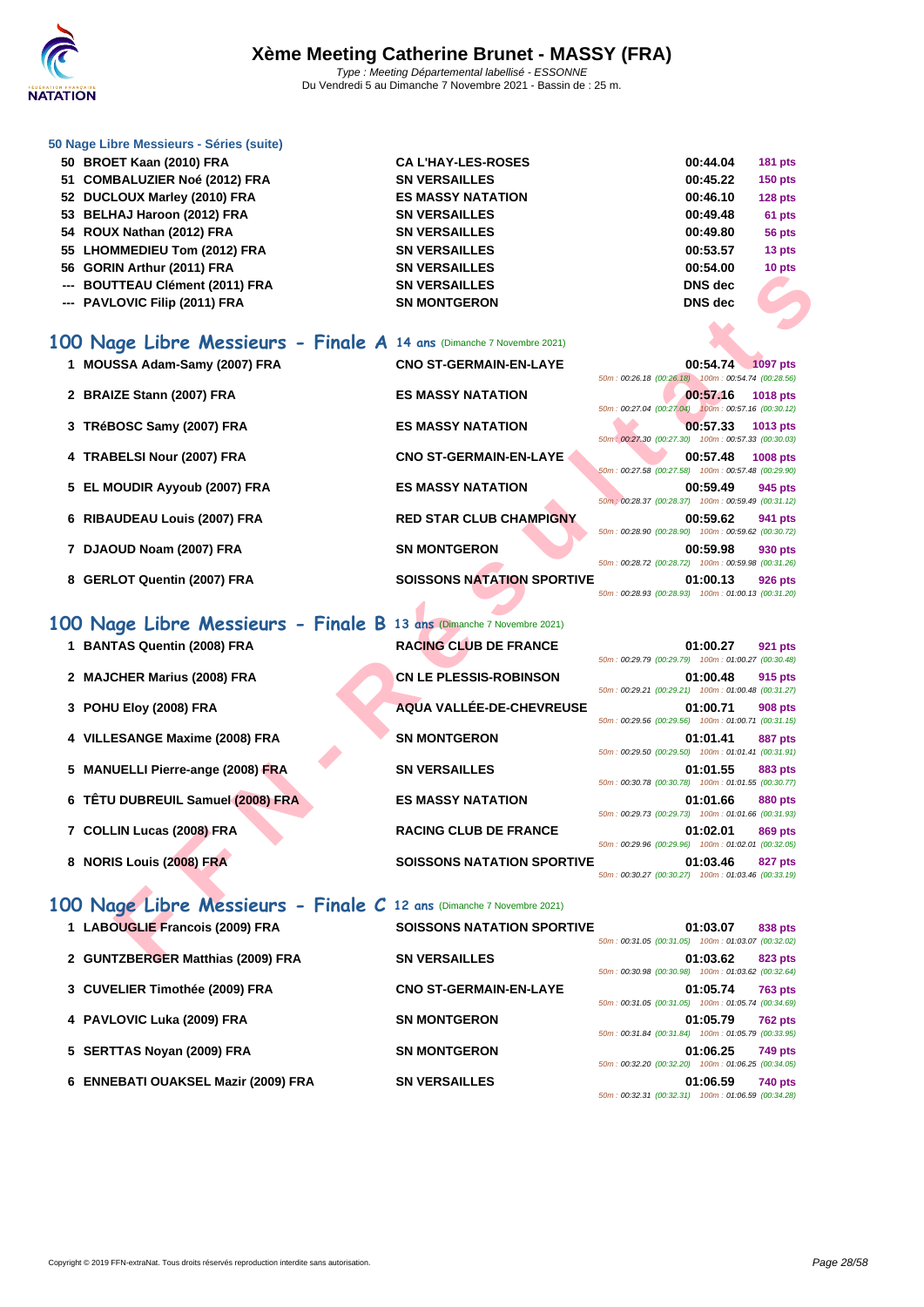

|    | 100 Nage Libre Messieurs - Finale C (suite)<br>7 COMBETTES Jules (2009) FRA | <b>RACING CLUB DE FRANCE</b>      | 01:06.63<br><b>739 pts</b>                                                         |
|----|-----------------------------------------------------------------------------|-----------------------------------|------------------------------------------------------------------------------------|
|    |                                                                             |                                   | 50m: 00:32.35 (00:32.35) 100m: 01:06.63 (00:34.28)                                 |
|    | 8 DOLEY Basile (2009) FRA                                                   | <b>C VIKINGS DE ROUEN</b>         | 01:09.11<br>673 pts<br>50m: 00:33.23 (00:33.23) 100m: 01:09.11 (00:35.88)          |
|    | 100 Nage Libre Messieurs - Séries 12-14 ans (Dimanche 7 Novembre 2021)      |                                   |                                                                                    |
|    | 1 MOUSSA Adam-Samy (2007) FRA                                               | <b>CNO ST-GERMAIN-EN-LAYE</b>     | 00:55.37<br><b>1076 pts</b><br>50m: 00:26.62 (00:26.62) 100m: 00:55.37 (00:28.75)  |
|    | 2 TRéBOSC Samy (2007) FRA                                                   | <b>ES MASSY NATATION</b>          | 00:57.68<br><b>1002 pts</b><br>50m: 00:27.04 (00:27.04) 100m: 00:57.68 (00:30.64)  |
|    | 3 TRABELSI Nour (2007) FRA                                                  | <b>CNO ST-GERMAIN-EN-LAYE</b>     | 997 pts<br>00:57.83<br>50m: 00:27.97 (00:27.97) 100m: 00:57.83 (00:29.86)          |
|    | 4 BRAIZE Stann (2007) FRA                                                   | <b>ES MASSY NATATION</b>          | 00:57.98<br>992 pts<br>50m: 00:27.42 (00:27.42) 100m: 00:57.98 (00:30.56)          |
|    | 5 LEE-BOUHOURS Florian (2007) FRA                                           | AQUA VALLÉE-DE-CHEVREUSE          | 00:58.97<br>961 pts<br>50m: 00:28.48 (00:28.48) 100m: 00:58.97 (00:30.49)          |
|    | 6 EL MOUDIR Ayyoub (2007) FRA                                               | <b>ES MASSY NATATION</b>          | 00:59.10<br>957 pts<br>50m: 00:28.72 (00:28.72) 100m: 00:59.10 (00:30.38)          |
|    | 7 DJAOUD Noam (2007) FRA                                                    | <b>SN MONTGERON</b>               | 00:59.15<br>956 pts<br>50m: 00:28.47 (00:28.47) 100m: 00:59.15 (00:30.68)          |
|    | 8 GERLOT Quentin (2007) FRA                                                 | <b>SOISSONS NATATION SPORTIVE</b> | 00:59.71<br>939 pts<br>50m: 00:28.67 (00:28.67) 100m: 00:59.71 (00:31.04)          |
| 9  | <b>RIBAUDEAU Louis (2007) FRA</b>                                           | <b>RED STAR CLUB CHAMPIGNY</b>    | 00:59.90<br>933 pts<br>50m: 00:29.01 (00:29.01) 100m: 00:59.90 (00:30.89)          |
|    | 10 MANOLE Maxim (2007) FRA                                                  | <b>ES MASSY NATATION</b>          | 01:00.07<br>928 pts                                                                |
| 11 | <b>MAJCHER Marius (2008) FRA</b>                                            | <b>CN LE PLESSIS-ROBINSON</b>     | 50m: 00:28.72 (00:28.72) 100m: 01:00.07 (00:31.35)<br>01:00.39<br>918 pts          |
|    | 12 NEUVILLE Marin (2007) FRA                                                | <b>CA ORSAY</b>                   | 50m: 00:29.12 (00:29.12) 100m: 01:00.39 (00:31.27)<br>01:00.40<br>918 pts          |
|    | 13 SAILLET Corentin (2007) FRA                                              | <b>YERRES NATATION</b>            | 50m : 00:29.00 (00:29.00) 100m : 01:00.40 (00:31.40)<br>01:00.78<br><b>906 pts</b> |
| 14 | <b>BANTAS Quentin (2008) FRA</b>                                            | <b>RACING CLUB DE FRANCE</b>      | 50m: 00:29.19 (00:29.19) 100m: 01:00.78 (00:31.59)<br>01:00.95<br>901 pts          |
|    | 15 POHU Eloy (2008) FRA                                                     | <b>AQUA VALLEE-DE-CHEVREUSE</b>   | 50m: 00:29.57 (00:29.57) 100m: 01:00.95 (00:31.38)<br>01:01.07<br>897 pts          |
|    | 16 DIJOUX Mael (2007) FRA                                                   | <b>CN MELUN VAL DE SEINE</b>      | 50m: 00:29.26 (00:29.26) 100m: 01:01.07 (00:31.81)<br>01:01.26<br>892 pts          |
| 16 | <b>MANUELLI Pierre-ange (2008) FRA</b>                                      | <b>SN VERSAILLES</b>              | 50m: 00:30.04 (00:30.04) 100m: 01:01.26 (00:31.22)<br>01:01.26<br>892 pts          |
|    | 18 TÊTU DUBREUIL Samuel (2008) FRA                                          | <b>ES MASSY NATATION</b>          | 50m: 00:29.47 (00:29.47) 100m: 01:01.26 (00:31.79)<br>01:01.64<br>880 pts          |
|    | 19   HUET Mathis (2007) FRA                                                 | <b>CNO ST-GERMAIN-EN-LAYE</b>     | 50m: 00:29.14 (00:29.14) 100m: 01:01.64 (00:32.50)<br>01:02.26<br><b>862 pts</b>   |
|    | 20 FARKAS-BAJAN Peter (2007) FRA                                            | <b>ES MASSY NATATION</b>          | 50m: 00:29.68 (00:29.68) 100m: 01:02.26 (00:32.58)<br>01:02.31<br>861 pts          |
|    | 21 BONAMY Etienne (2007) FRA                                                | <b>RACING CLUB DE FRANCE</b>      | 50m: 00:29.65 (00:29.65) 100m: 01:02.31 (00:32.66)<br>01:02.41<br>858 pts          |
|    | 22 TISSIER Noah (2007) FRA                                                  | <b>CNO ST-GERMAIN-EN-LAYE</b>     | 50m: 00:30.07 (00:30.07) 100m: 01:02.41 (00:32.34)<br>01:02.44<br>857 pts          |
|    | 23 VILLESANGE Maxime (2008) FRA                                             | <b>SN MONTGERON</b>               | 50m: 00:29.80 (00:29.80) 100m: 01:02.44 (00:32.64)<br>01:02.47<br>856 pts          |
| 24 | <b>BOUTDARINE Imran (2007) FRA</b>                                          | <b>CN MELUN VAL DE SEINE</b>      | 50m: 00:29.79 (00:29.79) 100m: 01:02.47 (00:32.68)<br>01:02.48<br>856 pts          |
| 25 | CHALU-COYO Lilian (2007) FRA                                                | <b>CN LE PLESSIS-ROBINSON</b>     | 50m: 00:30.32 (00:30.32) 100m: 01:02.48 (00:32.16)<br>01:02.93<br>843 pts          |
| 26 | ROCThaddée (2007) FRA                                                       | <b>RACING CLUB DE FRANCE</b>      | 50m: 00:29.70 (00:29.70) 100m: 01:02.93 (00:33.23)<br>01:02.98<br>841 pts          |
|    |                                                                             |                                   | 50m: 00:30.51 (00:30.51) 100m: 01:02.98 (00:32.47)                                 |
| 27 | <b>FAUCHIE Nathan (2007) FRA</b>                                            | <b>YERRES NATATION</b>            | 01:03.01<br>840 pts<br>50m: 00:30.64 (00:30.64) 100m: 01:03.01 (00:32.37)          |
|    | 28 COLLIN Lucas (2008) FRA                                                  | <b>RACING CLUB DE FRANCE</b>      | 01:03.05<br>839 pts<br>50m: 00:30.57 (00:30.57) 100m: 01:03.05 (00:32.48)          |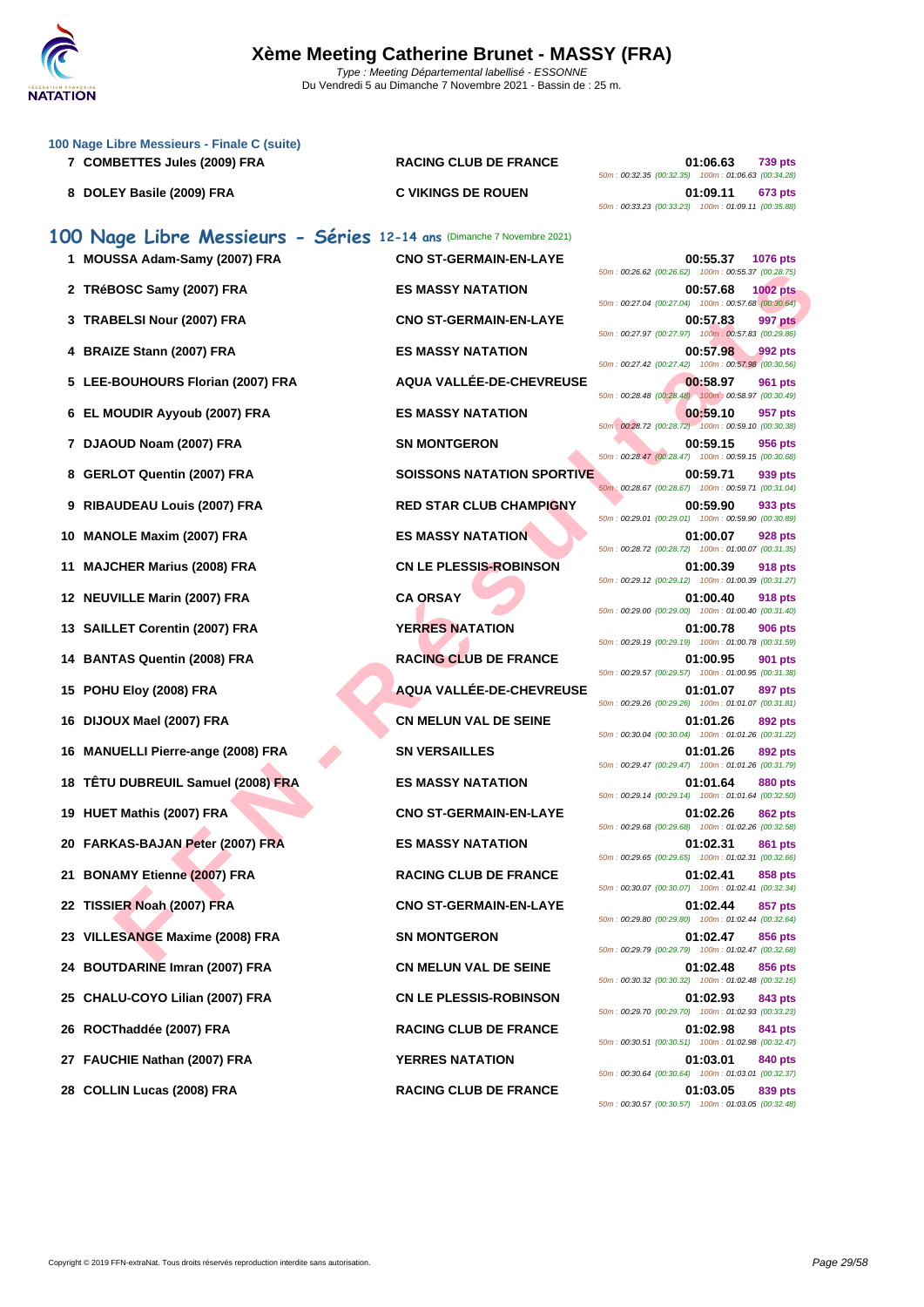

|    | 100 Nage Libre Messieurs - Séries (suite)<br>29 NORIS Louis (2008) FRA | <b>SOISSONS NATATION SPORTIVE</b> | 01:03.23<br>834 pts                                                              |
|----|------------------------------------------------------------------------|-----------------------------------|----------------------------------------------------------------------------------|
|    |                                                                        |                                   | 50m: 00:30.43 (00:30.43) 100m: 01:03.23 (00:32.80)                               |
| 30 | <b>GAUTHIER Gabriel (2008) FRA</b>                                     | AC BOULOGNE-BILLANCOURT           | 01:03.49<br>826 pts<br>50m: 00:29.83 (00:29.83) 100m: 01:03.49 (00:33.66)        |
| 31 | <b>AKANNI PIGNON Antoine (2008) FRA</b>                                | <b>SCA 2000 EVRY</b>              | 01:03.62<br>823 pts<br>50m: 00:30.20 (00:30.20) 100m: 01:03.62 (00:33.42)        |
| 32 | <b>BONDOUY Marlon (2007) FRA</b>                                       | <b>ES MASSY NATATION</b>          | 01:03.83<br>817 pts<br>50m: 00:30.79 (00:30.79) 100m: 01:03.83 (00:33.04)        |
| 33 | ALY Marwan (2008) FRA                                                  | <b>ES MASSY NATATION</b>          | 01:04.15<br><b>808 pts</b><br>50m: 00:30.40 (00:30.40) 100m: 01:04.15 (00:33.75) |
| 34 | <b>LABOUGLIE Francois (2009) FRA</b>                                   | <b>SOISSONS NATATION SPORTIVE</b> | 01:04.33<br>802 pts<br>50m: 00:31.53 (00:31.53) 100m: 01:04.33 (00:32.80)        |
| 35 | GUILBAUD Arthur (2007) FRA                                             | <b>CA ORSAY</b>                   | 01:04.34<br>802 pts<br>50m: 00:30.63 (00:30.63) 100m: 01:04.34 (00:33.71)        |
| 36 | VIRGAL-PRUNIER Chrystopher (2007) FRA                                  | <b>ES MASSY NATATION</b>          | 01:04.76<br><b>790 pts</b>                                                       |
| 37 | <b>BOUZAR Aïssa (2008) FRA</b>                                         | <b>CN VIRY-CHÂTILLON</b>          | 50m: 00:30.44 (00:30.44) 100m: 01:04.76 (00:34.32)<br>01:04.83<br><b>788 pts</b> |
| 38 | COLOGON-HASSAMBAY Arthur (2008) FRA                                    | <b>CN LE PLESSIS-ROBINSON</b>     | 50m: 00:30.90 (00:30.90) 100m: 01:04.83 (00:33.93)<br>01:04.90<br><b>786 pts</b> |
| 39 | DOMBEK--MIRO Alexander (2008) FRA                                      | AQUA VALLÉE-DE-CHEVREUSE          | 50m: 00:30.92 (00:30.92) 100m: 01:04.90 (00:33.98)<br>01:04.93<br><b>786 pts</b> |
| 40 | <b>BAZUREAU Corentin (2008) FRA</b>                                    | <b>ES MASSY NATATION</b>          | 50m: 00:31.20 (00:31.20) 100m: 01:04.93 (00:33.73)<br>01:05.23<br>777 pts        |
| 41 | ATTERBOM Oskar (2008) FRA                                              | <b>C VIKINGS DE ROUEN</b>         | 50m: 00:30.68 (00:30.68) 100m: 01:05.23 (00:34.55)<br>01:05.38<br>773 pts        |
|    |                                                                        |                                   | 50m: 00:30.73 (00:30.73) 100m: 01:05.38 (00:34.65)                               |
| 42 | LE GRATIET Yannis (2008) FRA                                           | <b>C VIKINGS DE ROUEN</b>         | 01:05.46<br>771 pts<br>50m: 00:31.56 (00:31.56) 100m: 01:05.46 (00:33.90)        |
| 43 | ABBOUDI Isaac (2008) FRA                                               | <b>CN VIRY-CHÂTILLON</b>          | 01:05.47<br>770 pts<br>50m: 00:31.63 (00:31.63) 100m: 01:05.47 (00:33.84)        |
| 44 | FETTAR Issam (2008) FRA                                                | <b>SN MONTGERON</b>               | 01:05.52<br><b>769 pts</b><br>50m: 00:31.09 (00:31.09) 100m: 01:05.52 (00:34.43) |
| 45 | <b>GUNTZBERGER Matthias (2009) FRA</b>                                 | <b>SN VERSAILLES</b>              | 01:05.86<br><b>760 pts</b><br>50m: 00:31.67 (00:31.67) 100m: 01:05.86 (00:34.19) |
| 46 | <b>CUVELIER Timothée (2009) FRA</b>                                    | <b>CNO ST-GERMAIN-EN-LAYE</b>     | 01:05.97<br><b>757 pts</b><br>50m: 00:30.91 (00:30.91) 100m: 01:05.97 (00:35.06) |
| 47 | <b>COMBETTES Jules (2009) FRA</b>                                      | <b>RACING CLUB DE FRANCE</b>      | 01:06.07<br>754 pts<br>50m: 00:32.34 (00:32.34) 100m: 01:06.07 (00:33.73)        |
|    | 48 RABEMANANJARA Thomas (2008) FRA                                     | <b>CN VIRY-CHÂTILLON</b>          | 01:06.17<br><b>751 pts</b>                                                       |
| 49 | CRETIN Adam (2007) FRA                                                 | <b>CA ORSAY</b>                   | 50m: 00:31.17 (00:31.17) 100m: 01:06.17 (00:35.00)<br>01:06.32<br>747 pts        |
|    | 50 POYEN Tom (2008) FRA                                                | <b>CN LE PLESSIS-ROBINSON</b>     | 50m: 00:30.60 (00:30.60) 100m: 01:06.32 (00:35.72)<br>01:06.56<br>741 pts        |
|    | 51 SERTTAS Noyan (2009) FRA                                            | <b>SN MONTGERON</b>               | 50m: 00:31.29 (00:31.29) 100m: 01:06.56 (00:35.27)<br>01:06.87<br>732 pts        |
|    | 52 GOUASMI Rayan (2008) FRA                                            | <b>CN VIRY-CHÂTILLON</b>          | 50m: 00:32.36 (00:32.36) 100m: 01:06.87 (00:34.51)<br>01:07.00<br><b>729 pts</b> |
|    | 53 DESMAISON Tom (2008) FRA                                            | <b>SN VERSAILLES</b>              | 50m: 00:31.59 (00:31.59) 100m: 01:07.00 (00:35.41)<br>01:07.10<br>726 pts        |
|    |                                                                        |                                   | 50m: 00:31.94 (00:31.94) 100m: 01:07.10 (00:35.16)                               |
|    | 54 ENNEBATI OUAKSEL Mazir (2009) FRA                                   | <b>SN VERSAILLES</b>              | 01:07.25<br><b>722 pts</b><br>50m: 00:32.52 (00:32.52) 100m: 01:07.25 (00:34.73) |
|    | 55 TRAVERT Isaac (2008) FRA                                            | <b>ES MASSY NATATION</b>          | 01:07.27<br><b>721 pts</b><br>50m: 00:31.86 (00:31.86) 100m: 01:07.27 (00:35.41) |
|    | 56 PAVLOVIC Luka (2009) FRA                                            | <b>SN MONTGERON</b>               | 01:07.66<br>711 pts<br>50m: 00:32.47 (00:32.47) 100m: 01:07.66 (00:35.19)        |
|    | 57 LE LAMER Killian (2007) FRA                                         | <b>CN LE PLESSIS-ROBINSON</b>     | 01:07.90<br><b>705 pts</b><br>50m: 00:32.55 (00:32.55) 100m: 01:07.90 (00:35.35) |
|    | 58 CHAPELIER Owen (2008) FRA                                           | <b>SN VERSAILLES</b>              | 01:08.05<br>701 pts<br>50m: 00:33.24 (00:33.24) 100m: 01:08.05 (00:34.81)        |
|    | 59 ORSETTI Abel (2008) FRA                                             | <b>RACING CLUB DE FRANCE</b>      | 01:08.87<br>679 pts                                                              |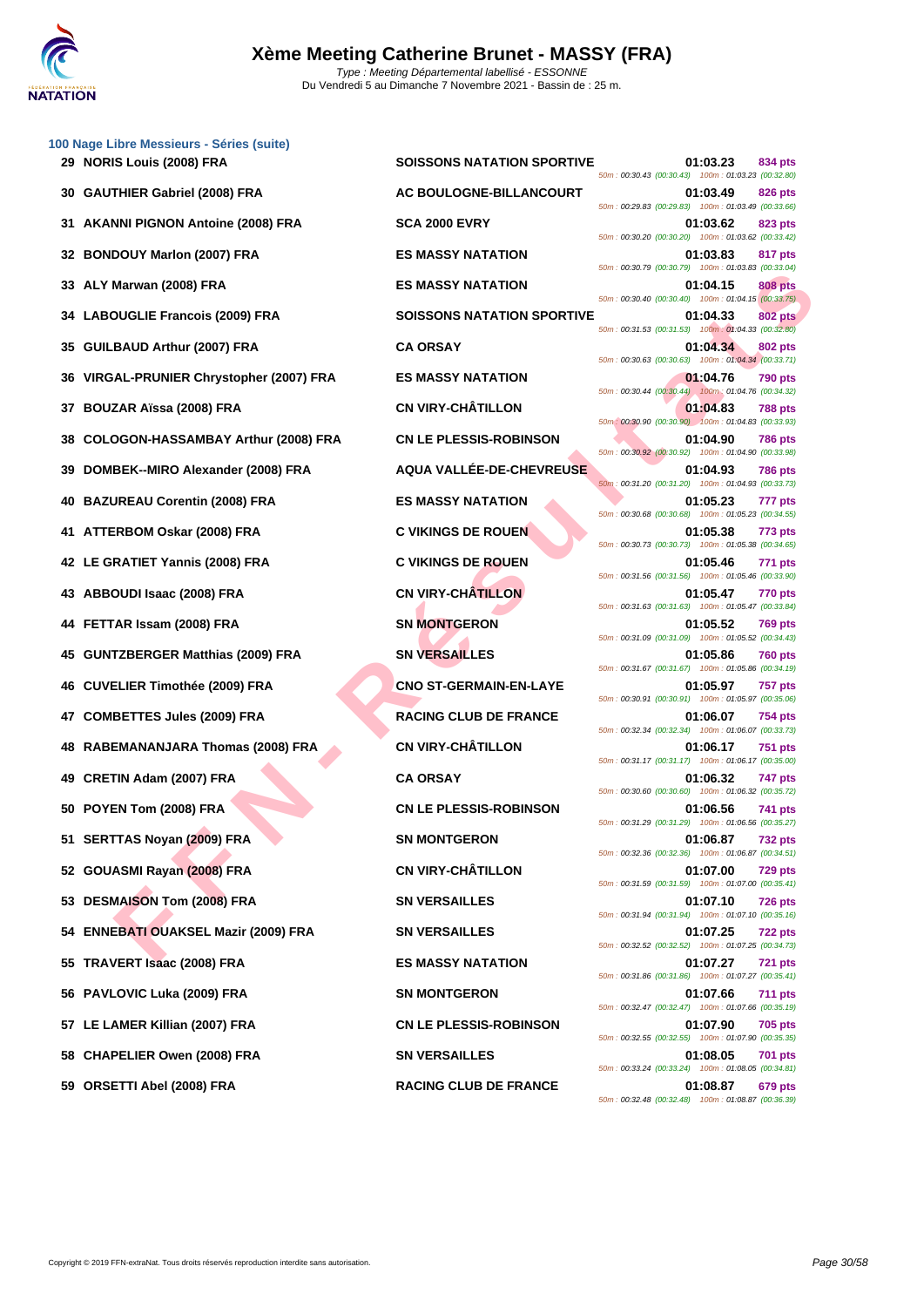

|     | 100 Nage Libre Messieurs - Séries (suite) |                                 |                                                                           |
|-----|-------------------------------------------|---------------------------------|---------------------------------------------------------------------------|
|     | 59 DOLEY Basile (2009) FRA                | <b>C VIKINGS DE ROUEN</b>       | 01:08.87<br>679 pts<br>50m: 00:33.50 (00:33.50) 100m: 01:08.87 (00:35.37) |
|     | 61 LEONARD Luke (2009) FRA                | <b>CN MELUN VAL DE SEINE</b>    | 01:09.07<br>674 pts<br>50m: 00:33.75 (00:33.75) 100m: 01:09.07 (00:35.32) |
|     | 62 DEROUELLE Estève (2008) FRA            | <b>CA ORSAY</b>                 | 01:09.52<br>662 pts<br>50m: 00:32.93 (00:32.93) 100m: 01:09.52 (00:36.59) |
|     | 62 ELJAYI Ihab (2008) FRA                 | <b>SCA 2000 EVRY</b>            | 01:09.52<br>662 pts<br>50m: 00:32.29 (00:32.29) 100m: 01:09.52 (00:37.23) |
| 64  | RASPAGLIA Luigi (2008) FRA                | <b>RACING CLUB DE FRANCE</b>    | 01:09.79<br>655 pts<br>50m: 00:32.13 (00:32.13) 100m: 01:09.79 (00:37.66) |
| 65  | <b>MAES Martin (2009) FRA</b>             | <b>RED STAR CLUB CHAMPIGNY</b>  | 01:09.85<br>654 pts<br>50m: 00:32.92 (00:32.92) 100m: 01:09.85 (00:36.93) |
| 66  | JAY Vadim (2009) FRA                      | <b>RACING CLUB DE FRANCE</b>    | 01:10.10<br>647 pts<br>50m: 00:33.39 (00:33.39) 100m: 01:10.10 (00:36.71) |
| 67  | LE GRATIET Yohann (2009) FRA              | <b>C VIKINGS DE ROUEN</b>       | 01:10.25<br>644 pts                                                       |
| 68  | <b>BOISE Amaury (2009) FRA</b>            | <b>CN LE PLESSIS-ROBINSON</b>   | 50m: 00:33.96 (00:33.96) 100m: 01:10.25 (00:36.29)<br>01:10.51<br>637 pts |
|     | 69 NEDELLEC Martin (2008) FRA             | <b>ES MASSY NATATION</b>        | 50m: 00:33.61 (00:33.61) 100m: 01:10.51 (00:36.90)<br>01:10.79<br>630 pts |
| 70  | <b>COURALET TAPI Cohen (2009) FRA</b>     | <b>CA ORSAY</b>                 | 50m: 00:33.53 (00:33.53) 100m: 01:10.79 (00:37.26)<br>01:10.92<br>627 pts |
| 71  | SIBOUN Tom (2008) FRA                     | <b>ES MASSY NATATION</b>        | 50m: 00:33.34 (00:33.34) 100m: 01:10.92 (00:37.58)<br>01:10.99<br>625 pts |
| 72  | ION Nicolas (2008) FRA                    | <b>ES MASSY NATATION</b>        | 50m: 00:33.26 (00:33.26) 100m: 01:10.99 (00:37.73)<br>01:11.26<br>618 pts |
| 73. | <b>CALABER Stanislas (2009) FRA</b>       | <b>CN LE PLESSIS-ROBINSON</b>   | 50m: 00:34.26 (00:34.26) 100m: 01:11.26 (00:37.00)<br>01:11.27<br>618 pts |
| 74  | RICHARD Nolhan (2008) FRA                 | <b>AQUA VALLEE-DE-CHEVREUSE</b> | 50m: 00:34.08 (00:34.08) 100m: 01:11.27 (00:37.19)<br>01:11.36<br>616 pts |
| 75  | <b>BROCHARD Alexandre (2009) FRA</b>      | AQUA VALLÉE-DE-CHEVREUSE        | 50m: 00:33.30 (00:33.30) 100m: 01:11.36 (00:38.06)<br>01:11.59<br>610 pts |
|     | 76 BAZAS-TILLOY Lilian (2008) FRA         | <b>RED STAR CLUB CHAMPIGNY</b>  | 50m: 00:34.25 (00:34.25) 100m: 01:11.59 (00:37.34)<br>01:11.81<br>605 pts |
| 77  | <b>HASSAOUI Ilyass (2008) FRA</b>         | <b>SN MONTGERON</b>             | 50m: 00:33.71 (00:33.71) 100m: 01:11.81 (00:38.10)<br>01:12.43<br>589 pts |
|     | 78 SAILLET Gabriel (2008) FRA             | AC BOULOGNE-BILLANCOURT         | 50m: 00:33.23 (00:33.23) 100m: 01:12.43 (00:39.20)<br>01:12.47<br>588 pts |
|     | 79 SERCIEN Jaden (2009) FRA               | <b>ES MASSY NATATION</b>        | 50m: 00:36.22 (00:36.22) 100m: 01:12.47 (00:36.25)<br>01:12.93<br>577 pts |
|     | 80 KERFORN Jean (2009) FRA                | <b>CA ORSAY</b>                 | 50m: 00:33.75 (00:33.75) 100m: 01:12.93 (00:39.18)<br>01:12.95<br>577 pts |
|     | 81 LOUBEYRE MOLINARI Dumas (2008) FRA     | AC BOULOGNE-BILLANCOURT         | 50m: 00:34.51 (00:34.51) 100m: 01:12.95 (00:38.44)<br>01:13.07<br>574 pts |
|     | 82 MRAD Fehd (2007) FRA                   | <b>CA ORSAY</b>                 | 50m: 00:34.58 (00:34.58) 100m: 01:13.07 (00:38.49)<br>01:13.45<br>565 pts |
|     |                                           | AQUA VALLÉE-DE-CHEVREUSE        | 50m: 00:35.37 (00:35.37) 100m: 01:13.45 (00:38.08)                        |
|     | 83 BARRE Léo (2009) FRA                   |                                 | 01:13.52<br>563 pts<br>50m: 00:35.02 (00:35.02) 100m: 01:13.52 (00:38.50) |
| 84  | EL MOUDIR Wassim (2009) FRA               | <b>ES MASSY NATATION</b>        | 01:15.19<br>524 pts<br>50m: 00:37.01 (00:37.01) 100m: 01:15.19 (00:38.18) |
| 85  | EL OUARRADI Bilel (2009) FRA              | <b>ES MASSY NATATION</b>        | 01:15.67<br>513 pts<br>50m: 00:36.14 (00:36.14) 100m: 01:15.67 (00:39.53) |
| 86  | <b>BEKKA Wassim (2009) FRA</b>            | <b>CN VIRY-CHÂTILLON</b>        | 01:15.82<br>510 pts<br>50m: 00:36.12 (00:36.12) 100m: 01:15.82 (00:39.70) |
| 87  | <b>ARMANT Mathieu (2009) FRA</b>          | AQUA VALLÉE-DE-CHEVREUSE        | 01:15.99<br>506 pts<br>50m: 00:37.17 (00:37.17) 100m: 01:15.99 (00:38.82) |
| 88  | POLLET-BOURDALOUE Odon (2008) FRA         | <b>RACING CLUB DE FRANCE</b>    | 01:16.03<br>505 pts<br>50m: 00:36.50 (00:36.50) 100m: 01:16.03 (00:39.53) |
| 89  | <b>BOUCHARD Nicolas (2009) FRA</b>        | <b>RACING CLUB DE FRANCE</b>    | 01:17.68<br>469 pts<br>50m: 00:36.67 (00:36.67) 100m: 01:17.68 (00:41.01) |
|     |                                           |                                 |                                                                           |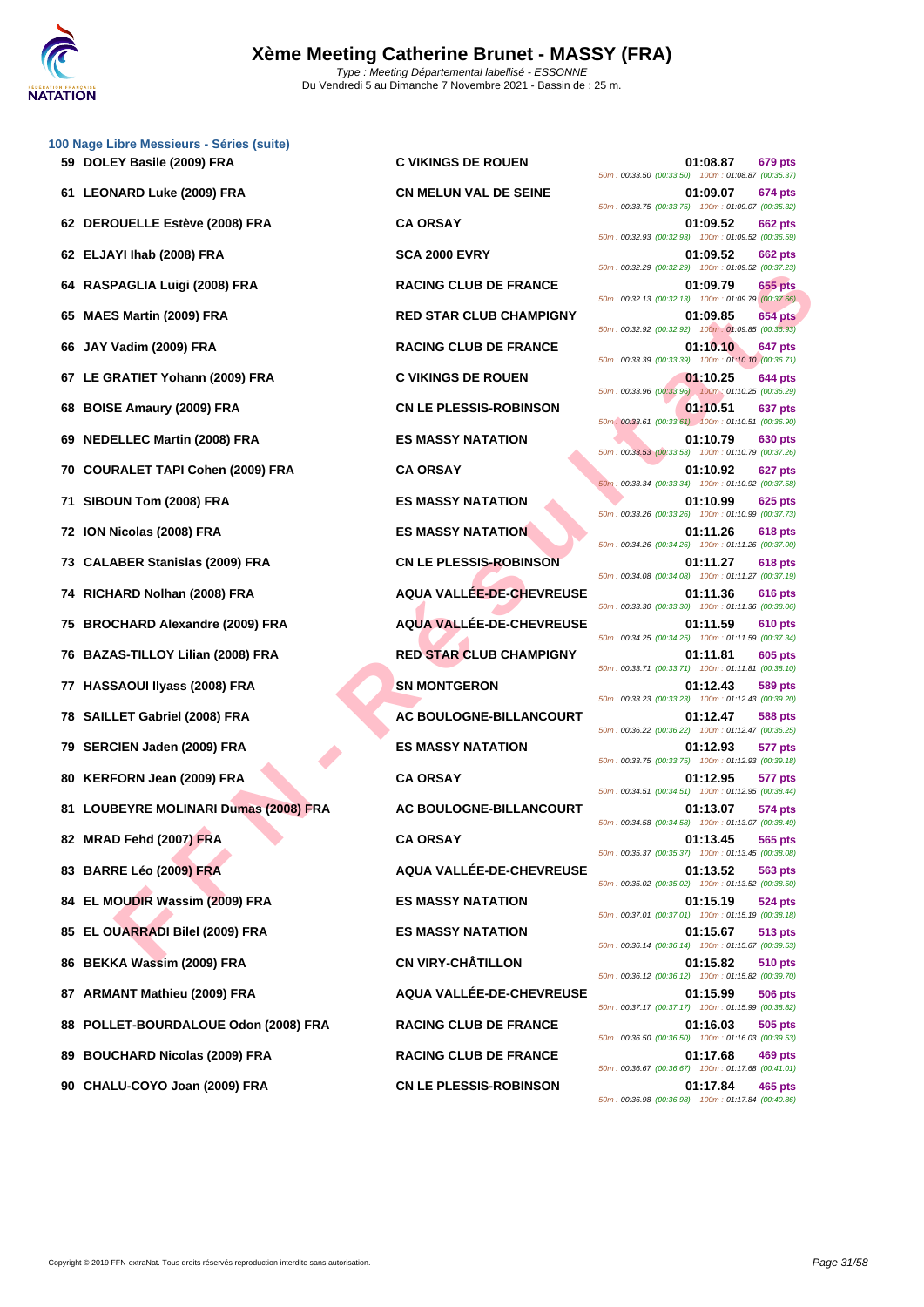

|    | 100 Nage Libre Messieurs - Séries (suite)                             |                                                                        |                                                                                                                                          |
|----|-----------------------------------------------------------------------|------------------------------------------------------------------------|------------------------------------------------------------------------------------------------------------------------------------------|
|    | 91 PICALAU IIia (2009) MDA                                            | <b>CN ST-MICHEL-SUR-ORGE</b>                                           | 01:17.93<br>464 pts<br>50m: 00:37.00 (00:37.00) 100m: 01:17.93 (00:40.93)                                                                |
|    | 92 ANTONUCCI Ethan (2008) FRA                                         | <b>ES VITRY</b>                                                        | 01:18.00<br>462 pts<br>50m: 00:35.31 (00:35.31) 100m: 01:18.00 (00:42.69)                                                                |
|    | 93 LEGROS Kirian (2009) FRA                                           | <b>ES VITRY</b>                                                        | 01:19.31<br>434 pts<br>50m: 00:36.60 (00:36.60) 100m: 01:19.31 (00:42.71)                                                                |
|    | 94 PECHOT Maxime (2009) FRA                                           | <b>RACING CLUB DE FRANCE</b>                                           | 01:19.79<br>424 pts                                                                                                                      |
|    | 95 DABI Eliott (2008) FRA                                             | <b>RACING CLUB DE FRANCE</b>                                           | 50m: 00:37.02 (00:37.02) 100m: 01:19.79 (00:42.77)<br>01:19.96<br><b>421 pts</b>                                                         |
|    | 96 REDOUANE Sami (2008) FRA                                           | <b>SCA 2000 EVRY</b>                                                   | 50m : 00:35.96 (00:35.96) 100m : 01:19.96 (00:44.00)<br>01:21.65<br><b>387 pts</b>                                                       |
|    | 97 EURIAT Bruce (2009) FRA                                            | <b>RACING CLUB DE FRANCE</b>                                           | 50m: 00:38.67 (00:38.67) 100m: 01:21.65 (00:42.98)<br>01:22.04<br>379 pts                                                                |
|    | 98 BARLIER Lucas (2009) FRA                                           | <b>CN VIRY-CHÂTILLON</b>                                               | 50m: 00:39.39 (00:39.39) 100m: 01:22.04 (00:42.65)<br>01:23.22<br>357 pts                                                                |
| 99 | <b>DA CUNHA Luis (2008) FRA</b>                                       | <b>CN ST-MICHEL-SUR-ORGE</b>                                           | 50m: 00:40.37 (00:40.37) 100m: 01:23.22 (00:42.85)<br>01:23.29<br>355 pts                                                                |
|    | 100 PACE Alexis (2009) FRA                                            | <b>US VAIRES</b>                                                       | 50m: 00:39.54 (00:39.54) 100m: 01:23.29 (00:43.75)<br>01:23.77<br>346 pts                                                                |
|    | 101 ELIAS-MENET Maxime (2009) FRA                                     | <b>CA L'HAY-LES-ROSES</b>                                              | 50m: 00:40.05 (00:40.05) 100m: 01:23.77 (00:43.72)<br>01:31.27<br><b>221 pts</b>                                                         |
|    | 102 CORENFLOS Axel (2009) FRA                                         | <b>CN ST-MICHEL-SUR-ORGE</b>                                           | 50m: 00:42.48 (00:42.48) 100m: 01:31.27 (00:48.79)<br>01:44.31<br>70 pts                                                                 |
|    | SAAL Lounes (2009) FRA                                                | <b>ES VITRY</b>                                                        | 50m: 00:49.64 (00:49.64) 100m: 01:44.31 (00:54.67)<br><b>DNS</b> dec                                                                     |
|    |                                                                       |                                                                        | <b>DNS</b> dec                                                                                                                           |
|    | GUY Gregoire (2008) FRA                                               | <b>RACING CLUB DE FRANCE</b>                                           |                                                                                                                                          |
|    | <b>GRANGE Antoine (2008) FRA</b>                                      | <b>RACING CLUB DE FRANCE</b>                                           | <b>DNS</b> dec                                                                                                                           |
|    | <b>PRADIER Joseph (2008) FRA</b>                                      | <b>RACING CLUB DE FRANCE</b>                                           | <b>DNS</b>                                                                                                                               |
|    | 200 Nage Libre Messieurs - Séries 9-11 ans (Vendredi 5 Novembre 2021) |                                                                        |                                                                                                                                          |
|    | 1 KACZMAREK Victor (2010) FRA                                         | <b>ES VITRY</b>                                                        | 02:22.30<br><b>751 pts</b><br>50m : 00:31.96 (00:31.96) 100m : 01:07.64 (00:35.68) 150m : 01:46.07 (00:38.43) 200m : 02:22.30 (00:36.23) |
|    | 2 DRAI Simon (2010) FRA                                               | VAL D'ESSONNE MENNECY AQUA CLUB                                        | 02:35.06<br><b>586 pts</b><br>50m : 00:35.03 (00:35.03) 100m : 01:14.22 (00:39.19) 150m : 01:55.18 (00:40.96) 200m : 02:35.06 (00:39.88) |
|    | 3 JULIEN Baptiste (2010) FRA                                          | <b>SN VERSAILLES</b>                                                   | 02:37.91<br>552 pts<br>50m: 00:35.87 (00:35.87) 100m: 01:16.03 (00:40.16) 150m: 01:57.80 (00:41.77) 200m: 02:37.91 (00:40.11)            |
|    | 4 BAZUREAU Antonin (2010) FRA                                         | <b>ES MASSY NATATION</b>                                               | 02:42.33<br>502 pts<br>50m: 00:36.23 (00:36.23) 100m: 01:18.04 (00:41.81) 150m: 02:01.07 (00:43.03) 200m: 02:42.33 (00:41.26)            |
|    | 5 AQUILON Romain (2010) FRA                                           | <b>S.M MONTROUGE</b>                                                   | 02:43.53<br>488 pts<br>50m: 00:35.44 (00:35.44) 100m: 01:17.64 (00:42.20) 150m: 02:02.78 (00:45.14) 200m: 02:43.53 (00:40.75)            |
|    | 6 KECHABIA Anice (2010) FRA                                           | <b>C VIKINGS DE ROUEN</b>                                              | 02:44.14<br>482 pts                                                                                                                      |
|    | 7 WISSOCQ Ethan (2010) FRA                                            | 50m: 00:37.96 (00:37.96) 100m: 02:02:05: (04:24.09)<br><b>CA ORSAY</b> | 200m: 02:44.14 (00:42.09)<br>02:44.68<br>476 pts                                                                                         |
|    | 8 BENBAKKAR Ramy (2010) TUN                                           | <b>CNO ST-GERMAIN-EN-LAYE</b>                                          | 50m: 00:37.17 (00:37.17) 100m: 01:19.29 (00:42.12) 150m: 02:02.19 (00:42.90) 200m: 02:44.68 (00:42.49)<br>02:49.36<br>426 pts            |
|    | 9 KHEMIR Ali (2010) FRA                                               | <b>SN VERSAILLES</b>                                                   | 50m: 00:37.64 (00:37.64) 100m: 01:21.69 (00:44.05) 150m: 02:07.63 (00:45.94) 200m: 02:49.36 (00:41.73)<br>02:49.55<br><b>424 pts</b>     |
|    | 10 VAN CAENEGEM Tom (2011) FRA                                        | <b>S.M MONTROUGE</b>                                                   | 50m : 00:38.67 (00:38.67) 100m : 01:23.35 (00:44.68) 150m : 02:09.14 (00:45.79) 200m : 02:49.55 (00:40.41)<br>02:49.60<br>424 pts        |
|    |                                                                       |                                                                        | 50m: 00:37.61 (00:37.61) 100m: 01:20.52 (00:42.91) 150m: 02:06.76 (00:46.24) 200m: 02:49.60 (00:42.84)                                   |
|    | 11 HADJIDJ Jalis (2010) FRA                                           | <b>ES MASSY NATATION</b>                                               | 02:50.63<br>413 pts                                                                                                                      |

## **200 Nage Libre Messieurs - Séries 9-11 ans** (Vendredi 5 Novembre 2021)

|  | 1 KACZMAREK Victor (2010) FRA |  |  |  |
|--|-------------------------------|--|--|--|
|--|-------------------------------|--|--|--|

- **2 DRAI Simon (2010) FRA V**
- **3 JULIEN Baptiste (2010) FRA SINCERS SINCERS**
- **4 BAZUREAU Antonin (2010) FRA ES**
- **5 AQUILON Romain (2010) FRA S.M MONTROUGHBON BOM**
- **6 KECHABIA Anice (2010) FRA C C**
- **7 WISSOCQ Ethan (2010) FRA C.** 60m
- 8 **BENBAKKAR Ramy (2010) TUN** CI
- **9 KHEMIR Ali (2010) FRA SI SI SOM:**
- **10 VAN CAENEGEM Tom (2011) FRA S. S. 60m**
- **11 HADJIDJ Jalis (2010) FRA ESSENT RANGERS OF LIGHT**
- **12 DANIEL Nohan (2010) FRA ESSAY DANIEL ESSAY RES**
- **13 <b>HAMOUDA Adam (2010) FRA ESILEM ESSALEM ESSALEM ESSALEM ESSALEM ESSALEM**
- **14 <b>TETU DUBREUIL Raphael (2011) FRA ES**<br>50m
- **15 CHARTREL Pierre-Louis (2011) FRA SI**

| 1 KACZMAREK Victor (2010) FRA      | <b>ES VITRY</b>               | 50m: 00:31.96 (00:31.96) 100m: 01:07.64 (00:35.68) 150m: 01:46.07 (00:38.43) 200m: 02:22.30 (00:36.23                                           | 02:22.30                              | <b>751 pts</b> |
|------------------------------------|-------------------------------|-------------------------------------------------------------------------------------------------------------------------------------------------|---------------------------------------|----------------|
| 2 DRAI Simon (2010) FRA            |                               | <b>VAL D'ESSONNE MENNECY AQUA CLUB</b><br>50m: 00:35.03 (00:35.03) 100m: 01:14.22 (00:39.19) 150m: 01:55.18 (00:40.96) 200m: 02:35.06 (00:39.88 | 02:35.06                              | <b>586 pts</b> |
| 3 JULIEN Baptiste (2010) FRA       | <b>SN VERSAILLES</b>          | 50m: 00:35.87 (00:35.87) 100m: 01:16.03 (00:40.16) 150m: 01:57.80 (00:41.77) 200m: 02:37.91 (00:40.11                                           | 02:37.91                              | <b>552 pts</b> |
| 4 BAZUREAU Antonin (2010) FRA      | <b>ES MASSY NATATION</b>      | 50m: 00:36.23 (00:36.23) 100m: 01:18.04 (00:41.81) 150m: 02:01.07 (00:43.03) 200m: 02:42.33 (00:41.26                                           | 02:42.33                              | <b>502 pts</b> |
| 5 AQUILON Romain (2010) FRA        | <b>S.M MONTROUGE</b>          | 50m: 00:35.44 (00:35.44) 100m: 01:17.64 (00:42.20) 150m: 02:02.78 (00:45.14) 200m: 02:43.53 (00:40.75                                           | 02:43.53                              | <b>488 pts</b> |
| 6 KECHABIA Anice (2010) FRA        | <b>C VIKINGS DE ROUEN</b>     | 50m: 00:37.96 (00:37.96) 100m: 02:02:05:(04:24.09)                                                                                              | 02:44.14<br>200m: 02:44.14 (00:42.09) | <b>482 pts</b> |
| 7 WISSOCQ Ethan (2010) FRA         | <b>CA ORSAY</b>               | 50m: 00:37.17 (00:37.17) 100m: 01:19.29 (00:42.12) 150m: 02:02.19 (00:42.90) 200m: 02:44.68 (00:42.49)                                          | 02:44.68                              | 476 pts        |
| 8 BENBAKKAR Ramy (2010) TUN        | <b>CNO ST-GERMAIN-EN-LAYE</b> | 50m: 00:37.64 (00:37.64) 100m: 01:21.69 (00:44.05) 150m: 02:07.63 (00:45.94) 200m: 02:49.36 (00:41.73                                           | 02:49.36                              | 426 pts        |
| 9 KHEMIR Ali (2010) FRA            | <b>SN VERSAILLES</b>          | 50m: 00:38.67 (00:38.67) 100m: 01:23.35 (00:44.68) 150m: 02:09.14 (00:45.79) 200m: 02:49.55 (00:40.41                                           | 02:49.55                              | 424 pts        |
| 0 VAN CAENEGEM Tom (2011) FRA      | <b>S.M MONTROUGE</b>          | 50m: 00:37.61 (00:37.61) 100m: 01:20.52 (00:42.91) 150m: 02:06.76 (00:46.24) 200m: 02:49.60 (00:42.84                                           | 02:49.60                              | 424 pts        |
| 1 HADJIDJ Jalis (2010) FRA         | <b>ES MASSY NATATION</b>      | 50m: 00:37.95 (00:37.95) 100m: 01:21.94 (00:43.99) 150m: 02:07.75 (00:45.81) 200m: 02:50.63 (00:42.88                                           | 02:50.63                              | 413 pts        |
| 2 DANIEL Nohan (2010) FRA          | <b>ES MASSY NATATION</b>      | 50m: 00:37.96 (00:37.96) 100m: 01:20.50 (00:42.54) 150m: 02:06.08 (00:45.58) 200m: 02:51.77 (00:45.69)                                          | 02:51.77                              | <b>402 pts</b> |
| 3 HAMOUDA Adam (2010) FRA          | <b>ES MASSY NATATION</b>      | 50m: 00:38.84 (00:38.84) 100m: 01:23.89 (00:45.05) 150m: 02:11.04 (00:47.15) 200m: 02:56.01 (00:44.97                                           | 02:56.01                              | <b>360 pts</b> |
| 4 TETU DUBREUIL Raphael (2011) FRA | <b>ES MASSY NATATION</b>      | 50m: 00:38.74 (00:38.74) 100m: 01:22.85 (00:44.11) 150m: 02:10.31 (00:47.46) 200m: 02:58.57 (00:48.26                                           | 02:58.57                              | 337 pts        |
| 5 CHARTREL Pierre-Louis (2011) FRA | <b>SN VERSAILLES</b>          | 50m; 00:40.86 (00:40.86) 100m; 01:28.10 (00:47.24) 150m; 02:15.90 (00:47.80) 200m; 03:00.11 (00:44.21                                           | 03:00.11                              | <b>323 pts</b> |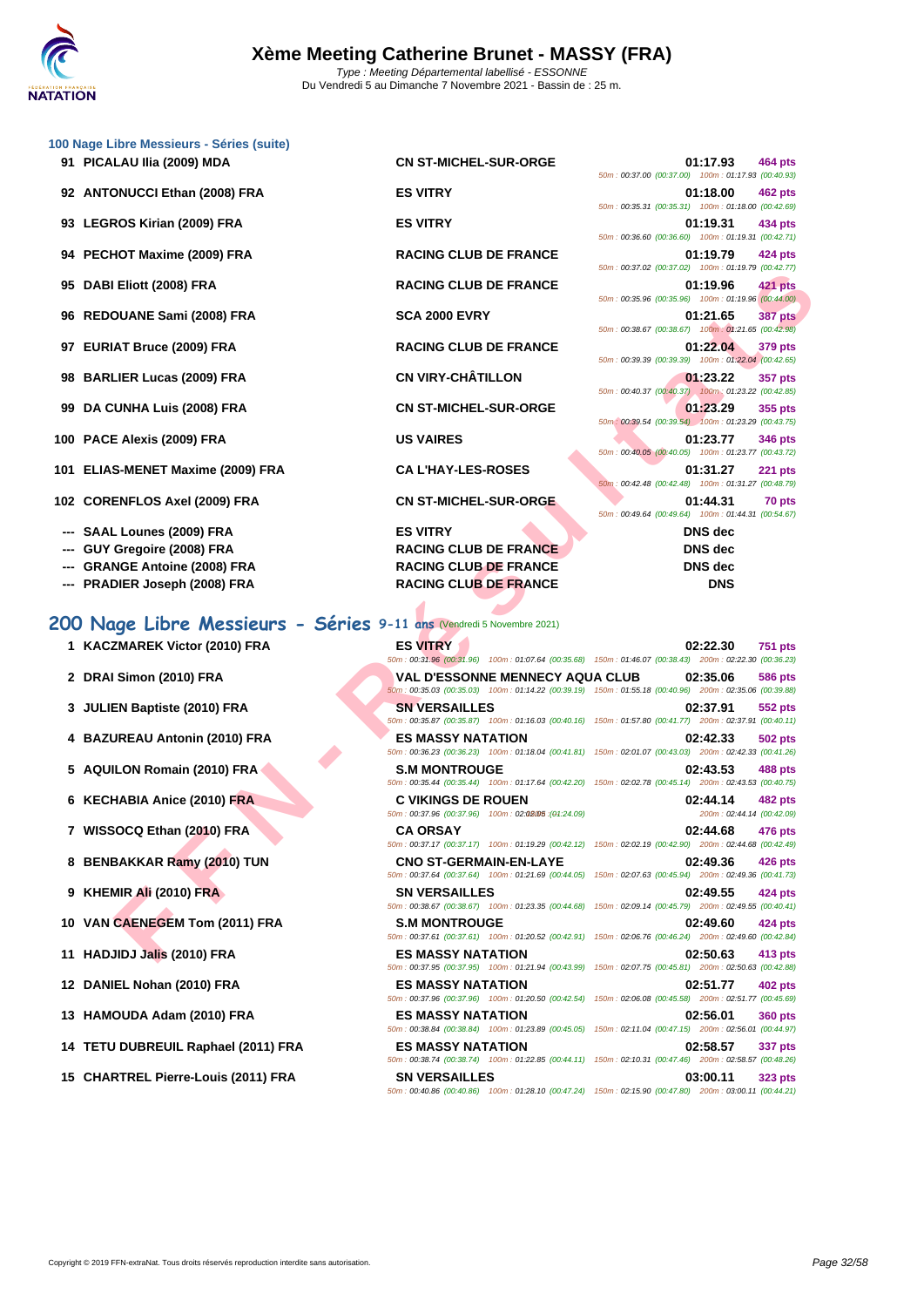**[200 Nage](http://www.ffnatation.fr/webffn/index.php) Libre Messieurs - Séries (suite)**

- 
- 
- 
- 
- 
- 
- 
- 
- 
- 
- 
- 
- 
- 
- 
- 
- 
- 
- 
- 
- 
- 
- 
- 
- 
- 
- 
- 
- **--- PAVLOVIC Filip (2011) FRA SN MONTGERON DNS dec**
- **--- BOUTTEAU Clément (2011) FRA SN VERSAILLES DNS dec**
- **--- NAOUI LE BECHEC Ilian (2010) FRA C VIKINGS DE ROUEN DNF**
- **400 Nage Libre Messieurs Séries 12-14 ans** (Vendredi 5 Novembre 2021)
	-

**FROM COULTE THE RANDER CONTRANDONE CONTRANDONE CONTRANDONE CONTRANDONE CONTRANDONE CONTRANDONE CONTRANDONE CONTRANDONE CONTRANDONE CONTRANDONE CONTRANDONE CONTRANDONE CONTRANDONE CONTRANDONE CONTRANDONE CONTRANDONE CONTR 16 NAOUN Kenzy (2010) FRA SN VERSAILLES 03:03.07 297 pts** 50m : 00:40.53 (00:40.53) 100m : 01:27.31 (00:46.78) 150m : 02:16.62 (00:49.31) 200m : 03:03.07 (00:46.45) **17 NIEL Marin (2010) FRA SN VERSAILLES 03:04.01 289 pts** 50m : 00:41.31 (00:41.31) 100m : 01:29.54 (00:48.23) 150m : 02:18.68 (00:49.14) 200m : 03:04.01 (00:45.33) **18 BARRE Jules (2011) FRA AQUA VALLÉE-DE-CHEVREUSE 03:06.56 267 pts** 50m : 00:42.37 (00:42.37) 100m : 01:31.01 (00:48.64) 150m : 02:20.86 (00:49.85) 200m : 03:06.56 (00:45.70) **19 GARCIA Alexandre (2010) FRA S.M MONTROUGE 03:06.95 264 pts** 50m : 00:39.52 (00:39.52) 100m : 01:26.61 (00:47.09) 150m : 02:18.48 (00:51.87) 200m : 03:06.95 (00:48.47) **20 REAL Pablo (2010) FRA CA L'HAY-LES-ROSES 03:07.29 261 pts** 200m : 03:07.29 (02:28.44) **21 MARTIN Maël (2011) FRA SN VERSAILLES 03:10.60 235 pts** 50m : 00:41.49 (00:41.49) 100m : 01:31.10 (00:49.61) 150m : 02:20.93 (00:49.83) 200m : 03:10.60 (00:49.67) **22 DEMALDENT Jules (2011) FRA SN VERSAILLES 03:18.46 179 pts** 50m : 00:42.12 (00:42.12) 100m : 01:33.65 (00:51.53) 150m : 02:27.87 (00:54.22) 200m : 03:18.46 (00:50.59) **23 LE FLOCDANET Alban (2010) FRA SN VERSAILLES 03:19.07 175 pts** 50m : 00:42.33 (00:42.33) 100m : 01:34.09 (00:51.76) 150m : 02:28.42 (00:54.33) 200m : 03:19.07 (00:50.65) **24 MARCHAL Raphaël (2011) FRA AQUA VALLÉE-DE-CHEVREUSE 03:22.86 151 pts** 50m : 00:46.26 (00:46.26) 100m : 01:38.23 (00:51.97) 150m : 02:32.92 (00:54.69) 200m : 03:22.86 (00:49.94) **25 LANGLAIS NAVARRETE Ethan (2010) FRA SN MONTGERON 03:23.69 146 pts** 50m : 00:42.38 (00:42.38) 100m : 01:36.48 (00:54.10) 150m : 02:30.42 (00:53.94) 200m : 03:23.69 (00:53.27) **26 REMY Lucas (2012) FRA ES MASSY NATATION 03:25.69 134 pts** 50m : 00:42.47 (00:42.47) 100m : 01:35.00 (00:52.53) 150m : 02:32.04 (00:57.04) 200m : 03:25.69 (00:53.65) **27 LAFHEJ Nassim (2010) FRA CA L'HAY-LES-ROSES 03:26.90 127 pts** 50m : 00:41.21 (00:41.21) 100m : 01:30.98 (00:49.77) 150m : 02:30.60 (00:59.62) 200m : 03:26.90 (00:56.30) **28 MAMDOURICCIULLI Amjad (2011) FRA SN VERSAILLES 03:30.55 107 pts** 50m : 00:46.54 (00:46.54) 100m : 01:43.12 (00:56.58) 150m : 02:41.02 (00:57.90) 200m : 03:30.55 (00:49.53) **29 BROET Kaan (2010) FRA CA L'HAY-LES-ROSES 03:31.25 104 pts** 50m : 00:43.65 (00:43.65) 100m : 01:38.66 (00:55.01) 150m : 02:37.75 (00:59.09) 200m : 03:31.25 (00:53.50) **30 DUPAYS Gabriel (2012) FRA AQUA VALLÉE-DE-CHEVREUSE 03:31.86 101 pts** 50m : 00:46.88 (00:46.88) 100m : 01:41.19 (00:54.31) 150m : 02:37.29 (00:56.10) 200m : 03:31.86 (00:54.57) **31 KROMPHOLTZ Timothée (2011) FRA AQUA VALLÉE-DE-CHEVREUSE 03:32.61 97 pts** 50m : 00:48.74 (00:48.74) 100m : 01:43.87 (00:55.13) 150m : 02:40.61 (00:56.74) 200m : 03:32.61 (00:52.00) **32 SEI Léo-Paul (2012) FRA SN VERSAILLES 03:36.65 78 pts** 50m : 00:48.33 (00:48.33) 100m : 01:45.81 (00:57.48) 150m : 02:43.22 (00:57.41) 200m : 03:36.65 (00:53.43) **33 DUCLOUX Marley (2010) FRA ES MASSY NATATION 03:37.15 76 pts** 50m : 00:47.91 (00:47.91) 100m : 01:44.80 (00:56.89) 150m : 02:42.31 (00:57.51) 200m : 03:37.15 (00:54.84) **34 MARTIN-BRETEAU Justin (2011) FRA AQUA VALLÉE-DE-CHEVREUSE 03:37.21 76 pts** 50m : 00:46.53 (00:46.53) 100m : 01:43.22 (00:56.69) 150m : 02:40.60 (00:57.38) 200m : 03:37.21 (00:56.61) **35 FLENDER-EMERY Grégory (2012) FRA AQUA VALLÉE-DE-CHEVREUSE 03:37.92 73 pts** 50m : 00:48.46 (00:48.46) 100m : 01:42.97 (00:54.51) 150m : 02:41.47 (00:58.50) 200m : 03:37.92 (00:56.45) **36 CORAGLIA Bautista (2012) ITA SN VERSAILLES 03:38.11 72 pts** 50m : 00:50.80 (00:50.80) 100m : 01:47.80 (00:57.00) 150m : 02:46.95 (00:59.15) 200m : 03:38.11 (00:51.16) **37 VERGNAUD Bastien (2011) FRA AQUA VALLÉE-DE-CHEVREUSE 03:43.00 53 pts** 50m : 00:51.14 (00:51.14) 100m : 01:50.29 (00:59.15) 150m : 02:50.41 (01:00.12) 200m : 03:43.00 (00:52.59) **38 FANDEUR--FRIMU Nathan (2012) FRA AQUA VALLÉE-DE-CHEVREUSE 03:46.18 42 pts** 50m : 00:49.70 (00:49.70) 100m : 01:48.86 (00:59.16) 150m : 02:50.34 (01:01.48) 200m : 03:46.18 (00:55.84) **39 GORIN Arthur (2011) FRA SN VERSAILLES 03:51.09 27 pts** 50m : 00:49.12 (00:49.12) 100m : 01:49.74 (01:00.62) 150m : 02:50.08 (01:00.34) 200m : 03:51.09 (01:01.01) **40 COMBALUZIER Noé (2012) FRA SN VERSAILLES 03:57.08 14 pts** 50m : 00:47.97 (00:47.97) 100m : 01:51.11 (01:03.14) 150m : 02:55.70 (01:04.59) 200m : 03:57.08 (01:01.38) **41 BELHAJ Haroon (2012) FRA SN VERSAILLES 03:58.67 11 pts** 50m : 00:52.91 (00:52.91) 100m : 01:57.47 (01:04.56) 150m : 03:00.13 (01:02.66) 200m : 03:58.67 (00:58.54) **42 ROUX Nathan (2012) FRA SN VERSAILLES 04:09.20 1 pts** 50m : 00:55.34 (00:55.34) 100m : 02:00.54 (01:05.20) 150m : 03:06.77 (01:06.23) 200m : 04:09.20 (01:02.43) **43 LHOMMEDIEU Tom (2012) FRA SN VERSAILLES 04:26.24 1 pts** 50m : 00:55.27 (00:55.27) 100m : 02:05.02 (01:09.75) 150m : 03:06.04 (01:01.02) 200m : 04:26.24 (01:20.20)

**1 MOUSSA Adam-Samy (2007) FRA CNO ST-GERMAIN-EN-LAYE 04:18.52 1050 pts**

50m : 00:28.85 (00:28.85) 100m : 01:00.22 (00:31.37) 150m : 01:32.63 (00:32.41) 200m : 02:04.97 (00:32.34) 250m : 02:38.22 (00:33.25) 300m : 03:12.01 (00:33.79) 350m : 03:45.46 (00:33.45) 400m : 04:18.52 (00:33.06)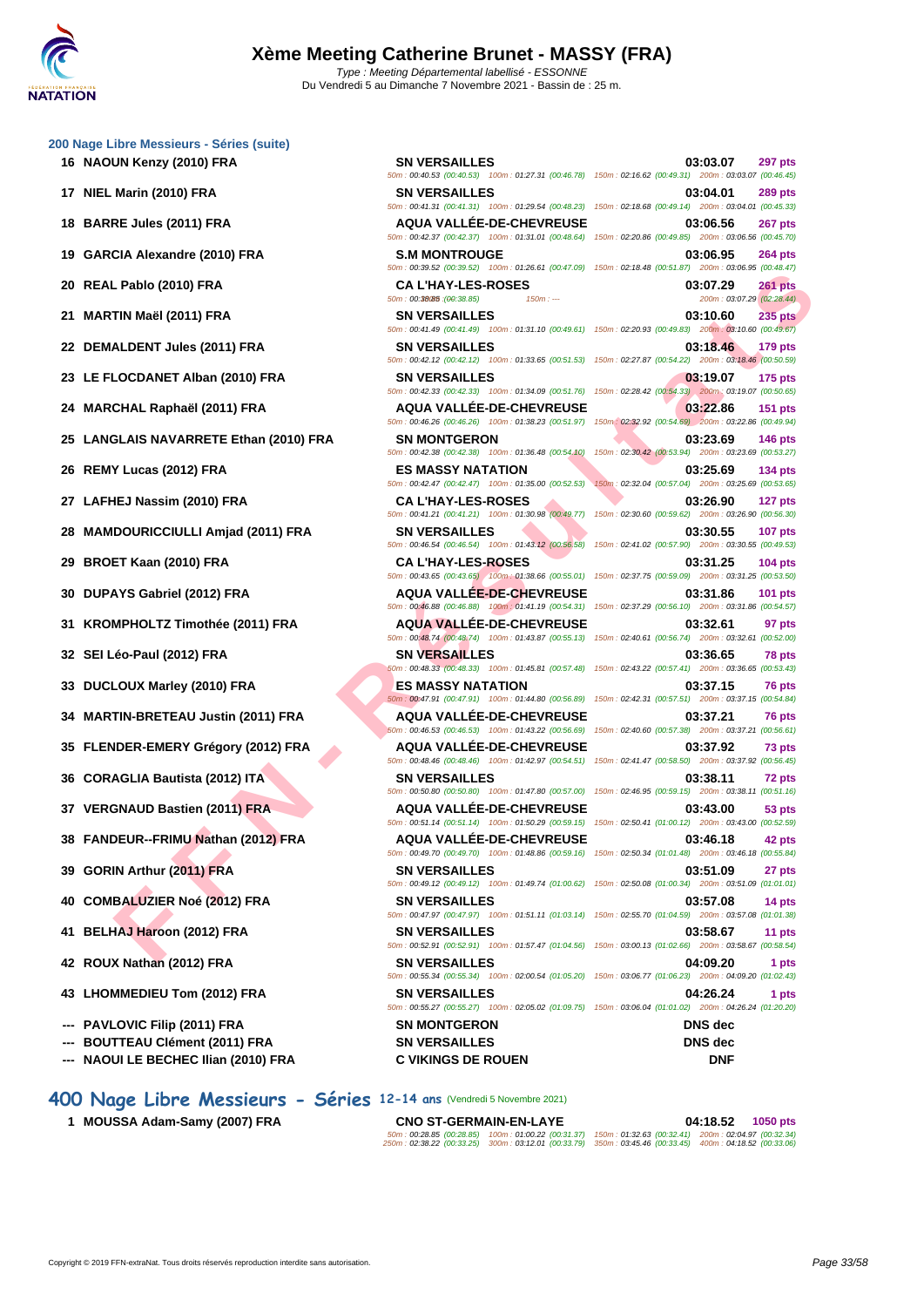**[400 Nage](http://www.ffnatation.fr/webffn/index.php) Libre Messieurs - Séries (suite)**

- 
- 
- 
- 
- 
- 
- 
- 
- 
- 
- 
- 
- 
- 
- 
- 
- 
- 
- 
- 
- 
- 

TAS Questin (2005) FRA RADING CULIB FRANCE CULIB DE FRANCE CULIB DE FRANCE CULIB DE FRANCE DE TRANCE DE TRANCE DE TRANCE DE TRANCE DE TRANCE DE TRANCE DE TRANCE DE TRANCE DE TRANCE DE TRANCE DE TRANCE DE TRANCE DE TRANCE **2 EL MOUDIR Ayyoub (2007) FRA ES MASSY NATATION 04:30.26 958 pts** 50m : 00:29.17 (00:29.17) 100m : 01:02.40 (00:33.23) 150m : 01:36.53 (00:34.13) 200m : 02:10.79 (00:34.26) 250m : 02:45.87 (00:35.08) 300m : 03:21.28 (00:35.41) 350m : 03:56.57 (00:35.29) 400m : 04:30.26 (00:33.69) **3 MANOLE Maxim (2007) FRA ES MASSY NATATION 04:31.93 945 pts** 50m : --- 100m : 01:04.20 (01:04.20) 150m : 01:038.98 (00:34.78) 200m : 02:43.47)<br>250m : 02:48.27 (00:34.82) 300m : 03:23.09 (00:34.82) 300m : 03:58.35 (00:34.82) 300m : 04:35.85 (00:35.26) 400m : 04:31.93 **4 DJAOUD Noam (2007) FRA SN MONTGERON 04:36.25 912 pts** 50m : 00:30.27 (00:30.27) 100m : 01:03.86 (00:33.59) 150m : 01:38.63 (00:34.77) 200m : 02:14.06 (00:35.43) 250m : 02:49.86 (00:35.80) 300m : 03:25.74 (00:35.88) 350m : 04:01.47 (00:35.73) 400m : 04:36.25 (00:34.78) **5 BANTAS Quentin (2008) FRA RACING CLUB DE FRANCE 04:38.74 894 pts** 50m : 00:30.96 (00:30.96) 100m : 01:05.09 (00:34.13) 150m : 01:39.11 (00:34.02) 200m : 02:15.09 (00:35.98) 250m : 02:51.53 (00:36.44) 300m : 03:28.05 (00:36.52) 350m : 04:04.50 (00:36.45) 400m : 04:38.74 (00:34.24) **6 BONDOUY Marlon (2007) FRA ES MASSY NATATION 04:38.87 893 pts** 50m : 00:31.07 (00:31.07) 100m : 01:05.94 (00:34.87) 150m : 01:41.71 (00:35.77) 200m : 02:17.96 (00:36.25) 250m : 02:53.93 (00:35.97) 300m : 03:30.03 (00:36.10) 350m : 04:05.42 (00:35.39) 400m : 04:38.87 (00:33.45) **7 SAILLET Corentin (2007) FRA YERRES NATATION 04:41.18 876 pts** 50m : 00:31.33 (00:31.33) 100m : 01:06.23 (00:34.90) 150m : 01:42.68 (00:36.45) 200m : 02:19.75 (00:37.07) 250m : 02:55.52 (00:35.77) 300m : 03:31.19 (00:35.67) 350m : 04:06.81 (00:35.62) 400m : 04:41.18 (00:34.37) **8 CLEMENT Bastien (2007) FRA S.M MONTROUGE 04:41.34 874 pts** 50m : 00:30.27 (00:30.27) 100m : 01:04.32 (00:34.05) 150m : 01:39.51 (00:35.19) 200m : 02:14.98 (00:35.47) 250m : 02:50.99 (00:36.01) 300m : 03:27.89 (00:36.90) 350m : 04:04.47 (00:36.58) 400m : 04:41.34 (00:36.87) **9 LABOUGLIE Francois (2009) FRA SOISSONS NATATION SPORTIVE 04:43.40 859 pts** 50m : 00:31.97 (00:31.97) 100m : 01:07.09 (00:35.12) 150m : 01:42.46 (00:35.37) 200m : 02:18.74 (00:36.28) 250m : 02:54.96 (00:36.22) 300m : 03:31.69 (00:36.73) 350m : 04:08.02 (00:36.33) 400m : 04:43.40 (00:35.38) **10 SOURDEAU-LACHOT Camille (2007) FRA S.M MONTROUGE 04:44.24 853 pts** 50m : 00:31.08 (00:31.08) 100m : 01:06.81 (00:35.73) 150m : 01:43.06 (00:36.25) 200m : 02:19.74 (00:36.68) 250m : 02:56.89 (00:37.15) 300m : 03:34.14 (00:37.25) 350m : 04:10.36 (00:36.22) 400m : 04:44.24 (00:33.88) **11 MANUELLI Pierre-ange (2008) FRA SN VERSAILLES 04:44.31 853 pts**<br> **50m**: 00:32.54 (00:36.94) **100m**: 01:08.89 (00:36.05) 150m: 01:44.96 (00:36.37) 200m: 02:21.58 (00:36.62)<br>
250m: 02:56.92 (00:35.34) 300m: 03:33 50m : 00:32.54 (00:32.54) 100m : 01:08.59 (00:36.05) 150m : 01:44.96 (00:36.37) 200m : 02:21.58 (00:36.62) 250m : 02:56.92 (00:35.34) 300m : 03:33.47 (00:36.55) 350m : 04:10.37 (00:36.90) 400m : 04:44.31 (00:33.94) **12 FARKAS-BAJAN Peter (2007) FRA ES MASSY NATATION 04:44.52 851 pts** 50m : 00:30.98 (00:30.98) 100m : 01:05.19 (00:34.21) 150m : 01:41.07 (00:35.88) 200m : 02:17.71 (00:36.64) 250m : 02:54.41 (00:36.70) 300m : 03:31.18 (00:36.77) 350m : 04:08.05 (00:36.87) 400m : 04:44.52 (00:36.47) **13 HUET Mathis (2007) FRA CNO ST-GERMAIN-EN-LAYE 04:45.53 844 pts** 50m : 00:33.04 (00:33.04) 100m : 01:08.77 (00:35.73) 150m : 01:44.92 (00:36.15) 200m : 02:21.53 (00:36.61) 250m : 02:58.97 (00:37.44) 300m : 03:35.48 (00:36.51) 350m : 04:11.08 (00:35.60) 400m : 04:45.53 (00:34.45) **14 AZIZI Seifeddine (2008) FRA SN VERSAILLES 04:45.61 843 pts** 50m : 00:33.21 (00:33.21) 100m : 01:08.98 (00:35.77) 150m : 01:45.15 (00:36.17) 200m : 02:21.63 (00:36.48) 250m : 02:57.60 (00:35.97) 300m : 03:34.10 (00:36.50) 350m : 04:10.58 (00:36.48) 400m : 04:45.61 (00:35.03) **15 VILLESANGE Maxime (2008) FRA SN MONTGERON 04:46.99 834 pts** 50m : 00:31.31 (00:31.31) 100m : 01:06.37 (00:35.06) 150m : 01:42.36 (00:35.99) 200m : 02:18.78 (00:36.42) 250m : 02:55.52 (00:36.74) 300m : 03:33.20 (00:37.68) 350m : 04:10.76 (00:37.56) 400m : 04:46.99 (00:36.23) **16 ALY Marwan (2008) FRA ES MASSY NATATION 04:47.90 827 pts** 50m : 00:31.25 (00:31.25) 100m : 01:06.42 (00:35.17) 150m : 01:43.01 (00:36.59) 200m : 02:20.15 (00:37.14) 250m : 02:57.69 (00:37.54) 300m : 03:34.95 (00:37.26) 350m : 04:12.12 (00:37.17) 400m : 04:47.90 (00:35.78) **17 NEUVILLE Marin (2007) FRA CA ORSAY 04:49.14 818 pts** 50m : 00:30.21 (00:30.21) 100m : 01:05.25 (00:35.04) 150m : 01:42.15 (00:36.90) 200m : 02:19.47 (00:37.32) 250m : 02:56.51 (00:37.04) 300m : 03:34.05 (00:37.54) 350m : 04:11.93 (00:37.88) 400m : 04:49.14 (00:37.21) **18 GERLOT Quentin (2007) FRA SOISSONS NATATION SPORTIVE 04:49.66 815 pts** 50m : 00:31.17 (00:31.17) 100m : 01:06.04 (00:34.87) 150m : 01:41.71 (00:35.67) 200m : 02:18.62 (00:36.91) 250m : 02:56.21 (00:37.59) 300m : 03:34.31 (00:38.10) 350m : 04:12.46 (00:38.15) 400m : 04:49.66 (00:37.20) **19 BONAMY Etienne (2007) FRA RACING CLUB DE FRANCE 04:50.41 809 pts** 50m : 00:31.41 (00:31.41) 100m : 01:06.70 (00:35.29) 150m : 01:44.02 (00:37.32) 200m : 02:21.46 (00:37.44) 250m : 02:58.94 (00:37.48) 300m : 03:36.64 (00:37.70) 350m : 04:14.59 (00:37.95) 400m : 04:50.41 (00:35.82) **20 BOUZAR Aïssa (2008) FRA CN VIRY-CHÂTILLON 04:50.68 807 pts** 50m : 00:32.00 (00:32.00) 100m : 01:07.90 (00:35.90) 150m : 01:45.06 (00:37.16) 200m : 02:22.67 (00:37.61) 250m : 03:00.53 (00:37.86) 300m : 03:37.77 (00:37.24) 350m : 04:15.19 (00:37.42) 400m : 04:50.68 (00:35.49) **21 GUNTZBERGER Matthias (2009) FRA SN VERSAILLES 04:51.40 802 pts** 50m : 00:32.98 (00:32.98) 100m : 01:09.06 (00:36.08) 150m : 01:46.09 (00:37.03) 200m : 02:23.83 (00:37.74) 250m : 03:01.05 (00:37.22) 300m : 03:38.72 (00:37.67) 350m : 04:16.45 (00:37.73) 400m : 04:51.40 (00:34.95) **22 GUILBAUD Arthur (2007) FRA CA ORSAY 04:51.61 801 pts** 50m : 00:32.04 (00:32.04) 100m : 01:08.34 (00:36.30) 150m : 01:45.29 (00:36.95) 200m : 02:22.40 (00:37.11) 250m : 02:59.74 (00:37.34) 300m : 03:37.88 (00:38.14) 350m : 04:15.61 (00:37.73) 400m : 04:51.61 (00:36.00) **23 TÊTU DUBREUIL Samuel (2008) FRA ES MASSY NATATION 04:51.87 799 pts** 50m : 00:32.54 (00:32.54) 100m : 01:09.02 (00:36.48) 150m : 01:45.88 (00:36.86) 200m : 02:23.48 (00:37.60) 250m : 03:00.88 (00:37.40) 300m : 03:38.43 (00:37.55) 350m : 04:15.93 (00:37.50) 400m : 04:51.87 (00:35.94) **24 NORIS Louis (2008) FRA SOISSONS NATATION SPORTIVE 04:52.04 798 pts** 50m : 00:32.32 (00:32.32) 100m : 01:08.32 (00:36.00) 150m : 01:45.60 (00:37.28) 200m : 02:22.93 (00:37.33) 250m : 03:00.51 (00:37.58) 300m : 03:38.19 (00:37.68) 350m : 04:15.97 (00:37.78) 400m : 04:52.04 (00:36.07) **25 FAUCHIE Nathan (2007) FRA YERRES NATATION 04:53.38 788 pts** 50m : 00:32.48 (00:32.48) 100m : 01:08.96 (00:36.48) 150m : 01:46.14 (00:37.18) 200m : 02:24.04 (00:37.90) 250m : 03:01.38 (00:37.34) 300m : 03:39.51 (00:38.13) 350m : 04:16.69 (00:37.18) 400m : 04:53.38 (00:36.69)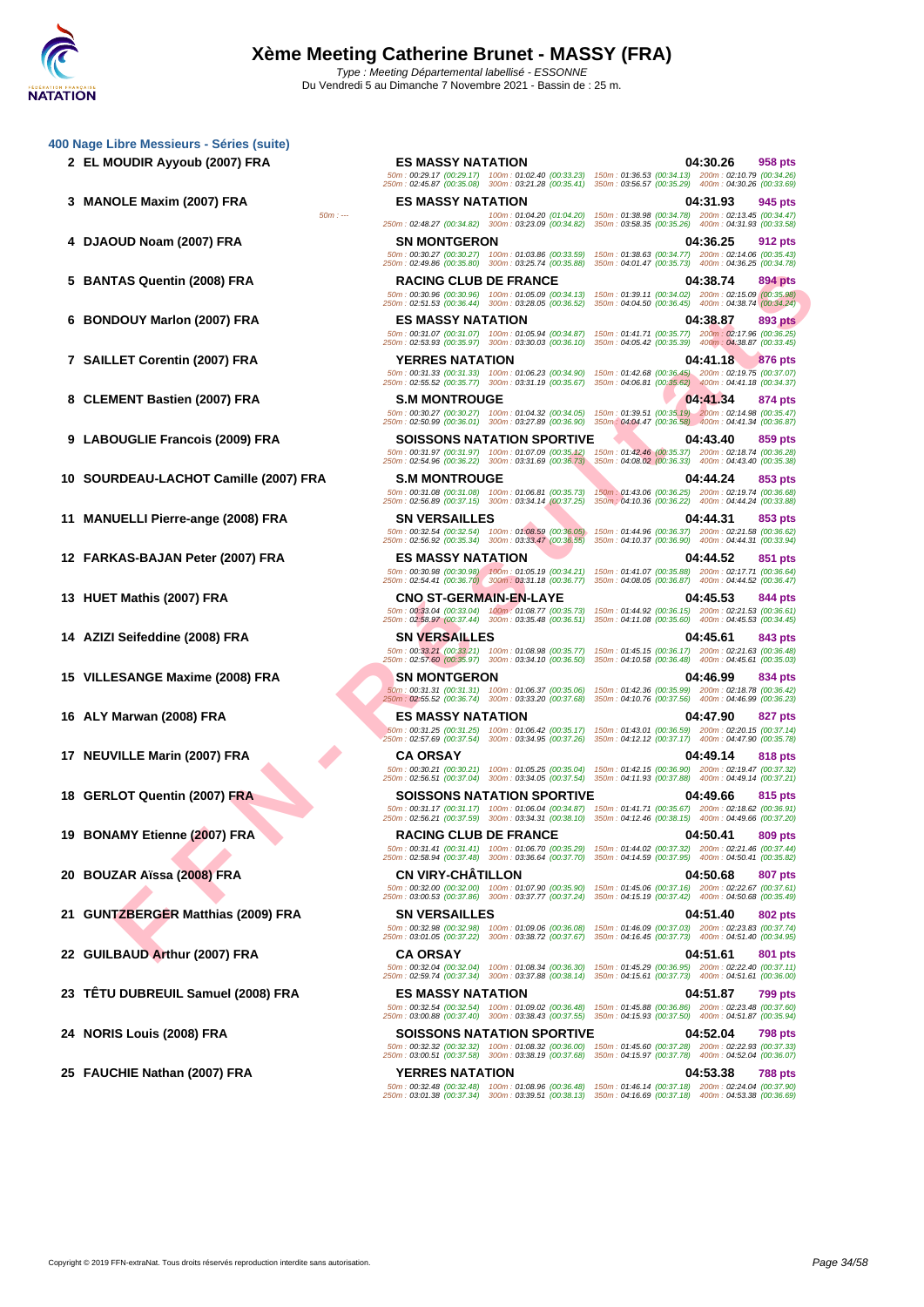**[400 Nage](http://www.ffnatation.fr/webffn/index.php) Libre Messieurs - Séries (suite)**

- **26 SAVARY Léandre (2007) FRA CN VIRY-CHÂTILLON 04:53.71 786 pts**
- 

- 
- 
- 
- 
- 
- 

- 
- 
- 

- 
- 
- 
- 

- 
- 

**FANTETY Vanish FRA** SUBARDON PRA<br>
FRATIET Yannis (2008) FRA CHARLES SUBARDON DESCRIPTION COMPANY CONTINUES IN THE SUBARDON DESCRIPTION COMPANY CONTINUES IN THE SUBARDON DESCRIPTION COMPANY CONTINUES IN THE SUBARDON DESCR 50m : 00:31.62 (00:31.62) 100m : 01:07.99 (00:36.37) 150m : 01:45.38 (00:37.39) 200m : 02:22.77 (00:37.39) 250m : 03:01.45 (00:38.68) 300m : 03:38.75 (00:37.30) 350m : 04:17.27 (00:38.52) 400m : 04:53.71 (00:36.44) **27 FETTAR Issam (2008) FRA SN MONTGERON 04:53.90 785 pts** 50m : 00:32.76 (00:32.76) 100m : 01:08.64 (00:35.88) 150m : 01:45.95 (00:37.31) 200m : 02:23.33 (00:37.38) 250m : 03:01.31 (00:37.98) 300m : 03:39.08 (00:37.77) 350m : 04:17.19 (00:38.11) 400m : 04:53.90 (00:36.71) **28 COLOGON-HASSAMBAY Arthur (2008) FRA CN LE PLESSIS-ROBINSON 04:58.90 750 pts** 50m : 00:31.38 (00:31.38) 100m : 01:08.30 (00:36.92) 150m : 01:47.17 (00:38.87) 200m : 02:26.31 (00:39.14) 250m : 03:05.11 (00:38.80) 300m : 03:44.27 (00:39.16) 350m : 04:22.99 (00:38.72) 400m : 04:58.90 (00:35.91) **29 DESMAISON Tom (2008) FRA SN VERSAILLES 04:59.01 750 pts** 50m : 00:33.93 (00:33.93) 100m : 01:11.59 (00:37.66) 150m : 01:50.05 (00:38.46) 200m : 02:28.08 (00:38.03) 250m : 03:06.52 (00:38.44) 300m : 03:44.72 (00:38.20) 350m : 04:22.78 (00:38.06) 400m : 04:59.01 (00:36.23) **30 LE GRATIET Yannis (2008) FRA C VIKINGS DE ROUEN 04:59.26 748 pts** 50m : 00:32.86 (00:32.86) 100m : 01:10.10 (00:37.24) 150m : 01:48.38 (00:38.28) 200m : 02:26.97 (00:38.59) 250m : 03:05.57 (00:38.60) 300m : 03:44.16 (00:38.59) 350m : 04:22.51 (00:38.35) 400m : 04:59.26 (00:36.75) **31 ROCThaddée (2007) FRA RACING CLUB DE FRANCE 05:00.94 737 pts** 50m : 00:33.32 (00:33.32) 100m : 01:10.44 (00:37.12) 150m : 01:48.47 (00:38.03) 200m : 02:27.11 (00:38.64) 250m : 03:05.25 (00:38.14) 300m : 03:44.17 (00:38.92) 350m : 04:23.63 (00:39.46) 400m : 05:00.94 (00:37.31) **32 ATTERBOM Oskar (2008) FRA C VIKINGS DE ROUEN 05:01.72 731 pts** 50m : 00:32.35 (00:32.35) 100m : 01:08.87 (00:36.52) 150m : 01:46.24 (00:37.37) 200m : 02:24.49 (00:38.25) 250m : 03:03.09 (00:38.60) 300m : 03:42.24 (00:39.15) 350m : 04:22.10 (00:39.86) 400m : 05:01.72 (00:39.62) **33 ABBOUDI Isaac (2008) FRA CN VIRY-CHÂTILLON 05:01.92 730 pts** 50m : 00:32.91 (00:32.91) 100m : 01:09.72 (00:36.81) 150m : 01:47.79 (00:38.07) 200m : 02:26.00 (00:38.21) 250m : 03:04.66 (00:38.66) 300m : 03:43.20 (00:38.54) 350m : 04:22.69 (00:39.49) 400m : 05:01.92 (00:39.23) **34 PAVLOVIC Luka (2009) FRA SN MONTGERON 05:03.06 723 pts** 50m : 00:33.20 (00:33.20) 100m : 01:10.30 (00:37.10) 150m : 01:48.45 (00:38.15) 200m : 02:27.08 (00:38.63) 250m : 03:06.29 (00:39.21) 300m : 03:45.46 (00:39.17) 350m : 04:24.97 (00:39.51) 400m : 05:03.06 (00:38.09) **35 POYEN Tom (2008) FRA CN LE PLESSIS-ROBINSON 05:04.94 710 pts** 50m : 00:32.73 (00:32.73) 100m : 01:09.78 (00:37.05) 150m : 01:49.08 (00:39.30) 200m : 02:27.77 (00:38.69) 250m : 03:07.37 (00:39.60) 300m : 03:47.06 (00:39.69) 350m : 04:26.76 (00:39.70) 400m : 05:04.94 (00:38.18) **36 BAZUREAU Corentin (2008) FRA ES MASSY NATATION 05:07.96 690 pts** 50m : 00:33.38 (00:33.38) 100m : 01:11.56 (00:38.18) 150m : 01:51.37 (00:39.81) 200m : 02:31.03 (00:39.66) 250m : 03:11.50 (00:40.47) 300m : 03:51.11 (00:39.61) 350m : 04:30.97 (00:39.86) 400m : 05:07.96 (00:36.99) **37 ENNEBATI OUAKSEL Mazir (2009) FRA SN VERSAILLES 05:09.92 678 pts** 50m : 00:34.84 (00:34.84) 100m : 01:14.05 (00:39.21) 150m : 01:54.33 (00:40.28) 200m : 02:34.92 (00:40.59) 250m : 03:14.57 (00:39.65) 300m : 03:54.78 (00:40.21) 350m : 04:33.38 (00:38.60) 400m : 05:09.92 (00:36.54) **38 DECOUDUN Gabriel (2009) FRA VAL D'ESSONNE MENNECY AQUA CLUB 05:11.89 665 pts** 50m : 00:33.94 (00:33.94) 100m : 01:13.36 (00:39.42) 150m : 01:53.43 (00:40.07) 200m : 02:34.09 (00:40.66) 250m : 03:53.40 (01:19.31) 300m : 04:33.42 (00:40.02) 350m : 05:11.89 (00:38.47) 400m : 05:11.89 (00:00.00) **39 DOLEY Basile (2009) FRA C VIKINGS DE ROUEN 05:12.36 662 pts** 50m : 00:34.43 (00:34.43) 100m : 01:12.32 (00:37.89) 150m : 01:52.10 (00:39.78) 200m : 02:32.08 (00:39.98) 250m : 03:12.53 (00:40.45) 300m : 03:53.09 (00:40.56) 350m : 04:33.48 (00:40.39) 400m : 05:12.36 (00:38.88) **40 CHAPELIER Owen (2008) FRA SN VERSAILLES 05:13.10 657 pts** 50m : 00:35.44 (00:35.44) 100m : 01:14.70 (00:39.26) 150m : 01:55.13 (00:40.43) 200m : 02:35.54 (00:40.41) 250m : 03:15.70 (00:40.16) 300m : 03:56.32 (00:40.62) 350m : 04:35.66 (00:39.34) 400m : 05:13.10 (00:37.44) **41 LY Alexander (2008) FRA RACING CLUB DE FRANCE 05:17.11 632 pts** 50m : 00:33.05 (00:33.05) 100m : 01:11.39 (00:38.34) 150m : 01:52.09 (00:40.70) 200m : 02:33.39 (00:41.30) 250m : 03:55.54 (01:22.15) 300m : 04:36.21 (00:40.67) 350m : 05:17.11 (00:40.90) 400m : 05:17.11 (00:00.00) **42 RABEMANANJARA Thomas (2008) FRA CN VIRY-CHÂTILLON 05:17.82 628 pts** 50m : 00:33.65 (00:33.65) 100m : 01:11.05 (00:37.40) 150m : 01:49.82 (00:38.77) 200m : 02:30.37 (00:40.55) 250m : 03:12.19 (00:41.82) 300m : 03:54.08 (00:41.89) 350m : 04:36.91 (00:42.83) 400m : 05:17.82 (00:40.91) **43 DEROUELLE Estève (2008) FRA CA ORSAY 05:19.94 614 pts** 50m : 00:36.47 (00:36.47) 100m : 01:16.98 (00:40.51) 150m : 01:58.14 (00:41.16) 200m : 02:39.82 (00:41.68) 250m : 03:20.19 (00:40.37) 300m : 04:00.93 (00:40.74) 350m : 04:42.31 (00:41.38) 400m : 05:19.94 (00:37.63) **44 LEGOT Gabriel (2007) FRA SN MONTGERON 05:20.61 610 pts** 50m : 00:33.30 (00:33.30) 100m : 01:12.16 (00:38.86) 150m : 01:53.05 (00:40.89) 200m : 02:34.33 (00:41.28) 250m : 03:57.67 (01:23.34) 300m : 04:38.02 (00:40.35) 350m : 05:20.61 (00:42.59) 400m : 05:20.61 (00:00.00) **45 LE GRATIET Yohann (2009) FRA C VIKINGS DE ROUEN 05:21.03 608 pts** 50m : 00:35.16 (00:35.16) 100m : 01:14.79 (00:39.63) 150m : 01:56.24 (00:41.45) 200m : 02:37.42 (00:41.18) 250m : 03:19.00 (00:41.58) 300m : 04:00.26 (00:41.26) 350m : 04:41.72 (00:41.46) 400m : 05:21.03 (00:39.31) **46 BEKKA Wassim (2009) FRA CN VIRY-CHÂTILLON 05:24.44 587 pts** 50m : 00:36.63 (00:36.63) 100m : 01:17.00 (00:40.37) 150m : 01:58.15 (00:41.15) 200m : 02:39.48 (00:41.33) 250m : 03:21.50 (00:42.02) 300m : 04:02.97 (00:41.47) 350m : 04:44.42 (00:41.45) 400m : 05:24.44 (00:40.02) **47 MIALOT Paul (2009) FRA CA ORSAY 05:25.41 581 pts** 50m : 00:35.10 (00:35.10) 100m : 01:15.57 (00:40.47) 150m : 01:57.05 (00:41.48) 200m : 02:38.58 (00:41.53) 250m : 03:20.23 (00:41.65) 300m : 04:02.09 (00:41.86) 350m : 04:44.37 (00:42.28) 400m : 05:25.41 (00:41.04) **48 GOUASMI Rayan (2008) FRA CN VIRY-CHÂTILLON 05:25.92 578 pts** 50m : 00:34.01 (00:34.01) 100m : 01:13.00 (00:38.99) 150m : 01:54.66 (00:41.66) 200m : 02:36.87 (00:42.21) 250m : 03:19.15 (00:42.28) 300m : 04:01.05 (00:41.90) 350m : 04:40.32 (00:39.27) 400m : 05:25.92 (00:45.60) **49 ORSETTI Abel (2008) FRA RACING CLUB DE FRANCE 05:33.39 535 pts** 50m : 00:35.47 (00:35.47) 100m : 01:16.77 (00:41.30) 150m : 01:59.74 (00:42.97) 200m : 02:42.65 (00:42.91) 250m : 03:26.25 (00:43.60) 300m : 04:09.11 (00:42.86) 350m : 04:51.81 (00:42.70) 400m : 05:33.39 (00:41.58)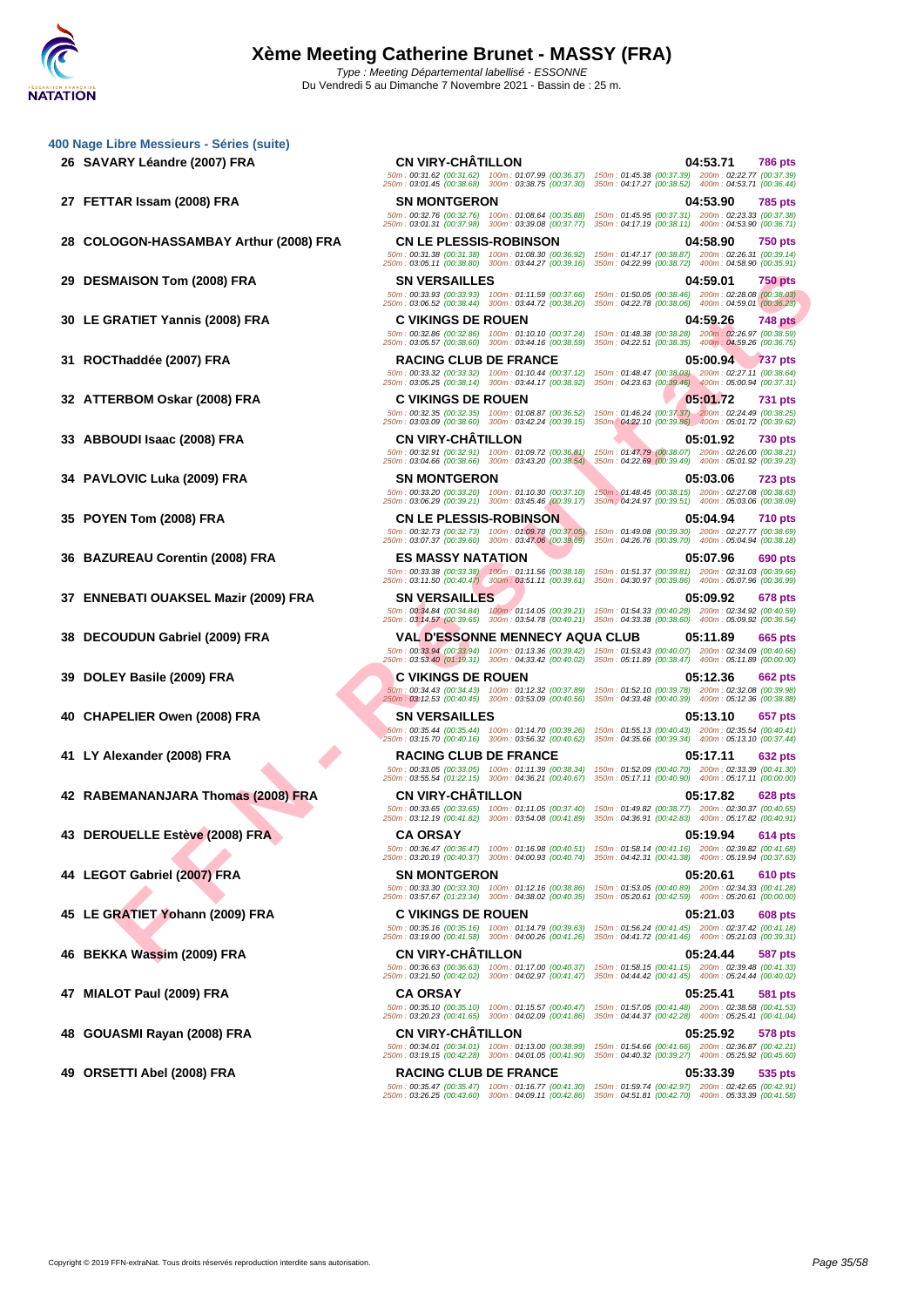|    | 400 Nage Libre Messieurs - Séries (suite)                     |                                                                                                                                                                                                                                                             |                                                                                                                                          |
|----|---------------------------------------------------------------|-------------------------------------------------------------------------------------------------------------------------------------------------------------------------------------------------------------------------------------------------------------|------------------------------------------------------------------------------------------------------------------------------------------|
|    | 50 JAY Vadim (2009) FRA                                       | <b>RACING CLUB DE FRANCE</b><br>50m: 00:35.28 (00:35.28) 100m: 01:14.94 (00:39.66) 150m: 01:57.38 (00:42.44) 200m: 02:40.37 (00:42.99)<br>250m: 03:23.91 (00:43.54) 300m: 04:06.87 (00:42.96)                                                               | 05:33.61<br>533 pts<br>350m: 04:51.31 (00:44.44) 400m: 05:33.61 (00:42.30)                                                               |
|    | 51 NEDELLEC Martin (2008) FRA                                 | <b>ES MASSY NATATION</b><br>50m: 00:35.06 (00:35.06) 100m: 01:14.11 (00:39.05)<br>250m: 03:22.32 (00:43.05) 300m: 04:06.85 (00:44.53)                                                                                                                       | 05:35.57<br>522 pts<br>150m: 01:56.52 (00:42.41) 200m: 02:39.27 (00:42.75)<br>350m: 04:51.48 (00:44.63) 400m: 05:35.57 (00:44.09)        |
|    | 52 EL MOUDIR Wassim (2009) FRA                                | <b>ES MASSY NATATION</b><br>50m: 00:37.64 (00:37.64) 100m: 01:19.33 (00:41.69)<br>250m: 03:28.58 (00:43.64) 300m: 04:11.48 (00:42.90)                                                                                                                       | 05:38.35<br>507 pts<br>150m: 02:01.74 (00:42.41) 200m: 02:44.94 (00:43.20)<br>350m: 04:54.08 (00:42.60) 400m: 05:38.35 (00:44.27)        |
| 53 | COURALET TAPI Cohen (2009) FRA                                | <b>CA ORSAY</b><br>50m: 00:34.96 (00:34.96) 100m: 01:15.62 (00:40.66)                                                                                                                                                                                       | 05:39.39<br><b>501 pts</b><br>150m: 01:57.90 (00:42.28) 200m: 02:41.50 (00:43.60)                                                        |
|    | 54 DECOUDUN Rafael (2009) FRA                                 | 250m: 03:26.63 (00:45.13) 300m: 04:11.40 (00:44.77) 350m: 04:57.25 (00:45.85) 400m: 05:39.39 (00:42.14)<br><b>VAL D'ESSONNE MENNECY AQUA CLUB</b><br>50m: 00:37.08 (00:37.08) 100m: 01:19.09 (00:42.01) 150m: 02:03.42 (00:44.33) 200m: 02:47.88 (00:44.46) | <b>489 pts</b><br>05:41.57                                                                                                               |
|    | 55 CALABER Stanislas (2009) FRA                               | 250m: 03:31.67 (00:43.79) 300m: 04:15.59 (00:43.92) 350m: 04:59.40 (00:43.81) 400m: 05:41.57 (00:42.17)<br><b>CN LE PLESSIS-ROBINSON</b><br>50m: 00:35.89 (00:35.89) 100m: 01:18.25 (00:42.36) 150m: 02:01.99 (00:43.74) 200m: 02:46.29 (00:44.30)          | 05:45.62<br>467 pts                                                                                                                      |
|    | 56 SERCIEN Jaden (2009) FRA                                   | 250m: 03:31.08 (00:44.79) 300m: 04:15.93 (00:44.85) 350m: 05:00.55 (00:44.62) 400m: 05:45.62 (00:45.07)<br><b>ES MASSY NATATION</b>                                                                                                                         | 05:48.17<br>453 pts                                                                                                                      |
|    | 57 GUERTON Lenny (2009) FRA                                   | 50m: 00:36.98 (00:36.98) 100m: 01:19.48 (00:42.50) 150m: 02:02.15 (00:42.67) 200m: 02:45.36 (00:43.21)<br>250m: 03:30.13 (00:44.77) 300m: 04:16.25 (00:46.12)<br><b>ETAMPES NATATION</b>                                                                    | 350m: 05:03.04 (00:46.79) 400m: 05:48.17 (00:45.13)<br>05:50.59<br>441 pts                                                               |
|    | 58 HASSAOUI IIyass (2008) FRA                                 | 50m: 00:37.74 (00:37.74) 100m: 01:21.69 (00:43.95)<br>250m: 03:37.62 (00:45.54) 300m: 04:23.65 (00:46.03)<br><b>SN MONTGERON</b>                                                                                                                            | 150m: 02:06.55 (00:44.86) 200m: 02:52.08 (00:45.53)<br>350m: 05:08.52 (00:44.87) 400m: 05:50.59 (00:42.07)<br>05:50.69<br>440 pts        |
| 59 | <b>CANDAT Germain (2008) FRA</b>                              | 50m: 00:34.67 (00:34.67) 100m: 01:17.23 (00:42.56)<br>250m: 03:32.68 (00:45.58) 300m: 04:19.86 (00:47.18)<br><b>S.M MONTROUGE</b>                                                                                                                           | 150m: 02:01.21 (00:43.98) 200m: 02:47.10 (00:45.89)<br>350m : 05:05.68 (00:45.82)  400m : 05:50.69 (00:45.01)<br>05:57.81<br>404 pts     |
|    | 60 LEGOT Jérémy (2009) FRA                                    | 50m: 00:38.35 (00:38.35) 100m: 01:22.24 (00:43.89)<br>250m: 03:40.12 (00:46.43) 300m: 04:26.49 (00:46.37)<br><b>SN MONTGERON</b>                                                                                                                            | 150m: 02:07.51 (00:45.27) 200m: 02:53.69 (00:46.18)<br>350m: 05:13.13 (00:46.64) 400m: 05:57.81 (00:44.68)<br>05:58.79<br>399 pts        |
|    |                                                               | 50m: 00:39.32 (00:39.32) 100m: 01:23.45 (00:44.13)<br>250m: 03:42.46 (00:46.46) 300m: 04:28.72 (00:46.26)                                                                                                                                                   | 150m: 02:09.33 (00:45.88) 200m: 02:56.00 (00:46.67)<br>350m: 05:14.42 (00:45.70) 400m: 05:58.79 (00:44.37)                               |
|    | 61 EURIAT Bruce (2009) FRA                                    | <b>RACING CLUB DE FRANCE</b><br>50m: 00:39.32 (00:39.32) 100m: 01:22.59 (00:43.27)<br>250m: 03:40.79 (00:46.22) 300m: 04:28.44 (00:47.65)                                                                                                                   | 05:59.70<br>395 pts<br>150m: 02:08.41 (00:45.82) 200m: 02:54.57 (00:46.16)<br>350m: 05:15.19 (00:46.75) 400m: 05:59.70 (00:44.51)        |
|    | 62 REDOUANE Sami (2008) FRA                                   | <b>SCA 2000 EVRY</b><br>50m: 00:39.39 (00:39.39) 100m: 01:24.56 (00:45.17)<br>250m: 03:46.16 (00:47.11) 300m: 04:32.90 (00:46.74)                                                                                                                           | 06:03.08<br><b>378 pts</b><br>150m: 02:12.12 (00:47.56) 200m: 02:59.05 (00:46.93)<br>350m: 05:18.55 (00:45.65) 400m: 06:03.08 (00:44.53) |
|    | 63 BARLIER Lucas (2009) FRA                                   | <b>CN VIRY-CHATILLON</b><br>50m: 00:41.09 (00:41.09) 100m: 01:28.04 (00:46.95)<br>250m: 03:48.49 (00:47.29) 300m: 04:36.26 (00:47.77)                                                                                                                       | 06:06.36<br><b>362 pts</b><br>150m: 02:14.14 (00:46.10) 200m: 03:01.20 (00:47.06)<br>350m: 05:23.51 (00:47.25) 400m: 06:06.36 (00:42.85) |
|    | 64 DIALLO Salihou (2009) FRA                                  | <b>SCA 2000 EVRY</b><br>50m: 00:40.62 (00:40.62) 100m: 01:27.46 (00:46.84)<br>250m: 03:53.18 (00:48.75) 300m: 04:41.78 (00:48.60)                                                                                                                           | 06:16.78<br>315 pts<br>150m: 02:15.31 (00:47.85) 200m: 03:04.43 (00:49.12)<br>350m: 05:30.54 (00:48.76) 400m: 06:16.78 (00:46.24)        |
|    | 65 PACE Alexis (2009) FRA                                     | <b>US VAIRES</b><br>50m: 00:42.06 (00:42.06) 100m: 02:17.26 (01:35.20) 150m: 03:07.66 (00:50.40) 200m: 03:58.65 (00:50.99)                                                                                                                                  | 06:31.84<br><b>252 pts</b>                                                                                                               |
|    | 66 REPESCIUC Ruslan (2009) FRA                                | 250m: 04:49.79 (00:51.14) 300m: 05:42.94 (00:53.15) 350m: 06:31.84 (00:48.90) 400m: 06:31.84 (00:00.00)<br><b>SN MONTGERON</b><br>50m: 00:41.28 (00:41.28) 100m: 01:29081 : (00:48.53)                                                                      | 06:32.26<br><b>251 pts</b><br>200m: 03:13.02 (01:43.21)                                                                                  |
|    | 67 ELIAS-MENET Maxime (2009) FRA                              | 250m: 04:04.00 (00:50.98) 300m: 04:54.41 (00:50.41) 350m: 05:45.67 (00:51.26) 400m: 06:32.26 (00:46.59)<br>CA L'HAY-LES-RUSES<br>50m : 00:45.76 (00:45.76) 100m : 01:36.70 (00:50.94) 150m : 02:29.00 (00:52.30) 200m : 03:22.94 (00:53.94)                 | 06:58.66<br><b>158 pts</b>                                                                                                               |
|    | --- COLLIN Lucas (2008) FRA                                   | 250m: 04:17.02 (00:54.08) 300m: 05:11.42 (00:54.40) 350m: 06:05.94 (00:54.52) 400m: 06:58.66 (00:52.72)<br><b>RACING CLUB DE FRANCE</b>                                                                                                                     | <b>DNS</b> dec                                                                                                                           |
|    | 50 Dos Messieurs - Finale A 9-11 ans (Samedi 6 Novembre 2021) |                                                                                                                                                                                                                                                             |                                                                                                                                          |
|    | 1 FAUCONNIER Léo (2010) FRA                                   | AQUA VALLÉE-DE-CHEVREUSE                                                                                                                                                                                                                                    | 00:36.22<br><b>681 pts</b>                                                                                                               |
|    | 2 CHECOURY Gabriel (2010) FRA                                 | <b>RACING CLUB DE FRANCE</b>                                                                                                                                                                                                                                | 00:36.65<br><b>662 pts</b>                                                                                                               |

#### **50 Dos Messieurs - Finale A 9-11 ans** (Samedi 6 Novembre 2021)

| 1 FAUCONNIER Léo (2010) FRA   | AQUA VALLÉE-DE-CHEVREUSE     | 00:36.22 | <b>681 pts</b> |
|-------------------------------|------------------------------|----------|----------------|
| 2 CHECOURY Gabriel (2010) FRA | <b>RACING CLUB DE FRANCE</b> | 00:36.65 | <b>662 pts</b> |
| 2 CATAYEE Joackim (2010) FRA  | <b>SCA 2000 EVRY</b>         | 00:36.65 | <b>662 pts</b> |
| 4 JULIEN Baptiste (2010) FRA  | <b>SN VERSAILLES</b>         | 00:37.56 | <b>621 pts</b> |
| 5 CHECOURY Eli (2010) FRA     | <b>RACING CLUB DE FRANCE</b> | 00:38.07 | <b>599 pts</b> |
| 6 BAZUREAU Antonin (2010) FRA | <b>ES MASSY NATATION</b>     | 00:38.13 | <b>597 pts</b> |
| 7 CHAVEL Noah (2010) FRA      | <b>RACING CLUB DE FRANCE</b> | 00:39.16 | 553 pts        |
| 8 AQUILON Romain (2010) FRA   | <b>S.M MONTROUGE</b>         | 00:39.24 | 550 pts        |
|                               |                              |          |                |

**50 Dos Messieurs - Séries 9-11 ans** (Samedi 6 Novembre 2021)

| 1 FAUCONNIER Léo (2010) FRA | AQUA VALLÉE-DE-CHEVREUSE | 00:36.11 | <b>686 pts</b> |
|-----------------------------|--------------------------|----------|----------------|
|                             |                          |          |                |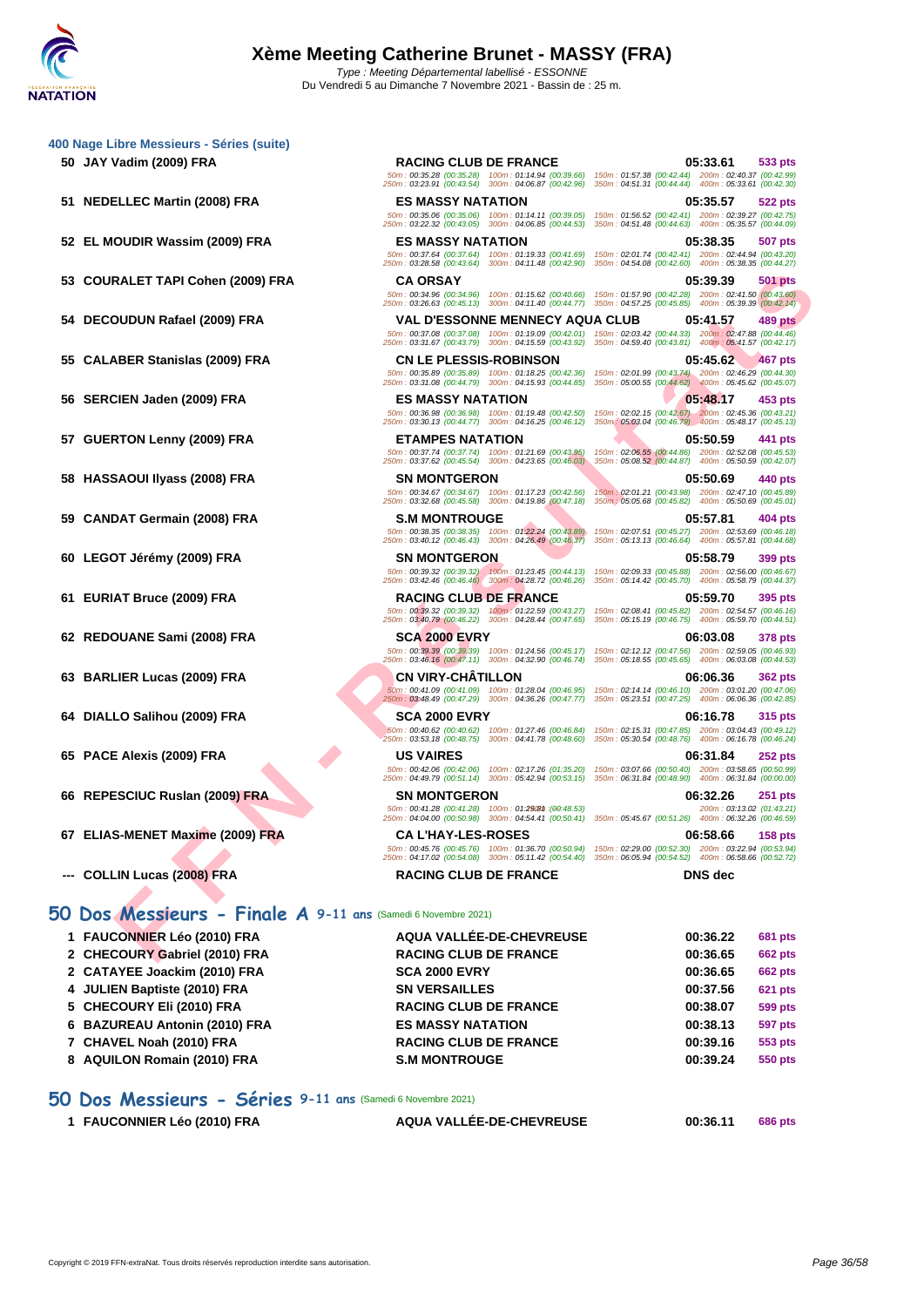

#### **[50 Dos M](http://www.ffnatation.fr/webffn/index.php)essieurs - Séries (suite)**

|    | 2 CHECOURY Gabriel (2010) FRA                              | R/       |
|----|------------------------------------------------------------|----------|
|    | 3 JULIEN Baptiste (2010) FRA                               | S١       |
|    | 4 CHECOURY Eli (2010) FRA                                  | R١       |
|    | 5 CATAYEE Joackim (2010) FRA                               | SC       |
|    | 6 CHAVEL Noah (2010) FRA                                   | R/       |
|    | 7 BAZUREAU Antonin (2010) FRA                              | ES       |
|    | 8 AQUILON Romain (2010) FRA                                | S.I      |
|    | 9 HADJIDJ Jalis (2010) FRA                                 | E٤       |
|    | 10 ALOISIO Jonathan Diego (2010) FRA                       | C١       |
|    | 11 VAN CAENEGEM Tom (2011) FRA                             | S.I      |
|    | 12 PILTZ Lukas (2010) GER                                  | R/       |
|    | 13 HOUP Nathan (2010) FRA                                  | A٥       |
|    | 14 STOCKMANN Victor (2010) FRA                             | C١       |
|    | 15 VELLUET Thimothé (2010) FRA                             | C١       |
|    | 16 DANIEL Nohan (2010) FRA                                 | ES       |
|    | 17 KERFORN Paul (2011) FRA                                 | C/       |
|    | 18 REAL Pablo (2010) FRA                                   | C/       |
|    | 19 TRAN Alvin (2011) FRA                                   | ບເ       |
|    | 20 KHEMIR Ali (2010) FRA                                   | S١       |
|    | 21 HAMOUDA Adam (2010) FRA                                 | ES       |
|    | 22 BATAILLE Alexandre (2010) FRA                           | C١       |
|    | 23 MURAKAMI-FONTANI Nicolo (2010) FRA                      | R/       |
|    | 24 NAOUN Kenzy (2010) FRA                                  | S١       |
|    | 25 KECHABIA Anice (2010) FRA                               | C,       |
|    | 26 CHARTREL Pierre-Louis (2011) FRA                        | S١       |
|    | 27 TETU DUBREUIL Raphael (2011) FRA                        | E٤       |
|    | 28 CECCHETTO Liron (2010) FRA                              | C١       |
|    | 29 TRAMIER Emile (2010) FRA                                | R/       |
|    | 30 NAOUI LE BECHEC Ilian (2010) FRA                        | C '      |
|    | 31 MARTIN Sasha (2010) FRA                                 | E٤       |
|    |                                                            | S١       |
|    | 32 MARTIN Maël (2011) FRA                                  | S I      |
|    | 33 GARCIA Alexandre (2010) FRA                             |          |
|    | 34 AMINE Soulaymane (2010) FRA<br>35 NIEL Marin (2010) FRA | C١       |
|    | 36 TRéBOSC Yanis (2011) FRA                                | S١<br>E٤ |
|    |                                                            |          |
|    | 37 OSIPOV Mikael (2011) FRA                                | C١       |
|    | 38 MARINO Luca (2011) FRA                                  | SC       |
|    | 39 ANTONUCCI Liam (2011) FRA                               | ES       |
|    | 40 DEMALDENT Jules (2011) FRA                              | S١       |
| 41 | <b>TEPLIER Mathys (2011) FRA</b>                           | S١       |
|    | 42 MAMDOURICCIULLI Amjad (2011) FRA                        | S١       |
|    | 43 OUVRARD Philémon (2010) FRA                             | А٥       |
|    | 44 REMY Lucas (2012) FRA                                   | ES       |
|    | 45 LANGLAIS NAVARRETE Ethan (2010) FRA                     | S١       |
|    | 46 BROET Kaan (2010) FRA                                   | C/       |
|    | 47 LE FLOCDANET Alban (2010) FRA                           | S١       |
|    | 48 MOUA NOU TOUA Russel (2011) FRA                         | E١       |
|    | 49 SEI Léo-Paul (2012) FRA                                 | S١       |
|    | 50 CORAGLIA Bautista (2012) ITA                            | S١       |
|    | 51 DUCLOUX Marley (2010) FRA                               | ES       |
|    | 52 COMBALUZIER Noé (2012) FRA                              | S١       |
|    | 53 ROUX Nathan (2012) FRA                                  | S١       |
|    | 54 BELHAJ Haroon (2012) FRA                                | S١       |
|    | 55 LHOMMEDIEU Tom (2012) FRA                               | S١       |

| 2 CHECOURY Gabriel (2010) FRA          | <b>RACING CLUB DE FRANCE</b>     | 00:36.54 | 667 pts        |
|----------------------------------------|----------------------------------|----------|----------------|
| 3 JULIEN Baptiste (2010) FRA           | <b>SN VERSAILLES</b>             | 00:36.90 | <b>651 pts</b> |
| 4 CHECOURY Eli (2010) FRA              | <b>RACING CLUB DE FRANCE</b>     | 00:37.39 | <b>629 pts</b> |
| 5 CATAYEE Joackim (2010) FRA           | <b>SCA 2000 EVRY</b>             | 00:37.49 | <b>624 pts</b> |
| 6 CHAVEL Noah (2010) FRA               | <b>RACING CLUB DE FRANCE</b>     | 00:37.94 | 605 pts        |
| 7 BAZUREAU Antonin (2010) FRA          | <b>ES MASSY NATATION</b>         | 00:38.39 | 586 pts        |
| 8 AQUILON Romain (2010) FRA            | <b>S.M MONTROUGE</b>             | 00:39.61 | 535 pts        |
| 9 HADJIDJ Jalis (2010) FRA             | <b>ES MASSY NATATION</b>         | 00:39.88 | <b>524 pts</b> |
| 10 ALOISIO Jonathan Diego (2010) FRA   | <b>CN LE PLESSIS-ROBINSON</b>    | 00:40.37 | <b>505 pts</b> |
| 11 VAN CAENEGEM Tom (2011) FRA         | <b>S.M MONTROUGE</b>             | 00:40.65 | <b>494 pts</b> |
| 12 PILTZ Lukas (2010) GER              | <b>RACING CLUB DE FRANCE</b>     | 00:41.00 | <b>480 pts</b> |
| 13 HOUP Nathan (2010) FRA              | AQUA VALLÉE-DE-CHEVREUSE         | 00:41.33 | <b>468 pts</b> |
| 14 STOCKMANN Victor (2010) FRA         | <b>CN ST-MICHEL-SUR-ORGE</b>     | 00:41.44 | <b>463 pts</b> |
| 15 VELLUET Thimothé (2010) FRA         | <b>CN LE PLESSIS-ROBINSON</b>    | 00:41.60 | 457 pts        |
| 16 DANIEL Nohan (2010) FRA             | <b>ES MASSY NATATION</b>         | 00:41.67 | 455 pts        |
| 17 KERFORN Paul (2011) FRA             | <b>CA ORSAY</b>                  | 00:41.75 | 452 pts        |
| 18 REAL Pablo (2010) FRA               | <b>CA L'HAY-LES-ROSES</b>        | 00:41.90 | 446 pts        |
| 19 TRAN Alvin (2011) FRA               | <b>US VILLEJUIF NATATION</b>     | 00:41.92 | 446 pts        |
| 20 KHEMIR Ali (2010) FRA               | <b>SN VERSAILLES</b>             | 00:42.06 | 440 pts        |
| 21 HAMOUDA Adam (2010) FRA             | <b>ES MASSY NATATION</b>         | 00:42.17 | 436 pts        |
| 22 BATAILLE Alexandre (2010) FRA       | <b>CN LE PLESSIS-ROBINSON</b>    | 00:42.19 | 436 pts        |
| 23 MURAKAMI-FONTANI Nicolo (2010) FRA  | <b>RACING CLUB DE FRANCE</b>     | 00:42.45 | 426 pts        |
| 24 NAOUN Kenzy (2010) FRA              | <b>SN VERSAILLES</b>             | 00:42.81 | 413 pts        |
| 25 KECHABIA Anice (2010) FRA           | <b>C VIKINGS DE ROUEN</b>        | 00:43.06 | 404 pts        |
| 26 CHARTREL Pierre-Louis (2011) FRA    | <b>SN VERSAILLES</b>             | 00:43.32 | 395 pts        |
| 27 TETU DUBREUIL Raphael (2011) FRA    | <b>ES MASSY NATATION</b>         | 00:43.34 | 395 pts        |
| 28 CECCHETTO Liron (2010) FRA          | <b>CN ST-MICHEL-SUR-ORGE</b>     | 00:43.53 | 388 pts        |
| 29 TRAMIER Emile (2010) FRA            | <b>RACING CLUB DE FRANCE</b>     | 00:43.87 | 376 pts        |
| 30 NAOUI LE BECHEC Ilian (2010) FRA    | <b>C VIKINGS DE ROUEN</b>        | 00:44.00 | 372 pts        |
| 31 MARTIN Sasha (2010) FRA             | <b>ES MASSY NATATION</b>         | 00:44.33 | 361 pts        |
| 32 MARTIN Maël (2011) FRA              | <b>SN VERSAILLES</b>             | 00:44.61 | 352 pts        |
| 33 GARCIA Alexandre (2010) FRA         | <b>S.M MONTROUGE</b>             | 00:44.83 | 344 pts        |
| 34 AMINE Soulaymane (2010) FRA         | <b>CN LE PLESSIS-ROBINSON</b>    | 00:44.91 | 342 pts        |
| 35 NIEL Marin (2010) FRA               | <b>SN VERSAILLES</b>             | 00:45.72 | 316 pts        |
| 36 TRéBOSC Yanis (2011) FRA            | <b>ES MASSY NATATION</b>         | 00:45.74 | 315 pts        |
| 37 OSIPOV Mikael (2011) FRA            | <b>CN LE PLESSIS-ROBINSON</b>    | 00:45.87 | 311 pts        |
| 38 MARINO Luca (2011) FRA              | <b>SCA 2000 EVRY</b>             | 00:46.18 | 302 pts        |
| 39 ANTONUCCI Liam (2011) FRA           | <b>ES VITRY</b>                  | 00:46.54 | <b>291 pts</b> |
| 40 DEMALDENT Jules (2011) FRA          | <b>SN VERSAILLES</b>             | 00:46.77 | <b>284 pts</b> |
| 41   TEPLIER Mathys (2011) FRA         | <b>SN MONTGERON</b>              | 00:46.91 | <b>280 pts</b> |
| 42 MAMDOURICCIULLI Amjad (2011) FRA    | <b>SN VERSAILLES</b>             | 00:47.58 | <b>261 pts</b> |
| 43 OUVRARD Philémon (2010) FRA         | <b>AQUA VALLÉE-DE-CHEVREUSE</b>  | 00:47.84 | <b>254 pts</b> |
| 44 REMY Lucas (2012) FRA               | <b>ES MASSY NATATION</b>         | 00:49.00 | <b>222 pts</b> |
| 45 LANGLAIS NAVARRETE Ethan (2010) FRA | <b>SN MONTGERON</b>              | 00:49.51 | <b>209 pts</b> |
| 46 BROET Kaan (2010) FRA               | <b>CA L'HAY-LES-ROSES</b>        | 00:49.64 | <b>206 pts</b> |
| 47 LE FLOCDANET Alban (2010) FRA       | <b>SN VERSAILLES</b>             | 00:49.71 | <b>204 pts</b> |
| 48 MOUA NOU TOUA Russel (2011) FRA     | <b>EN STE-GENEVIÈVE-DES-BOIS</b> | 00:50.46 | <b>186 pts</b> |
| 49 SEI Léo-Paul (2012) FRA             | <b>SN VERSAILLES</b>             | 00:51.66 | <b>158 pts</b> |
| 50 CORAGLIA Bautista (2012) ITA        | <b>SN VERSAILLES</b>             | 00:52.61 | <b>138 pts</b> |
| 51 DUCLOUX Marley (2010) FRA           | <b>ES MASSY NATATION</b>         | 00:53.61 | <b>118 pts</b> |
| 52 COMBALUZIER Noé (2012) FRA          | <b>SN VERSAILLES</b>             | 00:54.11 | <b>109 pts</b> |
| 53 ROUX Nathan (2012) FRA              | <b>SN VERSAILLES</b>             | 00:54.94 | 94 pts         |
| 54 BELHAJ Haroon (2012) FRA            | <b>SN VERSAILLES</b>             | 00:55.79 | 80 pts         |
| 55 LHOMMEDIEU Tom (2012) FRA           | <b>SN VERSAILLES</b>             | 00:58.15 | 47 pts         |
|                                        |                                  |          |                |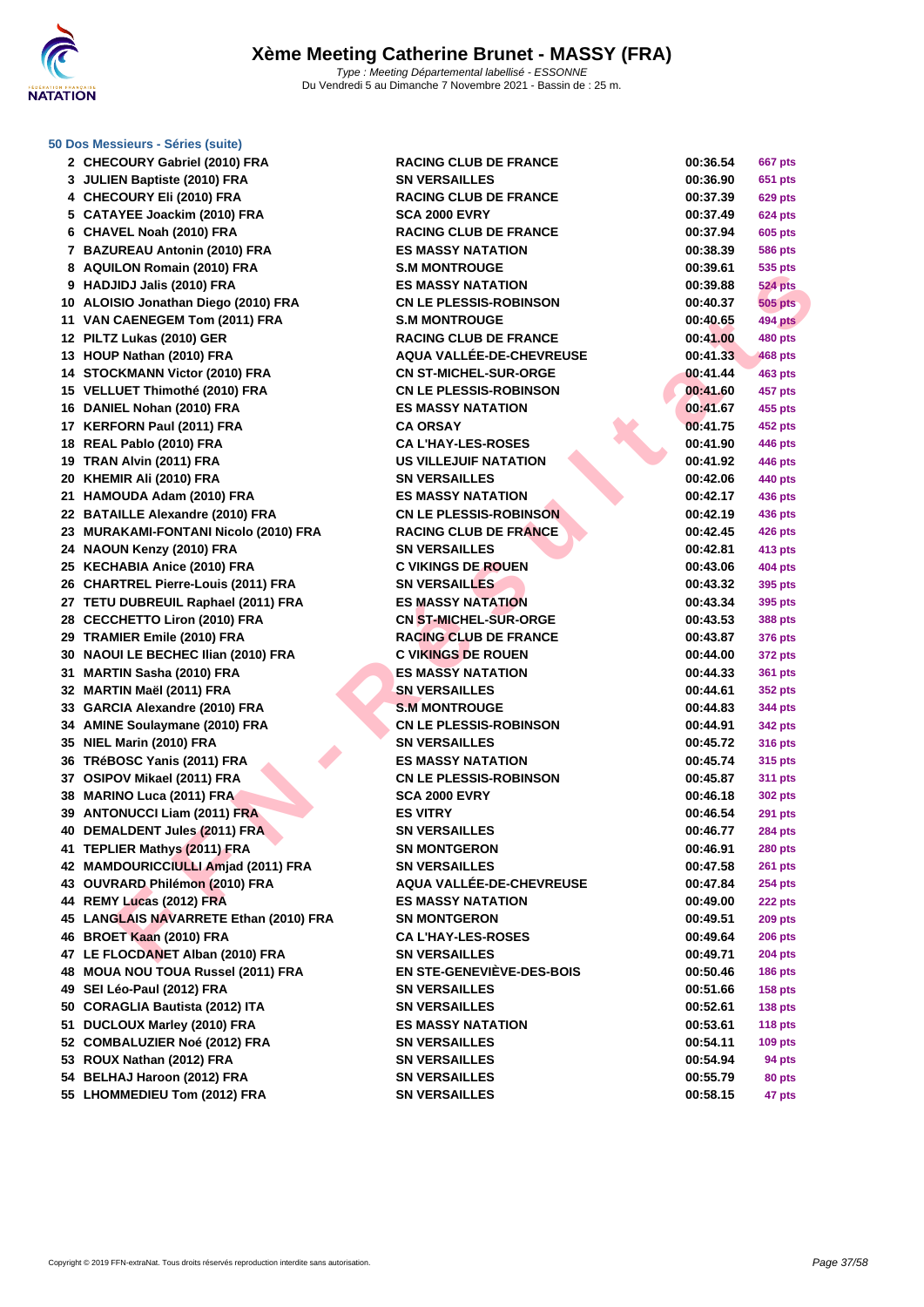

#### **[50 Dos M](http://www.ffnatation.fr/webffn/index.php)essieurs - Séries (suite)**

| 56 GORIN Arthur (2011) FRA      | <b>SN VERSAILLES</b>          | 00:58.36   | 45 pts |
|---------------------------------|-------------------------------|------------|--------|
| --- PAVLOVIC Filip (2011) FRA   | <b>SN MONTGERON</b>           | DNS dec    |        |
| --- BOUTTEAU Clément (2011) FRA | <b>SN VERSAILLES</b>          | DNS dec    |        |
| --- MAJCHER Jonas (2010) FRA    | <b>CN LE PLESSIS-ROBINSON</b> | <b>DSQ</b> |        |

#### **100 Dos Messieurs - Finale A 14 ans** (Samedi 6 Novembre 2021)

| 1 BRAIZE Stann (2007) FRA                                    | <b>ES MASSY NATATION</b>          |                                                    | 01:02.70 | 1031 pts       |
|--------------------------------------------------------------|-----------------------------------|----------------------------------------------------|----------|----------------|
| 2 GOMEZ Pierre (2007) FRA                                    | <b>CN LE PLESSIS-ROBINSON</b>     |                                                    | 01:06.28 | 937 pts        |
| 3 CLEMENT Bastien (2007) FRA                                 | <b>S.M MONTROUGE</b>              |                                                    | 01:07.07 | <b>916 pts</b> |
| 4 SAILLET Corentin (2007) FRA                                | <b>YERRES NATATION</b>            |                                                    | 01:07.83 | 897 pts        |
| 5 EL MOUDIR Ayyoub (2007) FRA                                | <b>ES MASSY NATATION</b>          |                                                    | 01:08.46 | <b>881 pts</b> |
| 6 RIBAUDEAU Louis (2007) FRA                                 | <b>RED STAR CLUB CHAMPIGNY</b>    |                                                    | 01:09.57 | 854 pts        |
| 7 SOURDEAU-LACHOT Camille (2007) FRA                         | <b>S.M MONTROUGE</b>              |                                                    | 01:09.73 | 850 pts        |
| 8 FARKAS-BAJAN Peter (2007) FRA                              | <b>ES MASSY NATATION</b>          |                                                    | 01:10.31 | 836 pts        |
|                                                              |                                   |                                                    |          |                |
| 00 Dos Messieurs - Finale B 13 ans (Samedi 6 Novembre 2021)  |                                   |                                                    |          |                |
| 1 DOMBEK--MIRO Alexander (2008) FRA                          | AQUA VALLÉE-DE-CHEVREUSE          |                                                    | 01:08.85 | 872 pts        |
| 2 GUY Gregoire (2008) FRA                                    | <b>RACING CLUB DE FRANCE</b>      |                                                    | 01:09.87 | 846 pts        |
| 3 AZIZI Seifeddine (2008) FRA                                | <b>SN VERSAILLES</b>              |                                                    | 01:10.59 | 829 pts        |
| 4 VILLESANGE Maxime (2008) FRA                               | <b>SN MONTGERON</b>               |                                                    | 01:10.72 | <b>826 pts</b> |
| 5 ALY Marwan (2008) FRA                                      | <b>ES MASSY NATATION</b>          |                                                    | 01:10.98 | <b>819 pts</b> |
| 6 BAZUREAU Corentin (2008) FRA                               | <b>ES MASSY NATATION</b>          |                                                    | 01:11.53 | <b>806 pts</b> |
| 7 TÊTU DUBREUIL Samuel (2008) FRA                            | <b>ES MASSY NATATION</b>          |                                                    | 01:12.48 | <b>784 pts</b> |
| 8 MANUELLI Pierre-ange (2008) FRA                            | <b>SN VERSAILLES</b>              |                                                    | 01:13.35 | <b>763 pts</b> |
|                                                              |                                   |                                                    |          |                |
| 00 Dos Messieurs - Finale C 12 ans (Samedi 6 Novembre 2021)  |                                   |                                                    |          |                |
| 1 TRAN Augustin (2009) FRA                                   | US VILLEJUIF NATATION             |                                                    | 01:09.71 | 850 pts        |
| 2 LABOUGLIE Francois (2009) FRA                              | <b>SOISSONS NATATION SPORTIVE</b> |                                                    | 01:09.80 | 848 pts        |
| 3 ENNEBATI OUAKSEL Mazir (2009) FRA                          | <b>SN VERSAILLES</b>              |                                                    | 01:14.95 | 727 pts        |
| 4 GUNTZBERGER Matthias (2009) FRA                            | <b>SN VERSAILLES</b>              |                                                    | 01:15.07 | <b>724 pts</b> |
| 5 SERTTAS Noyan (2009) FRA                                   | <b>SN MONTGERON</b>               |                                                    | 01:16.60 | <b>690 pts</b> |
| 6 PAVLOVIC Luka (2009) FRA                                   | <b>SN MONTGERON</b>               |                                                    | 01:17.18 | 677 pts        |
| 7 JAY Vadim (2009) FRA                                       | <b>RACING CLUB DE FRANCE</b>      |                                                    | 01:17.54 | <b>669 pts</b> |
| 8 EL MOUDIR Wassim (2009) FRA                                | <b>ES MASSY NATATION</b>          |                                                    | 01:18.66 | <b>645 pts</b> |
| 00 Dos Messieurs - Séries 12-14 ans (Samedi 6 Novembre 2021) |                                   |                                                    |          |                |
| 1 BRAIZE Stann (2007) FRA                                    | <b>ES MASSY NATATION</b>          |                                                    | 01:03.93 | <b>998 pts</b> |
|                                                              |                                   | 50m: 00:30.49 (00:30.49) 100m: 01:03.93 (00:33.44) |          |                |
| 2 GOMEZ Pierre (2007) FRA                                    | <b>CN LE PLESSIS-ROBINSON</b>     |                                                    | 01:06.12 | 941 pts        |
|                                                              |                                   | 50m: 00:31.81 (00:31.81) 100m: 01:06.12 (00:34.31) |          |                |
| 3 CLEMENT Bastien (2007) FRA                                 | <b>S.M MONTROUGE</b>              |                                                    | 01:07.12 | 915 pts        |
|                                                              |                                   | 50m: 00:31.67 (00:31.67) 100m: 01:07.12 (00:35.45) |          |                |
| 4 GUY Gregoire (2008) FRA                                    | <b>RACING CLUB DE FRANCE</b>      | 50m: 00:33.60 (00:33.60) 100m: 01:08.68 (00:35.08) | 01:08.68 | 876 pts        |
| 5 DOMBEK--MIRO Alexander (2008) FRA                          | <b>AQUA VALLÉE-DE-CHEVREUSE</b>   |                                                    | 01:09.55 | 854 pts        |

#### **100 Dos Messieurs - Finale B 13 ans** (Samedi 6 Novembre 2021)

| 1 DOMBEK--MIRO Alexander (2008) FRA | AQUA VALLÉE-DE-CHEVREUSE     | 01:08.85 | 872 pts        |
|-------------------------------------|------------------------------|----------|----------------|
| 2 GUY Gregoire (2008) FRA           | <b>RACING CLUB DE FRANCE</b> | 01:09.87 | 846 pts        |
| 3 AZIZI Seifeddine (2008) FRA       | <b>SN VERSAILLES</b>         | 01:10.59 | 829 pts        |
| 4 VILLESANGE Maxime (2008) FRA      | <b>SN MONTGERON</b>          | 01:10.72 | <b>826 pts</b> |
| 5 ALY Marwan (2008) FRA             | <b>ES MASSY NATATION</b>     | 01:10.98 | 819 pts        |
| 6 BAZUREAU Corentin (2008) FRA      | <b>ES MASSY NATATION</b>     | 01:11.53 | <b>806 pts</b> |
| 7 TÊTU DUBREUIL Samuel (2008) FRA   | <b>ES MASSY NATATION</b>     | 01:12.48 | <b>784 pts</b> |
| 8 MANUELLI Pierre-ange (2008) FRA   | <b>SN VERSAILLES</b>         | 01:13.35 | <b>763 pts</b> |

## **100 Dos Messieurs - Finale C 12 ans** (Samedi 6 Novembre 2021)

| 1 TRAN Augustin (2009) FRA          | US VILLEJUIF NATATION             | 01:09.71 | 850 pts        |
|-------------------------------------|-----------------------------------|----------|----------------|
| 2 LABOUGLIE Francois (2009) FRA     | <b>SOISSONS NATATION SPORTIVE</b> | 01:09.80 | 848 pts        |
| 3 ENNEBATI OUAKSEL Mazir (2009) FRA | <b>SN VERSAILLES</b>              | 01:14.95 | 727 pts        |
| 4 GUNTZBERGER Matthias (2009) FRA   | <b>SN VERSAILLES</b>              | 01:15.07 | <b>724 pts</b> |
| 5 SERTTAS Novan (2009) FRA          | <b>SN MONTGERON</b>               | 01:16.60 | <b>690 pts</b> |
| 6 PAVLOVIC Luka (2009) FRA          | <b>SN MONTGERON</b>               | 01:17.18 | 677 pts        |
| 7 JAY Vadim (2009) FRA              | <b>RACING CLUB DE FRANCE</b>      | 01:17.54 | <b>669 pts</b> |
| 8 EL MOUDIR Wassim (2009) FRA       | <b>ES MASSY NATATION</b>          | 01:18.66 | 645 pts        |

## **100 Dos Messieurs - Séries 12-14 ans** (Samedi 6 Novembre 2021)

| 1 BRAIZE Stann (2007) FRA            | <b>ES MASSY NATATION</b>      | 50m: 00:30.49 (00:30.49) 100m: 01:03.93 (00:33.44)                                                       | 01:03.93 | 998 pts |
|--------------------------------------|-------------------------------|----------------------------------------------------------------------------------------------------------|----------|---------|
| 2 GOMEZ Pierre (2007) FRA            | <b>CN LE PLESSIS-ROBINSON</b> | 50m: 00:31.81 (00:31.81) 100m: 01:06.12 (00:34.31)                                                       | 01:06.12 | 941 pts |
| 3 CLEMENT Bastien (2007) FRA         | <b>S.M MONTROUGE</b>          | 50m: 00:31.67 (00:31.67) 100m: 01:07.12 (00:35.45)                                                       | 01:07.12 | 915 pts |
| 4 GUY Gregoire (2008) FRA            | <b>RACING CLUB DE FRANCE</b>  | 50m: 00:33.60 (00:33.60) 100m: 01:08.68 (00:35.08)                                                       | 01:08.68 | 876 pts |
| 5 DOMBEK--MIRO Alexander (2008) FRA  | AQUA VALLÉE-DE-CHEVREUSE      | 50m: 00:34.31 (00:34.31) 100m: 01:09.55 (00:35.24)                                                       | 01:09.55 | 854 pts |
| 6 BONAMY Etienne (2007) FRA          | <b>RACING CLUB DE FRANCE</b>  | 50m: 00:33.27 (00:33.27) 100m: 01:09.77 (00:36.50)                                                       | 01:09.77 | 849 pts |
| 7 SOURDEAU-LACHOT Camille (2007) FRA | <b>S.M MONTROUGE</b>          | 50m: 00:32.95 (00:32.95) 100m: 01:09.78 (00:36.83)                                                       | 01:09.78 | 849 pts |
| 8 FARKAS-BAJAN Peter (2007) FRA      | <b>ES MASSY NATATION</b>      |                                                                                                          | 01:10.08 | 841 pts |
| 8 EL MOUDIR Ayyoub (2007) FRA        | <b>ES MASSY NATATION</b>      | 50m: 00:33.76 (00:33.76) 100m: 01:10.08 (00:36.32)<br>50m: 00:34.38 (00:34.38) 100m: 01:10.08 (00:35.70) | 01:10.08 | 841 pts |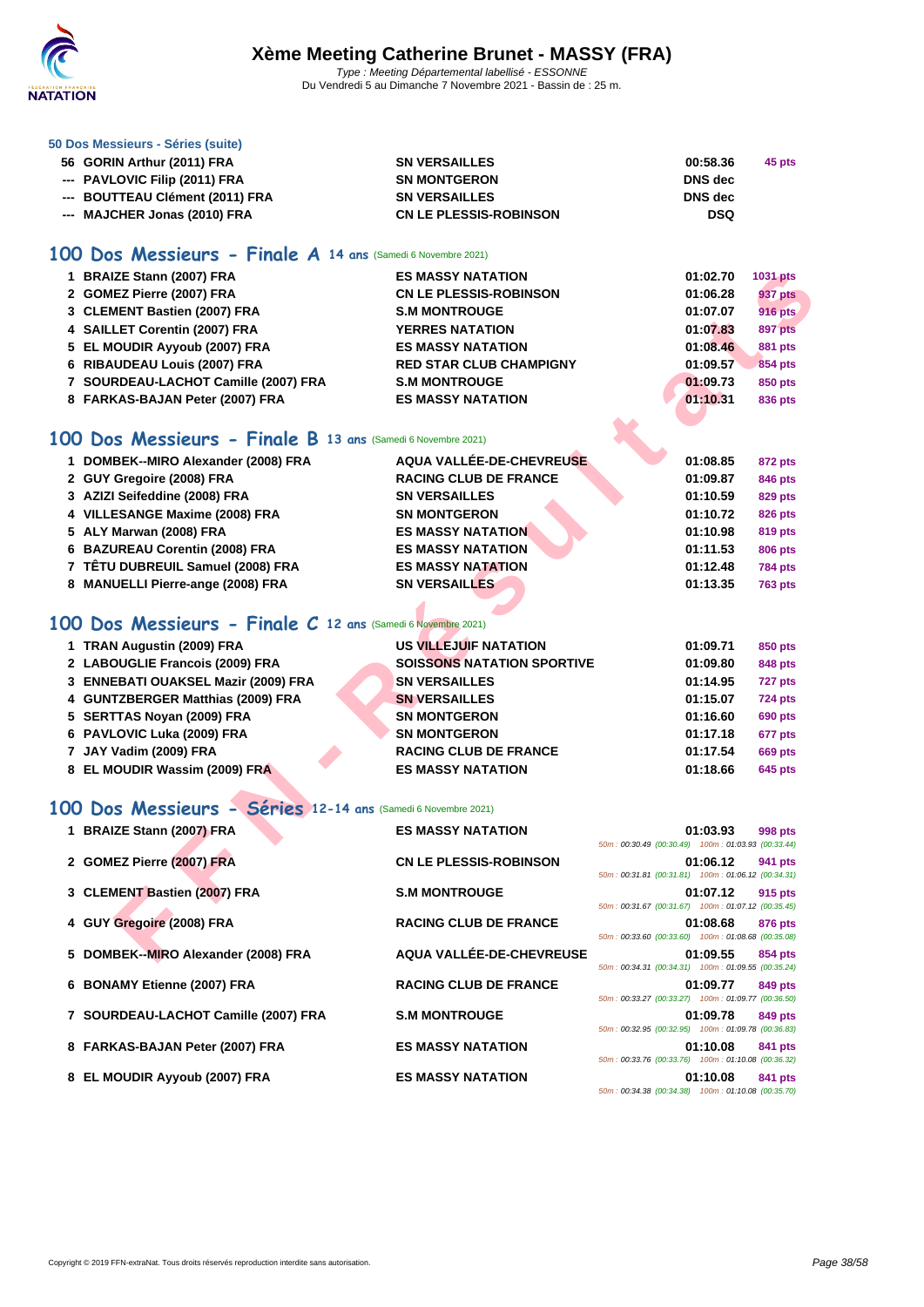

**[100 Dos M](http://www.ffnatation.fr/webffn/index.php)essieurs - Séries (suite)**

|    | 10 SAILLET Corentin (2007) FRA           | <b>YERRES NATATION</b>            | 01:10.16<br>50m: 00:33.92 (00:33.92) 100m: 01:10.16 (00:36.24)    | 839 pts        |
|----|------------------------------------------|-----------------------------------|-------------------------------------------------------------------|----------------|
|    | 11 RIBAUDEAU Louis (2007) FRA            | <b>RED STAR CLUB CHAMPIGNY</b>    | 01:10.44<br>50m: 00:34.89 (00:34.89) 100m: 01:10.44 (00:35.55)    | 833 pts        |
|    | 12 ALY Marwan (2008) FRA                 | <b>ES MASSY NATATION</b>          | 01:10.50<br>50m: 00:34.15 (00:34.15) 100m: 01:10.50 (00:36.35)    | 831 pts        |
|    | 13 VILLESANGE Maxime (2008) FRA          | <b>SN MONTGERON</b>               | 01:10.51<br>50m: 00:34.34 (00:34.34) 100m: 01:10.51 (00:36.17)    | 831 pts        |
|    | 14 LABOUGLIE Francois (2009) FRA         | <b>SOISSONS NATATION SPORTIVE</b> | 01:10.62<br>50m: 00:34.35 (00:34.35) 100m: 01:10.62 (00:36.27)    | <b>828 pts</b> |
|    | 15 BOUTDARINE Imran (2007) FRA           | <b>CN MELUN VAL DE SEINE</b>      | 01:10.64<br>50m: 00:34.60 (00:34.60) 100m: 01:10.64 (00:36.04)    | <b>828 pts</b> |
|    | 16 DIJOUX Mael (2007) FRA                | <b>CN MELUN VAL DE SEINE</b>      | 01:11.01<br>50m: 00:35.11 (00:35.11) 100m: 01:11.01 (00:35.90)    | 819 pts        |
|    | 17 SAVARY Léandre (2007) FRA             | <b>CN VIRY-CHÂTILLON</b>          | 01:11.08                                                          | 817 pts        |
|    | 18 LEE-BOUHOURS Florian (2007) FRA       | AQUA VALLÉE-DE-CHEVREUSE          | 50m: 00:34.12 (00:34.12) 100m: 01:11.08 (00:36.96)<br>01:11.16    | 815 pts        |
|    | 19 AZIZI Seifeddine (2008) FRA           | <b>SN VERSAILLES</b>              | 50m: 00:34.93 (00:34.93) 100m: 01:11.16 (00:36.23)<br>01:11.45    | 808 pts        |
| 20 | <b>MANUELLI Pierre-ange (2008) FRA</b>   | <b>SN VERSAILLES</b>              | 50m: 00:35.71 (00:35.71) 100m: 01:11.45 (00:35.74)<br>01:11.46    | 808 pts        |
| 21 | <b>GERLOT Quentin (2007) FRA</b>         | <b>SOISSONS NATATION SPORTIVE</b> | 50m: 00:34.80 (00:34.80) 100m: 01:11.46 (00:36.66)<br>01:11.60    | 805 pts        |
|    | 22 TRéBOSC Samy (2007) FRA               | <b>ES MASSY NATATION</b>          | 50m: 00:35.03 (00:35.03) 100m: 01:11.60 (00:36.57)<br>01:11.66    | 803 pts        |
| 23 | TÊTU DUBREUIL Samuel (2008) FRA          | <b>ES MASSY NATATION</b>          | 50m: 00:35.73 (00:35.73) 100m: 01:11.66 (00:35.93)<br>01:11.72    | 802 pts        |
| 24 | TRAN Augustin (2009) FRA                 | US VILLEJUIF NATATION             | 50m: 00:35.45 (00:35.45) 100m: 01:11.72 (00:36.27)<br>01:11.77    | 801 pts        |
|    | 25 BAZUREAU Corentin (2008) FRA          | <b>ES MASSY NATATION</b>          | 50m: 00:34.18 (00:34.18) 100m: 01:11.77 (00:37.59)<br>01:11.89    | <b>798 pts</b> |
|    | 26 POHU Eloy (2008) FRA                  | <b>AQUA VALLEE-DE-CHEVREUSE</b>   | 50m: 00:34.88 (00:34.88) 100m: 01:11.89 (00:37.01)<br>01:12.01    | <b>795 pts</b> |
| 27 | ROCThaddée (2007) FRA                    | <b>RACING CLUB DE FRANCE</b>      | 50m: 00:35.35 (00:35.35) 100m: 01:12.01 (00:36.66)<br>01:12.06    | 794 pts        |
| 28 | COLOGON-HASSAMBAY Arthur (2008) FRA      | <b>CN LE PLESSIS-ROBINSON</b>     | 50m: 00:35.84 (00:35.84) 100m: 01:12.06 (00:36.22)<br>01:13.01    | 771 pts        |
|    | 29 MAJCHER Marius (2008) FRA             | <b>CN LE PLESSIS-ROBINSON</b>     | 50m: 00:35.00 (00:35.00) 100m: 01:13.01 (00:38.01)<br>01:13.17    | <b>768 pts</b> |
| 30 | LE GRATIET Yannis (2008) FRA             | <b>C VIKINGS DE ROUEN</b>         | 50m: 00:35.09 (00:35.09) 100m: 01:13.17 (00:38.08)<br>01:14.09    | 746 pts        |
|    | 31 DJAOUD Noam (2007) FRA                | <b>SN MONTGERON</b>               | 50m: 00:35.86 (00:35.86) 100m: 01:14.09 (00:38.23)<br>01:14.24    | 743 pts        |
|    | 32 NORIS Louis (2008) FRA                | <b>SOISSONS NATATION SPORTIVE</b> | 50m: 00:35.57 (00:35.57) 100m: 01:14.24 (00:38.67)<br>01:14.45    | <b>738 pts</b> |
|    | 33 LEGOT Gabriel (2007) FRA              | <b>SN MONTGERON</b>               | 50m: 00:36.15 (00:36.15)<br>100m: 01:14.45 (00:38.30)<br>01:14.67 | 733 pts        |
|    | 34 ABBOUDI Isaac (2008) FRA              | <b>CN VIRY-CHÂTILLON</b>          | 50m: 00:36.35 (00:36.35) 100m: 01:14.67 (00:38.32)<br>01:14.88    | <b>728 pts</b> |
|    | 35 LY Alexander (2008) FRA               | <b>RACING CLUB DE FRANCE</b>      | 50m: 00:36.28 (00:36.28) 100m: 01:14.88 (00:38.60)<br>01:15.74    | 709 pts        |
|    | 35 COLLIN Lucas (2008) FRA               | <b>RACING CLUB DE FRANCE</b>      | 50m: 00:36.80 (00:36.80) 100m: 01:15.74 (00:38.94)<br>01:15.74    | 709 pts        |
|    | 37 DESMAISON Tom (2008) FRA              | <b>SN VERSAILLES</b>              | 50m: 00:36.33 (00:36.33) 100m: 01:15.74 (00:39.41)<br>01:16.40    | 694 pts        |
|    | 38 GUNTZBERGER Matthias (2009) FRA       | <b>SN VERSAILLES</b>              | 50m: 00:37.73 (00:37.73) 100m: 01:16.40 (00:38.67)<br>01:16.41    | 694 pts        |
|    | 39 SERTTAS Noyan (2009) FRA              | <b>SN MONTGERON</b>               | 50m: 01:16.27 (01:16.27) 100m: 01:16.41 (00:0.14)<br>01:16.80     | 685 pts        |
|    | 40 VIRGAL-PRUNIER Chrystopher (2007) FRA | <b>ES MASSY NATATION</b>          | 50m: 00:38.36 (00:38.36) 100m: 01:16.80 (00:38.44)<br>01:17.22    | <b>676 pts</b> |
|    |                                          |                                   |                                                                   |                |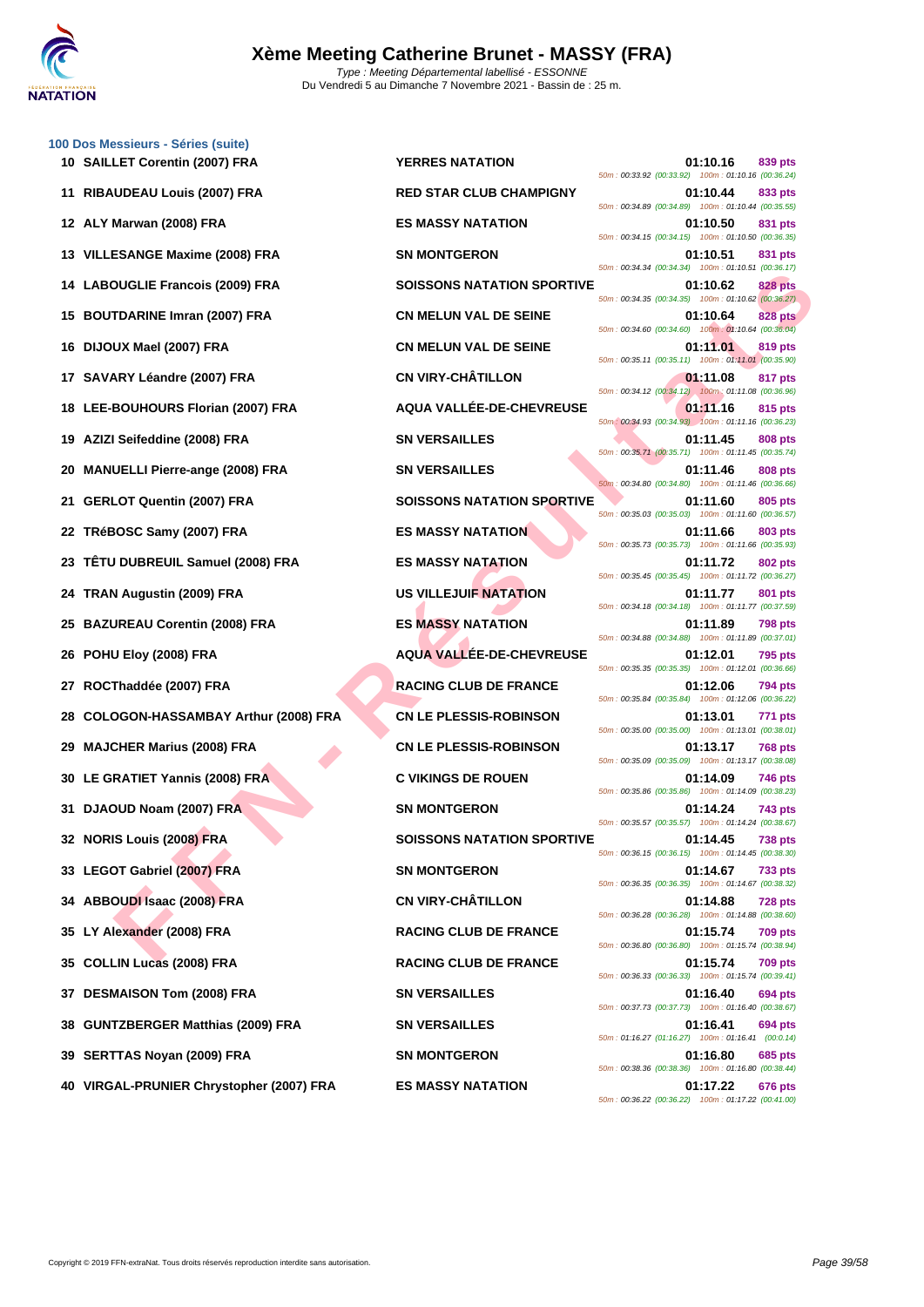

| 100 Dos Messieurs - Séries (suite)    |                                 |                                                                                    |
|---------------------------------------|---------------------------------|------------------------------------------------------------------------------------|
| 41 ORSETTI Abel (2008) FRA            | <b>RACING CLUB DE FRANCE</b>    | 01:17.62<br>667 pts<br>50m: 00:37.38 (00:37.38) 100m: 01:17.62 (00:40.24)          |
| 42 BAZAS-TILLOY Lilian (2008) FRA     | <b>RED STAR CLUB CHAMPIGNY</b>  | 01:18.01<br>659 pts<br>50m: 00:37.70 (00:37.70) 100m: 01:18.01 (00:40.31)          |
| 43 BENDAHMANE Anis (2007) FRA         | <b>US VILLEJUIF NATATION</b>    | 01:18.14<br><b>656 pts</b><br>50m: 00:37.25 (00:37.25) 100m: 01:18.14 (00:40.89)   |
| 44 FETTAR Issam (2008) FRA            | <b>SN MONTGERON</b>             | 01:18.31<br>652 pts<br>50m: 00:38.34 (00:38.34) 100m: 01:18.31 (00:39.97)          |
| 45 AKANNI PIGNON Antoine (2008) FRA   | <b>SCA 2000 EVRY</b>            | <b>649 pts</b><br>01:18.47<br>50m: 00:38.34 (00:38.34) 100m: 01:18.47 (00:40.13)   |
| 46 CHAPELIER Owen (2008) FRA          | <b>SN VERSAILLES</b>            | 01:18.54<br>647 pts<br>50m: 00:37.83 (00:37.83) 100m: 01:18.54 (00:40.71)          |
| 47 ENNEBATI OUAKSEL Mazir (2009) FRA  | <b>SN VERSAILLES</b>            | 01:18.55<br>647 pts<br>50m: 00:38.44 (00:38.44) 100m: 01:18.55 (00:40.11)          |
| 48 POYEN Tom (2008) FRA               | <b>CN LE PLESSIS-ROBINSON</b>   | 01:18.78<br>642 pts<br>50m: 00:37.87 (00:37.87)  100m: 01:18.78 (00:40.91)         |
| 49 ELJAYI Ihab (2008) FRA             | <b>SCA 2000 EVRY</b>            | 01:19.18<br>634 pts<br>50m: 00:37.29 (00:37.29) 100m: 01:19.18 (00:41.89)          |
| 50 PAVLOVIC Luka (2009) FRA           | <b>SN MONTGERON</b>             | 01:19.22<br>633 pts<br>50m: 00:38.41 (00:38.41) 100m: 01:19.22 (00:40.81)          |
| 51 EL MOUDIR Wassim (2009) FRA        | <b>ES MASSY NATATION</b>        | 01:19.51<br>627 pts<br>50m: 00:39.45 (00:39.45) 100m: 01:19.51 (00:40.06)          |
| 52 MRAD Fehd (2007) FRA               | <b>CA ORSAY</b>                 | 01:19.76<br>622 pts<br>50m: 00:39.07 (00:39.07) 100m: 01:19.76 (00:40.69)          |
| 53 RICHARD Nolhan (2008) FRA          | AQUA VALLÉE-DE-CHEVREUSE        | 01:20.04<br><b>616 pts</b><br>50m: 00:39.52 (00:39.52) 100m: 01:20.04 (00:40.52)   |
| 54 ATTERBOM Oskar (2008) FRA          | <b>C VIKINGS DE ROUEN</b>       | 01:20.33<br>610 pts<br>50m: 00:38.87 (00:38.87) 100m: 01:20.33 (00:41.46)          |
| 55 JAY Vadim (2009) FRA               | <b>RACING CLUB DE FRANCE</b>    | 01:20.54<br><b>605 pts</b><br>50m: 00:39.46 (00:39.46) 100m: 01:20.54 (00:41.08)   |
| 56 HASSAOUI Ilyass (2008) FRA         | <b>SN MONTGERON</b>             | 01:21.35<br>589 pts<br>50m: 00:38.76 (00:38.76) 100m: 01:21.35 (00:42.59)          |
| 57 LEONARD Luke (2009) FRA            | <b>CN MELUN VAL DE SEINE</b>    | <b>581 pts</b><br>01:21.73<br>50m: 00:40.47 (00:40.47) 100m: 01:21.73 (00:41.26)   |
| 58 COMBETTES Jules (2009) FRA         | <b>RACING CLUB DE FRANCE</b>    | 01:21.95<br>577 pts<br>50m: 00:40.70 (00:40.70) 100m: 01:21.95 (00:41.25)          |
| 59 BOISE Amaury (2009) FRA            | <b>CN LE PLESSIS-ROBINSON</b>   | 01:22.16<br>572 pts<br>50m : 00:40.30 (00:40.30) 100m : 01:22.16 (00:41.86)        |
| 60 PRADIER Joseph (2008) FRA          | <b>RACING CLUB DE FRANCE</b>    | 01:22.47<br><b>566 pts</b><br>50m: 00:39.19 (00:39.19) 100m: 01:22.47 (00:43.28)   |
| 61 DOLEY Basile (2009) FRA            | <b>C VIKINGS DE ROUEN</b>       | 01:22.58<br>564 pts<br>50m: 00:41.31 (00:41.31) 100m: 01:22.58 (00:41.27)          |
| 62 ION Nicolas (2008) FRA             | <b>ES MASSY NATATION</b>        | 01:22.61<br>563 pts<br>50m: 00:38.74 (00:38.74) 100m: 01:22.61 (00:43.87)          |
| 63 BROCHARD Alexandre (2009) FRA      | <b>AQUA VALLEE-DE-CHEVREUSE</b> | 01:22.65<br><b>562 pts</b><br>50m : 00:40.39 (00:40.39) 100m : 01:22.65 (00:42.26) |
| 64 CALABER Stanislas (2009) FRA       | <b>CN LE PLESSIS-ROBINSON</b>   | 01:22.83<br>559 pts<br>50m: 00:39.03 (00:39.03) 100m: 01:22.83 (00:43.80)          |
| 65 POLLET-BOURDALOUE Odon (2008) FRA  | <b>RACING CLUB DE FRANCE</b>    | 01:22.90<br>557 pts<br>50m: 00:40.41 (00:40.41) 100m: 01:22.90 (00:42.49)          |
| <b>KERFORN Jean (2009) FRA</b><br>66  | <b>CA ORSAY</b>                 | 01:23.05<br>555 pts<br>50m: 00:40.24 (00:40.24) 100m: 01:23.05 (00:42.81)          |
| 67 SERCIEN Jaden (2009) FRA           | <b>ES MASSY NATATION</b>        | 01:23.24<br>551 pts<br>50m: 00:41.22 (00:41.22) 100m: 01:23.24 (00:42.02)          |
| <b>OSIPOV Alexey (2008) FRA</b><br>68 | <b>CN LE PLESSIS-ROBINSON</b>   | 01:23.72<br>541 pts<br>50m: 00:40.77 (00:40.77) 100m: 01:23.72 (00:42.95)          |
| 69 RASPAGLIA Luigi (2008) FRA         | <b>RACING CLUB DE FRANCE</b>    | <b>534 pts</b><br>01:24.07<br>50m: 00:40.14 (00:40.14) 100m: 01:24.07 (00:43.93)   |
| 70 MAES Martin (2009) FRA             | <b>RED STAR CLUB CHAMPIGNY</b>  | 01:24.73<br>522 pts<br>50m: 00:42.50 (00:42.50) 100m: 01:24.73 (00:42.23)          |
|                                       |                                 |                                                                                    |

**F FLUER Owen (2006) FRA**<br> **FELIER Owen (2006) FRA**<br> **FELIER Owen (2006) FRA**<br> **FELIER Owen (2006) FRA**<br> **FELIER OWEN (2006) FRA**<br> **FELIER OWEN (2006) FRA**<br> **FELIER OWEN (2006) FRA**<br> **FELIER OWEN (2006) FRA**<br> **FELIER OWEN 4117.62 667 pts** 50m : 00:37.38 (00:37.38) 100m : 01:17.62 (00:40.24) **RED STAR CLUB CHAMPIGNY 01:18.01** 659 pts 50m : 00:37.70 (00:37.70) 100m : 01:18.01 (00:40.31) **43 BENDAM BENDAHMAN BENDAHMAN BENDAHMAN BENDAHMAN BENDAHMAN BENDAHMAN BENDAHMAN BENDAHMAN BENDAHMAN BENDAHMAN BENDAHMAN BENDAHMAN BENDAHMAN BENDAHMAN BENDAHMAN BENDAHMAN BENDAHMAN BENDAHMAN BENDAHMAN BENDAHMAN BENDAHMAN** 50m : 00:37.25 (00:37.25) 100m : 01:18.14 (00:40.89) **444 652 pts 652 pts 652 pts** 50m : 00:38.34 (00:38.34) 100m : 01:18.31 (00:39.97) **45 AKAN AND AND AND AND AND AND AND SCA 2000 EVRY 01:18.47 649 pts** 50m : 00:38.34 (00:38.34) 100m : 01:18.47 (00:40.13) **46 CHAPELIER Owen (2008) FRA SN VERSAILLES 01:18.54 647 pts** 50m : 00:37.83 (00:37.83) 100m : 01:18.54 (00:40.71) **47 ENREBATI OUAKSEL MAZIR (2009) FRACTION OF SN VERSAILLES** 50m : 00:38.44 (00:38.44) 100m : 01:18.55 (00:40.11) **48 CN LE PLESSIS-ROBINSON 01:18.78 642 pts** 50m : 00:37.87 (00:37.87) 100m : 01:18.78 (00:40.91) **49 <b>634 pts 49 <b>634 pts 634 pts 634 pts** 50m : 00:37.29 (00:37.29) 100m : 01:19.18 (00:41.89) **500 MONTGERON 01:19.22 633 pts** 50m : 00:38.41 (00:38.41) 100m : 01:19.22 (00:40.81) **527 pts 511 <b>ES MASSY NATATION 627 pts** 50m : 00:39.45 (00:39.45) 100m : 01:19.51 (00:40.06) 50m : 00:39.07 (00:39.07) 100m : 01:19.76 (00:40.69) **53 RICHARD Nolhan (2008) FRA AQUA VALLÉE-DE-CHEVREUSE 01:20.04 616 pts** 50m : 00:39.52 (00:39.52) 100m : 01:20.04 (00:40.52) **544 C VIKINGS DE ROUEN 01:20.33 610 pts** 50m : 00:38.87 (00:38.87) 100m : 01:20.33 (00:41.46) **55 JAY Vadim (2009) FRA RACING CLUB DE FRANCE 01:20.54 605 pts** 50m : 00:39.46 (00:39.46) 100m : 01:20.54 (00:41.08) **569 pts 569 pts** 50m : 00:38.76 (00:38.76) 100m : 01:21.35 (00:42.59) **CN MELUN VAL DE SEINE 01:21.73 581 pts** 50m : 00:40.47 (00:40.47) 100m : 01:21.73 (00:41.26) **EXACING CLUB DE FRANCE** 01:21.95 **577 pts** 50m : 00:40.70 (00:40.70) 100m : 01:21.95 (00:41.25) **59 BOISE Amaury (2009) FRA CN LE PLESSIS-ROBINSON 01:22.16 572 pts** 50m : 00:40.30 (00:40.30) 100m : 01:22.16 (00:41.86) **600 RACING CLUB DE FRANCE 01:22.47 566 pts** 50m : 00:39.19 (00:39.19) 100m : 01:22.47 (00:43.28) **61 DOLEY Basile (2009) FRA C VIKINGS DE ROUEN 01:22.58 564 pts** 50m : 00:41.31 (00:41.31) 100m : 01:22.58 (00:41.27) **62 ION Nicolas (2008) FRA ES MASSY NATATION 01:22.61 563 pts** 50m : 00:38.74 (00:38.74) 100m : 01:22.61 (00:43.87) **63 BROCHARD Alexandre (2009) FRA AQUA VALLÉE-DE-CHEVREUSE 01:22.65 562 pts** 50m : 00:40.39 (00:40.39) 100m : 01:22.65 (00:42.26) **644 CN LE PLESSIS-ROBINSON 01:22.83 559 pts** 50m : 00:39.03 (00:39.03) 100m : 01:22.83 (00:43.80) **65 POLLET-BOURDALOUE Odon (2008) FRA RACING CLUB DE FRANCE 01:22.90 557 pts** 50m : 00:40.41 (00:40.41) 100m : 01:22.90 (00:42.49) 50m : 00:40.24 (00:40.24) 100m : 01:23.05 (00:42.81) **67 SERCIEN Jaden (2009) FRA ES MASSY NATATION 01:23.24 551 pts** 50m : 00:41.22 (00:41.22) 100m : 01:23.24 (00:42.02) **688 CN LE PLESSIS-ROBINSON 01:23.72 541 pts** 50m : 00:40.77 (00:40.77) 100m : 01:23.72 (00:42.95) **69 RASPAGLIA Luigi (2008) FRA RACING CLUB DE FRANCE 01:24.07 534 pts** 50m : 00:40.14 (00:40.14) 100m : 01:24.07 (00:43.93) **RED STAR CLUB CHAMPIGNY 01:24.73 522 pts** 50m : 00:42.50 (00:42.50) 100m : 01:24.73 (00:42.23) **71 DIALLO Salihou (2009) FRA SCA 2000 EVRY 01:25.12 514 pts** 50m : 00:41.39 (00:41.39) 100m : 01:25.12 (00:43.73)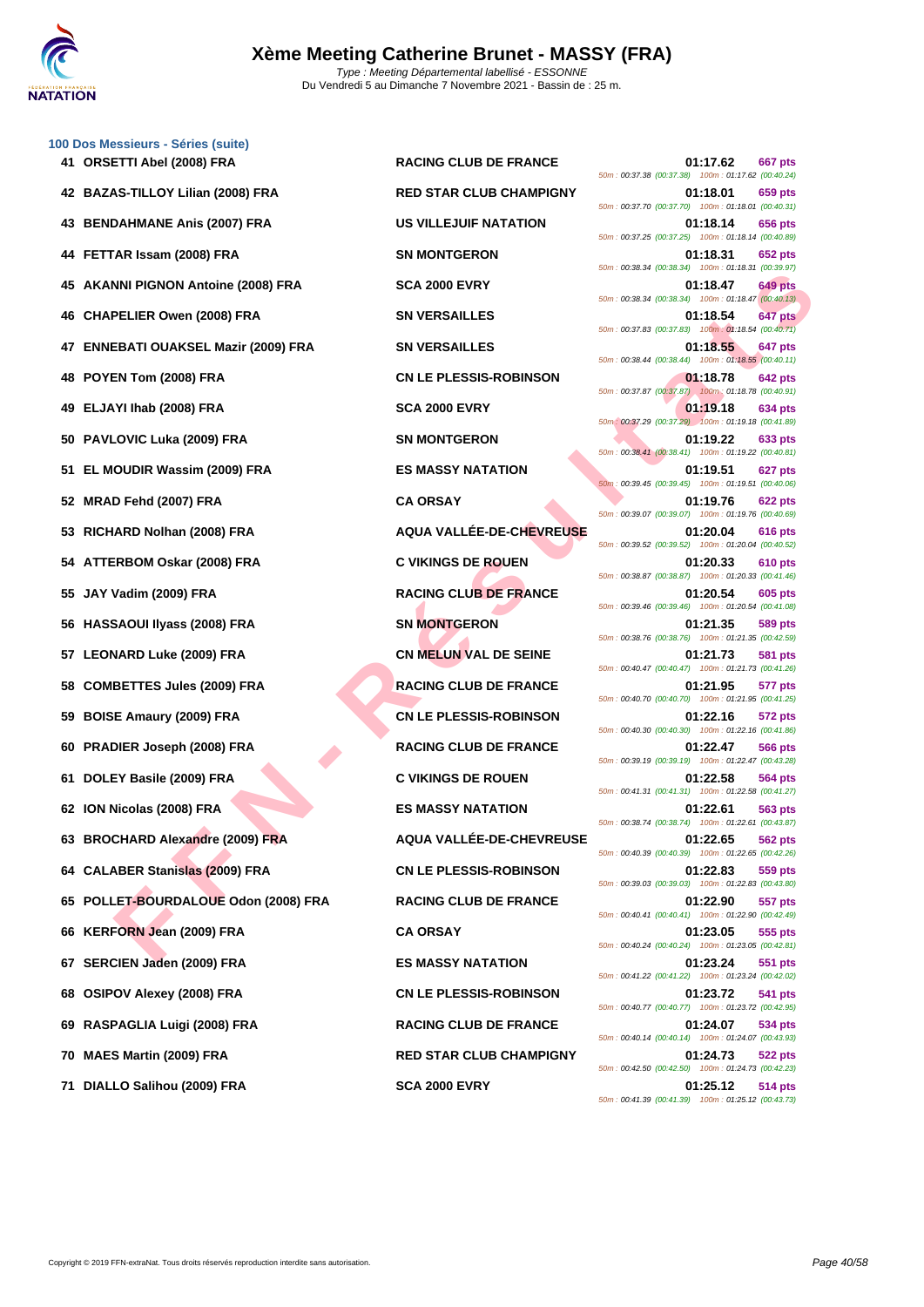

| 72 ARMANT Mathieu (2009) FRA                                       | AQUA VALLÉE-DE-CHEVREUSE      | 50m: 00:42.84 (00:42.84) 100m: 01:25.13 (00:42.29)   | 01:25.13       | 514 pts        |
|--------------------------------------------------------------------|-------------------------------|------------------------------------------------------|----------------|----------------|
| 73 MOUA NOU TOUA Liam (2007) FRA                                   | EN STE-GENEVIÈVE-DES-BOIS     | 50m: 00:39.55 (00:39.55) 100m: 01:25.94 (00:46.39)   | 01:25.94       | 499 pts        |
| 74 EL OUARRADI Bilel (2009) FRA                                    | <b>ES MASSY NATATION</b>      | 50m: 00:43.19 (00:43.19) 100m: 01:26.76 (00:43.57)   | 01:26.76       | 483 pts        |
| 75 LE GRATIET Yohann (2009) FRA                                    | <b>C VIKINGS DE ROUEN</b>     |                                                      | 01:26.99       | 479 pts        |
| 76 PICALAU IIia (2009) MDA                                         | <b>CN ST-MICHEL-SUR-ORGE</b>  | 50m: 00:42.50 (00:42.50) 100m: 01:26.99 (00:44.49)   | 01:27.47       | 470 pts        |
| 77 ANTONUCCI Ethan (2008) FRA                                      | <b>ES VITRY</b>               | 50m: 00:42.63 (00:42.63) 100m: 01:27.47 (00:44.84)   | 01:27.62       | 468 pts        |
| 78 LEGOT Jérémy (2009) FRA                                         | <b>SN MONTGERON</b>           | 50m: 00:39.39 (00:39.39) 100m: 01:27.62 (00:48.23)   | 01:28.08       | 459 pts        |
| 79 LEGROS Kirian (2009) FRA                                        | <b>ES VITRY</b>               | 50m: 00:42.94 (00:42.94) 100m: 01:28.08 (00:45.14)   | 01:29.66       | 431 pts        |
| 80 BOUCHARD Nicolas (2009) FRA                                     | <b>RACING CLUB DE FRANCE</b>  | 50m: 00:40.46 (00:40.46) 100m: 01:29.66 (00:49.20)   | 01:30.42       | 418 pts        |
| 81 CHALU-COYO Joan (2009) FRA                                      | <b>CN LE PLESSIS-ROBINSON</b> | 50m : 00:43.87 (00:43.87) 100m : 01:30.42 (00:46.55) | 01:30.82       | 411 pts        |
|                                                                    |                               | 50m: 00:43.68 (00:43.68) 100m: 01:30.82 (00:47.14)   |                |                |
| 82 CANDAT Germain (2008) FRA                                       | <b>S.M MONTROUGE</b>          | 50m: 00:44.52 (00:44.52) 100m: 01:32.23 (00:47.71)   | 01:32.23       | 388 pts        |
| 83 BARRE Léo (2009) FRA                                            | AQUA VALLÉE-DE-CHEVREUSE      | 50m : 00:46.80 (00:46.80) 100m : 01:32.70 (00:45.90) | 01:32.70       | <b>380 pts</b> |
| 84 EURIAT Bruce (2009) FRA                                         | <b>RACING CLUB DE FRANCE</b>  | 50m: 00:44.72 (00:44.72) 100m: 01:32.74 (00:48.02)   | 01:32.74       | 379 pts        |
| 85 DA CUNHA Luis (2008) FRA                                        | <b>CN ST-MICHEL-SUR-ORGE</b>  | 50m: 00:46.29 (00:46.29) 100m: 01:33.08 (00:46.79)   | 01:33.08       | 374 pts        |
| 86 REDOUANE Sami (2008) FRA                                        | <b>SCA 2000 EVRY</b>          | 50m: 00:46.47 (00:46.47) 100m: 01:36.05 (00:49.58)   | 01:36.05       | <b>327 pts</b> |
| 87 PACE Alexis (2009) FRA                                          | <b>US VAIRES</b>              | 50m: 00:46.90 (00:46.90) 100m: 01:36.28 (00:49.38)   | 01:36.28       | 323 pts        |
| 88 ELIAS-MENET Maxime (2009) FRA                                   | <b>CAL'HAY-LES-ROSES</b>      |                                                      | 01:39.29       | <b>279 pts</b> |
| SLIMI Sofiane (2009) FRA                                           | <b>ES VITRY</b>               | 50m: 00:48.15 (00:48.15) 100m: 01:39.29 (00:51.14)   | <b>DNS</b> dec |                |
| --- FOLLET Jean (2007) FRA                                         | <b>US VILLEJUIF NATATION</b>  |                                                      | <b>DNS</b> dec |                |
| <b>GRANGE Antoine (2008) FRA</b>                                   | <b>RACING CLUB DE FRANCE</b>  |                                                      | <b>DNS</b> dec |                |
| --- CORENFLOS Axel (2009) FRA                                      | <b>CN ST-MICHEL-SUR-ORGE</b>  |                                                      | <b>DSQ</b>     |                |
| 50 Brasse Messieurs - Finale A 9-11 ans (Dimanche 7 Novembre 2021) |                               |                                                      |                |                |
| 1 FAUCONNIER Léo (2010) FRA                                        | AQUA VALLÉE-DE-CHEVREUSE      |                                                      | 00:38.25       | 748 pts        |
| 2 WISSOCQ Ethan (2010) FRA                                         | <b>CA ORSAY</b>               |                                                      | 00:41.53       | <b>614 pts</b> |
| 3 MURAKAMI-FONTANI Nicolo (2010) FRA                               | <b>RACING CLUB DE FRANCE</b>  |                                                      | 00:42.72       | <b>568 pts</b> |
| 4 AMINE Soulaymane (2010) FRA                                      | <b>CN LE PLESSIS-ROBINSON</b> |                                                      | 00:42.97       | 559 pts        |
| 5 CATAYEE Joackim (2010) FRA                                       | <b>SCA 2000 EVRY</b>          |                                                      | 00:43.27       | 548 pts        |
| 6 GAUTHIER Roman (2011) FRA                                        | AC BOULOGNE-BILLANCOURT       |                                                      | 00:43.30       | 547 pts        |
| 7 ALOISIO Jonathan Diego (2010) FRA                                | <b>CN LE PLESSIS-ROBINSON</b> |                                                      | 00:43.68       | 533 pts        |
| 8 BAZUREAU Antonin (2010) FRA                                      | <b>ES MASSY NATATION</b>      |                                                      | 00:45.59       | <b>466 pts</b> |

#### **50 Brasse Messieurs - Finale A 9-11 ans** (Dimanche 7 Novembre 2021)

| 1 FAUCONNIER Léo (2010) FRA          | AQUA VALLÉE-DE-CHEVREUSE      | 00:38.25 | <b>748 pts</b> |
|--------------------------------------|-------------------------------|----------|----------------|
|                                      |                               |          |                |
| 2 WISSOCQ Ethan (2010) FRA           | <b>CA ORSAY</b>               | 00:41.53 | 614 pts        |
| 3 MURAKAMI-FONTANI Nicolo (2010) FRA | <b>RACING CLUB DE FRANCE</b>  | 00:42.72 | <b>568 pts</b> |
| 4 AMINE Soulaymane (2010) FRA        | <b>CN LE PLESSIS-ROBINSON</b> | 00:42.97 | <b>559 pts</b> |
| 5 CATAYEE Joackim (2010) FRA         | <b>SCA 2000 EVRY</b>          | 00:43.27 | <b>548 pts</b> |
| 6 GAUTHIER Roman (2011) FRA          | AC BOULOGNE-BILLANCOURT       | 00:43.30 | <b>547 pts</b> |
| 7 ALOISIO Jonathan Diego (2010) FRA  | <b>CN LE PLESSIS-ROBINSON</b> | 00:43.68 | 533 pts        |
| 8 BAZUREAU Antonin (2010) FRA        | <b>ES MASSY NATATION</b>      | 00:45.59 | <b>466 pts</b> |

#### **50 Brasse Messieurs - Séries 9-11 ans** (Dimanche 7 Novembre 2021)

| 1 FAUCONNIER Léo (2010) FRA<br>2 WISSOCQ Ethan (2010) FRA<br>3 MURAKAMI-FONTANI Nicolo (2010) FRA<br>4 AMINE Soulaymane (2010) FRA<br>5 ALOISIO Jonathan Diego (2010) FRA<br>6 CATAYEE Joackim (2010) FRA | AQUA VALLÉE-DE-CHEVREUSE<br><b>CA ORSAY</b><br><b>RACING CLUB DE FRANCE</b><br><b>CN LE PLESSIS-ROBINSON</b><br><b>CN LE PLESSIS-ROBINSON</b><br><b>SCA 2000 EVRY</b> | 00:38.13<br>00:41.08<br>00:43.22<br>00:43.24<br>00:43.81<br>00:44.71 | 753 pts<br>631 pts<br>550 pts<br>549 pts<br><b>528 pts</b><br>496 pts |
|-----------------------------------------------------------------------------------------------------------------------------------------------------------------------------------------------------------|-----------------------------------------------------------------------------------------------------------------------------------------------------------------------|----------------------------------------------------------------------|-----------------------------------------------------------------------|
| 7 GAUTHIER Roman (2011) FRA                                                                                                                                                                               | AC BOULOGNE-BILLANCOURT                                                                                                                                               | 00:44.73                                                             | 495 pts                                                               |
|                                                                                                                                                                                                           |                                                                                                                                                                       |                                                                      |                                                                       |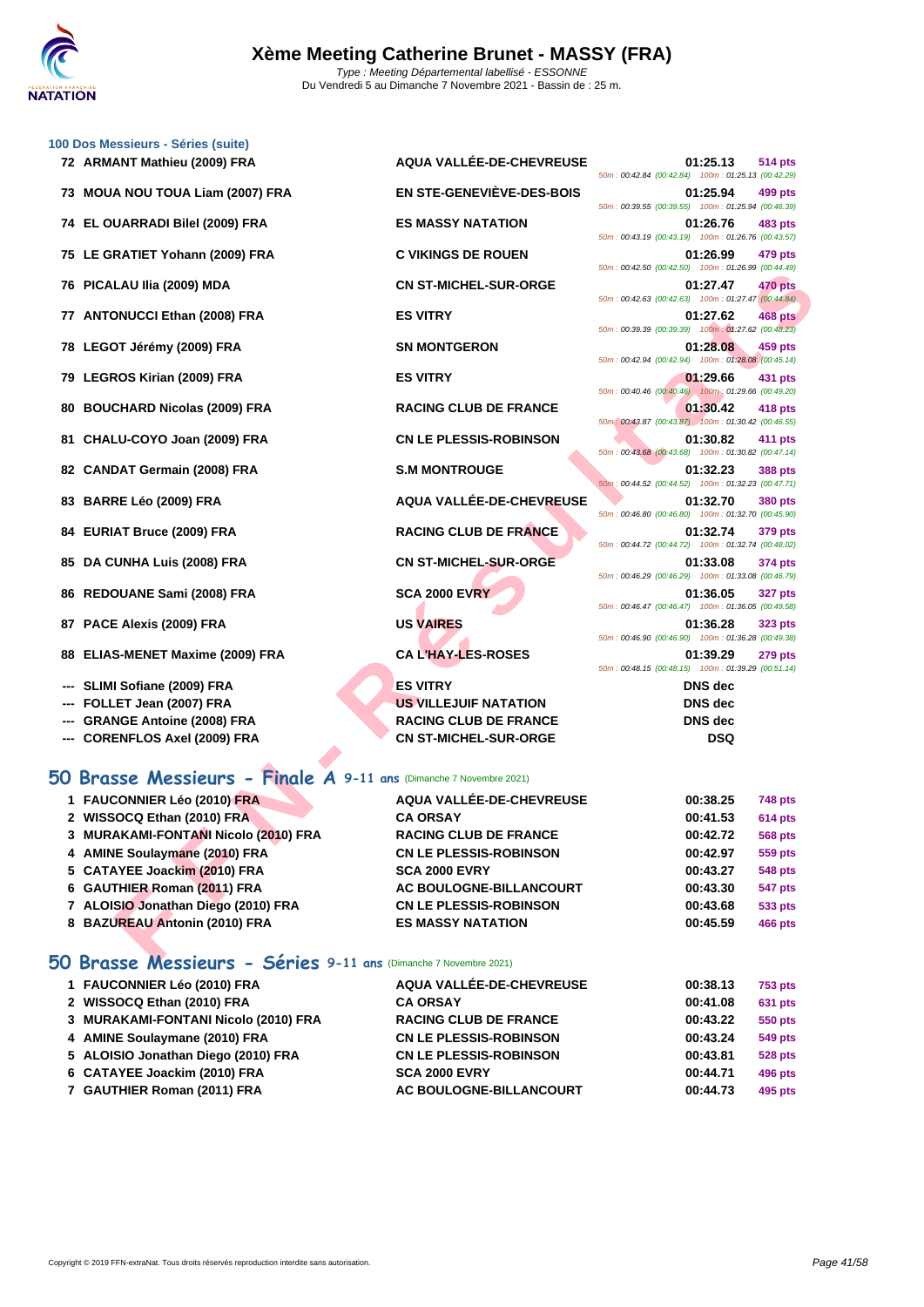

#### **[50 Brasse](http://www.ffnatation.fr/webffn/index.php) Messieurs - Séries (suite)**

| 8 BAZUREAU Antonin (2010) FRA       | <b>ES MASSY NATATION</b>        | 00:45.54       | 467 pts        |
|-------------------------------------|---------------------------------|----------------|----------------|
| 9 TETU DUBREUIL Raphael (2011) FRA  | <b>ES MASSY NATATION</b>        | 00:45.75       | <b>460 pts</b> |
| 10 CHAVEL Noah (2010) FRA           | <b>RACING CLUB DE FRANCE</b>    | 00:45.85       | 457 pts        |
| 11 CHECOURY Gabriel (2010) FRA      | <b>RACING CLUB DE FRANCE</b>    | 00:46.03       | 451 pts        |
| 12 CHECOURY Eli (2010) FRA          | <b>RACING CLUB DE FRANCE</b>    | 00:46.55       | 434 pts        |
| 13 VELLUET Thimothé (2010) FRA      | <b>CN LE PLESSIS-ROBINSON</b>   | 00:46.64       | 431 pts        |
| 14 PILTZ Lukas (2010) GER           | <b>RACING CLUB DE FRANCE</b>    | 00:47.20       | 413 pts        |
| 15 HADJIDJ Jalis (2010) FRA         | <b>ES MASSY NATATION</b>        | 00:47.24       | 411 pts        |
| 16 HAMOUDA Adam (2010) FRA          | <b>ES MASSY NATATION</b>        | 00:47.58       | <b>401 pts</b> |
| 17 HOUP Nathan (2010) FRA           | <b>AQUA VALLÉE-DE-CHEVREUSE</b> | 00:47.93       | <b>390 pts</b> |
| 18 JULIEN Baptiste (2010) FRA       | <b>SN VERSAILLES</b>            | 00:47.94       | <b>389 pts</b> |
| 19 KECHABIA Anice (2010) FRA        | <b>C VIKINGS DE ROUEN</b>       | 00:48.01       | <b>387 pts</b> |
| 20 BATAILLE Alexandre (2010) FRA    | <b>CN LE PLESSIS-ROBINSON</b>   | 00:48.06       | <b>386 pts</b> |
| 21 TRAN Alvin (2011) FRA            | <b>US VILLEJUIF NATATION</b>    | 00:48.26       | 379 pts        |
| 22 MAJCHER Jonas (2010) FRA         | <b>CN LE PLESSIS-ROBINSON</b>   | 00:48.77       | <b>364 pts</b> |
| 23 NAOUI LE BECHEC Ilian (2010) FRA | <b>C VIKINGS DE ROUEN</b>       | 00:49.22       | 351 pts        |
| 24 KHEMIR Ali (2010) FRA            | <b>SN VERSAILLES</b>            | 00:49.43       | 344 pts        |
| 25 TEPLIER Mathys (2011) FRA        | <b>SN MONTGERON</b>             | 00:50.03       | <b>327 pts</b> |
| 26 NAOUN Kenzy (2010) FRA           | <b>SN VERSAILLES</b>            | 00:51.36       | <b>290 pts</b> |
| 27 REAL Pablo (2010) FRA            | <b>CA L'HAY-LES-ROSES</b>       | 00:51.57       | <b>285 pts</b> |
| 28 MARTIN Maël (2011) FRA           | <b>SN VERSAILLES</b>            | 00:51.84       | 278 pts        |
| 29 BROET Kaan (2010) FRA            | <b>CA L'HAY-LES-ROSES</b>       | 00:52.33       | <b>265 pts</b> |
| 30 DEMALDENT Jules (2011) FRA       | <b>SN VERSAILLES</b>            | 00:52.70       | <b>255 pts</b> |
| 31 TRAMIER Emile (2010) FRA         | <b>RACING CLUB DE FRANCE</b>    | 00:53.05       | 247 pts        |
| 32 CHARTREL Pierre-Louis (2011) FRA | <b>SN VERSAILLES</b>            | 00:53.25       | <b>242 pts</b> |
| 33 OUVRARD Philémon (2010) FRA      | AQUA VALLÉE-DE-CHEVREUSE        | 00:53.46       | 237 pts        |
| 34 LE FLOCDANET Alban (2010) FRA    | <b>SN VERSAILLES</b>            | 00:53.58       | <b>234 pts</b> |
| 35 MARINO Luca (2011) FRA           | <b>SCA 2000 EVRY</b>            | 00:53.62       | 233 pts        |
| 36 TRéBOSC Yanis (2011) FRA         | <b>ES MASSY NATATION</b>        | 00:54.49       | 212 pts        |
| 37 ROUX Nathan (2012) FRA           | <b>SN VERSAILLES</b>            | 00:54.72       | <b>207 pts</b> |
| 38 NIEL Marin (2010) FRA            | <b>SN VERSAILLES</b>            | 00:55.11       | 198 pts        |
| 39 MARTIN Sasha (2010) FRA          | <b>ES MASSY NATATION</b>        | 00:55.83       | <b>183 pts</b> |
| 40 COURALET-TAPI Enaël (2012) FRA   | <b>CA ORSAY</b>                 | 00:56.75       | 164 pts        |
| 41 SEI Léo-Paul (2012) FRA          | <b>SN VERSAILLES</b>            | 00:56.98       | <b>159 pts</b> |
| 42 ADJED Imad (2010) FRA            | <b>ES VITRY</b>                 | 00:57.74       | <b>144 pts</b> |
| 43 REMY Lucas (2012) FRA            | <b>ES MASSY NATATION</b>        | 00:58.67       | 127 pts        |
| 44 CORAGLIA Bautista (2012) ITA     | <b>SN VERSAILLES</b>            | 01:01.68       | 80 pts         |
| 45 COMBALUZIER Noé (2012) FRA       | <b>SN VERSAILLES</b>            | 01:01.70       | 79 pts         |
| 46 BELHAJ Haroon (2012) FRA         | <b>SN VERSAILLES</b>            | 01:01.97       | 76 pts         |
| 47 DUCLOUX Marley (2010) FRA        | <b>ES MASSY NATATION</b>        | 01:02.69       | 66 pts         |
| 48 GORIN Arthur (2011) FRA          | <b>SN VERSAILLES</b>            | 01:05.49       | 35 pts         |
| 49 MAMDOURICCIULLI Amjad (2011) FRA | <b>SN VERSAILLES</b>            | 01:08.01       | 15 pts         |
| 50 LHOMMEDIEU Tom (2012) FRA        | <b>SN VERSAILLES</b>            | 01:13.06       | 1 pts          |
| --- PAVLOVIC Filip (2011) FRA       | <b>SN MONTGERON</b>             | <b>DNS</b> dec |                |
| --- BOUTTEAU Clément (2011) FRA     | <b>SN VERSAILLES</b>            | <b>DNS</b> dec |                |
|                                     |                                 |                |                |

#### **100 Brasse Messieurs - Finale A 14 ans** (Dimanche 7 Novembre 2021)

| 1 SAILLET Corentin (2007) FRA     | <b>YERRES NATATION</b>        |                                                    | 01:10.94 | <b>1032 pts</b> |
|-----------------------------------|-------------------------------|----------------------------------------------------|----------|-----------------|
|                                   |                               | 50m: 00:34.13 (00:34.13) 100m: 01:10.94 (00:36.81) |          |                 |
| 2 GARRE Antonin (2007) FRA        | <b>CN LE PLESSIS-ROBINSON</b> |                                                    | 01:11.08 | 1029 pts        |
|                                   |                               | 50m: 00:33.51 (00:33.51) 100m: 01:11.08 (00:37.57) |          |                 |
| 3 LEE-BOUHOURS Florian (2007) FRA | AQUA VALLÉE-DE-CHEVREUSE      |                                                    | 01:11.71 | 1013 pts        |
|                                   |                               | 50m: 00:34.42 (00:34.42) 100m: 01:11.71 (00:37.29) |          |                 |
| 4 BRAIZE Stann (2007) FRA         | <b>ES MASSY NATATION</b>      |                                                    | 01:12.01 | $1005$ pts      |
|                                   |                               | 50m: 00:33.44 (00:33.44) 100m: 01:12.01 (00:38.57) |          |                 |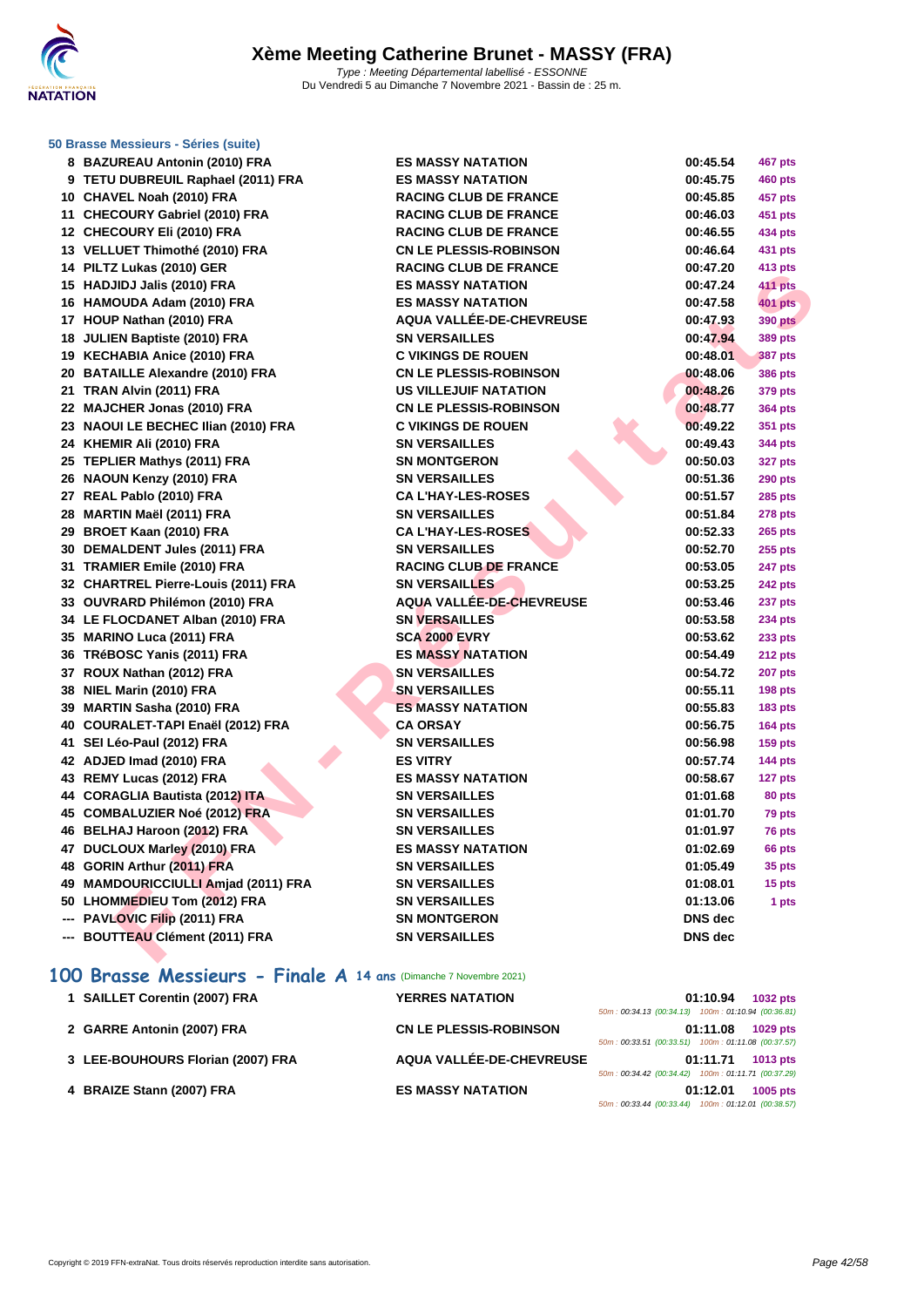

| 100 Brasse Messieurs - Finale A (suite) |                                |                                                    |         |
|-----------------------------------------|--------------------------------|----------------------------------------------------|---------|
| 5 MANOLE Maxim (2007) FRA               | <b>ES MASSY NATATION</b>       | 01:13.42                                           | 971 pts |
|                                         |                                | 50m: 00:35.05 (00:35.05) 100m: 01:13.42 (00:38.37) |         |
| 6 TISSIER Noah (2007) FRA               | <b>CNO ST-GERMAIN-EN-LAYE</b>  | 01:14.49                                           | 945 pts |
|                                         |                                | 50m: 00:35.41 (00:35.41) 100m: 01:14.49 (00:39.08) |         |
| 7 RIBAUDEAU Louis (2007) FRA            | <b>RED STAR CLUB CHAMPIGNY</b> | 01:15.75                                           | 915 pts |
|                                         |                                | 50m: 00:35.69 (00:35.69) 100m: 01:15.75 (00:40.06) |         |
| 8 CHALU-COYO Lilian (2007) FRA          | <b>CN LE PLESSIS-ROBINSON</b>  | 01:17.08                                           | 884 pts |

|  | 01:13.42 971 pts                                   |  |
|--|----------------------------------------------------|--|
|  | 50m: 00:35.05 (00:35.05) 100m: 01:13.42 (00:38.37) |  |
|  | 01:14.49 945 pts                                   |  |
|  | 50m: 00:35.41 (00:35.41) 100m: 01:14.49 (00:39.08) |  |
|  | 01:15.75 915 pts                                   |  |
|  |                                                    |  |
|  | 50m: 00:35.69 (00:35.69) 100m: 01:15.75 (00:40.06) |  |
|  | 01:17.08 884 pts                                   |  |
|  | 50m: 00:36.57 (00:36.57) 100m: 01:17.08 (00:40.51) |  |

## **100 Brasse Messieurs - Finale B 13 ans** (Dimanche 7 Novembre 2021)

| 1 GUY Gregoire (2008) FRA         | <b>RACING CLUB DE FRANCE</b>      | 01:15.88<br><b>912 pts</b><br>50m: 00:36.08 (00:36.08) 100m: 01:15.88 (00:39.80) |
|-----------------------------------|-----------------------------------|----------------------------------------------------------------------------------|
| 2 MANUELLI Pierre-ange (2008) FRA | <b>SN VERSAILLES</b>              | 01:17.72<br>869 pts<br>50m: 00:37.66 (00:37.66) 100m: 01:17.72 (00:40.06)        |
| 3 POHU Eloy (2008) FRA            | AQUA VALLÉE-DE-CHEVREUSE          | 01:18.17<br>858 pts<br>50m: 00:37.50 (00:37.50) 100m: 01:18.17 (00:40.67)        |
| 4 COLLIN Lucas (2008) FRA         | <b>RACING CLUB DE FRANCE</b>      | 01:21.67<br><b>780 pts</b><br>50m: 00:38.86 (00:38.86) 100m: 01:21.67 (00:42.81) |
| 5 LE GRATIET Yannis (2008) FRA    | <b>C VIKINGS DE ROUEN</b>         | 01:21.95<br><b>774 pts</b><br>50m: 00:38.91 (00:38.91) 100m: 01:21.95 (00:43.04) |
| 6 NEDELLEC Martin (2008) FRA      | <b>ES MASSY NATATION</b>          | 01:22.83<br><b>755 pts</b><br>50m: 00:38.33 (00:38.33) 100m: 01:22.83 (00:44.50) |
| 7 NORIS Louis (2008) FRA          | <b>SOISSONS NATATION SPORTIVE</b> | 01:23.00<br><b>751 pts</b><br>50m: 00:39.37 (00:39.37) 100m: 01:23.00 (00:43.63) |
| 8 TÊTU DUBREUIL Samuel (2008) FRA | <b>ES MASSY NATATION</b>          | 01:23.54<br><b>740 pts</b><br>50m: 00:38.95 (00:38.95) 100m: 01:23.54 (00:44.59) |

|  |  |  |  |  |  |  | 100 Brasse Messieurs - Finale C 12 ans (Dimanche 7 Novembre 2021) |  |
|--|--|--|--|--|--|--|-------------------------------------------------------------------|--|
|--|--|--|--|--|--|--|-------------------------------------------------------------------|--|

|                                                                     |                                   | <u>JUINT. 00.JU.JT (00.JU.JT) TUUMT. 01.11.00 (00.40.JT)</u>                                                                    |
|---------------------------------------------------------------------|-----------------------------------|---------------------------------------------------------------------------------------------------------------------------------|
| 00 Brasse Messieurs - Finale B 13 ans (Dimanche 7 Novembre 2021)    |                                   |                                                                                                                                 |
| 1 GUY Gregoire (2008) FRA                                           | <b>RACING CLUB DE FRANCE</b>      | 01:15.88<br><b>912 pts</b><br>50m: 00:36.08 (00:36.08) 100m: 01:15.88 (00:39.80)                                                |
| 2 MANUELLI Pierre-ange (2008) FRA                                   | <b>SN VERSAILLES</b>              | 01:17.72<br>869 pts<br>50m: 00:37.66 (00:37.66) 100m: 01:17.72 (00:40.06)                                                       |
| 3 POHU Eloy (2008) FRA                                              | AQUA VALLÉE-DE-CHEVREUSE          | 01:18.17<br>858 pts<br>50m: 00:37.50 (00:37.50) 100m: 01:18.17 (00:40.67)                                                       |
| 4 COLLIN Lucas (2008) FRA                                           | <b>RACING CLUB DE FRANCE</b>      | 01:21.67<br><b>780 pts</b><br>50m: 00:38.86 (00:38.86) 100m: 01:21.67 (00:42.81)                                                |
| 5 LE GRATIET Yannis (2008) FRA                                      | <b>C VIKINGS DE ROUEN</b>         | 01:21.95<br>774 pts<br>50m: 00:38.91 (00:38.91) 100m: 01:21.95 (00:43.04)                                                       |
| 6 NEDELLEC Martin (2008) FRA                                        | <b>ES MASSY NATATION</b>          | 01:22.83<br><b>755 pts</b><br>50m: 00:38.33 (00:38.33) 100m: 01:22.83 (00:44.50)                                                |
| 7 NORIS Louis (2008) FRA                                            | <b>SOISSONS NATATION SPORTIVE</b> | 01:23.00<br><b>751 pts</b><br>50m: 00:39.37 (00:39.37) 100m: 01:23.00 (00:43.63)                                                |
| 8 TÊTU DUBREUIL Samuel (2008) FRA                                   | <b>ES MASSY NATATION</b>          | 01:23.54<br>740 pts<br>50m: 00:38.95 (00:38.95) 100m: 01:23.54 (00:44.59)                                                       |
| $200$ Brasse Messieurs - Finale C 12 ans (Dimanche 7 Novembre 2021) |                                   |                                                                                                                                 |
| 1 LABOUGLIE Francois (2009) FRA                                     | <b>SOISSONS NATATION SPORTIVE</b> | 01:23.07<br><b>750 pts</b><br>50m: 00:39.87 (00:39.87) 100m: 01:23.07 (00:43.20)                                                |
| 2 COMBETTES Jules (2009) FRA                                        | <b>RACING CLUB DE FRANCE</b>      | 01:24.89<br><b>711 pts</b><br>50m: 00:40.67 (00:40.67) 100m: 01:24.89 (00:44.22)                                                |
| 3 SERTTAS Noyan (2009) FRA                                          | <b>SN MONTGERON</b>               | 01:26.09<br><b>686 pts</b><br>50m: 00:40.96 (00:40.96) 100m: 01:26.09 (00:45.13)                                                |
| 4 LEONARD Luke (2009) FRA                                           | <b>CN MELUN VAL DE SEINE</b>      | 01:26.56<br>677 pts<br>50m: 00:41.56 (00:41.56) 100m: 01:26.56 (00:45.00)                                                       |
| 5 EL MOUDIR Wassim (2009) FRA                                       | <b>ES MASSY NATATION</b>          | 01:26.59<br><b>676 pts</b><br>50m : 00:43.02 (00:43.02) 100m : 01:26.59 (00:43.57)                                              |
| 6 COURALET TAPI Cohen (2009) FRA                                    | <b>CA ORSAY</b>                   | 01:26.75<br>673 pts<br>50m: 00:40.39 (00:40.39) 100m: 01:26.75 (00:46.36)                                                       |
| 7 LE GRATIET Yohann (2009) FRA                                      | <b>C VIKINGS DE ROUEN</b>         | 01:27.32<br>661 pts                                                                                                             |
| 8 CHALU-COYO Joan (2009) FRA                                        | <b>CN LE PLESSIS-ROBINSON</b>     | 50m: 00:40.86 (00:40.86) 100m: 01:27.32 (00:46.46)<br>01:27.63<br>655 pts<br>50m: 00:42.90 (00:42.90) 100m: 01:27.63 (00:44.73) |
| 00 Brasse Messieurs - Séries 12-14 ans (Dimanche 7 Novembre 2021)   |                                   |                                                                                                                                 |
| 1 GARRE Antonin (2007) FRA                                          | <b>CN LE PLESSIS-ROBINSON</b>     | 01:10.60<br>1041 pts<br>50m: 00:33.46 (00:33.46) 100m: 01:10.60 (00:37.14)                                                      |
| 2 SAILLET Corentin (2007) FRA                                       | <b>YERRES NATATION</b>            | 01:11.78<br>1011 pts<br>50m: 00:33.76 (00:33.76) 100m: 01:11.78 (00:38.02)                                                      |
| 3 LEE-BOUHOURS Florian (2007) FRA                                   | AQUA VALLÉE-DE-CHEVREUSE          | 01:13.48<br>969 pts<br>50m: 00:33.90 (00:33.90) 100m: 01:13.48 (00:39.58)                                                       |

#### **100 Brasse Messieurs - Séries 12-14 ans** (Dimanche 7 Novembre 2021)

| 1 GARRE Antonin (2007) FRA        | <b>CN LE PLESSIS-ROBINSON</b>  | 50m: 00:33.46 (00:33.46) 100m: 01:10.60 (00:37.14) | 01:10.60 | 1041 pts       |
|-----------------------------------|--------------------------------|----------------------------------------------------|----------|----------------|
| 2 SAILLET Corentin (2007) FRA     | <b>YERRES NATATION</b>         | 50m: 00:33.76 (00:33.76) 100m: 01:11.78 (00:38.02) | 01:11.78 | 1011 pts       |
| 3 LEE-BOUHOURS Florian (2007) FRA | AQUA VALLÉE-DE-CHEVREUSE       | 50m: 00:33.90 (00:33.90) 100m: 01:13.48 (00:39.58) | 01:13.48 | 969 pts        |
| 4 TISSIER Noah (2007) FRA         | <b>CNO ST-GERMAIN-EN-LAYE</b>  | 50m: 00:34.63 (00:34.63) 100m: 01:13.60 (00:38.97) | 01:13.60 | <b>966 pts</b> |
| 5 BRAIZE Stann (2007) FRA         | <b>ES MASSY NATATION</b>       | 50m: 00:33.47 (00:33.47) 100m: 01:14.21 (00:40.74) | 01:14.21 | 952 pts        |
| 6 MANOLE Maxim (2007) FRA         | <b>ES MASSY NATATION</b>       | 50m: 00:34.83 (00:34.83) 100m: 01:14.34 (00:39.51) | 01:14.34 | 948 pts        |
| 7 RIBAUDEAU Louis (2007) FRA      | <b>RED STAR CLUB CHAMPIGNY</b> | 50m: 00:35.86 (00:35.86) 100m: 01:14.81 (00:38.95) | 01:14.81 | 937 pts        |
| 8 CHALU-COYO Lilian (2007) FRA    | <b>CN LE PLESSIS-ROBINSON</b>  |                                                    | 01:15.68 | <b>916 pts</b> |

50m : 00:35.59 (00:35.59) 100m : 01:15.68 (00:40.09)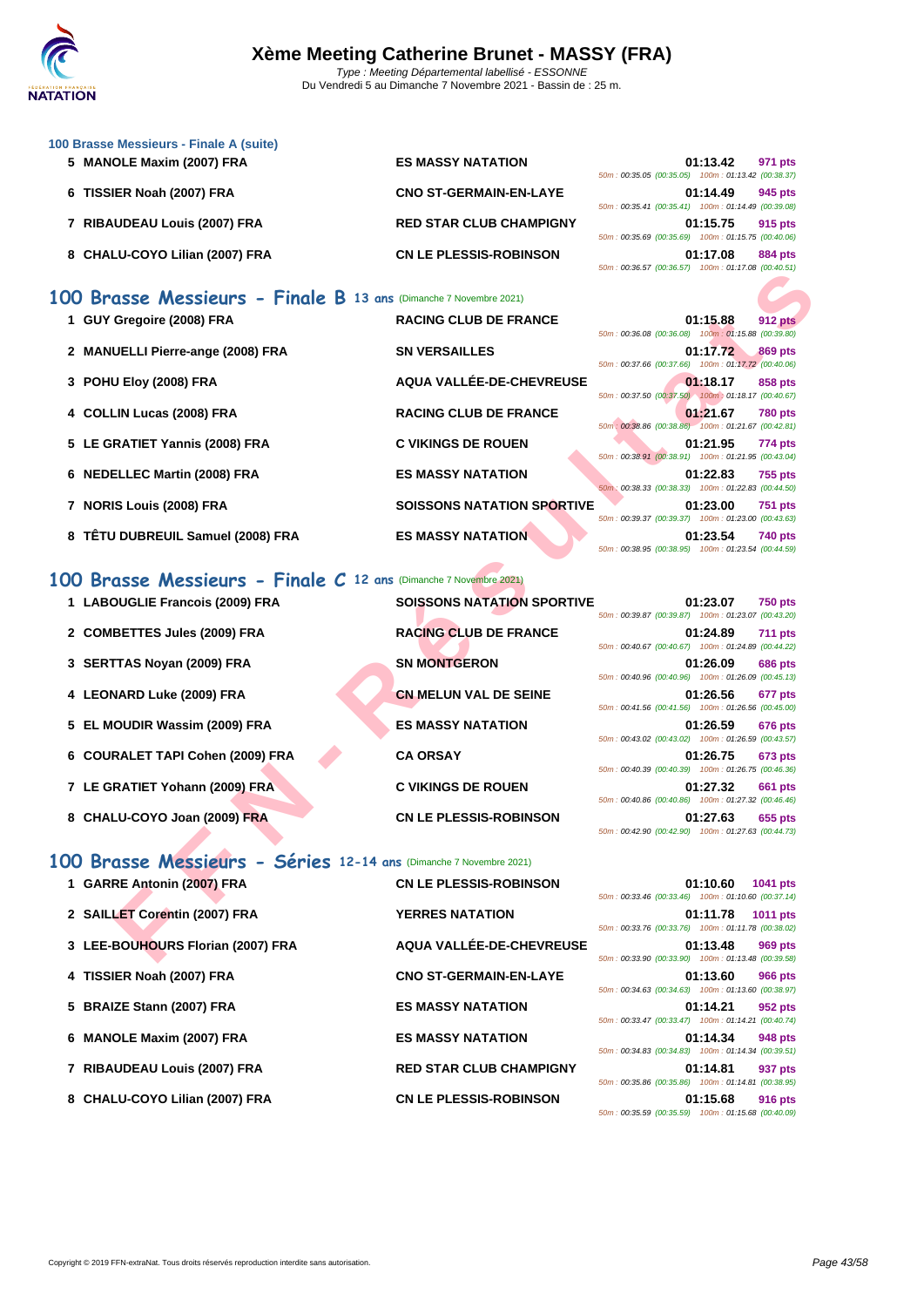

|     | 100 Brasse Messieurs - Séries (suite)<br>9 ROCThaddée (2007) FRA | <b>RACING CLUB DE FRANCE</b>      | 01:16.91<br>888 pts<br>50m: 00:35.79 (00:35.79) 100m: 01:16.91 (00:41.12)        |
|-----|------------------------------------------------------------------|-----------------------------------|----------------------------------------------------------------------------------|
|     | 10 GUY Gregoire (2008) FRA                                       | <b>RACING CLUB DE FRANCE</b>      | 01:17.09<br>883 pts<br>50m: 00:36.61 (00:36.61) 100m: 01:17.09 (00:40.48)        |
| 11  | TRéBOSC Samy (2007) FRA                                          | <b>ES MASSY NATATION</b>          | 01:17.27<br>879 pts<br>50m: 00:36.68 (00:36.68) 100m: 01:17.27 (00:40.59)        |
|     | 12 MANUELLI Pierre-ange (2008) FRA                               | <b>SN VERSAILLES</b>              | 01:18.39<br>853 pts<br>50m: 00:37.10 (00:37.10) 100m: 01:18.39 (00:41.29)        |
|     | 13 HAMDI Anas (2007) TUN                                         | <b>US VILLEJUIF NATATION</b>      | 01:18.76<br>845 pts<br>50m: 00:36.76 (00:36.76) 100m: 01:18.76 (00:42.00)        |
|     | 14 GERLOT Quentin (2007) FRA                                     | <b>SOISSONS NATATION SPORTIVE</b> | 01:19.35<br>832 pts<br>50m: 00:37.41 (00:37.41) 100m: 01:19.35 (00:41.94)        |
|     | 15 POHU Eloy (2008) FRA                                          | AQUA VALLÉE-DE-CHEVREUSE          | 01:20.38<br>808 pts<br>50m: 00:38.16 (00:38.16) 100m: 01:20.38 (00:42.22)        |
|     | 16 DJAOUD Noam (2007) FRA                                        | <b>SN MONTGERON</b>               | 01:21.15<br><b>791 pts</b><br>50m: 00:37.70 (00:37.70) 100m: 01:21.15 (00:43.45) |
| 17  | <b>COLLIN Lucas (2008) FRA</b>                                   | <b>RACING CLUB DE FRANCE</b>      | 01:21.90<br>775 pts<br>50m: 00:38.67 (00:38.67) 100m: 01:21.90 (00:43.23)        |
|     | 18 KADDOUR-DUTEN Iliam (2007) FRA                                | <b>ES VITRY</b>                   | 01:21.98<br>773 pts<br>50m: 00:38.38 (00:38.38) 100m: 01:21.98 (00:43.60)        |
|     | 19 GUILBAUD Arthur (2007) FRA                                    | <b>CA ORSAY</b>                   | 01:22.06<br>771 pts<br>50m: 00:38.32 (00:38.32) 100m: 01:22.06 (00:43.74)        |
|     | 20 LE GRATIET Yannis (2008) FRA                                  | <b>C VIKINGS DE ROUEN</b>         | 01:22.68<br><b>758 pts</b><br>50m: 00:39.12 (00:39.12) 100m: 01:22.68 (00:43.56) |
|     | 21 REIS BENNAI Cleanthe (2007) FRA                               | <b>US VILLEJUIF NATATION</b>      | 01:22.69<br><b>758 pts</b><br>50m: 00:38.68 (00:38.68) 100m: 01:22.69 (00:44.01) |
|     | 22 BONAMY Etienne (2007) FRA                                     | <b>RACING CLUB DE FRANCE</b>      | 01:22.76<br><b>756 pts</b><br>50m: 00:39.31 (00:39.31) 100m: 01:22.76 (00:43.45) |
|     | VILLESANGE Maxime (2008) FRA                                     | <b>SN MONTGERON</b>               | 01:22.92<br><b>753 pts</b><br>50m: 00:37.86 (00:37.86) 100m: 01:22.92 (00:45.06) |
| 24  | <b>NORIS Louis (2008) FRA</b>                                    | <b>SOISSONS NATATION SPORTIVE</b> | 01:23.10<br>749 pts<br>50m: 00:38.64 (00:38.64) 100m: 01:23.10 (00:44.46)        |
| 25  | <b>LABOUGLIE Francois (2009) FRA</b>                             | <b>SOISSONS NATATION SPORTIVE</b> | 01:23.19<br>747 pts<br>50m: 00:39.08 (00:39.08) 100m: 01:23.19 (00:44.11)        |
| 26  | TÊTU DUBREUIL Samuel (2008) FRA                                  | <b>ES MASSY NATATION</b>          | 01:23.64<br>737 pts<br>50m: 00:38.87 (00:38.87) 100m: 01:23.64 (00:44.77)        |
| 27  | <b>NEDELLEC Martin (2008) FRA</b>                                | <b>ES MASSY NATATION</b>          | 01:23.80<br>734 pts<br>50m: 00:39.55 (00:39.55) 100m: 01:23.80 (00:44.25)        |
| 28  | VIRGAL-PRUNIER Chrystopher (2007) FRA                            | <b>ES MASSY NATATION</b>          | 01:23.94<br><b>731 pts</b><br>50m: 00:38.45 (00:38.45) 100m: 01:23.94 (00:45.49) |
| 29  | DOMBEK--MIRO Alexander (2008) FRA                                | AQUA VALLÉE-DE-CHEVREUSE          | 01:23.95<br><b>731 pts</b><br>50m: 00:39.08 (00:39.08) 100m: 01:23.95 (00:44.87) |
|     | 30 TRAVERT Isaac (2008) FRA                                      | <b>ES MASSY NATATION</b>          | 01:24.21<br><b>725 pts</b><br>50m: 00:39.77 (00:39.77) 100m: 01:24.21 (00:44.44) |
|     | 31 GAUTHIER Gabriel (2008) FRA                                   | AC BOULOGNE-BILLANCOURT           | 01:25.18<br><b>705 pts</b><br>50m: 00:39.09 (00:39.09) 100m: 01:25.18 (00:46.09) |
|     | 32 ZANARDO Fabio (2008) FRA                                      | <b>US VILLEJUIF NATATION</b>      | 01:25.37<br><b>701 pts</b><br>50m: 00:39.72 (00:39.72) 100m: 01:25.37 (00:45.65) |
|     | 33 BOUZAR Aïssa (2008) FRA                                       | <b>CN VIRY-CHÂTILLON</b>          | 01:25.43<br><b>700 pts</b><br>50m: 00:40.15 (00:40.15) 100m: 01:25.43 (00:45.28) |
|     | 34 FETTAR Issam (2008) FRA                                       | <b>SN MONTGERON</b>               | 01:25.98<br>689 pts<br>50m: 00:40.23 (00:40.23) 100m: 01:25.98 (00:45.75)        |
|     | 35 COMBETTES Jules (2009) FRA                                    | <b>RACING CLUB DE FRANCE</b>      | 01:26.13<br>685 pts<br>50m: 00:41.11 (00:41.11) 100m: 01:26.13 (00:45.02)        |
|     | 36 ORSETTI Abel (2008) FRA                                       | <b>RACING CLUB DE FRANCE</b>      | 01:26.18<br><b>684 pts</b><br>50m: 00:41.18 (00:41.18) 100m: 01:26.18 (00:45.00) |
| 37  | <b>SERTTAS Noyan (2009) FRA</b>                                  | <b>SN MONTGERON</b>               | 01:26.26<br>683 pts<br>50m: 00:40.52 (00:40.52) 100m: 01:26.26 (00:45.74)        |
| 38. | GURUNG Benjaman (2007) FRA                                       | US VILLEJUIF NATATION             | 01:26.36<br>681 pts<br>50m: 00:40.11 (00:40.11) 100m: 01:26.36 (00:46.25)        |
|     | 39 ATTERBOM Oskar (2008) FRA                                     | <b>C VIKINGS DE ROUEN</b>         | 01:26.41<br><b>680 pts</b><br>50m: 00:39.69 (00:39.69) 100m: 01:26.41 (00:46.72) |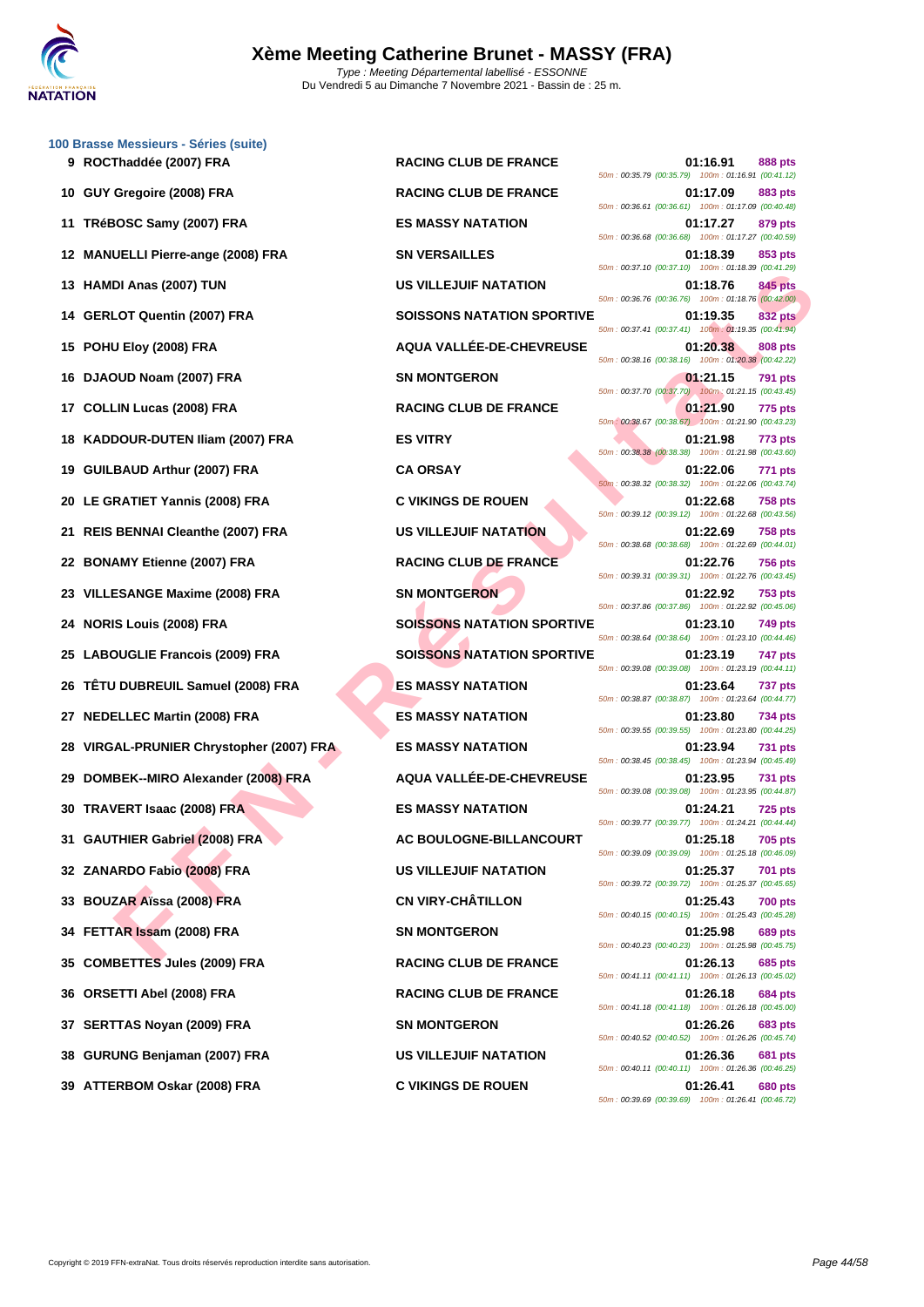

|    | 100 Brasse Messieurs - Séries (suite)    |                               |                                                                                  |
|----|------------------------------------------|-------------------------------|----------------------------------------------------------------------------------|
|    | 40 BAZUREAU Corentin (2008) FRA          | <b>ES MASSY NATATION</b>      | 01:26.58<br>676 pts<br>50m: 00:40.00 (00:40.00) 100m: 01:26.58 (00:46.58)        |
| 41 | <b>FAUCHIE Nathan (2007) FRA</b>         | <b>YERRES NATATION</b>        | 01:26.75<br>673 pts<br>50m: 00:41.05 (00:41.05) 100m: 01:26.75 (00:45.70)        |
| 42 | EL MOUDIR Wassim (2009) FRA              | <b>ES MASSY NATATION</b>      | 01:26.80<br><b>672 pts</b><br>50m: 00:41.77 (00:41.77) 100m: 01:26.80 (00:45.03) |
| 43 | LOUBEYRE MOLINARI Dumas (2008) FRA       | AC BOULOGNE-BILLANCOURT       | 01:27.35<br>661 pts<br>50m: 00:41.21 (00:41.21) 100m: 01:27.35 (00:46.14)        |
| 44 | <b>COURALET TAPI Cohen (2009) FRA</b>    | <b>CA ORSAY</b>               | 01:27.41<br><b>659 pts</b><br>50m: 00:40.69 (00:40.69) 100m: 01:27.41 (00:46.72) |
| 45 | TAMIRO Zakaria (2008) FRA                | <b>US VILLEJUIF NATATION</b>  | 01:27.51<br>657 pts<br>50m: 00:40.53 (00:40.53) 100m: 01:27.51 (00:46.98)        |
| 46 | <b>RABEMANANJARA Thomas (2008) FRA</b>   | <b>CN VIRY-CHÂTILLON</b>      | 01:27.91<br>649 pts<br>50m: 00:40.86 (00:40.86) 100m: 01:27.91 (00:47.05)        |
| 47 | ALY Marwan (2008) FRA                    | <b>ES MASSY NATATION</b>      | 01:28.06<br>646 pts<br>50m: 00:41.59 (00:41.59) 100m: 01:28.06 (00:46.47)        |
| 48 | <b>PRADIER Joseph (2008) FRA</b>         | <b>RACING CLUB DE FRANCE</b>  | 01:28.10<br>646 pts<br>50m: 00:41.82 (00:41.82) 100m: 01:28.10 (00:46.28)        |
| 49 | RICHARD Nolhan (2008) FRA                | AQUA VALLÉE-DE-CHEVREUSE      | 01:28.25<br>643 pts<br>50m: 00:41.64 (00:41.64) 100m: 01:28.25 (00:46.61)        |
| 50 | <b>LEONARD Luke (2009) FRA</b>           | <b>CN MELUN VAL DE SEINE</b>  | 01:28.26<br>643 pts<br>50m: 00:42.09 (00:42.09) 100m: 01:28.26 (00:46.17)        |
| 51 | <b>BONDOUY Marlon (2007) FRA</b>         | <b>ES MASSY NATATION</b>      | 01:28.33<br>641 pts<br>50m: 00:41.65 (00:41.65) 100m: 01:28.33 (00:46.68)        |
|    | 52 LE GRATIET Yohann (2009) FRA          | <b>C VIKINGS DE ROUEN</b>     | 01:28.37<br><b>640 pts</b><br>50m: 00:41.44 (00:41.44) 100m: 01:28.37 (00:46.93) |
| 53 | CHALU-COYO Joan (2009) FRA               | <b>CN LE PLESSIS-ROBINSON</b> | 01:28.61<br>636 pts<br>50m: 00:41.76 (00:41.76) 100m: 01:28.61 (00:46.85)        |
|    | MIALOT Paul (2009) FRA                   | <b>CA ORSAY</b>               | 01:29.49<br>618 pts<br>50m: 00:42.67 (00:42.67) 100m: 01:29.49 (00:46.82)        |
| 55 | <b>DEROUELLE Estève (2008) FRA</b>       | <b>CA ORSAY</b>               | 01:30.28<br>603 pts<br>50m: 00:42.67 (00:42.67) 100m: 01:30.28 (00:47.61)        |
| 56 | <b>BROCHARD Alexandre (2009) FRA</b>     | AQUA VALLÉE-DE-CHEVREUSE      | 01:30.38<br>601 pts<br>50m: 00:42.68 (00:42.68) 100m: 01:30.38 (00:47.70)        |
|    | <b>PAVLOVIC Luka (2009) FRA</b>          | <b>SN MONTGERON</b>           | 01:30.44<br>600 pts<br>50m: 00:42.12 (00:42.12) 100m: 01:30.44 (00:48.32)        |
| 58 | <b>SERCIEN Jaden (2009) FRA</b>          | <b>ES MASSY NATATION</b>      | 01:30.66<br>596 pts<br>50m: 00:41.97 (00:41.97) 100m: 01:30.66 (00:48.69)        |
| 59 | SAILLET Gabriel (2008) FRA               | AC BOULOGNE-BILLANCOURT       | 01:30.91<br>591 pts<br>50m: 00:41.96 (00:41.96) 100m: 01:30.91 (00:48.95)        |
| 60 | <b>DESMAISON Tom (2008) FRA</b>          | <b>SN VERSAILLES</b>          | 01:31.20<br>585 pts<br>50m: 00:41.94 (00:41.94) 100m: 01:31.20 (00:49.26)        |
|    | 61 JAY Vadim (2009) FRA                  | <b>RACING CLUB DE FRANCE</b>  | 01:31.29<br>584 pts<br>50m: 00:43.21 (00:43.21) 100m: 01:31.29 (00:48.08)        |
|    | 62 DOLEY Basile (2009) FRA               | <b>C VIKINGS DE ROUEN</b>     | 01:32.10<br>569 pts<br>50m: 00:43.91 (00:43.91) 100m: 01:32.10 (00:48.19)        |
|    | 63 RASPAGLIA Luigi (2008) FRA            | <b>RACING CLUB DE FRANCE</b>  | 01:32.81<br>555 pts<br>50m: 00:43.28 (00:43.28) 100m: 01:32.81 (00:49.53)        |
|    | 64 CHAPELIER Owen (2008) FRA             | <b>SN VERSAILLES</b>          | 01:34.16<br>531 pts<br>50m: 00:44.50 (00:44.50) 100m: 01:34.16 (00:49.66)        |
| 65 | <b>EURIAT Bruce (2009) FRA</b>           | <b>RACING CLUB DE FRANCE</b>  | 01:34.44<br>526 pts<br>50m: 00:44.89 (00:44.89) 100m: 01:34.44 (00:49.55)        |
| 66 | <b>ENNEBATI OUAKSEL Mazir (2009) FRA</b> | <b>SN VERSAILLES</b>          | 01:34.60<br>523 pts<br>50m: 00:45.27 (00:45.27) 100m: 01:34.60 (00:49.33)        |
| 67 | ION Nicolas (2008) FRA                   | <b>ES MASSY NATATION</b>      | 01:34.83<br>519 pts<br>50m: 00:44.68 (00:44.68) 100m: 01:34.83 (00:50.15)        |
| 68 | BEKKA Wassim (2009) FRA                  | <b>CN VIRY-CHÂTILLON</b>      | 01:34.86<br>518 pts<br>50m: 00:44.62 (00:44.62) 100m: 01:34.86 (00:50.24)        |
| 69 | AKANNI PIGNON Antoine (2008) FRA         | <b>SCA 2000 EVRY</b>          | 01:35.61<br>505 pts<br>50m: 00:45.41 (00:45.41) 100m: 01:35.61 (00:50.20)        |
|    | 70 GUNTZBERGER Matthias (2009) FRA       | <b>SN VERSAILLES</b>          | 01:36.16<br>495 pts                                                              |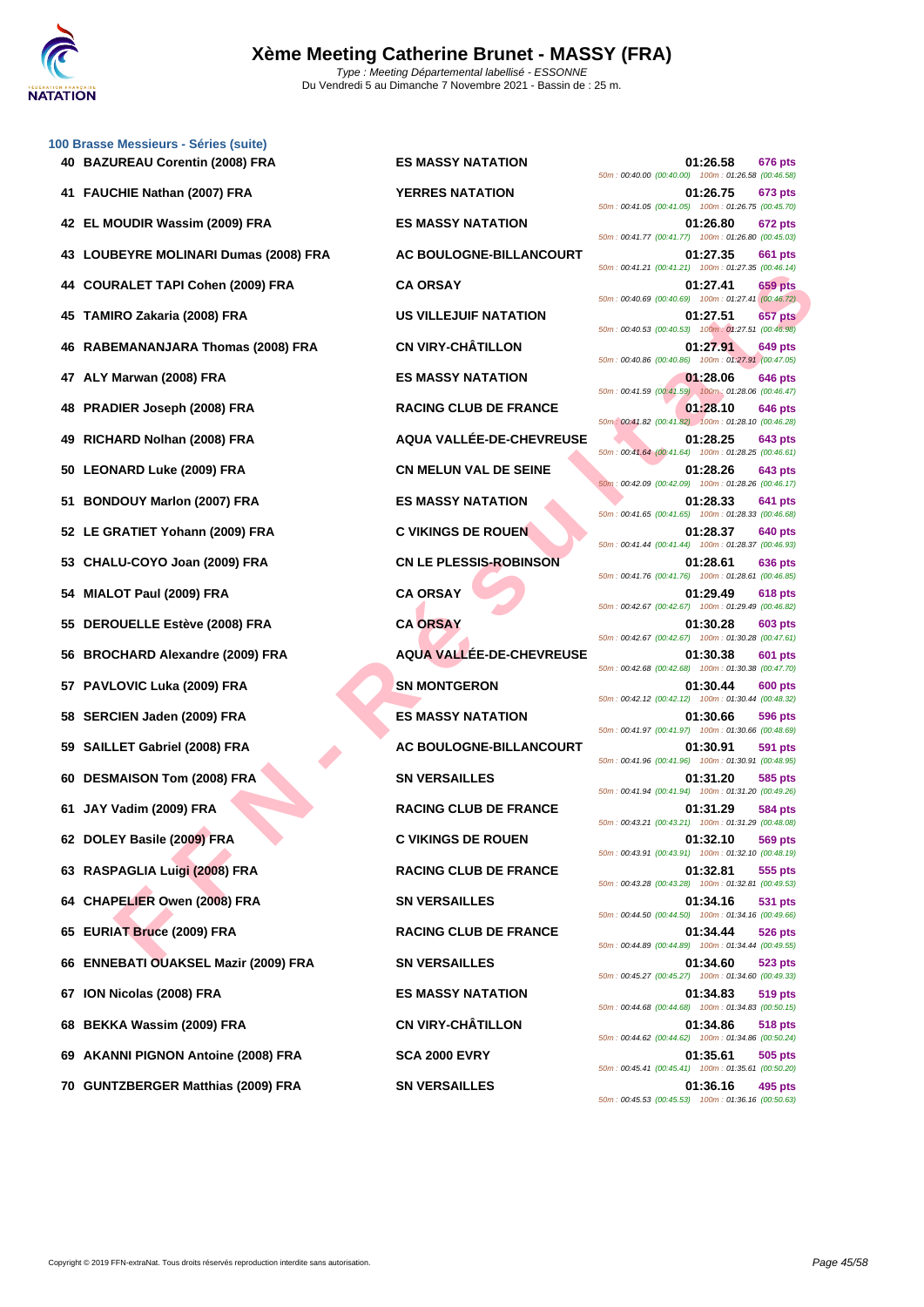

|    | 100 Brasse Messieurs - Séries (suite)                              |                                 |                                                                                  |
|----|--------------------------------------------------------------------|---------------------------------|----------------------------------------------------------------------------------|
|    | 71 BARRE Léo (2009) FRA                                            | AQUA VALLÉE-DE-CHEVREUSE        | 01:36.49<br>490 pts<br>50m: 00:46.27 (00:46.27) 100m: 01:36.49 (00:50.22)        |
|    | 72 PICALAU IIia (2009) MDA                                         | <b>CN ST-MICHEL-SUR-ORGE</b>    | 01:36.55<br>489 pts<br>50m: 00:46.25 (00:46.25) 100m: 01:36.55 (00:50.30)        |
|    | 73 ADJABI Nael (2008) FRA                                          | <b>US VILLEJUIF NATATION</b>    | 01:36.67<br>486 pts<br>50m: 00:45.54 (00:45.54) 100m: 01:36.67 (00:51.13)        |
| 74 | <b>BAZAS-TILLOY Lilian (2008) FRA</b>                              | <b>RED STAR CLUB CHAMPIGNY</b>  | 01:37.04<br>480 pts                                                              |
| 75 | <b>BOUCHARD Nicolas (2009) FRA</b>                                 | <b>RACING CLUB DE FRANCE</b>    | 50m: 00:44.69 (00:44.69) 100m: 01:37.04 (00:52.35)<br>01:37.38<br>474 pts        |
| 76 | <b>ARMANT Mathieu (2009) FRA</b>                                   | AQUA VALLÉE-DE-CHEVREUSE        | 50m: 00:43.90 (00:43.90) 100m: 01:37.38 (00:53.48)<br>01:37.63<br>470 pts        |
| 77 | DA CUNHA Luis (2008) FRA                                           | <b>CN ST-MICHEL-SUR-ORGE</b>    | 50m : 00:46.61 (00:46.61) 100m : 01:37.63 (00:51.02)<br>01:39.00<br>447 pts      |
| 78 | KERFORN Jean (2009) FRA                                            | <b>CA ORSAY</b>                 | 50m: 00:46.66 (00:46.66) 100m: 01:39.00 (00:52.34)<br>01:39.63<br>437 pts        |
| 79 | <b>BOISE Amaury (2009) FRA</b>                                     | <b>CN LE PLESSIS-ROBINSON</b>   | 50m: 00:46.45 (00:46.45) 100m: 01:39.63 (00:53.18)<br>01:39.88<br>433 pts        |
| 80 | EL OUARRADI Bilel (2009) FRA                                       | <b>ES MASSY NATATION</b>        | 50m: 00:47.10 (00:47.10) 100m: 01:39.88 (00:52.78)<br>01:40.42<br>424 pts        |
| 81 | PECHOT Maxime (2009) FRA                                           | <b>RACING CLUB DE FRANCE</b>    | 50m: 00:47.74 (00:47.74) 100m: 01:40.42 (00:52.68)<br>01:41.60<br>405 pts        |
|    | 82 POLLET-BOURDALOUE Odon (2008) FRA                               | <b>RACING CLUB DE FRANCE</b>    | 50m: 00:47.53 (00:47.53) 100m: 01:41.60 (00:54.07)<br>01:41.98<br>399 pts        |
|    |                                                                    |                                 | 50m: 00:48.01 (00:48.01) 100m: 01:41.98 (00:53.97)                               |
| 83 | DABI Eliott (2008) FRA                                             | <b>RACING CLUB DE FRANCE</b>    | 01:43.27<br>379 pts<br>50m: 00:47.17 (00:47.17) 100m: 01:43.27 (00:56.10)        |
| 84 | <b>HASSAOUI Ilyass (2008) FRA</b>                                  | <b>SN MONTGERON</b>             | 01:43.42<br>377 pts<br>50m: 00:47.45 (00:47.45) 100m: 01:43.42 (00:55.97)        |
| 85 | REDOUANE Sami (2008) FRA                                           | <b>SCA 2000 EVRY</b>            | 01:44.51<br><b>360 pts</b><br>50m: 00:49.95 (00:49.95) 100m: 01:44.51 (00:54.56) |
| 86 | <b>LASSIFER Acil (2009) FRA</b>                                    | US VILLEJUIF NATATION           | 01:46.19<br>336 pts<br>50m: 00:50.02 (00:50.02) 100m: 01:46.19 (00:56.17)        |
| 87 | <b>ELIAS-MENET Maxime (2009) FRA</b>                               | <b>CAL'HAY-LES-ROSES</b>        | 01:48.94<br><b>298 pts</b><br>50m: 00:51.31 (00:51.31) 100m: 01:48.94 (00:57.63) |
| 88 | <b>MAES Martin (2009) FRA</b>                                      | <b>RED STAR CLUB CHAMPIGNY</b>  | 01:49.15<br><b>295 pts</b>                                                       |
| 89 | PACE Alexis (2009) FRA                                             | <b>US VAIRES</b>                | 50m: 00:52.66 (00:52.66) 100m: 01:49.15 (00:56.49)<br>01:52.01<br><b>258 pts</b> |
| 90 | <b>CORENFLOS Axel (2009) FRA</b>                                   | <b>CN ST-MICHEL-SUR-ORGE</b>    | 50m: 00:53.07 (00:53.07) 100m: 01:52.01 (00:58.94)<br>02:03.82<br><b>131 pts</b> |
|    | <b>GRANGE Antoine (2008) FRA</b>                                   | <b>RACING CLUB DE FRANCE</b>    | 50m: 00:58.89 (00:58.89) 100m: 02:03.82 (01:04.93)<br><b>DNS</b> dec             |
|    | SLIMI Sofiane (2009) FRA                                           | <b>ES VITRY</b>                 | <b>DNS</b> dec                                                                   |
|    | SIBOUN Tom (2008) FRA                                              | <b>ES MASSY NATATION</b>        | <b>DSQ</b>                                                                       |
|    | 50 Papillon Messieurs - Finale A 9-11 ans (Samedi 6 Novembre 2021) |                                 |                                                                                  |
|    | 1 KACZMAREK Victor (2010) FRA                                      | <b>ES VITRY</b>                 | 00:31.73<br><b>798 pts</b>                                                       |
|    | 2 FAUCONNIER Léo (2010) FRA                                        | <b>AQUA VALLÉE-DE-CHEVREUSE</b> | 00:32.70<br>745 pts                                                              |
|    | 3 ALOISIO Jonathan Diego (2010) FRA                                | <b>CN LE PLESSIS-ROBINSON</b>   | 00:36.81<br><b>538 pts</b>                                                       |
|    | 4 JULIEN Baptiste (2010) FRA                                       | <b>SN VERSAILLES</b>            | 00:37.48<br><b>508 pts</b>                                                       |
|    | 5 CHECOURY Eli (2010) FRA                                          | <b>RACING CLUB DE FRANCE</b>    | 00:38.12<br>479 pts                                                              |
|    | CATAVER Leading (0040) FDA                                         | COA 0000 EVEV                   | 00.20.44<br>170                                                                  |

#### **50 Papillon Messieurs - Finale A 9-11 ans** (Samedi 6 Novembre 2021)

| 1 KACZMAREK Victor (2010) FRA       | <b>ES VITRY</b>               | 00:31.73 | <b>798 pts</b> |
|-------------------------------------|-------------------------------|----------|----------------|
| 2 FAUCONNIER Léo (2010) FRA         | AQUA VALLÉE-DE-CHEVREUSE      | 00:32.70 | <b>745 pts</b> |
| 3 ALOISIO Jonathan Diego (2010) FRA | <b>CN LE PLESSIS-ROBINSON</b> | 00:36.81 | <b>538 pts</b> |
| 4 JULIEN Baptiste (2010) FRA        | <b>SN VERSAILLES</b>          | 00:37.48 | <b>508 pts</b> |
| 5 CHECOURY Eli (2010) FRA           | <b>RACING CLUB DE FRANCE</b>  | 00:38.12 | 479 pts        |
| 6 CATAYEE Joackim (2010) FRA        | <b>SCA 2000 EVRY</b>          | 00:38.14 | 479 pts        |
| 7 AQUILON Romain (2010) FRA         | <b>S.M MONTROUGE</b>          | 00:38.21 | 475 pts        |
| 8 WISSOCQ Ethan (2010) FRA          | <b>CA ORSAY</b>               | 00:39.53 | 420 pts        |
|                                     |                               |          |                |

## **50 Papillon Messieurs - Séries 9-11 ans** (Samedi 6 Novembre 2021)

| 1 KACZMAREK Victor (2010) FRA | <b>ES VITRY</b>                 | 00:30.89 | 846 pts |
|-------------------------------|---------------------------------|----------|---------|
| 2 FAUCONNIER Léo (2010) FRA   | <b>AQUA VALLÉE-DE-CHEVREUSE</b> | 00:32.68 | 746 pts |
| 3 CHECOURY Eli (2010) FRA     | <b>RACING CLUB DE FRANCE</b>    | 00:36.46 | 554 pts |

|                                                      |          | 01:36.55 489 pts |
|------------------------------------------------------|----------|------------------|
| 50m : 00:46.25 (00:46.25) 100m : 01:36.55 (00:50.30) |          |                  |
| 50m: 00:45.54 (00:45.54) 100m: 01:36.67 (00:51.13)   | 01:36.67 | 486 pts          |
|                                                      | 01:37.04 | 480 pts          |
| 50m: 00:44.69 (00:44.69) 100m: 01:37.04 (00:52.35)   |          |                  |
|                                                      | 01:37.38 | 474 pts          |
| 50m : 00:43.90 (00:43.90) 100m : 01:37.38 (00:53.48) |          |                  |
|                                                      | 01:37.63 | <b>470 pts</b>   |
| 50m: 00:46.61 (00:46.61) 100m: 01:37.63 (00:51.02)   |          |                  |
| 50m : 00:46.66 (00:46.66) 100m : 01:39.00 (00:52.34) | 01:39.00 | 447 pts          |
|                                                      | 01:39.63 | 437 pts          |
| 50m : 00:46.45 (00:46.45) 100m : 01:39.63 (00:53.18) |          |                  |
|                                                      | 01:39.88 | 433 pts          |
| 50m: 00:47.10 (00:47.10) 100m: 01:39.88 (00:52.78)   |          |                  |
|                                                      |          | 01:40.42 424 pts |
| 50m: 00:47.74 (00:47.74) 100m: 01:40.42 (00:52.68)   |          |                  |
|                                                      |          | 01:41.60 405 pts |
| 50m: 00:47.53 (00:47.53) 100m: 01:41.60 (00:54.07)   |          |                  |
| 50m: 00:48.01 (00:48.01) 100m: 01:41.98 (00:53.97)   | 01:41.98 | <b>399 pts</b>   |
|                                                      | 01:43.27 | 379 pts          |
| 50m: 00:47.17 (00:47.17) 100m: 01:43.27 (00:56.10)   |          |                  |
|                                                      | 01:43.42 | 377 pts          |
| 50m: 00:47.45 (00:47.45) 100m: 01:43.42 (00:55.97)   |          |                  |
| 50m : 00:49.95 (00:49.95) 100m : 01:44.51 (00:54.56) | 01:44.51 | <b>360 pts</b>   |
|                                                      | 01:46.19 |                  |
| 50m : 00:50.02 (00:50.02) 100m : 01:46.19 (00:56.17) |          | <b>336 pts</b>   |
|                                                      | 01:48.94 | <b>298 pts</b>   |
| 50m: 00:51.31 (00:51.31) 100m: 01:48.94 (00:57.63)   |          |                  |
|                                                      | 01:49.15 | <b>295 pts</b>   |
| 50m : 00:52.66 (00:52.66) 100m : 01:49.15 (00:56.49) |          |                  |
| 50m: 00:53.07 (00:53.07) 100m: 01:52.01 (00:58.94)   | 01:52.01 | 258 pts          |
|                                                      | 02:03.82 | 131 pts          |
| 50m: 00:58.89 (00:58.89) 100m: 02:03.82 (01:04.93)   |          |                  |
|                                                      | DNS dec  |                  |
|                                                      | DNS dec  |                  |
|                                                      |          |                  |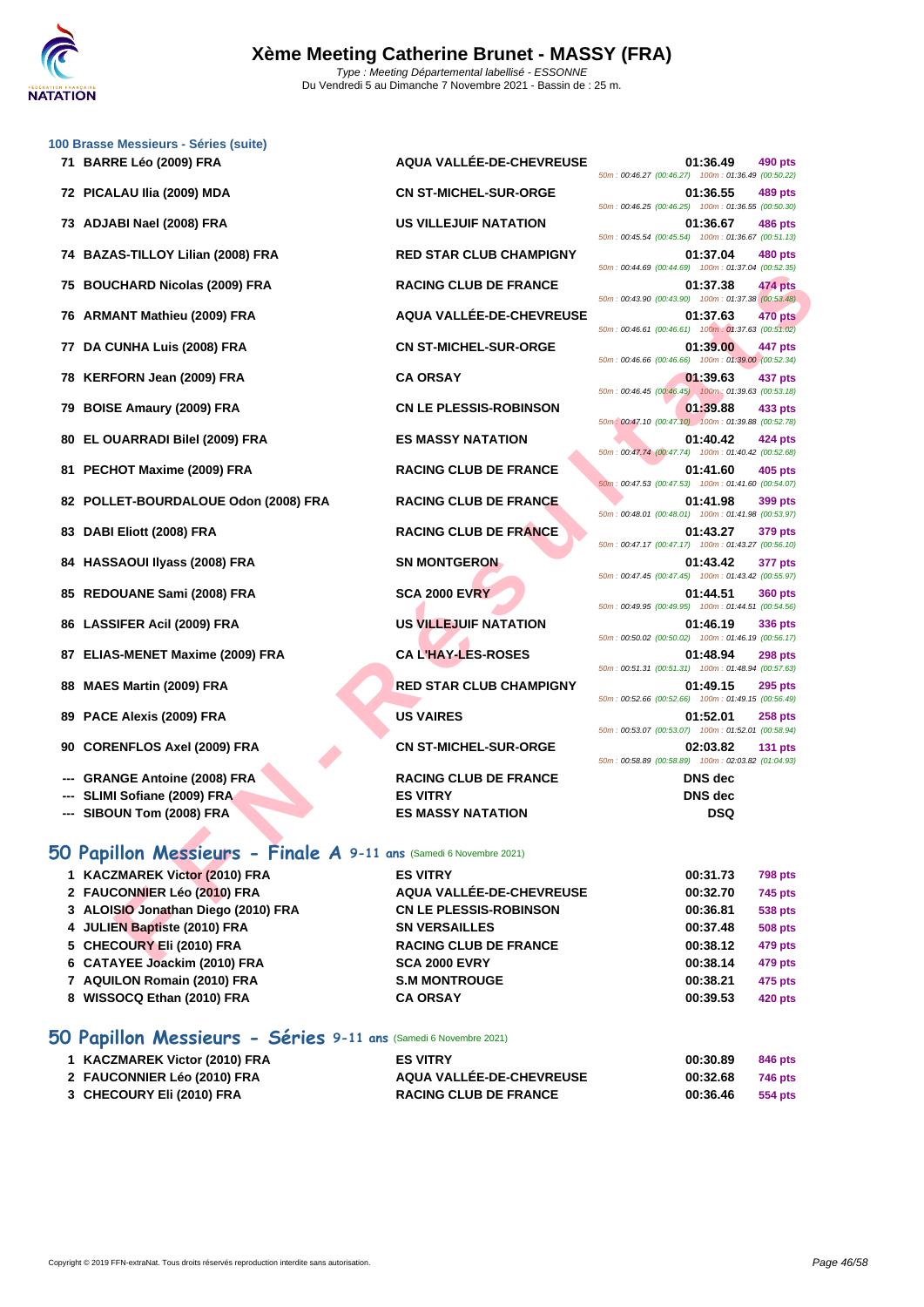

## **[50 Papillo](http://www.ffnatation.fr/webffn/index.php)n Messieurs - Séries (suite)**

|     | 4 ALOISIO Jonathan Diego (2010) FRA    | <b>CN LE PLESSIS-ROBINSON</b>                            | 00:36.94   | <b>532 pts</b> |
|-----|----------------------------------------|----------------------------------------------------------|------------|----------------|
|     | 5 CATAYEE Joackim (2010) FRA           | <b>SCA 2000 EVRY</b>                                     | 00:37.73   | 497 pts        |
|     | 6 AQUILON Romain (2010) FRA            | <b>S.M MONTROUGE</b>                                     | 00:38.01   | 484 pts        |
|     | 7 JULIEN Baptiste (2010) FRA           | <b>SN VERSAILLES</b>                                     | 00:38.49   | 463 pts        |
|     | 8 WISSOCQ Ethan (2010) FRA             | <b>CA ORSAY</b>                                          | 00:38.98   | 443 pts        |
|     | 9 NAOUI LE BECHEC Ilian (2010) FRA     | <b>C VIKINGS DE ROUEN</b>                                | 00:39.79   | 409 pts        |
|     | 10 REAL Pablo (2010) FRA               | <b>CA L'HAY-LES-ROSES</b>                                | 00:40.69   | 374 pts        |
|     | 11 VELLUET Thimothé (2010) FRA         | <b>CN LE PLESSIS-ROBINSON</b>                            | 00:40.74   | <b>372 pts</b> |
|     | 12 CHAVEL Noah (2010) FRA              | <b>RACING CLUB DE FRANCE</b>                             | 00:40.87   | <b>367 pts</b> |
|     | 13 AMINE Soulaymane (2010) FRA         | <b>CN LE PLESSIS-ROBINSON</b>                            | 00:41.31   | <b>350 pts</b> |
|     |                                        |                                                          | 00:41.43   |                |
|     | 14 MAJCHER Jonas (2010) FRA            | <b>CN LE PLESSIS-ROBINSON</b>                            |            | <b>346 pts</b> |
|     | 15 STOCKMANN Victor (2010) FRA         | <b>CN ST-MICHEL-SUR-ORGE</b><br><b>ES MASSY NATATION</b> | 00:41.44   | 346 pts        |
|     | 16 HAMOUDA Adam (2010) FRA             |                                                          | 00:41.51   | 343 pts        |
|     | 17 HADJIDJ Jalis (2010) FRA            | <b>ES MASSY NATATION</b>                                 | 00:41.54   | 342 pts        |
|     | 18 TETU DUBREUIL Raphael (2011) FRA    | <b>ES MASSY NATATION</b>                                 | 00:41.60   | 340 pts        |
|     | 19 KECHABIA Anice (2010) FRA           | <b>C VIKINGS DE ROUEN</b>                                | 00:41.67   | 337 pts        |
|     | 20 BATAILLE Alexandre (2010) FRA       | <b>CN LE PLESSIS-ROBINSON</b>                            | 00:41.95   | <b>327 pts</b> |
|     | 21 KHEMIR Ali (2010) FRA               | <b>SN VERSAILLES</b>                                     | 00:42.06   | 323 pts        |
|     | 22 BAZUREAU Antonin (2010) FRA         | <b>ES MASSY NATATION</b>                                 | 00:42.60   | 304 pts        |
|     | 23 KERFORN Paul (2011) FRA             | <b>CA ORSAY</b>                                          | 00:42.85   | 295 pts        |
|     | 24 HOUP Nathan (2010) FRA              | AQUA VALLÉE-DE-CHEVREUSE                                 | 00:43.35   | <b>279 pts</b> |
|     | 25 CECCHETTO Liron (2010) FRA          | <b>CN ST-MICHEL-SUR-ORGE</b>                             | 00:43.72   | <b>266 pts</b> |
|     | 26 BENBAKKAR Ramy (2010) TUN           | <b>CNO ST-GERMAIN-EN-LAYE</b>                            | 00:43.73   | <b>266 pts</b> |
|     | 27 VAN CAENEGEM Tom (2011) FRA         | <b>S.M MONTROUGE</b>                                     | 00:43.96   | <b>259 pts</b> |
|     | 28 DANIEL Nohan (2010) FRA             | <b>ES MASSY NATATION</b>                                 | 00:44.03   | 257 pts        |
|     | 29 COURALET-TAPI Enaël (2012) FRA      | <b>CA ORSAY</b>                                          | 00:44.53   | 241 pts        |
|     | 30 MURAKAMI-FONTANI Nicolo (2010) FRA  | <b>RACING CLUB DE FRANCE</b>                             | 00:44.72   | 235 pts        |
|     | 31 PILTZ Lukas (2010) GER              | <b>RACING CLUB DE FRANCE</b>                             | 00:45.47   | 213 pts        |
|     | 32 ANTONUCCI Liam (2011) FRA           | <b>ES VITRY</b>                                          | 00:45.52   | <b>211 pts</b> |
|     | 33 OSIPOV Mikael (2011) FRA            | <b>CN LE PLESSIS-ROBINSON</b>                            | 00:45.87   | <b>201 pts</b> |
|     | 34 OUVRARD Philémon (2010) FRA         | <b>AQUA VALLÉE-DE-CHEVREUSE</b>                          | 00:45.95   | <b>199 pts</b> |
|     | 34 MARTIN Sasha (2010) FRA             | <b>ES MASSY NATATION</b>                                 | 00:45.95   | <b>199 pts</b> |
|     | 36 REMY Lucas (2012) FRA               | <b>ES MASSY NATATION</b>                                 | 00:46.13   | <b>194 pts</b> |
|     | 37 TRAN Alvin (2011) FRA               | <b>US VILLEJUIF NATATION</b>                             | 00:46.40   | <b>187 pts</b> |
|     | 38 NAOUN Kenzy (2010) FRA              | <b>SN VERSAILLES</b>                                     | 00:46.98   | <b>171 pts</b> |
|     | 39 TEPLIER Mathys (2011) FRA           | <b>SN MONTGERON</b>                                      | 00:48.62   | $131$ pts      |
|     | 40 TRéBOSC Yanis (2011) FRA            | <b>ES MASSY NATATION</b>                                 | 00:49.58   | 110 $pts$      |
|     | 41 MAMDOURICCIULLI Amjad (2011) FRA    | <b>SN VERSAILLES</b>                                     | 00:49.86   | <b>104 pts</b> |
|     | 42 SEI Léo-Paul (2012) FRA             | <b>SN VERSAILLES</b>                                     | 00:51.08   | 81 pts         |
|     | 43 BROET Kaan (2010) FRA               | <b>CA L'HAY-LES-ROSES</b>                                | 00:51.55   | 73 pts         |
|     | 44 CHARTREL Pierre-Louis (2011) FRA    | <b>SN VERSAILLES</b>                                     | 00:52.62   | 56 pts         |
|     | 45 NIEL Marin (2010) FRA               | <b>SN VERSAILLES</b>                                     | 00:53.54   | 43 pts         |
| 46  | <b>MOUA NOU TOUA Russel (2011) FRA</b> | <b>EN STE-GENEVIÈVE-DES-BOIS</b>                         | 00:55.39   | 22 pts         |
|     | 47 GARCIA Alexandre (2010) FRA         | <b>S.M MONTROUGE</b>                                     | 00:56.54   | 13 pts         |
|     | 48 LE FLOCDANET Alban (2010) FRA       | <b>SN VERSAILLES</b>                                     | 00:56.60   | 12 pts         |
|     | 49 CORAGLIA Bautista (2012) ITA        | <b>SN VERSAILLES</b>                                     | 00:57.29   | 8 pts          |
|     | 50 DEMALDENT Jules (2011) FRA          | <b>SN VERSAILLES</b>                                     | 00:58.81   | 2 pts          |
|     | 51 COMBALUZIER Noé (2012) FRA          | <b>SN VERSAILLES</b>                                     | 01:02.64   | 1 pts          |
|     | 52 ROUX Nathan (2012) FRA              | <b>SN VERSAILLES</b>                                     | 01:04.63   | 1 pts          |
| 53. | <b>BELHAJ Haroon (2012) FRA</b>        | <b>SN VERSAILLES</b>                                     | 01:04.80   | 1 pts          |
|     | 54 GORIN Arthur (2011) FRA             | <b>SN VERSAILLES</b>                                     | 01:11.17   | 1 pts          |
|     | <b>BOUTTEAU Clément (2011) FRA</b>     | <b>SN VERSAILLES</b>                                     | DNS dec    |                |
| --- | PAVLOVIC Filip (2011) FRA              | <b>SN MONTGERON</b>                                      | DNS dec    |                |
| --- | MARTIN Maël (2011) FRA                 | <b>SN VERSAILLES</b>                                     | <b>DSQ</b> |                |
|     |                                        |                                                          |            |                |

| 00:36.94       | 532 pts        |
|----------------|----------------|
| 00:37.73       | 497 pts        |
| 00:38.01       | 484 pts        |
| 00:38.49       | 463 pts        |
| 00:38.98       | 443 pts        |
| 00:39.79       | 409 pts        |
| 00:40.69       | 374 pts        |
| 00:40.74       | 372 pts        |
| 00:40.87       | <b>367 pts</b> |
| 00:41.31       | <b>350 pts</b> |
| 00:41.43       | 346 pts        |
| 00:41.44       | 346 pts        |
| 00:41.51       | 343 pts        |
| 00:41.54       | 342 pts        |
| 00:41.60       | 340 pts        |
| 00:41.67       | 337 pts        |
| 00:41.95       | 327 pts        |
| 00:42.06       | 323 pts        |
| 00:42.60       | 304 pts        |
| 00:42.85       | 295 pts        |
| 00:43.35       | 279 pts        |
| 00:43.72       | 266 pts        |
| 00:43.73       | 266 pts        |
| 00:43.96       | <b>259 pts</b> |
| 00:44.03       | 257 pts        |
| 00:44.53       | 241 pts        |
| 00:44.72       | 235 pts        |
| 00:45.47       | 213 pts        |
| 00:45.52       | 211 pts        |
| 00:45.87       | 201 pts        |
| 00:45.95       | 199 pts        |
| 00:45.95       | 199 pts        |
| 00:46.13       | <b>194 pts</b> |
| 00:46.40       | 187 pts        |
| 00:46.98       | 171 pts        |
| 00:48.62       | <b>131 pts</b> |
| 00:49.58       | 110 pts        |
| 00:49.86       | <b>104 pts</b> |
| 00:51.08       | 81 pts         |
| 00:51.55       | 73 pts         |
| 00:52.62       | 56 pts         |
| 00:53.54       | 43 pts         |
| 00:55.39       | 22 pts         |
| 00:56.54       | 13 pts         |
| 00:56.60       | 12 pts         |
| 00:57.29       | 8 pts          |
| 00:58.81       | 2 pts          |
| 01:02.64       | 1 pts          |
| 01:04.63       | 1 pts          |
| 01:04.80       | 1 pts          |
| 01:11.17       |                |
| <b>DNS</b> dec | 1 pts          |
| <b>DNS</b> dec |                |
| <b>DSQ</b>     |                |
|                |                |
|                |                |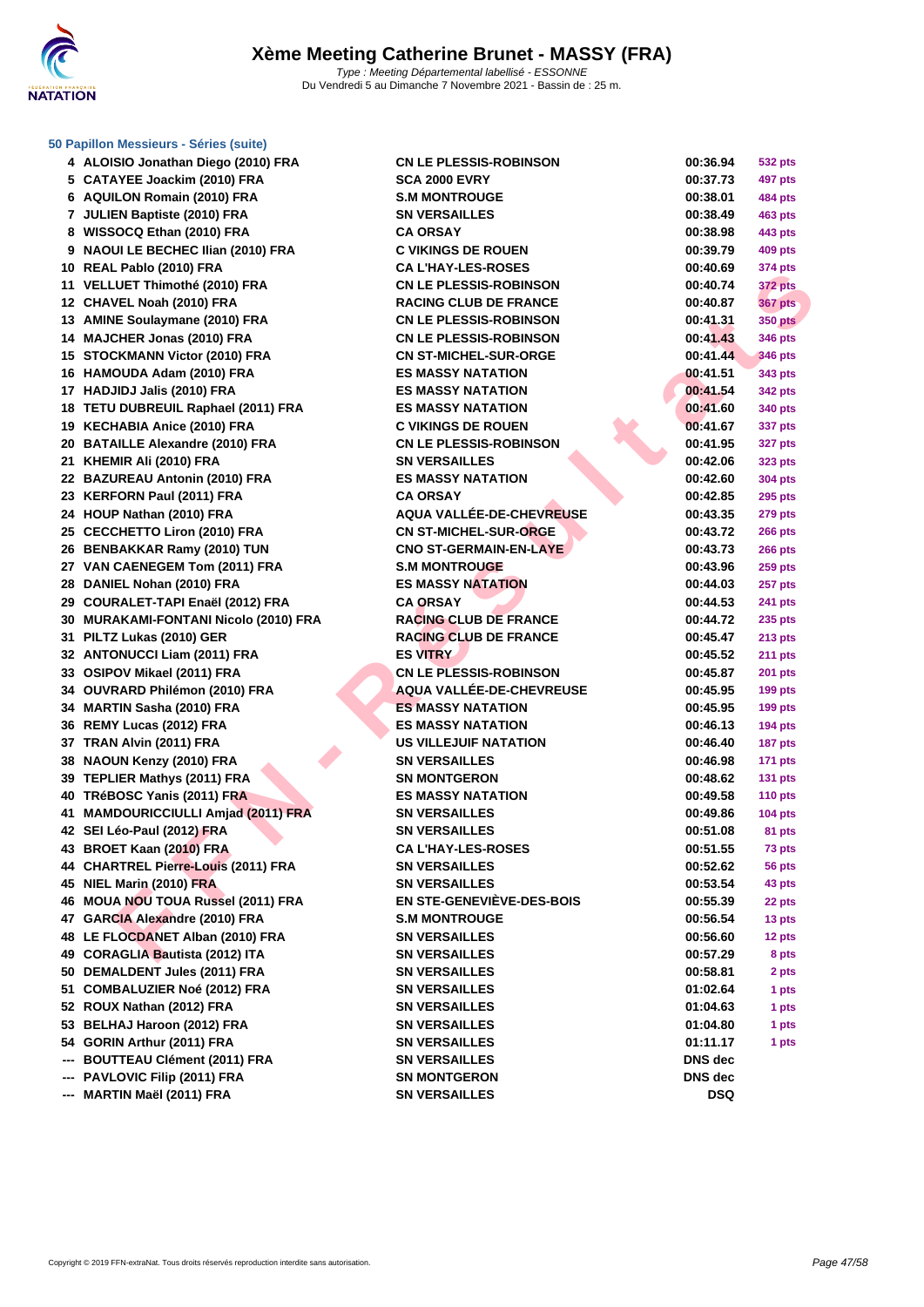

#### **[50 Papillo](http://www.ffnatation.fr/webffn/index.php)n Messieurs - Séries (suite)**

| --- MARINO Luca (2011) FRA              | <b>SCA 2000 EVRY</b>         | <b>DSQ</b> |
|-----------------------------------------|------------------------------|------------|
| --- TRAMIER Emile (2010) FRA            | <b>RACING CLUB DE FRANCE</b> | <b>DSQ</b> |
| --- LHOMMEDIEU Tom (2012) FRA           | <b>SN VERSAILLES</b>         | <b>DSQ</b> |
| --- CHECOURY Gabriel (2010) FRA         | <b>RACING CLUB DE FRANCE</b> | <b>DSQ</b> |
| --- DUCLOUX Marley (2010) FRA           | <b>ES MASSY NATATION</b>     | <b>DSQ</b> |
| --- LANGLAIS NAVARRETE Ethan (2010) FRA | <b>SN MONTGERON</b>          | <b>DSQ</b> |

#### **100 Papillon Messieurs - Finale A 14 ans** (Samedi 6 Novembre 2021)

| 00 Papillon Messieurs - Finale A 14 ans (Samedi 6 Novembre 2021)  |                                   |                                                                |                           |
|-------------------------------------------------------------------|-----------------------------------|----------------------------------------------------------------|---------------------------|
| 1 MOUSSA Adam-Samy (2007) FRA                                     | <b>CNO ST-GERMAIN-EN-LAYE</b>     | 00:59.59                                                       | <b>1108 pts</b>           |
| 2 BRAIZE Stann (2007) FRA                                         | <b>ES MASSY NATATION</b>          | 01:03.65                                                       | 995 pts                   |
| 3 TRABELSI Nour (2007) FRA                                        | <b>CNO ST-GERMAIN-EN-LAYE</b>     | 01:04.92                                                       | <b>961 pts</b>            |
| 4 LEE-BOUHOURS Florian (2007) FRA                                 | AQUA VALLÉE-DE-CHEVREUSE          | 01:05.05                                                       | 957 pts                   |
| 5 EL MOUDIR Ayyoub (2007) FRA                                     | <b>ES MASSY NATATION</b>          | 01:05.57                                                       | 944 pts                   |
| 6 DJAOUD Noam (2007) FRA                                          | <b>SN MONTGERON</b>               | 01:05.85                                                       | 936 pts                   |
| 7 CLEMENT Bastien (2007) FRA                                      | <b>S.M MONTROUGE</b>              | 01:06.88                                                       | 909 pts                   |
| 8 BOUTDARINE Imran (2007) FRA                                     | <b>CN MELUN VAL DE SEINE</b>      | 01:07.45                                                       | 895 pts                   |
| 00 Papillon Messieurs - Finale B 13 ans (Samedi 6 Novembre 2021)  |                                   |                                                                |                           |
| 1 GUY Gregoire (2008) FRA                                         | <b>RACING CLUB DE FRANCE</b>      |                                                                |                           |
| 2 MAJCHER Marius (2008) FRA                                       | <b>CN LE PLESSIS-ROBINSON</b>     | 01:07.80<br>01:09.65                                           | <b>886 pts</b><br>839 pts |
| 3 COLLIN Lucas (2008) FRA                                         | <b>RACING CLUB DE FRANCE</b>      | 01:09.72                                                       |                           |
| 4 ALY Marwan (2008) FRA                                           | <b>ES MASSY NATATION</b>          | 01:10.04                                                       | 837 pts<br>829 pts        |
| 5 POHU Eloy (2008) FRA                                            | <b>AQUA VALLÉE-DE-CHEVREUSE</b>   | 01:11.45                                                       | <b>795 pts</b>            |
| 6 MANUELLI Pierre-ange (2008) FRA                                 | <b>SN VERSAILLES</b>              | 01:11.81                                                       | <b>786 pts</b>            |
| 7 NORIS Louis (2008) FRA                                          | <b>SOISSONS NATATION SPORTIVE</b> | 01:12.35                                                       | <b>773 pts</b>            |
| 8 TÊTU DUBREUIL Samuel (2008) FRA                                 | <b>ES MASSY NATATION</b>          | 01:12.57                                                       | <b>768 pts</b>            |
|                                                                   |                                   |                                                                |                           |
| 00 Papillon Messieurs - Finale C 12 ans (Samedi 6 Novembre 2021)  |                                   |                                                                |                           |
| 1 LABOUGLIE Francois (2009) FRA                                   | <b>SOISSONS NATATION SPORTIVE</b> | 01:09.23                                                       | 849 pts                   |
| 2 SERTTAS Noyan (2009) FRA                                        | <b>SN MONTGERON</b>               | 01:11.46                                                       | <b>794 pts</b>            |
| 3 PAVLOVIC Luka (2009) FRA                                        | <b>SN MONTGERON</b>               | 01:14.96                                                       | 712 pts                   |
| 4 DOLEY Basile (2009) FRA                                         | <b>C VIKINGS DE ROUEN</b>         | 01:15.66                                                       | <b>696 pts</b>            |
| 5 CUVELIER Timothée (2009) FRA                                    | <b>CNO ST-GERMAIN-EN-LAYE</b>     | 01:17.05                                                       | 665 pts                   |
| 6 JAY Vadim (2009) FRA                                            | <b>RACING CLUB DE FRANCE</b>      | 01:18.07                                                       | <b>642 pts</b>            |
| 7 COURALET TAPI Cohen (2009) FRA                                  | <b>CA ORSAY</b>                   | 01:18.39                                                       | 635 pts                   |
| 8 LE GRATIET Yohann (2009) FRA                                    | <b>C VIKINGS DE ROUEN</b>         | 01:18.44                                                       | <b>634 pts</b>            |
| 00 Papillon Messieurs - Séries 12-14 ans (Samedi 6 Novembre 2021) |                                   |                                                                |                           |
|                                                                   |                                   |                                                                |                           |
| 1 MOUSSA Adam-Samy (2007) FRA                                     | <b>CNO ST-GERMAIN-EN-LAYE</b>     | 01:00.55<br>50m: 00:28.48 (00:28.48) 100m: 01:00.55 (00:32.07) | 1081 pts                  |
| 2 BRAIZE Stann (2007) FRA                                         | <b>ES MASSY NATATION</b>          | 01:04.99                                                       | 959 pts                   |
|                                                                   |                                   | 50m: 00:28.82 (00:28.82) 100m: 01:04.99 (00:36.17)             |                           |
| 3 TRABELSI Nour (2007) FRA                                        | <b>CNO ST-GERMAIN-EN-LAYE</b>     | 01:05.03                                                       | 958 pts                   |
|                                                                   |                                   | 50m: 00:29.65 (00:29.65) 100m: 01:05.03 (00:35.38)             |                           |
| 4 LEE-BOUHOURS Florian (2007) FRA                                 | AQUA VALLÉE-DE-CHEVREUSE          | 01:06.08                                                       | 930 pts                   |

## **100 Papillon Messieurs - Finale B 13 ans** (Samedi 6 Novembre 2021)

| 1 GUY Gregoire (2008) FRA         | <b>RACING CLUB DE FRANCE</b>      | 01:07.80 | <b>886 pts</b> |
|-----------------------------------|-----------------------------------|----------|----------------|
| 2 MAJCHER Marius (2008) FRA       | <b>CN LE PLESSIS-ROBINSON</b>     | 01:09.65 | 839 pts        |
| 3 COLLIN Lucas (2008) FRA         | <b>RACING CLUB DE FRANCE</b>      | 01:09.72 | 837 pts        |
| 4 ALY Marwan (2008) FRA           | <b>ES MASSY NATATION</b>          | 01:10.04 | 829 pts        |
| 5 POHU Eloy (2008) FRA            | AQUA VALLÉE-DE-CHEVREUSE          | 01:11.45 | <b>795 pts</b> |
| 6 MANUELLI Pierre-ange (2008) FRA | <b>SN VERSAILLES</b>              | 01:11.81 | <b>786 pts</b> |
| 7 NORIS Louis (2008) FRA          | <b>SOISSONS NATATION SPORTIVE</b> | 01:12.35 | <b>773 pts</b> |
| 8 TÊTU DUBREUIL Samuel (2008) FRA | <b>ES MASSY NATATION</b>          | 01:12.57 | <b>768 pts</b> |

## **100 Papillon Messieurs - Finale C 12 ans** (Samedi 6 Novembre 2021)

| 1 LABOUGLIE Francois (2009) FRA  | <b>SOISSONS NATATION SPORTIVE</b> | 01:09.23 | 849 pts        |
|----------------------------------|-----------------------------------|----------|----------------|
| 2 SERTTAS Novan (2009) FRA       | <b>SN MONTGERON</b>               | 01:11.46 | <b>794 pts</b> |
| 3 PAVLOVIC Luka (2009) FRA       | <b>SN MONTGERON</b>               | 01:14.96 | <b>712 pts</b> |
| 4 DOLEY Basile (2009) FRA        | <b>C VIKINGS DE ROUEN</b>         | 01:15.66 | <b>696 pts</b> |
| 5 CUVELIER Timothée (2009) FRA   | <b>CNO ST-GERMAIN-EN-LAYE</b>     | 01:17.05 | <b>665 pts</b> |
| 6 JAY Vadim (2009) FRA           | <b>RACING CLUB DE FRANCE</b>      | 01:18.07 | <b>642 pts</b> |
| 7 COURALET TAPI Cohen (2009) FRA | <b>CA ORSAY</b>                   | 01:18.39 | 635 pts        |
| 8 LE GRATIET Yohann (2009) FRA   | <b>C VIKINGS DE ROUEN</b>         | 01:18.44 | <b>634 pts</b> |

## **100 Papillon Messieurs - Séries 12-14 ans** (Samedi 6 Novembre 2021)

| 1 MOUSSA Adam-Samy (2007) FRA     | <b>CNO ST-GERMAIN-EN-LAYE</b> |                                                                                                          | 01:00.55 | 1081 pts       |
|-----------------------------------|-------------------------------|----------------------------------------------------------------------------------------------------------|----------|----------------|
| 2 BRAIZE Stann (2007) FRA         | <b>ES MASSY NATATION</b>      | 50m: 00:28.48 (00:28.48) 100m: 01:00.55 (00:32.07)                                                       | 01:04.99 | 959 pts        |
| 3 TRABELSI Nour (2007) FRA        | <b>CNO ST-GERMAIN-EN-LAYE</b> | 50m: 00:28.82 (00:28.82) 100m: 01:04.99 (00:36.17)                                                       | 01:05.03 | 958 pts        |
| 4 LEE-BOUHOURS Florian (2007) FRA | AQUA VALLÉE-DE-CHEVREUSE      | 50m: 00:29.65 (00:29.65) 100m: 01:05.03 (00:35.38)                                                       | 01:06.08 | 930 pts        |
| 5 CLEMENT Bastien (2007) FRA      | <b>S.M MONTROUGE</b>          | 50m: 00:30.70 (00:30.70) 100m: 01:06.08 (00:35.38)                                                       | 01:07.63 | 890 pts        |
| 6 BOUTDARINE Imran (2007) FRA     | <b>CN MELUN VAL DE SEINE</b>  | 50m: 00:30.81 (00:30.81) 100m: 01:07.63 (00:36.82)                                                       | 01:07.69 | <b>888 pts</b> |
| 7 DJAOUD Noam (2007) FRA          | <b>SN MONTGERON</b>           | 50m: 00:31.75 (00:31.75) 100m: 01:07.69 (00:35.94)                                                       | 01:07.76 | 887 pts        |
| 8 EL MOUDIR Ayyoub (2007) FRA     | <b>ES MASSY NATATION</b>      | 50m: 00:30.57 (00:30.57) 100m: 01:07.76 (00:37.19)<br>50m: 00:31.93 (00:31.93) 100m: 01:07.91 (00:35.98) | 01:07.91 | 883 pts        |
|                                   |                               |                                                                                                          |          |                |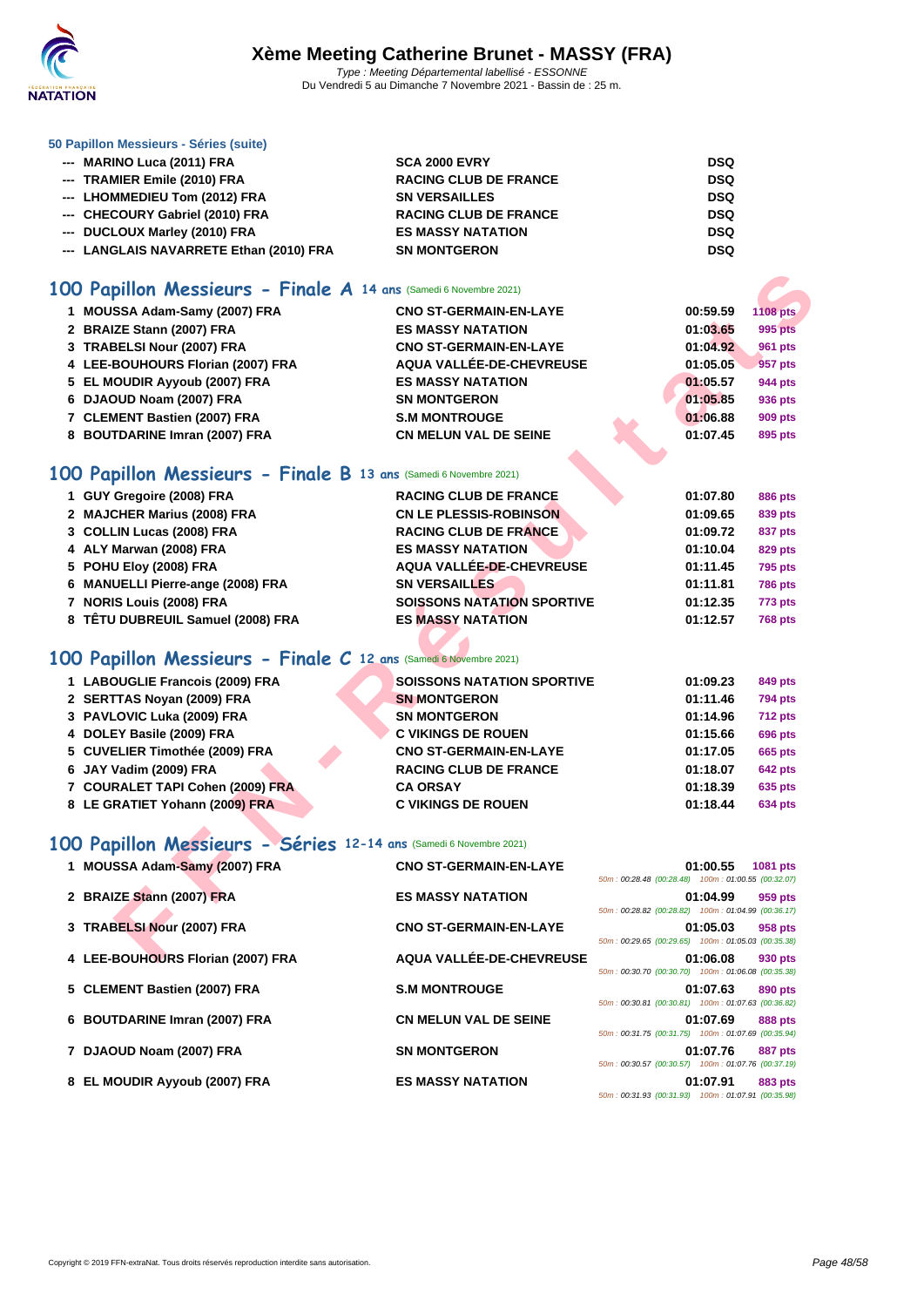

**[100 Papil](http://www.ffnatation.fr/webffn/index.php)lon Messieurs - Séries (suite)**

|    | 10 GUY Gregoire (2008) FRA             | <b>RACING CLUB DE FRANCE</b>      | 01:08.37<br>871 pts<br>50m: 00:31.66 (00:31.66) 100m: 01:08.37 (00:36.71)                                                              |
|----|----------------------------------------|-----------------------------------|----------------------------------------------------------------------------------------------------------------------------------------|
|    | 11 LABOUGLIE Francois (2009) FRA       | <b>SOISSONS NATATION SPORTIVE</b> | 01:09.88<br>833 pts<br>50m: 00:32.75 (00:32.75) 100m: 01:09.88 (00:37.13)                                                              |
|    | 12 COLLIN Lucas (2008) FRA             | <b>RACING CLUB DE FRANCE</b>      | 01:09.97<br>831 pts                                                                                                                    |
| 13 | <b>MANOLE Maxim (2007) FRA</b>         | <b>ES MASSY NATATION</b>          | 50m: 00:32.76 (00:32.76) 100m: 01:09.97 (00:37.21)<br>01:10.06<br>829 pts                                                              |
| 14 | <b>GERLOT Quentin (2007) FRA</b>       | <b>SOISSONS NATATION SPORTIVE</b> | 50m: 00:32.29 (00:32.29) 100m: 01:10.06 (00:37.77)<br>01:10.14<br>827 pts                                                              |
| 15 | CHALU-COYO Lilian (2007) FRA           | <b>CN LE PLESSIS-ROBINSON</b>     | 50m: 00:32.32 (00:32.32) 100m: 01:10.14 (00:37.82)<br>01:10.59<br>816 pts                                                              |
| 16 | ALY Marwan (2008) FRA                  | <b>ES MASSY NATATION</b>          | 50m: 00:31.99 (00:31.99) 100m: 01:10.59 (00:38.60)<br>01:10.65<br>814 pts                                                              |
| 17 | <b>SERTTAS Noyan (2009) FRA</b>        | <b>SN MONTGERON</b>               | 50m: 00:32.35 (00:32.35) 100m: 01:10.65 (00:38.30)<br>01:10.78<br>811 pts                                                              |
| 18 | <b>NEUVILLE Marin (2007) FRA</b>       | <b>CA ORSAY</b>                   | 50m: 00:32.42 (00:32.42) 100m: 01:10.78 (00:38.36)<br>01:10.85<br>809 pts                                                              |
| 19 | <b>SAILLET Corentin (2007) FRA</b>     | <b>YERRES NATATION</b>            | 50m : 00:31.99 (00:31.99) 100m : 01:10.85 (00:38.86)<br>01:10.90<br>808 pts                                                            |
| 20 | ROCThaddée (2007) FRA                  | <b>RACING CLUB DE FRANCE</b>      | 50m: 00:32.33 (00:32.33) 100m: 01:10.90 (00:38.57)<br>01:10.94<br>807 pts                                                              |
| 21 | <b>MAJCHER Marius (2008) FRA</b>       | <b>CN LE PLESSIS-ROBINSON</b>     | 50m: 00:32.39 (00:32.39) 100m: 01:10.94 (00:38.55)<br>01:11.52<br>793 pts                                                              |
| 22 | TRéBOSC Samy (2007) FRA                | <b>ES MASSY NATATION</b>          | 50m: 00:33.71 (00:33.71) 100m: 01:11.52 (00:37.81)<br>01:11.59<br>791 pts                                                              |
| 23 | <b>MANUELLI Pierre-ange (2008) FRA</b> | <b>SN VERSAILLES</b>              | 50m: 00:31.70 (00:31.70) 100m: 01:11.59 (00:39.89)<br>01:12.18<br>777 pts                                                              |
| 24 | DOMBEK--MIRO Alexander (2008) FRA      | <b>AQUA VALLÉE-DE-CHEVREUSE</b>   | 50m: 00:32.40 (00:32.40) 100m: 01:12.18 (00:39.78)<br>01:12.27<br>775 pts<br>50m: 00:33.66 (00:33.66) 100m: 01:12.27 (00:38.61)        |
| 25 | KADDOUR-DUTEN Iliam (2007) FRA         | <b>ES VITRY</b>                   | 01:12.36<br>773 pts<br>50m: 00:33.07 (00:33.07) 100m: 01:12.36 (00:39.29)                                                              |
| 26 | <b>NORIS Louis (2008) FRA</b>          | <b>SOISSONS NATATION SPORTIVE</b> | 01:12.44<br>771 pts                                                                                                                    |
| 27 | SAVARY Léandre (2007) FRA              | <b>CN VIRY-CHÂTILLON</b>          | 50m: 00:33.14 (00:33.14) 100m: 01:12.44 (00:39.30)<br>01:12.47<br><b>770 pts</b><br>50m: 00:33.22 (00:33.22) 100m: 01:12.47 (00:39.25) |
| 28 | POHU Eloy (2008) FRA                   | AQUA VALLÉE-DE-CHEVREUSE          | 01:12.57<br>768 pts<br>50m: 00:34.28 (00:34.28) 100m: 01:12.57 (00:38.29)                                                              |
| 29 | FARKAS-BAJAN Peter (2007) FRA          | <b>ES MASSY NATATION</b>          | 01:12.89<br>760 pts<br>50m: 00:33.50 (00:33.50) 100m: 01:12.89 (00:39.39)                                                              |
| 30 | <b>FAUCHIE Nathan (2007) FRA</b>       | <b>YERRES NATATION</b>            | 01:12.93<br>759 pts                                                                                                                    |
| 31 | TÊTU DUBREUIL Samuel (2008) FRA        | <b>ES MASSY NATATION</b>          | 50m: 00:33.18 (00:33.18) 100m: 01:12.93 (00:39.75)<br>01:13.59<br>744 pts<br>50m: 00:33.39 (00:33.39) 100m: 01:13.59 (00:40.20)        |
|    | 32 SOURDEAU-LACHOT Camille (2007) FRA  | <b>S.M MONTROUGE</b>              | 01:13.85<br><b>738 pts</b><br>50m: 00:33.13 (00:33.13) 100m: 01:13.85 (00:40.72)                                                       |
|    | 33 BAZUREAU Corentin (2008) FRA        | <b>ES MASSY NATATION</b>          | 01:14.15<br><b>731 pts</b><br>50m: 00:33.40 (00:33.40) 100m: 01:14.15 (00:40.75)                                                       |
|    | 34 HUET Mathis (2007) FRA              | <b>CNO ST-GERMAIN-EN-LAYE</b>     | 01:14.28<br>728 pts<br>50m: 00:34.74 (00:34.74) 100m: 01:14.28 (00:39.54)                                                              |
|    | 35 LY Alexander (2008) FRA             | <b>RACING CLUB DE FRANCE</b>      | 01:14.71<br>718 pts<br>50m: 00:32.96 (00:32.96) 100m: 01:14.71 (00:41.75)                                                              |
|    | 36 BONAMY Etienne (2007) FRA           | <b>RACING CLUB DE FRANCE</b>      | 01:15.34<br>703 pts<br>50m: 00:32.89 (00:32.89) 100m: 01:15.34 (00:42.45)                                                              |
|    | 37 VILLESANGE Maxime (2008) FRA        | <b>SN MONTGERON</b>               | 01:15.45<br>701 pts                                                                                                                    |
|    | 38 ATTERBOM Oskar (2008) FRA           | <b>C VIKINGS DE ROUEN</b>         | 50m: 00:33.96 (00:33.96) 100m: 01:15.45 (00:41.49)<br>01:15.55<br>698 pts<br>50m: 00:35.00 (00:35.00) 100m: 01:15.55 (00:40.55)        |
|    | 39 PAVLOVIC Luka (2009) FRA            | <b>SN MONTGERON</b>               | 01:16.04<br>687 pts                                                                                                                    |

**9 RIBAUDEAU Louis (2007) FRA RED STAR CLUB CHAMPIGNY 01:08.16 876 pts** 50m : 00:31.93 (00:31.93) 100m : 01:08.16 (00:36.23) **100 RACING CLUB DE FRANCE 101:08.37 871 pts** 50m : 00:31.66 (00:31.66) 100m : 01:08.37 (00:36.71) **11 LABOUGLIE Francois (2009) FRA SOISSONS NATATION SPORTIVE 01:09.88 833 pts** 50m : 00:32.75 (00:32.75) 100m : 01:09.88 (00:37.13) **12 COLUB DE FRANCE 12 COLUB DE FRANCE 01:09.97 831 pts** 50m : 00:32.76 (00:32.76) 100m : 01:09.97 (00:37.21) **13 MANOLE Maxim (2007) FRA ES MASSY NATATION 01:10.06 829 pts** 50m : 00:32.29 (00:32.29) 100m : 01:10.06 (00:37.77) **14 COISSONS NATATION SPORTIVE 01:10.14 827 pts** 50m : 00:32.32 (00:32.32) 100m : 01:10.14 (00:37.82) **15** CN LE PLESSIS-ROBINSON **15 CN** LE PLESSIS-ROBINSON 50m : 00:31.99 (00:31.99) 100m : 01:10.59 (00:38.60) **16 ALCOMENT MARK ES MASSY NATATION 16 CONSUMING DECISION 01:10.65 814 pts** 50m : 00:32.35 (00:32.35) 100m : 01:10.65 (00:38.30) **17 <b>SN MONTGERON 17 CONSUMPLER 01:10.78 811 pts** 50m : 00:32.42 (00:32.42) 100m : 01:10.78 (00:38.36) 50m : 00:31.99 (00:31.99) 100m : 01:10.85 (00:38.86) **199 199 199 199 199 199 199 199 199 10:10.90 808 pts** 50m : 00:32.33 (00:32.33) 100m : 01:10.90 (00:38.57) **2011000110.94 <b>2007 pts** 50m : 00:32.39 (00:32.39) 100m : 01:10.94 (00:38.55) **21.11.52 21.11.52 793 pts** 50m : 00:33.71 (00:33.71) 100m : 01:11.52 (00:37.81) **22 CS MASSY NATATION 01:11.59 791 pts** 50m : 00:31.70 (00:31.70) 100m : 01:11.59 (00:39.89) **23 23 23 24 24 25 26 26 26 26 277 2008 277 2018 2019 2019 2019 2019 2019 2019 2019 2019 2019 2019 2019 2019 2019 2019 2019 2019 2019 2019 2019 2019 2019** 50m : 00:32.40 (00:32.40) 100m : 01:12.18 (00:39.78) **24 DOMA VALLÉE-DE-CHEVREUSE 11:12.27 775 pts** 50m : 00:33.66 (00:33.66) 100m : 01:12.27 (00:38.61) 50m : 00:33.07 (00:33.07) 100m : 01:12.36 (00:39.29) **26 NORIS Louis (2008) FRA SOISSONS NATATION SPORTIVE 01:12.44 771 pts** 50m : 00:33.14 (00:33.14) 100m : 01:12.44 (00:39.30) **270 <b>CN** VIRY-CHÂTILLON **2770** pts 50m : 00:33.22 (00:33.22) 100m : 01:12.47 (00:39.25) **28 POHU Eloy (2008) FRA AQUA VALLÉE-DE-CHEVREUSE 01:12.57 768 pts** 50m : 00:34.28 (00:34.28) 100m : 01:12.57 (00:38.29) **29 FARKAS-BAJAN Peter (2007) FRA ES MASSY NATATION 01:12.89 760 pts** 50m : 00:33.50 (00:33.50) 100m : 01:12.89 (00:39.39) **30 FAUCHIE Nathan (2007) FRA YERRES NATATION 01:12.93 759 pts** 50m : 00:33.18 (00:33.18) 100m : 01:12.93 (00:39.75) **21.13.59 THE DUBREW SAMUEL SAMUEL SAMUEL SAMUEL SAMUEL SAMUEL SAMUEL SAMUEL SAMUEL SAMUEL SAMUEL SAMUEL SAMUEL SAMUEL SAMUEL SAMUEL SAMUEL SAMUEL SAMUEL SAMUEL SAMUEL SAMUEL SAMUEL SAMUEL SAMUEL SAMUEL SAMUEL SAMUEL SAMUE** 50m : 00:33.39 (00:33.39) 100m : 01:13.59 (00:40.20) **3.M MONTROUGE 01:13.85 738 pts** 50m : 00:33.13 (00:33.13) 100m : 01:13.85 (00:40.72) **33 BAZUREAU Corentin (2008) FRA ES MASSY NATATION 01:14.15 731 pts** 50m : 00:33.40 (00:33.40) 100m : 01:14.15 (00:40.75) **344 CNO ST-GERMAIN-EN-LAYE 114.28 728 pts** 50m : 00:34.74 (00:34.74) 100m : 01:14.28 (00:39.54) **35 LY Alexander (2008) FRA RACING CLUB DE FRANCE 01:14.71 718 pts** 50m : 00:32.96 (00:32.96) 100m : 01:14.71 (00:41.75) **36 BONAMY ETHER IN EXAMPLE 12007 FRACING CLUB DE FRANCE 01:15.34 703 pts** 50m : 00:32.89 (00:32.89) 100m : 01:15.34 (00:42.45) **37 VILLES 37 VILLES CONSUMING MAXIME (2008) FRA CONSUMING MAXIME (2008) FRA CONSUMING MAXIME (2008)**  $\frac{1}{2}$  **CONSUMING MAXIME (2008)**  $\frac{1}{2}$  **CONSUMING MAXIME (2008)**  $\frac{1}{2}$  **CONSUMING MAXIME (2008)** 50m : 00:33.96 (00:33.96) 100m : 01:15.45 (00:41.49) **38 ATTERBOM Oskar (2008) FRA C VIKINGS DE ROUEN 01:15.55 698 pts** 50m : 00:35.00 (00:35.00) 100m : 01:15.55 (00:40.55) **39 <b>PAVLOVIC LUXA (2009)** FRA<sup>2</sup> **CONS 01:16.04 687 pts** 50m : 00:34.47 (00:34.47) 100m : 01:16.04 (00:41.57)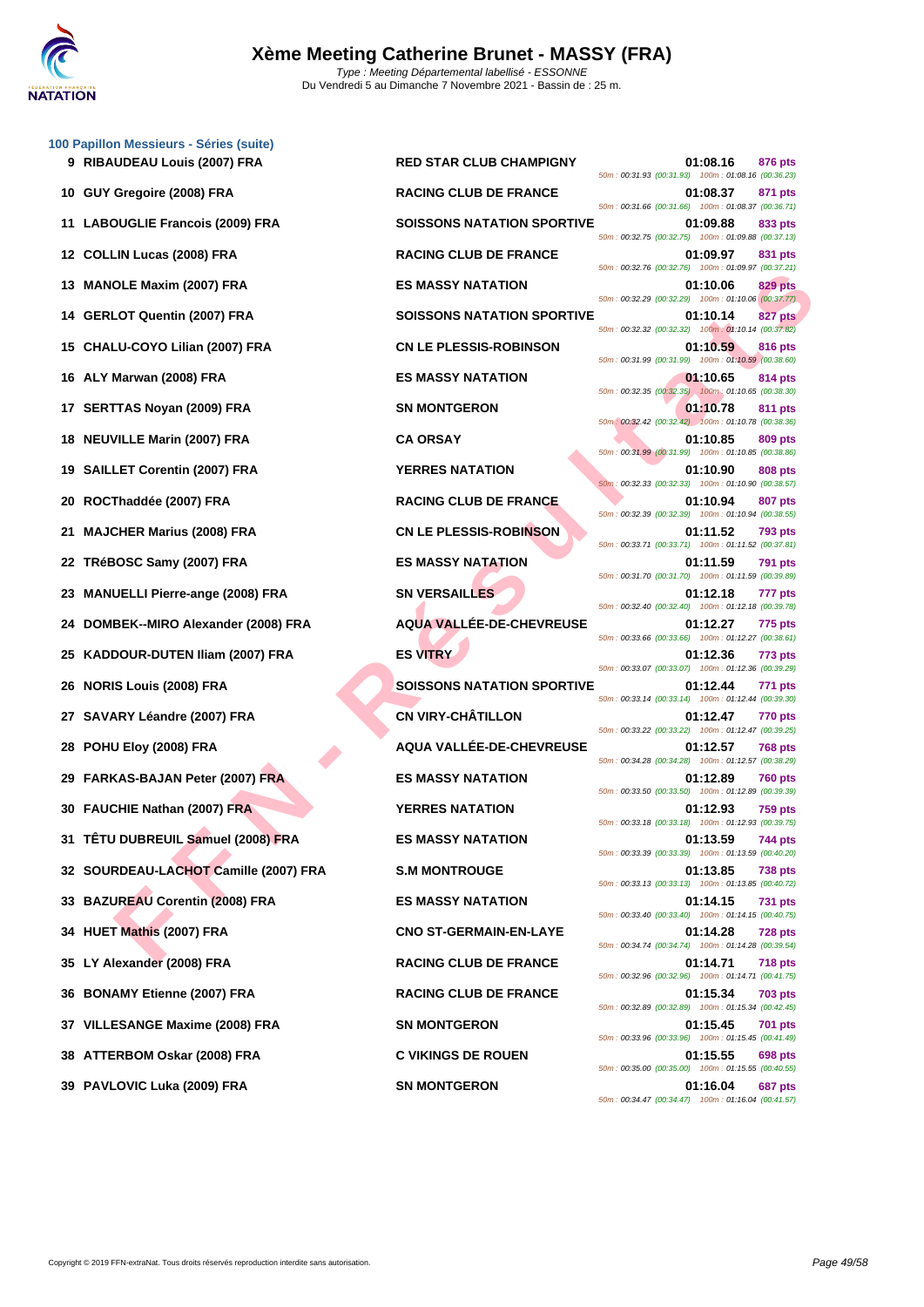

|    | 100 Papillon Messieurs - Séries (suite)  |                                  |                                                                                    |
|----|------------------------------------------|----------------------------------|------------------------------------------------------------------------------------|
|    | 40 CUVELIER Timothée (2009) FRA          | <b>CNO ST-GERMAIN-EN-LAYE</b>    | 01:16.94<br>667 pts<br>50m: 01:16.56 (01:16.56) 100m: 01:16.94 (00:0.38)           |
|    | COLOGON-HASSAMBAY Arthur (2008) FRA      | <b>CN LE PLESSIS-ROBINSON</b>    | 01:16.98<br>666 pts<br>50m: 00:34.20 (00:34.20) 100m: 01:16.98 (00:42.78)          |
|    | 42 JAY Vadim (2009) FRA                  | <b>RACING CLUB DE FRANCE</b>     | 01:17.69<br>651 pts<br>50m: 00:35.60 (00:35.60) 100m: 01:17.69 (00:42.09)          |
| 43 | <b>AKANNI PIGNON Antoine (2008) FRA</b>  | <b>SCA 2000 EVRY</b>             | 01:18.14<br>641 pts<br>50m: 00:34.80 (00:34.80) 100m: 01:18.14 (00:43.34)          |
| 44 | RICHARD Nolhan (2008) FRA                | AQUA VALLÉE-DE-CHEVREUSE         | 01:18.21<br>639 pts<br>50m: 00:35.53 (00:35.53) 100m: 01:18.21 (00:42.68)          |
| 45 | LE GRATIET Yannis (2008) FRA             | <b>C VIKINGS DE ROUEN</b>        | 01:18.31<br>637 pts<br>50m: 00:36.19 (00:36.19) 100m: 01:18.31 (00:42.12)          |
| 46 | DOLEY Basile (2009) FRA                  | <b>C VIKINGS DE ROUEN</b>        | 01:18.63<br>630 pts<br>50m: 00:36.48 (00:36.48) 100m: 01:18.63 (00:42.15)          |
| 47 | <b>CHAPELIER Owen (2008) FRA</b>         | <b>SN VERSAILLES</b>             | 01:18.96<br><b>623 pts</b><br>50m: 00:36.70 (00:36.70) 100m: 01:18.96 (00:42.26)   |
| 48 | <b>BEN KHELIFA Rayane (2008) FRA</b>     | US VILLEJUIF NATATION            | 01:18.99<br><b>622 pts</b><br>50m: 00:36.44 (00:36.44) 100m: 01:18.99 (00:42.55)   |
| 49 | GOUASMI Rayan (2008) FRA                 | <b>CN VIRY-CHÂTILLON</b>         | 01:19.29<br><b>616 pts</b><br>50m: 00:34.79 (00:34.79) 100m: 01:19.29 (00:44.50)   |
| 50 | FETTAR Issam (2008) FRA                  | <b>SN MONTGERON</b>              | 01:19.32<br>615 pts<br>50m: 00:35.88 (00:35.88) 100m: 01:19.32 (00:43.44)          |
| 51 | <b>COURALET TAPI Cohen (2009) FRA</b>    | <b>CA ORSAY</b>                  | 01:19.60<br><b>609 pts</b><br>50m : 00:36.78 (00:36.78) 100m : 01:19.60 (00:42.82) |
|    | 52 LEGOT Gabriel (2007) FRA              | <b>SN MONTGERON</b>              | 01:19.92<br><b>603 pts</b>                                                         |
| 53 | <b>ORSETTI Abel (2008) FRA</b>           | <b>RACING CLUB DE FRANCE</b>     | 50m: 00:36.08 (00:36.08) 100m: 01:19.92 (00:43.84)<br>01:19.98<br>601 pts          |
| 54 | AZIZI Seifeddine (2008) FRA              | <b>SN VERSAILLES</b>             | 50m: 00:36.19 (00:36.19) 100m: 01:19.98 (00:43.79)<br>01:20.03<br>600 pts          |
| 55 | <b>MOUA NOU TOUA Liam (2007) FRA</b>     | <b>EN STE-GENEVIÈVE-DES-BOIS</b> | 50m: 00:36.78 (00:36.78) 100m: 01:20.03 (00:43.25)<br>01:20.23<br>596 pts          |
| 56 | POYEN Tom (2008) FRA                     | <b>CN LE PLESSIS-ROBINSON</b>    | 50m: 00:36.23 (00:36.23) 100m: 01:20.23 (00:44.00)<br>01:20.44<br>592 pts          |
|    | 57 LE GRATIET Yohann (2009) FRA          | <b>C VIKINGS DE ROUEN</b>        | 50m: 00:36.01 (00:36.01) 100m: 01:20.44 (00:44.43)<br>01:21.32<br>573 pts          |
| 58 | <b>GUNTZBERGER Matthias (2009) FRA</b>   | <b>SN VERSAILLES</b>             | 50m: 00:37.84 (00:37.84) 100m: 01:21.32 (00:43.48)<br>01:21.33<br>573 pts          |
| 59 | <b>BROCHARD Alexandre (2009) FRA</b>     | AQUA VALLÉE-DE-CHEVREUSE         | 50m: 00:37.07 (00:37.07) 100m: 01:21.33 (00:44.26)<br>01:21.54<br>569 pts          |
| 60 | MIALOT Paul (2009) FRA                   | <b>CA ORSAY</b>                  | 50m: 00:38.02 (00:38.02) 100m: 01:21.54 (00:43.52)<br>01:22.47<br>550 pts          |
|    | 61 COMBETTES Jules (2009) FRA            | <b>RACING CLUB DE FRANCE</b>     | 50m: 00:37.48 (00:37.48) 100m: 01:22.47 (00:44.99)<br>01:22.48<br>550 pts          |
|    | 62 HASSAOUI Ilyass (2008) FRA            | <b>SN MONTGERON</b>              | 50m: 00:35.18 (00:35.18) 100m: 01:22.48 (00:47.30)<br>01:22.92<br>541 pts          |
|    | 63 DESMAISON Tom (2008) FRA              | <b>SN VERSAILLES</b>             | 50m: 00:36.20 (00:36.20) 100m: 01:22.92 (00:46.72)<br>01:24.01<br>519 pts          |
|    | 64 DEROUELLE Estève (2008) FRA           | <b>CA ORSAY</b>                  | 50m: 00:37.96 (00:37.96) 100m: 01:24.01 (00:46.05)<br>01:24.72<br><b>506 pts</b>   |
|    | 65 BAZAS-TILLOY Lilian (2008) FRA        | <b>RED STAR CLUB CHAMPIGNY</b>   | 50m: 00:37.00 (00:37.00) 100m: 01:24.72 (00:47.72)<br>01:24.73<br>505 pts          |
| 66 | <b>BOISE Amaury (2009) FRA</b>           | <b>CN LE PLESSIS-ROBINSON</b>    | 50m: 00:38.13 (00:38.13) 100m: 01:24.73 (00:46.60)<br>01:25.01<br>500 pts          |
|    | 67 PRADIER Joseph (2008) FRA             | <b>RACING CLUB DE FRANCE</b>     | 50m: 00:36.14 (00:36.14) 100m: 01:25.01 (00:48.87)<br>01:25.32<br>494 pts          |
| 68 | <b>ENNEBATI OUAKSEL Mazir (2009) FRA</b> | <b>SN VERSAILLES</b>             | 50m: 00:39.17 (00:39.17) 100m: 01:25.32 (00:46.15)<br>01:26.09<br>479 pts          |
| 69 | SERCIEN Jaden (2009) FRA                 | <b>ES MASSY NATATION</b>         | 50m: 00:39.98 (00:39.98) 100m: 01:26.09 (00:46.11)<br>01:26.43<br>473 pts          |
|    | 70 DA CUNHA Luis (2008) FRA              | <b>CN ST-MICHEL-SUR-ORGE</b>     | 50m: 00:39.38 (00:39.38) 100m: 01:26.43 (00:47.05)<br>01:26.84<br>465 pts          |
|    |                                          |                                  |                                                                                    |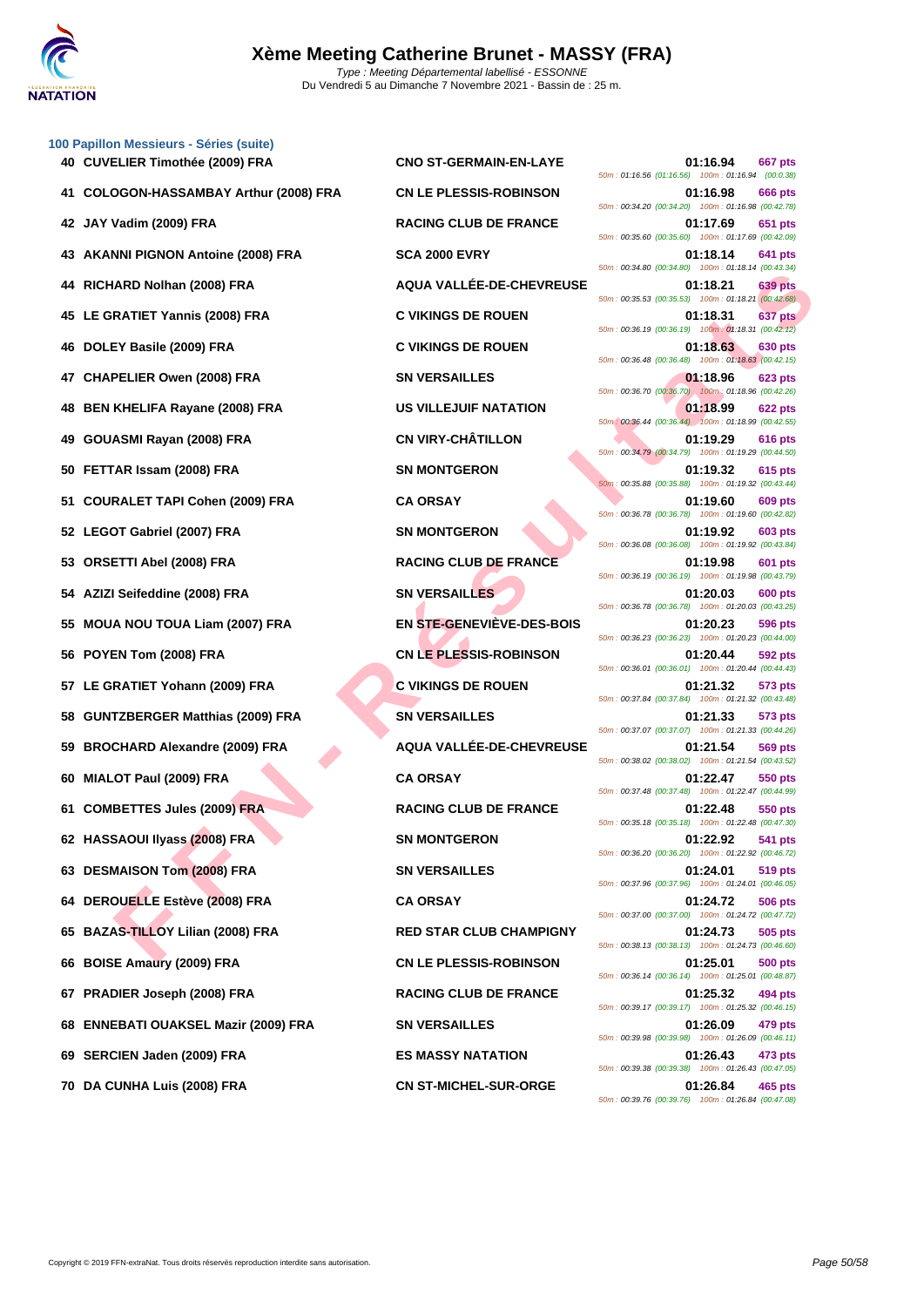

|    | 100 Papillon Messieurs - Séries (suite)                            |                                                 |                                                                                  |
|----|--------------------------------------------------------------------|-------------------------------------------------|----------------------------------------------------------------------------------|
|    | 71 EL MOUDIR Wassim (2009) FRA                                     | <b>ES MASSY NATATION</b>                        | 01:27.44<br>454 pts<br>50m: 00:41.23 (00:41.23) 100m: 01:27.44 (00:46.21)        |
|    | 72 CALABER Stanislas (2009) FRA                                    | <b>CN LE PLESSIS-ROBINSON</b>                   | 01:29.00<br>426 pts<br>50m: 00:37.45 (00:37.45) 100m: 01:29.00 (00:51.55)        |
| 73 | <b>MAES Martin (2009) FRA</b>                                      | <b>RED STAR CLUB CHAMPIGNY</b>                  | 01:29.03<br>426 pts<br>50m: 00:38.66 (00:38.66) 100m: 01:29.03 (00:50.37)        |
| 74 | RABEMANANJARA Thomas (2008) FRA                                    | <b>CN VIRY-CHÂTILLON</b>                        | 01:29.08<br>425 pts<br>50m: 00:36.98 (00:36.98) 100m: 01:29.08 (00:52.10)        |
| 75 | <b>CANDAT Germain (2008) FRA</b>                                   | <b>S.M MONTROUGE</b>                            | 01:30.41<br><b>401 pts</b><br>50m: 00:40.14 (00:40.14) 100m: 01:30.41 (00:50.27) |
|    | 76 ELJAYI Ihab (2008) FRA                                          | <b>SCA 2000 EVRY</b>                            | 01:31.63<br><b>381 pts</b><br>50m: 00:37.90 (00:37.90) 100m: 01:31.63 (00:53.73) |
| 77 | <b>BARRE Léo (2009) FRA</b>                                        | AQUA VALLÉE-DE-CHEVREUSE                        | 01:33.98<br><b>342 pts</b>                                                       |
| 78 | <b>OSIPOV Alexey (2008) FRA</b>                                    | <b>CN LE PLESSIS-ROBINSON</b>                   | 50m: 00:42.21 (00:42.21) 100m: 01:33.98 (00:51.77)<br>01:34.12<br>340 pts        |
|    | 79 POLLET-BOURDALOUE Odon (2008) FRA                               | <b>RACING CLUB DE FRANCE</b>                    | 50m: 00:38.47 (00:38.47) 100m: 01:34.12 (00:55.65)<br>01:34.83<br>329 pts        |
| 80 | EL OUARRADI Bilel (2009) FRA                                       | <b>ES MASSY NATATION</b>                        | 50m: 00:40.56 (00:40.56) 100m: 01:34.83 (00:54.27)<br>01:35.40<br><b>320 pts</b> |
|    | 81 YAMOUCHENE Mehdi (2009) FRA                                     | <b>ETAMPES NATATION</b>                         | 50m: 00:44.45 (00:44.45) 100m: 01:35.40 (00:50.95)<br>01:36.14<br><b>309 pts</b> |
|    | 82 LEGOT Jérémy (2009) FRA                                         | <b>SN MONTGERON</b>                             | 50m: 00:44.13 (00:44.13) 100m: 01:36.14 (00:52.01)<br>01:37.19<br><b>293 pts</b> |
|    | 83 CHALU-COYO Joan (2009) FRA                                      | <b>CN LE PLESSIS-ROBINSON</b>                   | 50m: 00:45.23 (00:45.23) 100m: 01:37.19 (00:51.96)<br>01:38.56<br><b>273 pts</b> |
| 84 | ARMANT Mathieu (2009) FRA                                          | AQUA VALLÉE-DE-CHEVREUSE                        | 50m: 00:41.14 (00:41.14) 100m: 01:38.56 (00:57.42)<br>01:40.03<br>$253$ pts      |
|    | 85 PICALAU IIia (2009) MDA                                         | <b>CN ST-MICHEL-SUR-ORGE</b>                    | 50m: 00:44.51 (00:44.51) 100m: 01:40.03 (00:55.52)<br>01:41.98<br>227 pts        |
| 86 | DIALLO Salihou (2009) FRA                                          | <b>SCA 2000 EVRY</b>                            | 50m: 00:44.16 (00:44.16) 100m: 01:41.98 (00:57.82)<br>01:44.42<br><b>196 pts</b> |
|    | 87 PACE Alexis (2009) FRA                                          | <b>US VAIRES</b>                                | 50m: 00:46.81 (00:46.81) 100m: 01:44.42 (00:57.61)<br>02:06.58<br>20 pts         |
|    |                                                                    |                                                 | 50m: 00:56.84 (00:56.84) 100m: 02:06.58 (01:09.74)                               |
|    | SAAL Lounes (2009) FRA<br><b>GRANGE Antoine (2008) FRA</b>         | <b>ES VITRY</b><br><b>RACING CLUB DE FRANCE</b> | <b>DNS</b> dec<br>DNS dec                                                        |
|    | 100 4 Nages Messieurs - Séries 9-11 ans (Dimanche 7 Novembre 2021) |                                                 |                                                                                  |
|    | 1 KACZMAREK Victor (2010) FRA                                      | <b>ES VITRY</b>                                 | 01:13.82<br>764 pts                                                              |
|    | 2 FAUCONNIER Léo (2010) FRA                                        | <b>AQUA VALLÉE-DE-CHEVREUSE</b>                 | 50m: 00:33.03 (00:33.03) 100m: 01:13.82 (00:40.79)<br>01:13.85<br>764 pts        |
|    | 3 CHECOURY Eli (2010) FRA                                          | <b>RACING CLUB DE FRANCE</b>                    | 50m: 00:35.04 (00:35.04) 100m: 01:13.85 (00:38.81)<br>01:23.27<br>550 pts        |
|    | 4 ALOISIO Jonathan Diego (2010) FRA                                | <b>CN LE PLESSIS-ROBINSON</b>                   | 50m: 00:36.86 (00:36.86) 100m: 01:23.27 (00:46.41)<br>01:23.73<br>540 pts        |
|    | 5 WISSOCQ Ethan (2010) FRA                                         | <b>CA ORSAY</b>                                 | 50m: 00:38.39 (00:38.39) 100m: 01:23.73 (00:45.34)<br>01:24.34<br>528 pts        |
|    | 6 CHECOURY Gabriel (2010) FRA                                      | <b>RACING CLUB DE FRANCE</b>                    | 50m: 00:39.96 (00:39.96) 100m: 01:24.34 (00:44.38)<br>01:24.40<br>526 pts        |
|    | 7 JULIEN Baptiste (2010) FRA                                       | <b>SN VERSAILLES</b>                            | 50m: 00:38.42 (00:38.42) 100m: 01:24.40 (00:45.98)<br>01:26.31<br>488 pts        |
|    |                                                                    |                                                 |                                                                                  |

- 
- 
- **4 ALOISIO Jonathan Diego (2010) FRA CN LE PLESSIS-ROBINSON 01:23.73 540 pts**
- **5 WISSOCQ Ethan (2010) FRA CA ORSAY**
- **6** CHECOURY Gabriel (2010) FRA **RACING CLUB DE FRANCE**
- **7 JULIEN Baptiste (2010) FRA SN VERSAILLES 01:26.31 488 pts**
- **8 BAZUREAU Antonin (2010) FRA ES MASSY NATATION 01:26.37 487 pts**
- **9 AMINE Soulaymane (2010) FRA CN LE PLESSIS-ROBINSON 01:28.12 453 pts**
- **10 VELLUET Thimothé (2010) FRA CN LE PLESSIS-ROBINSON 01:28.69 443 pts**
- **11 HADJIDJ Jalis (2010) FRA ES MASSY NATATION 01:29.43 429 pts**
- 12 **MURAKAMI-FONTANI Nicolo (2010) FRA** RACING CLUB DE FRANCE

**2 FAUCONNIER Léo (2010) FRA AQUA VALLÉE-DE-CHEVREUSE 3 CHECOURY Eli (2010) FRA RACING CLUB DE FRANCE 01:23.27 550 pts**

| 50m: 00:33.03 (00:33.03) 100m: 01:13.82 (00:40.79) | 01:13.82 764 pts |  |
|----------------------------------------------------|------------------|--|
|                                                    | 01:13.85 764 pts |  |
| 50m: 00:35.04 (00:35.04) 100m: 01:13.85 (00:38.81) |                  |  |
|                                                    | 01:23.27 550 pts |  |
| 50m: 00:36.86 (00:36.86) 100m: 01:23.27 (00:46.41) |                  |  |
|                                                    | 01:23.73 540 pts |  |
| 50m: 00:38.39 (00:38.39) 100m: 01:23.73 (00:45.34) |                  |  |
|                                                    | 01:24.34 528 pts |  |
| 50m: 00:39.96 (00:39.96) 100m: 01:24.34 (00:44.38) |                  |  |
|                                                    | 01:24.40 526 pts |  |
| 50m: 00:38.42 (00:38.42) 100m: 01:24.40 (00:45.98) |                  |  |
|                                                    | 01:26.31 488 pts |  |
| 50m: 00:38.94 (00:38.94) 100m: 01:26.31 (00:47.37) |                  |  |
|                                                    | 01:26.37 487 pts |  |
| 50m: 00:39.90 (00:39.90) 100m: 01:26.37 (00:46.47) |                  |  |
|                                                    | 01:28.12 453 pts |  |
| 50m: 00:41.27 (00:41.27) 100m: 01:28.12 (00:46.85) |                  |  |
|                                                    | 01:28.69 443 pts |  |
| 50m: 00:41.12 (00:41.12) 100m: 01:28.69 (00:47.57) |                  |  |
|                                                    | 01:29.43 429 pts |  |
| 50m: 00:41.97 (00:41.97) 100m: 01:29.43 (00:47.46) |                  |  |
|                                                    | 01:29.65 425 pts |  |
| 50m: 00:44.82 (00:44.82) 100m: 01:29.65 (00:44.83) |                  |  |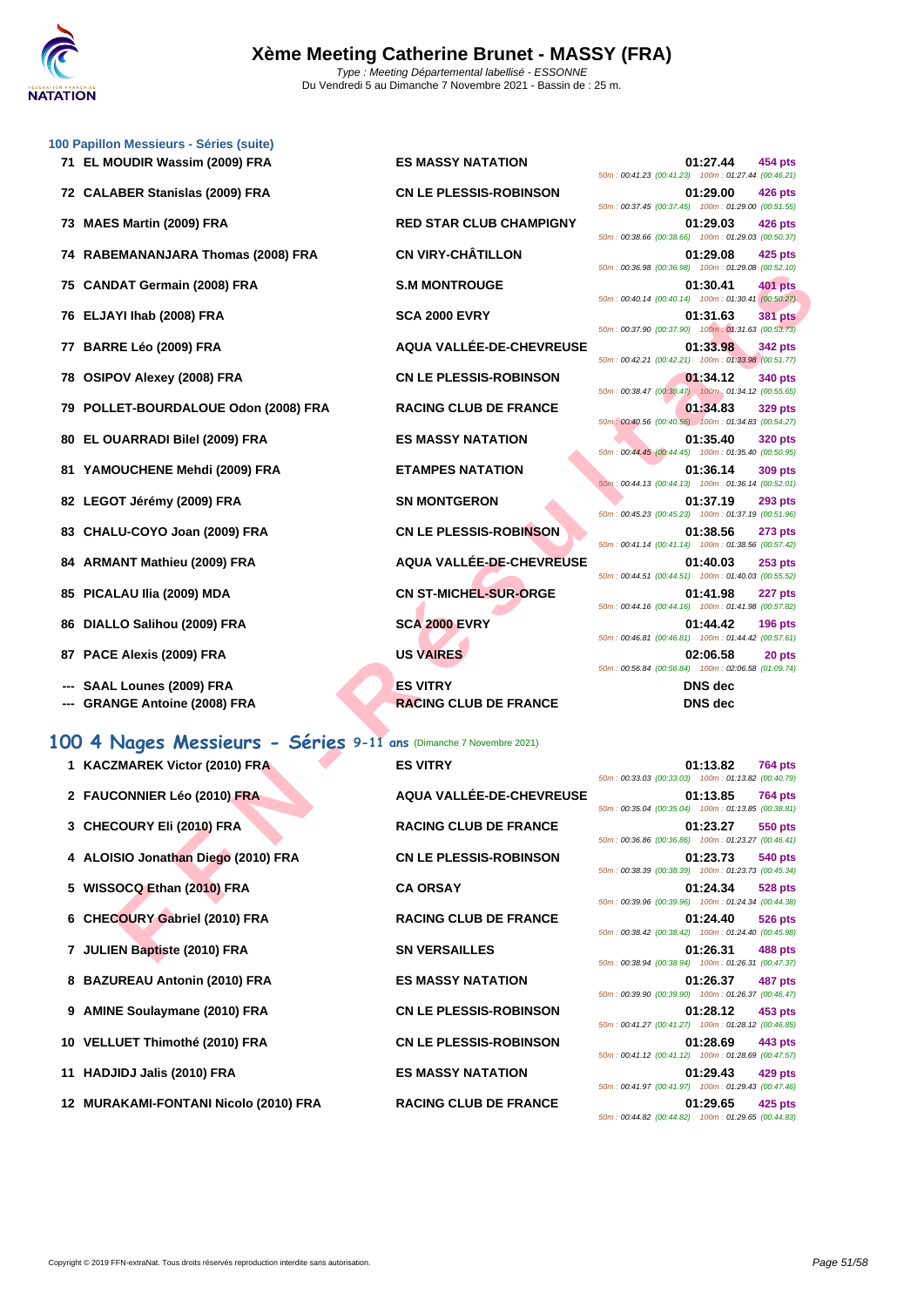

|    | 100 4 Nages Messieurs - Séries (suite)<br>13 CHAVEL Noah (2010) FRA | <b>RACING CLUB DE FRANCE</b>  | 01:30.14<br>416 pts                                                                                                                    |
|----|---------------------------------------------------------------------|-------------------------------|----------------------------------------------------------------------------------------------------------------------------------------|
|    |                                                                     | AQUA VALLÉE-DE-CHEVREUSE      | 50m: 00:39.54 (00:39.54) 100m: 01:30.14 (00:50.60)                                                                                     |
| 14 | HOUP Nathan (2010) FRA                                              |                               | 01:30.39<br>411 pts<br>50m: 00:42.21 (00:42.21) 100m: 01:30.39 (00:48.18)                                                              |
|    | 15 TETU DUBREUIL Raphael (2011) FRA                                 | <b>ES MASSY NATATION</b>      | 01:30.66<br><b>406 pts</b><br>50m: 00:41.99 (00:41.99) 100m: 01:30.66 (00:48.67)                                                       |
| 16 | HAMOUDA Adam (2010) FRA                                             | <b>ES MASSY NATATION</b>      | 01:31.36<br>394 pts<br>50m: 00:41.38 (00:41.38) 100m: 01:31.36 (00:49.98)                                                              |
| 16 | <b>MAJCHER Jonas (2010) FRA</b>                                     | <b>CN LE PLESSIS-ROBINSON</b> | 01:31.36<br><b>394 pts</b><br>50m: 00:42.03 (00:42.03) 100m: 01:31.36 (00:49.33)                                                       |
| 18 | <b>KECHABIA Anice (2010) FRA</b>                                    | <b>C VIKINGS DE ROUEN</b>     | 01:31.68<br><b>388 pts</b><br>50m: 00:42.85 (00:42.85) 100m: 01:31.68 (00:48.83)                                                       |
| 19 | KHEMIR Ali (2010) FRA                                               | <b>SN VERSAILLES</b>          | 01:31.88<br>385 pts                                                                                                                    |
| 20 | TRAN Alvin (2011) FRA                                               | <b>US VILLEJUIF NATATION</b>  | 50m: 00:42.70 (00:42.70) 100m: 01:31.88 (00:49.18)<br>01:32.01<br>383 pts<br>50m: 00:42.21 (00:42.21) 100m: 01:32.01 (00:49.80)        |
| 21 | <b>STOCKMANN Victor (2010) FRA</b>                                  | <b>CN ST-MICHEL-SUR-ORGE</b>  | 01:32.02<br><b>382 pts</b>                                                                                                             |
|    | 22 NAOUI LE BECHEC Ilian (2010) FRA                                 | <b>C VIKINGS DE ROUEN</b>     | 50m: 00:44.77 (00:44.77) 100m: 01:32.02 (00:47.25)<br>01:32.09<br>381 pts<br>50m: 00:43.94 (00:43.94) 100m: 01:32.09 (00:48.15)        |
|    | 23 BATAILLE Alexandre (2010) FRA                                    | <b>CN LE PLESSIS-ROBINSON</b> | 01:33.88<br>351 pts                                                                                                                    |
| 24 | <b>BENBAKKAR Ramy (2010) TUN</b>                                    | <b>CNO ST-GERMAIN-EN-LAYE</b> | 50m: 00:43.77 (00:43.77) 100m: 01:33.88 (00:50.11)<br>01:34.72<br>337 pts                                                              |
| 25 | <b>CECCHETTO Liron (2010) FRA</b>                                   | <b>CN ST-MICHEL-SUR-ORGE</b>  | 50m: 00:44.73 (00:44.73) 100m: 01:34.72 (00:49.99)<br>01:34.94<br>333 pts                                                              |
| 26 | REAL Pablo (2010) FRA                                               | <b>CA L'HAY-LES-ROSES</b>     | 50m: 00:42.47 (00:42.47) 100m: 01:34.94 (00:52.47)<br>01:35.35<br><b>327 pts</b>                                                       |
| 27 | PILTZ Lukas (2010) GER                                              | <b>RACING CLUB DE FRANCE</b>  | 50m: 00:43.07 (00:43.07) 100m: 01:35.35 (00:52.28)<br>01:35.59<br>323 pts<br>50m: 00:44.96 (00:44.96) 100m: 01:35.59 (00:50.63)        |
| 28 | <b>KERFORN Paul (2011) FRA</b>                                      | <b>CA ORSAY</b>               | 01:36.24<br>313 pts                                                                                                                    |
| 29 | <b>NAOUN Kenzy (2010) FRA</b>                                       | <b>SN VERSAILLES</b>          | 50m: 00:42.13 (00:42.13) 100m: 01:36.24 (00:54.11)<br>01:38.36<br><b>280 pts</b>                                                       |
| 30 | OUVRARD Philémon (2010) FRA                                         | AQUA VALLÉE-DE-CHEVREUSE      | 50m: 00:44.02 (00:44.02) 100m: 01:38.36 (00:54.34)<br>01:39.50<br><b>263 pts</b><br>50m: 00:44.66 (00:44.66) 100m: 01:39.50 (00:54.84) |
| 31 | MARTIN Maël (2011) FRA                                              | <b>SN VERSAILLES</b>          | 01:39.60<br><b>262 pts</b><br>50m : 00:48.46 (00:48.46) 100m : 01:39.60 (00:51.14)                                                     |
|    | 32 TEPLIER Mathys (2011) FRA                                        | <b>SN MONTGERON</b>           | 01:39.71<br><b>260 pts</b>                                                                                                             |
| 33 | <b>COURALET-TAPI Enaël (2012) FRA</b>                               | <b>CA ORSAY</b>               | 50m: 00:47.82 (00:47.82) 100m: 01:39.71 (00:51.89)<br>01:40.63<br><b>247 pts</b>                                                       |
|    | 34 LAFHEJ Nassim (2010) FRA                                         | <b>CA L'HAY-LES-ROSES</b>     | 50m: 00:46.41 (00:46.41) 100m: 01:40.63 (00:54.22)<br>01:41.41<br>237 pts                                                              |
|    | 35 TRAMIER Emile (2010) FRA                                         | <b>RACING CLUB DE FRANCE</b>  | 50m: 00:44.78 (00:44.78) 100m: 01:41.41 (00:56.63)<br>01:41.42<br><b>236 pts</b>                                                       |
|    | 36 MARTIN Sasha (2010) FRA                                          | <b>ES MASSY NATATION</b>      | 50m: 00:46.16 (00:46.16) 100m: 01:41.42 (00:55.26)<br>01:42.53<br>222 pts                                                              |
| 37 | REMY Lucas (2012) FRA                                               | <b>ES MASSY NATATION</b>      | 50m: 00:46.49 (00:46.49) 100m: 01:42.53 (00:56.04)<br>01:42.59<br><b>221 pts</b>                                                       |
| 38 | ADJED Imad (2010) FRA                                               | <b>ES VITRY</b>               | 50m: 00:48.04 (00:48.04) 100m: 01:42.59 (00:54.55)<br>01:43.91<br><b>204 pts</b>                                                       |
| 39 | TRéBOSC Yanis (2011) FRA                                            | <b>ES MASSY NATATION</b>      | 50m: 00:47.26 (00:47.26) 100m: 01:43.91 (00:56.65)<br>01:44.49<br><b>196 pts</b>                                                       |
| 40 | <b>DEMALDENT Jules (2011) FRA</b>                                   | <b>SN VERSAILLES</b>          | 50m: 00:48.03 (00:48.03) 100m: 01:44.49 (00:56.46)<br>01:44.73<br><b>193 pts</b>                                                       |
| 41 | BROET Kaan (2010) FRA                                               | <b>CA L'HAY-LES-ROSES</b>     | 50m: 00:51.33 (00:51.33) 100m: 01:44.73 (00:53.40)<br>01:45.10<br><b>189 pts</b>                                                       |
|    | 42 NIEL Marin (2010) FRA                                            | <b>SN VERSAILLES</b>          | 50m: 00:49.99 (00:49.99) 100m: 01:45.10 (00:55.11)<br>01:45.11<br>189 pts                                                              |
|    | 43 LE FLOCDANET Alban (2010) FRA                                    | <b>SN VERSAILLES</b>          | 50m: 00:50.38 (00:50.38) 100m: 01:45.11 (00:54.73)<br>01:47.02<br><b>166 pts</b>                                                       |
|    |                                                                     |                               | 50m : 00:53.21 (00:53.21) 100m : 01:47.02 (00:53.81)                                                                                   |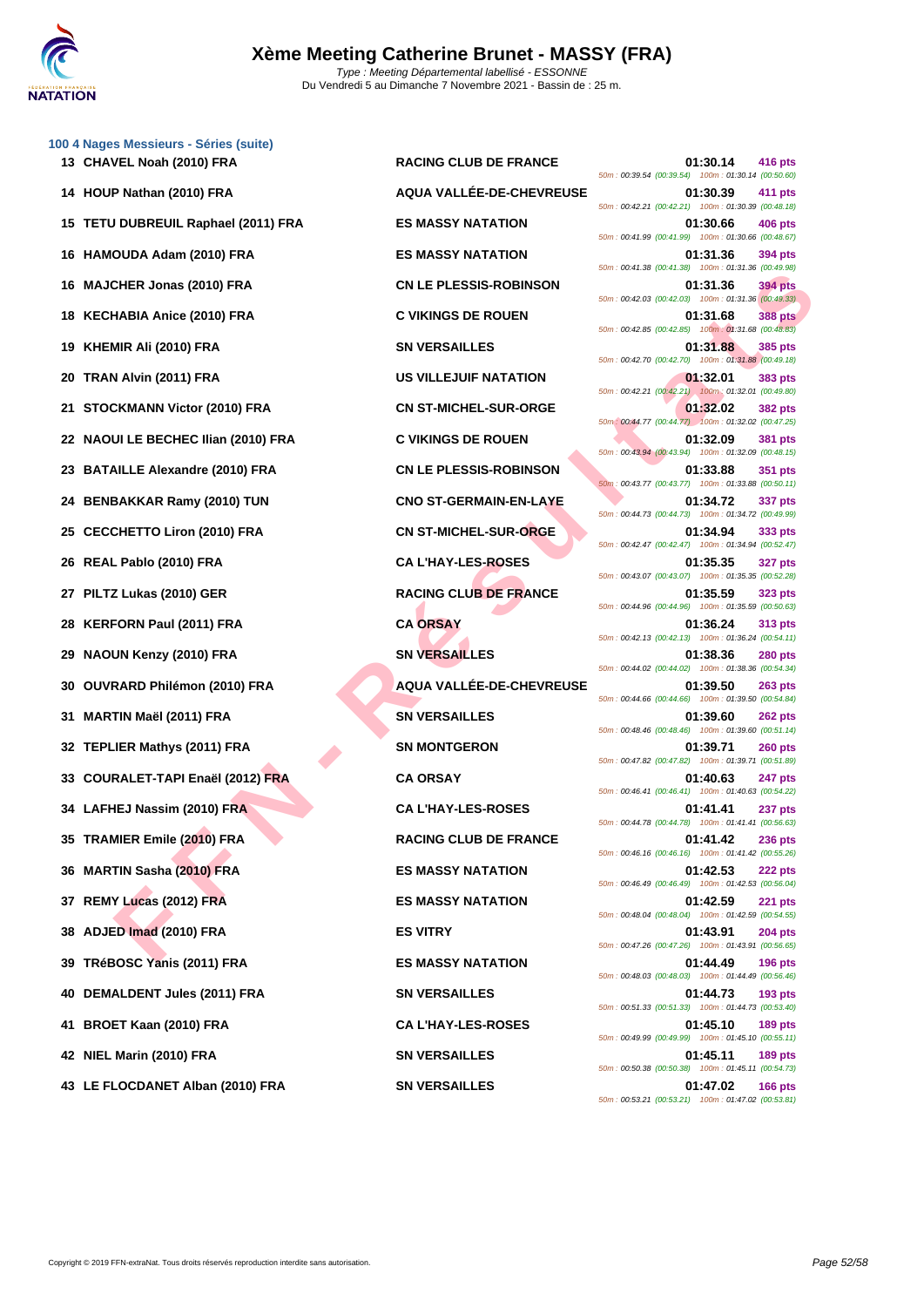|    | 100 4 Nages Messieurs - Séries (suite)                                                           |                                                                                |                                                                                                                                   |
|----|--------------------------------------------------------------------------------------------------|--------------------------------------------------------------------------------|-----------------------------------------------------------------------------------------------------------------------------------|
|    | 44 ANTONUCCI Liam (2011) FRA                                                                     | <b>ES VITRY</b>                                                                | 01:49.88<br>$135$ pts<br>50m: 00:47.72 (00:47.72) 100m: 01:49.88 (01:02.16)                                                       |
|    | 45 SEI Léo-Paul (2012) FRA                                                                       | <b>SN VERSAILLES</b>                                                           | 01:50.04<br>133 <sub>pts</sub><br>50m: 00:51.81 (00:51.81) 100m: 01:50.04 (00:58.23)                                              |
| 46 | <b>MAMDOURICCIULLI Amjad (2011) FRA</b>                                                          | <b>SN VERSAILLES</b>                                                           | 01:53.59<br>99 pts                                                                                                                |
|    | 47 DUCLOUX Marley (2010) FRA                                                                     | <b>ES MASSY NATATION</b>                                                       | 50m: 00:49.86 (00:49.86) 100m: 01:53.59 (01:03.73)<br>01:54.52<br>91 pts                                                          |
| 48 | <b>CORAGLIA Bautista (2012) ITA</b>                                                              | <b>SN VERSAILLES</b>                                                           | 50m: 00:55.23 (00:55.23) 100m: 01:54.52 (00:59.29)<br>01:54.85<br>88 pts                                                          |
|    | BELHAJ Haroon (2012) FRA                                                                         | <b>SN VERSAILLES</b>                                                           | 50m: 00:56.14 (00:56.14) 100m: 01:54.85 (00:58.71)<br>01:59.58<br>53 pts                                                          |
| 50 | ROUX Nathan (2012) FRA                                                                           | <b>SN VERSAILLES</b>                                                           | 50m : 00:58.62 (00:58.62) 100m : 01:59.58 (01:00.96)<br>02:00.67<br>46 pts                                                        |
| 51 | <b>COMBALUZIER Noé (2012) FRA</b>                                                                | <b>SN VERSAILLES</b>                                                           | 50m: 01:01.01 (01:01.01) 100m: 02:00.67 (00:59.66)<br>02:01.35<br>42 pts                                                          |
|    | 52 LHOMMEDIEU Tom (2012) FRA                                                                     | <b>SN VERSAILLES</b>                                                           | 50m: 00:58.76 (00:58.76) 100m: 02:01.35 (01:02.59)<br>02:14.49<br>1 pts                                                           |
| 53 | <b>GORIN Arthur (2011) FRA</b>                                                                   | <b>SN VERSAILLES</b>                                                           | 50m: 01:04.05 (01:04.05) 100m: 02:14.49 (01:10.44)<br>02:15.65<br>1 pts                                                           |
|    |                                                                                                  |                                                                                | 50m: 01:10.34 (01:10.34) 100m: 02:15.65 (01:05.31)                                                                                |
|    | PAVLOVIC Filip (2011) FRA                                                                        | <b>SN MONTGERON</b>                                                            | <b>DNS</b> dec                                                                                                                    |
|    | <b>BOUTTEAU Clément (2011) FRA</b><br><b>CHARTREL Pierre-Louis (2011) FRA</b>                    | <b>SN VERSAILLES</b><br><b>SN VERSAILLES</b>                                   | <b>DNS</b> dec<br><b>DSQ</b>                                                                                                      |
|    |                                                                                                  | <b>ES MASSY NATATION</b><br>50m: 00:30.85 (00:30.85) 100m: 01:05.45 (00:34.60) | 02:21.62<br><b>968 pts</b><br>150m: 01:46.57 (00:41.12) 200m: 02:21.62 (00:35.05)                                                 |
|    | 200 4 Nages Messieurs - Séries 12-14 ans (Dimanche 7 Novembre 2021)<br>1 BRAIZE Stann (2007) FRA |                                                                                |                                                                                                                                   |
|    | 2 MOUSSA Adam-Samy (2007) FRA                                                                    | <b>CNO ST-GERMAIN-EN-LAYE</b>                                                  | 02:22.41<br>957 pts                                                                                                               |
|    |                                                                                                  |                                                                                | 50m: 00:30.13 (00:30.13) 100m: 01:07.44 (00:37.31) 150m: 01:51.63 (00:44.19) 200m: 02:22.41 (00:30.78)                            |
|    | 3 LEE-BOUHOURS Florian (2007) FRA                                                                | <b>AQUA VALLEE-DE-CHEVREUSE</b>                                                | 02:23.08<br>948 pts<br>50m: 00:31.13 (00:31.13) 100m: 01:09.93 (00:38.80) 150m: 01:51.19 (00:41.26) 200m: 02:23.08 (00:31.89)     |
|    | 4 MANOLE Maxim (2007) FRA                                                                        | <b>ES MASSY NATATION</b>                                                       | 02:25.98<br>909 pts<br>50m: 00:32.29 (00:32.29) 100m: 01:11.00 (00:38.71) 150m: 01:52.57 (00:41.57) 200m: 02:25.98 (00:33.41)     |
|    | 5 RIBAUDEAU Louis (2007) FRA                                                                     | RED STAR CLUB CHAMPIGNY<br>50m: 00:31.70 (00:31.70) 100m: 01:10.59 (00:38.89)  | 02:25.99<br>909 pts<br>150m: 01:52.63 (00:42.04) 200m: 02:25.99 (00:33.36)                                                        |
|    | 6 POHU Eloy (2008) FRA                                                                           | <b>AQUA VALLEE-DE-CHEVREUSE</b>                                                | 02:27.68<br>886 pts<br>50m: 00:31.82 (00:31.82) 100m: 01:11.13 (00:39.31) 150m: 01:54.91 (00:43.78) 200m: 02:27.68 (00:32.77)     |
|    | 7 EL MOUDIR Ayyoub (2007) FRA                                                                    | <b>ES MASSY NATATION</b>                                                       | 02:28.23<br>879 pts<br>50m: 00:31.85 (00:31.85) 100m: 01:09.99 (00:38.14) 150m: 01:56.05 (00:46.06) 200m: 02:28.23 (00:32.18)     |
|    | 8 MANUELLI Pierre-ange (2008) FRA                                                                | <b>SN VERSAILLES</b>                                                           | 02:28.33<br>878 pts<br>50m : 00:32.80 (00:32.80) 100m : 01:10.49 (00:37.69) 150m : 01:55.18 (00:44.69) 200m : 02:28.33 (00:33.15) |
|    | 9 DJAOUD Noam (2007) FRA                                                                         | <b>SN MONTGERON</b>                                                            | 02:28.40<br>877 pts<br>50m : 00:30.89 (00:30.89) 100m : 01:10.61 (00:39.72) 150m : 01:55.35 (00:44.74) 200m : 02:28.40 (00:33.05) |
|    | 10 GUY Gregoire (2008) FRA                                                                       | <b>RACING CLUB DE FRANCE</b>                                                   | 02:29.32<br>865 pts                                                                                                               |
|    | 11 GERLOT Quentin (2007) FRA                                                                     | <b>SOISSONS NATATION SPORTIVE</b>                                              | 50m: 00:32.28 (00:32.28) 100m: 01:09.91 (00:37.63) 150m: 01:54.60 (00:44.69) 200m: 02:29.32 (00:34.72)<br>02:29.47<br>863 pts     |
|    | 12 TRéBOSC Samy (2007) FRA                                                                       | <b>ES MASSY NATATION</b>                                                       | 50m: 00:31.78 (00:31.78) 100m: 01:11.53 (00:39.75) 150m: 01:56.93 (00:45.40) 200m: 02:29.47 (00:32.54)<br>02:30.24<br>853 pts     |
|    | 13 DIJOUX Mael (2007) FRA                                                                        | <b>CN MELUN VAL DE SEINE</b>                                                   | 50m : 00:31.63 (00:31.63) 100m : 01:12.12 (00:40.49) 150m : 01:57.07 (00:44.95) 200m : 02:30.24 (00:33.17)<br>02:31.41<br>838 pts |
|    |                                                                                                  |                                                                                | 50m: 00:32.47 (00:32.47) 100m: 01:11.17 (00:38.70) 150m: 01:57.96 (00:46.79) 200m: 02:31.41 (00:33.45)                            |

#### **200 4 Nages Messieurs - Séries 12-14 ans** (Dimanche 7 Novembre 2021)

- 1 **BRAIZE Stann (2007) FRA ES MASSY NATATION**
- 2 **MOUSSA Adam-Samy (2007) FRA CNO ST-GERMAIN-EN-LAYE**
- **3 LEE-BOUHOURS Florian (2007) FRA AQUA VALLÉE-DE-CHEVREUSE 02:23.08 948 pts**
- **4 MANOLE Maxim (2007) FRA ES MASSY NATATION 02:25.98 909 pts**
- **5** RIBAUDEAU Louis (2007) FRA **RED STAR CLUB CHAMPIGNY**
- 
- **7 EL MOUDIR Ayyoub (2007) FRA ES MASSY NATATION 02:28.23 879 pts**
- **8 MANUELLI Pierre-ange (2008) FRA SN VERSAILLES**
- **9 DJAOUD Noam (2007) FRA SN MONTGERON**
- 
- 
- 12 **TRéBOSC Samy (2007) FRA ES MASSY NATATION**
- **13 DIJOUX Mael (2007) FRA CN MELUN VAL DE SEINE 02:31.41 838 pts**
- 14 **BONAMY Etienne (2007) FRA RACING CLUB DE FRANCE**
- 
- **16 FARKAS-BAJAN Peter (2007) FRA ES MASSY NATATION 02:31.64 835 pts**
- **17 DOMBEK--MIRO Alexander (2008) FRA AQUA VALLÉE-DE-CHEVREUSE 02:32.09 829 pts**
- **18 SAVARY Léandre (2007) FRA CN VIRY-CHÂTILLON 02:32.75 821 pts**

50m : 00:30.85 (00:30.85) 100m : 01:05.45 (00:34.60) 150m : 0 50m : 00:30.13 (00:30.13) 100m : 01:07.44 (00:37. 50m : 00:31.13 (00:31.13) 100m : 01:09.93 (00:38. 50m : 00:32.29 (00:32.29) 100m : 01:11.00 (00:38. 50m : 00:31.70 (00:31.70) 100m : 01:10.59 (00:38. **6 POHU Eloy (2008) FRA AQUA VALLÉE-DE-CHEVREUSE 02:27.68 886 pts** 50m : 00:31.82 (00:31.82) 100m : 01:11.13 (00:39. 50m : 00:31.85 (00:31.85) 100m : 01:09.99 (00:38. 50m : 00:32.80 (00:32.80) 100m : 01:10.49 (00:37. 50m : 00:30.89 (00:30.89) 100m : 01:10.61 (00:39. 10 **GUY Gregoire (2008) FRA RACING CLUB DE FRANCE** 50m : 00:32.28 (00:32.28) 100m : 01:09.91 (00:37.64) **11 GERLOT Quentin (2007) FRA SOISSONS NATATION SPORT** 50m : 00:31.78 (00:31.78) 100m : 01:11.53 (00:39. 50m : 00:31.63 (00:31.63) 100m : 01:12.12 (00:40. 50m : 00:32.47 (00:32.47) 100m : 01:11.17 (00:38.  $50m : 00:32.63 (00:32.63) 100m : 01:10.69 (00:38.$ 15 **ROCThaddée (2007) FRA RACING CLUB DE FRANCE** 50m : 00:32.31 (00:32.31) 100m : 01:10.39 (00:38. 50m : 00:33.36 (00:33.36) 100m : 01:11.37 (00:38. 50m : 00:32.74 (00:32.74) 100m : 01:10.28 (00:37.

|  | 01:54.85 88 pts                              |       |
|--|----------------------------------------------|-------|
|  | 0:56.14 (00:56.14) 100m: 01:54.85 (00:58.71) |       |
|  | 01:59.58 53 pts                              |       |
|  | 0:58.62 (00:58.62) 100m: 01:59.58 (01:00.96) |       |
|  | 02:00.67 46 pts                              |       |
|  | 1:01.01 (01:01.01) 100m: 02:00.67 (00:59.66) |       |
|  | $02:01.35$ 42 pts                            |       |
|  | 0:58.76 (00:58.76) 100m: 02:01.35 (01:02.59) |       |
|  | 02:14.49                                     | 1 pts |
|  | 1:04.05 (01:04.05) 100m: 02:14.49 (01:10.44) |       |
|  | 02:15.65                                     | 1 pts |
|  | 1:10.34 (01:10.34) 100m: 02:15.65 (01:05.31) |       |
|  | DNS dec                                      |       |
|  | DNS dec                                      |       |
|  | DSQ                                          |       |
|  |                                              |       |
|  |                                              |       |
|  |                                              |       |
|  | 02:21.62 968 pts                             |       |
|  | 1:46.57 (00:41.12) 200m: 02:21.62 (00:35.05) |       |
|  | 02:22.41 957 pts                             |       |
|  | 1:51.63 (00:44.19) 200m: 02:22.41 (00:30.78) |       |
|  | 02:23.08 948 pts                             |       |
|  | 1:51.19 (00:41.26) 200m: 02:23.08 (00:31.89) |       |
|  |                                              |       |

| 31)  |  | 150m: 01:51.63 (00:44.19) 200m: 02:22.41 (00:30.78)                         |                |
|------|--|-----------------------------------------------------------------------------|----------------|
| SЕ   |  | 02:23.08 948 pts                                                            |                |
|      |  | 80) 150m: 01:51.19 (00:41.26) 200m: 02:23.08 (00:31.89)                     |                |
|      |  | 02:25.98                                                                    | <b>909 pts</b> |
| 71)  |  | 150m: 01:52.57 (00:41.57) 200m: 02:25.98 (00:33.41)                         |                |
|      |  | 02:25.99                                                                    | <b>909 pts</b> |
| 89)  |  | 150m: 01:52.63 (00:42.04) 200m: 02:25.99 (00:33.36)                         |                |
| SЕ   |  | 02:27.68 886 pts                                                            |                |
|      |  | 31) 150m: 01:54.91 (00:43.78) 200m: 02:27.68 (00:32.77)                     |                |
|      |  | 02:28.23                                                                    | <b>879 pts</b> |
| (14) |  | 150m: 01:56.05 (00:46.06) 200m: 02:28.23 (00:32.18)                         |                |
|      |  | 02:28.33 878 pts                                                            |                |
|      |  | 69) 150m: 01:55.18 (00:44.69) 200m: 02:28.33 (00:33.15)                     |                |
|      |  | 02:28.40 877 pts                                                            |                |
|      |  | 72) 150m: 01:55.35 (00:44.74) 200m: 02:28.40 (00:33.05)                     |                |
|      |  | 02:29.32                                                                    | 865 pts        |
|      |  | 63) 150m : 01:54.60 (00:44.69) 200m : 02:29.32 (00:34.72)                   |                |
| IVE  |  | 02:29.47 863 pts<br>75) 150m: 01:56.93 (00:45.40) 200m: 02:29.47 (00:32.54) |                |
|      |  |                                                                             |                |
| 49)  |  | 02.30.24<br>150m: 01:57.07 (00:44.95) 200m: 02:30.24 (00:33.17)             | 853 pts        |
|      |  |                                                                             |                |
|      |  | 02:31.41 838 pts<br>70) 150m: 01:57.96 (00:46.79) 200m: 02:31.41 (00:33.45) |                |
|      |  | 02:31.45 837 pts                                                            |                |
| 06)  |  | 150m: 01:56.04 (00:45.35) 200m: 02:31.45 (00:35.41)                         |                |
|      |  | 02:31.62                                                                    | 835 pts        |
| 08)  |  | 150m: 01:55.60 (00:45.21) 200m: 02:31.62 (00:36.02)                         |                |
|      |  | 02:31.64 835 pts                                                            |                |
| 01)  |  | 150m: 01:57.08 (00:45.71) 200m: 02:31.64 (00:34.56)                         |                |
| SЕ   |  | 02:32.09 829 pts                                                            |                |
| 54)  |  | 150m: 01:56.55 (00:46.27) 200m: 02:32.09 (00:35.54)                         |                |
|      |  | $0.2275 - 0.21$ min                                                         |                |

50m : 00:33.69 (00:33.69) 100m : 01:12.84 (00:39.15) 150m : 01:58.28 (00:45.44) 200m : 02:32.75 (00:34.47)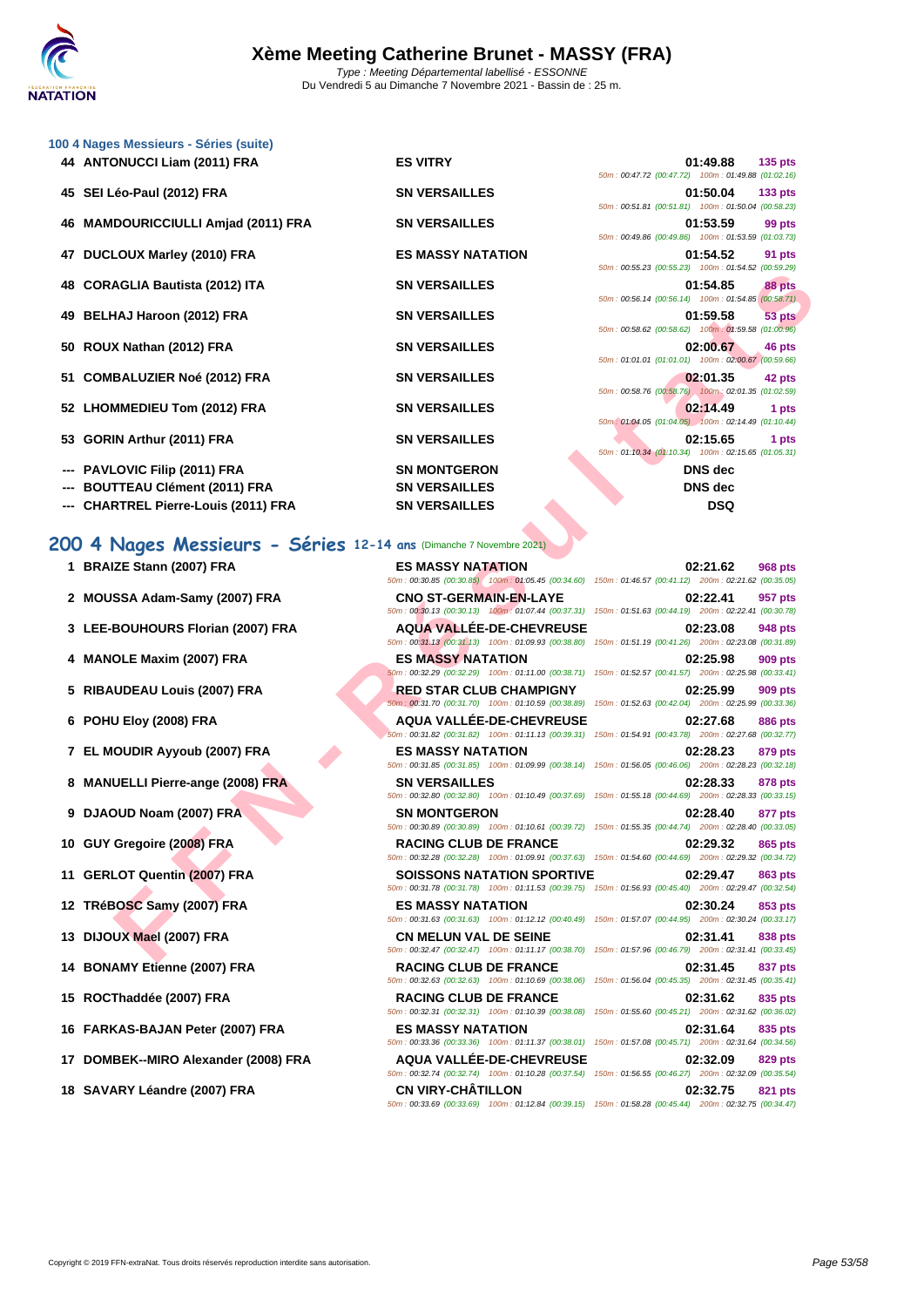**[200 4 Nag](http://www.ffnatation.fr/webffn/index.php)es Messieurs - Séries (suite) LABOUGLIE Francois (2009) FRA SOISSONS NATATION SPORTIVE 02:33.00 817 pts VILLESANGE Maxime (2008) FRA SN MONTGERON 02:34.23 802 pts BANTAS Quentin (2008) FRA RACING CLUB DE FRANCE 02:34.89 794 pts LE GRATIET Yannis (2008) FRA C VIKINGS DE ROUEN 02:35.83 782 pts NORIS Louis (2008) FRA SOISSONS NATATION SPORTIVE 02:35.93 781 pts COLLIN Lucas (2008) FRA RACING CLUB DE FRANCE 02:35.96 780 pts MAJCHER Marius (2008) FRA CN LE PLESSIS-ROBINSON 02:36.00 780 pts BONDOUY Marlon (2007) FRA ES MASSY NATATION 02:36.45 774 pts ALY Marwan (2008) FRA ES MASSY NATATION 02:36.80 770 pts SERTTAS Noyan (2009) FRA SN MONTGERON 02:37.16 765 pts TÊTU DUBREUIL Samuel (2008) FRA ES MASSY NATATION 02:38.20 753 pts ABBOUDI Isaac (2008) FRA CN VIRY-CHÂTILLON 02:39.59 736 pts BOUZAR Aïssa (2008) FRA CN VIRY-CHÂTILLON 02:39.97 731 pts GUILBAUD Arthur (2007) FRA CA ORSAY 02:40.39 726 pts BAZUREAU Corentin (2008) FRA ES MASSY NATATION 02:40.51 725 pts ATTERBOM Oskar (2008) FRA C VIKINGS DE ROUEN 02:40.81 721 pts KADDOUR-DUTEN Iliam (2007) FRA ES VITRY 02:40.94 720 pts TAMIRO Zakaria (2008) FRA US VILLEJUIF NATATION 02:42.12 706 pts LARAYEDIlyes (2008) FRA ASS SPORTIVE BOUVINES 02:42.53 701 pts FETTAR Issam (2008) FRA SN MONTGERON 02:42.67 699 pts COLOGON-HASSAMBAY Arthur (2008) FRA CN LE PLESSIS-ROBINSON 02:43.44 690 pts PAVLOVIC Luka (2009) FRA SN MONTGERON 02:43.86 686 pts BENDAHMANE Anis (2007) FRA US VILLEJUIF NATATION 02:44.69 676 pts**

- 
- 

- 
- 
- 

**FINING (2008) FRA**<br> **ESTADE AND ARTICULATE AND ARTICULATE AND ARTICULATE AND ARTICULATE AND ARTICULATE AND ARTICULATE AND ARTICULATE AND CLUBER AND CLUBER AND CLUBER AND CLUBER AND CLUBER AND CLUBER AND CLUBER AND CLUBER** 50m : 00:33.47 (00:33.47) 100m : 01:11.96 (00:38.49) 150m : 01:58.32 (00:46.36) 200m : 02:33.00 (00:34.68) 50m : 00:32.12 (00:32.12) 100m : 01:12.08 (00:39.96) 150m : 01:58.45 (00:46.37) 200m : 02:34.23 (00:35.78) 50m : 00:33.53 (00:33.53) 100m : 01:12.30 (00:38.77) 150m : 02:01.08 (00:48.78) 200m : 02:34.89 (00:33.81) 50m : 00:35.72 (00:35.72) 100m : 01:14.91 (00:39.19) 150m : 02:00.60 (00:45.69) 200m : 02:35.83 (00:35.23) 50m : 00:33.83 (00:33.83) 100m : 01:13.93 (00:40.10) 150m : 02:00.41 (00:46.48) 200m : 02:35.93 (00:35.52) 50m : 00:31.93 (00:31.93) 100m : 01:12.87 (00:40.94) 150m : 02:00.62 (00:47.75) 200m : 02:35.96 (00:35.34) 50m : 00:32.58 (00:32.58) 100m : 01:13.34 (00:40.76) 150m : 02:01.40 (00:48.06) 200m : 02:36.00 (00:34.60) 50m : 00:34.03 (00:34.03) 100m : 01:12.53 (00:38.50) 150m : 02:00.90 (00:48.37) 200m : 02:36.45 (00:35.55) 50m : 00:32.55 (00:32.55) 100m : 01:12.67 (00:40.12) 150m : 02:01.93 (00:49.26) 200m : 02:36.80 (00:34.87) 50m : 00:34.28 (00:34.28) 100m : 01:17.05 (00:42.77) 150m : 02:02.76 (00:45.71) 200m : 02:37.16 (00:34.40) 50m : 00:33.34 (00:33.34) 100m : 01:14.40 (00:41.06) 150m : 02:03.68 (00:49.28) 200m : 02:38.20 (00:34.52) 50m : 00:36.62 (00:36.62) 100m : 01:17.14 (00:40.52) 150m : 02:04.73 (00:47.59) 200m : 02:39.59 (00:34.86) 50m : 00:35.87 (00:35.87) 100m : 01:18.58 (00:42.71) 150m : 02:04.75 (00:46.17) 200m : 02:39.97 (00:35.22) 50m : 00:35.65 (00:35.65) 100m : 01:17.15 (00:41.50) 150m : 02:04.53 (00:47.38) 200m : 02:40.39 (00:35.86) 50m : 00:33.48 (00:33.48) 100m : 01:14.33 (00:40.85) 150m : 02:04.14 (00:49.81) 200m : 02:40.51 (00:36.37) 50m : 00:34.72 (00:34.72) 100m : 01:18.46 (00:43.74) 150m : 02:04.73 (00:46.27) 200m : 02:40.81 (00:36.08) 50m : 00:34.17 (00:34.17) 100m : 01:16.92 (00:42.75) 150m : 02:04.64 (00:47.72) 200m : 02:40.94 (00:36.30) 50m : 00:36.26 (00:36.26) 100m : 01:17.40 (00:41.14) 150m : 02:05.98 (00:48.58) 200m : 02:42.12 (00:36.14) 50m : 00:33.63 (00:33.63) 100m : 01:14.32 (00:40.69) 150m : 02:03.33 (00:49.01) 200m : 02:42.53 (00:39.20) 50m : 00:36.32 (00:36.32) 100m : 01:19.13 (00:42.81) 150m : 02:08.01 (00:48.88) 200m : 02:42.67 (00:34.66) 50m : 00:33.56 (00:33.56) 100m : 01:13.22 (00:39.66) 150m : 02:05.43 (00:52.21) 200m : 02:43.44 (00:38.01) 50m : 00:35.05 (00:35.05) 100m : 01:18.39 (00:43.34) 150m : 02:07.09 (00:48.70) 200m : 02:43.86 (00:36.77) 50m : 00:34.53 (00:34.53) 100m : 01:16.43 (00:41.90) 150m : 02:06.78 (00:50.35) 200m : 02:44.69 (00:37.91) **42 POYEN Tom (2008) FRA CN LE PLESSIS-ROBINSON 02:44.91 673 pts** 50m : 00:35.88 (00:35.88) 100m : 01:18.00 (00:42.12) 150m : 02:08.49 (00:50.49) 200m : 02:44.91 (00:36.42) **43 HAMDI Anas (2007) TUN US VILLEJUIF NATATION 02:45.42 668 pts** 50m : 00:37.48 (00:37.48) 100m : 01:21.27 (00:43.79) 150m : 02:05.39 (00:44.12) 200m : 02:45.42 (00:40.03) **44 GURUNG Benjaman (2007) FRA US VILLEJUIF NATATION 02:45.71 664 pts** 50m : 00:35.21 (00:35.21) 100m : 01:15.81 (00:40.60) 150m : 02:05.43 (00:49.62) 200m : 02:45.71 (00:40.28) **45 DESMAISON Tom (2008) FRA SN VERSAILLES 02:45.83 663 pts** 50m : 00:37.20 (00:37.20) 100m : 01:18.54 (00:41.34) 150m : 02:08.95 (00:50.41) 200m : 02:45.83 (00:36.88) **46 TRAN Augustin (2009) FRA US VILLEJUIF NATATION 02:46.21 659 pts** 50m : 00:34.90 (00:34.90) 100m : 01:15.38 (00:40.48) 150m : 02:07.54 (00:52.16) 200m : 02:46.21 (00:38.67) **47 RICHARD Nolhan (2008) FRA AQUA VALLÉE-DE-CHEVREUSE 02:46.34 657 pts** 50m : 00:35.65 (00:35.65) 100m : 01:19.97 (00:44.32) 150m : 02:07.91 (00:47.94) 200m : 02:46.34 (00:38.43) **48 CRETIN Adam (2007) FRA CA ORSAY 02:47.83 640 pts** 50m : 00:35.55 (00:35.55) 100m : 01:14.96 (00:39.41) 150m : 02:07.87 (00:52.91) 200m : 02:47.83 (00:39.96) **49 LEONARD Luke (2009) FRA CN MELUN VAL DE SEINE 02:48.30 635 pts**

50m : 00:37.16 (00:37.16) 100m : 01:20.95 (00:43.79) 150m : 02:09.70 (00:48.75) 200m : 02:48.30 (00:38.60)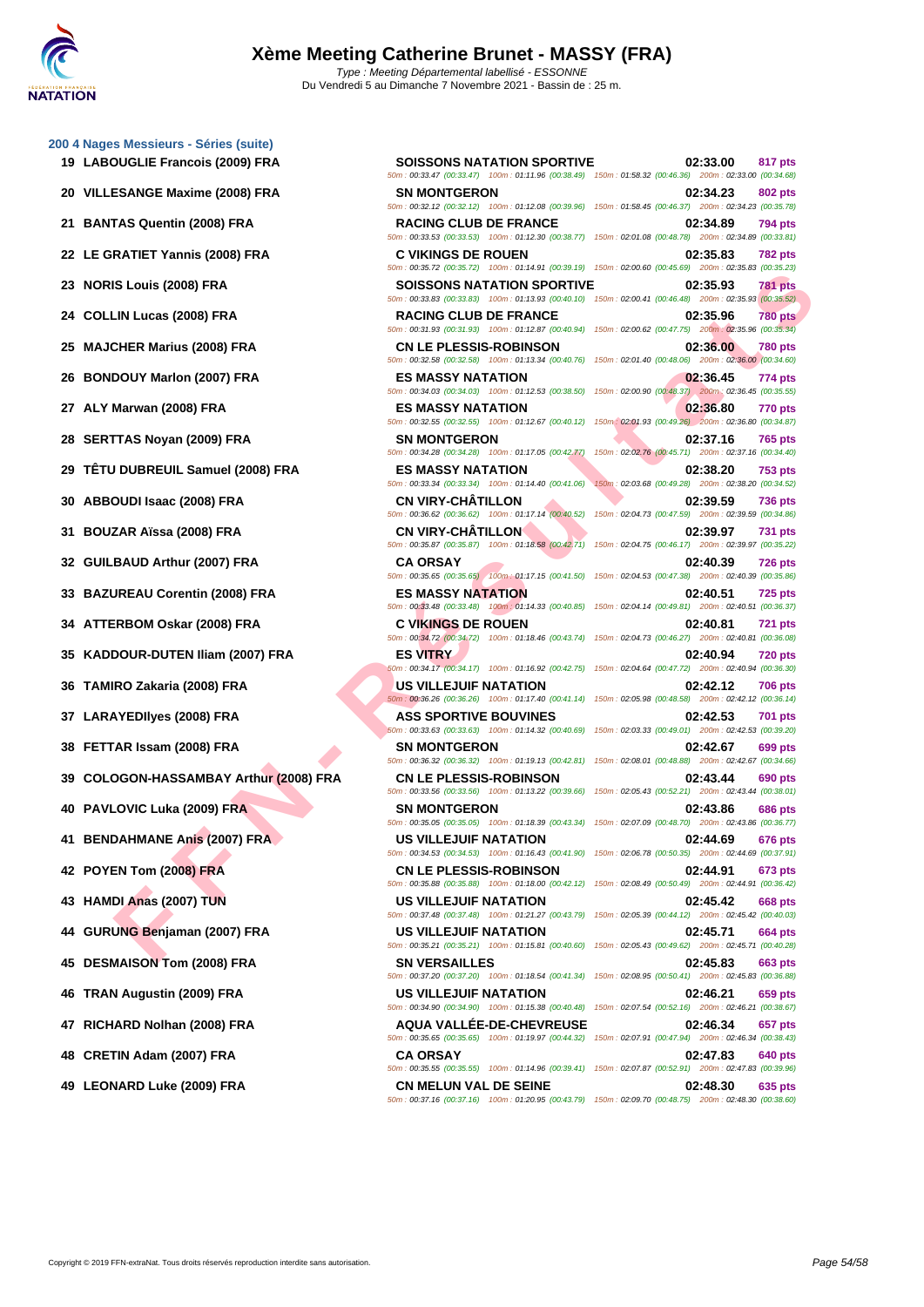**[200 4 Nag](http://www.ffnatation.fr/webffn/index.php)es Messieurs - Séries (suite)**

 **DOLEY Basile (2009) FRA C VIKINGS DE ROUEN 02:48.98 627 pts REIS BENNAI Cleanthe (2007) FRA US VILLEJUIF NATATION 02:49.21 625 pts SIBOUN Tom (2008) FRA ES MASSY NATATION 02:50.32 613 pts BEN KHELIFA Rayane (2008) FRA US VILLEJUIF NATATION 02:50.80 607 pts ENNEBATI OUAKSEL Mazir (2009) FRA SN VERSAILLES 02:51.17 603 pts LE GRATIET Yohann (2009) FRA C VIKINGS DE ROUEN 02:51.47 600 pts COMBETTES Jules (2009) FRA RACING CLUB DE FRANCE 02:51.50 600 pts JAY Vadim (2009) FRA RACING CLUB DE FRANCE 02:51.83 596 pts ZANARDO Fabio (2008) FRA US VILLEJUIF NATATION 02:52.33 591 pts CHAPELIER Owen (2008) FRA SN VERSAILLES 02:52.38 590 pts SERCIEN Jaden (2009) FRA ES MASSY NATATION 02:53.35 580 pts EL MOUDIR Wassim (2009) FRA ES MASSY NATATION 02:55.66 555 pts CALABER Stanislas (2009) FRA CN LE PLESSIS-ROBINSON 02:55.98 552 pts RASPAGLIA Luigi (2008) FRA RACING CLUB DE FRANCE 02:57.80 533 pts BAZAS-TILLOY Lilian (2008) FRA RED STAR CLUB CHAMPIGNY 02:57.90 532 pts BARRE Léo (2009) FRA AQUA VALLÉE-DE-CHEVREUSE 02:59.20 519 pts ADJABI Nael (2008) FRA US VILLEJUIF NATATION 02:59.73 514 pts KERFORN Jean (2009) FRA CA ORSAY 03:00.23 509 pts BOISE Amaury (2009) FRA CN LE PLESSIS-ROBINSON 03:01.26 498 pts PICALAU Ilia (2009) MDA CN ST-MICHEL-SUR-ORGE 03:02.22 489 pts HASSAOUI Ilyass (2008) FRA SN MONTGERON 03:03.27 479 pts CHALU-COYO Joan (2009) FRA CN LE PLESSIS-ROBINSON 03:03.73 474 pts ARMANT Mathieu (2009) FRA AQUA VALLÉE-DE-CHEVREUSE 03:03.99 472 pts MAES Martin (2009) FRA RED STAR CLUB CHAMPIGNY 03:04.78 464 pts EL OUARRADI Bilel (2009) FRA ES MASSY NATATION 03:05.45 458 pts DA CUNHA Luis (2008) FRA CN ST-MICHEL-SUR-ORGE 03:09.11 424 pts POLLET-BOURDALOUE Odon (2008) FRA RACING CLUB DE FRANCE 03:10.66 410 pts EURIAT Bruce (2009) FRA RACING CLUB DE FRANCE 03:12.52 393 pts**

50m : 00:41.47 (00:41.47) 100m : 01:32.83 (00:51.36) 150m : 02:29.62 (00:56.79) 200m : 03:13.01 (00:43.39)

UN Tom (2008) FRA<br> **FRIELIGE MASSY NATADON**<br> **FRIELIGE MASSY NATADON<br>
STRELLG A ROBIN COMPRANATION CONSULTED AND TRANSITY OF THE STRELL COMPRANATION<br>
<b>FATIET Yohann (2009) FRA**<br> **FATIET Yohann (2009) FRA**<br> **FRIEL TO UNING 50 GUNTZBERGER Matthias (2009) FRA SN VERSAILLES 02:48.43 634 pts** 50m : 00:37.25 (00:37.25) 100m : 01:19.74 (00:42.49) 150m : 02:13.03 (00:53.29) 200m : 02:48.43 (00:35.40) **51 DORRE Lorenzo (2008) FRA CN FONTAINEBLEAU-AVON 02:48.55 632 pts** 50m : 00:34.83 (00:34.83) 100m : 01:17.59 (00:42.76) 150m : 02:10.37 (00:52.78) 200m : 02:48.55 (00:38.18) 50m : 00:35.78 (00:35.78) 100m : 01:20.71 (00:44.93) 150m : 02:11.04 (00:50.33) 200m : 02:48.98 (00:37.94) 50m : 00:37.49 (00:37.49) 100m : 01:22.96 (00:45.47) 150m : 02:08.22 (00:45.26) 200m : 02:49.21 (00:40.99) 150m : 02:11.04 (00:50.95) 200m : 02:50.32 (00:39.28) 50m : 00:37.49 (00:37.49) 100m : 01:22.84 (00:45.35) 150m : 02:12.91 (00:50.07) 200m : 02:50.80 (00:37.89) 50m : 00:38.82 (00:38.82) 100m : 01:22.24 (00:43.42) 150m : 02:14.16 (00:51.92) 200m : 02:51.17 (00:37.01) 50m : 00:37.91 (00:37.91) 100m : 01:24.36 (00:46.45) 150m : 02:13.05 (00:48.69) 200m : 02:51.47 (00:38.42) 50m : 00:37.42 (00:37.42) 100m : 01:22.79 (00:45.37) 150m : 02:12.60 (00:49.81) 200m : 02:51.50 (00:38.90) 50m : 00:36.82 (00:36.82) 100m : 01:19.93 (00:43.11) 150m : 02:10.73 (00:50.80) 200m : 02:51.83 (00:41.10) 50m : 00:36.30 (00:36.30) 100m : 01:20.51 (00:44.21) 150m : 02:11.69 (00:51.18) 200m : 02:52.33 (00:40.64) 50m : 00:37.73 (00:37.73) 100m : 01:22.64 (00:44.91) 150m : 02:14.23 (00:51.59) 200m : 02:52.38 (00:38.15) 50m : 00:37.43 (00:37.43) 100m : 01:21.99 (00:44.56) 150m : 02:12.19 (00:50.20) 200m : 02:53.35 (00:41.16) 50m : 00:40.19 (00:40.19) 100m : 01:26.40 (00:46.21) 150m : 02:15.33 (00:48.93) 200m : 02:55.66 (00:40.33) 50m : 00:37.14 (00:37.14) 100m : 01:22.21 (00:45.07) 150m : 02:17.05 (00:54.84) 200m : 02:55.98 (00:38.93) 50m : 00:39.61 (00:39.61) 100m : 01:23.31 (00:43.70) 150m : 02:16.61 (00:53.30) 200m : 02:57.80 (00:41.19) 50m : 00:39.06 (00:39.06) 100m : 01:23.12 (00:44.06) 150m : 02:18.62 (00:55.50) 200m : 02:57.90 (00:39.28) 50m : 00:42.93 (00:42.93) 100m : 01:31.57 (00:48.64) 150m : 02:22.33 (00:50.76) 200m : 02:59.20 (00:36.87) 50m : 00:40.89 (00:40.89) 100m : 01:27.22 (00:46.33) 150m : 02:19.13 (00:51.91) 200m : 02:59.73 (00:40.60) 50m : 00:38.39 (00:38.39) 100m : 01:23.18 (00:44.79) 150m : 02:19.31 (00:56.13) 200m : 03:00.23 (00:40.92) 50m : 00:38.06 (00:38.06) 100m : 01:23.58 (00:45.52) 150m : 02:21.33 (00:57.75) 200m : 03:01.26 (00:39.93) 50m : 00:42.83 (00:42.83) 100m : 01:28.08 (00:45.25) 150m : 02:19.91 (00:51.83) 200m : 03:02.22 (00:42.31) 50m : 00:38.59 (00:38.59) 100m : 01:25.00 (00:46.41) 150m : 02:22.11 (00:57.11) 200m : 03:03.27 (00:41.16) 50m : 00:40.71 (00:40.71) 100m : 01:28.74 (00:48.03) 150m : 02:22.39 (00:53.65) 200m : 03:03.73 (00:41.34) 50m : 00:44.13 (00:44.13) 100m : 01:29.33 (00:45.20) 150m : 02:23.12 (00:53.79) 200m : 03:03.99 (00:40.87) 50m : 00:40.40 (00:40.40) 100m : 01:26.23 (00:45.83) 150m : 02:26.41 (01:00.18) 200m : 03:04.78 (00:38.37) 50m : 00:43.82 (00:43.82) 100m : 01:29.87 (00:46.05) 150m : 02:23.95 (00:54.08) 200m : 03:05.45 (00:41.50) 50m : 00:40.24 (00:40.24) 100m : 01:29.12 (00:48.88) 150m : 02:24.75 (00:55.63) 200m : 03:09.11 (00:44.36) 50m : 00:42.82 (00:42.82) 100m : 01:30.97 (00:48.15) 150m : 02:27.86 (00:56.89) 200m : 03:10.66 (00:42.80) 50m : 00:43.99 (00:43.99) 100m : 01:34.45 (00:50.46) 150m : 02:27.31 (00:52.86) 200m : 03:12.52 (00:45.21) **80 DABI Eliott (2008) FRA RACING CLUB DE FRANCE 03:13.01 389 pts**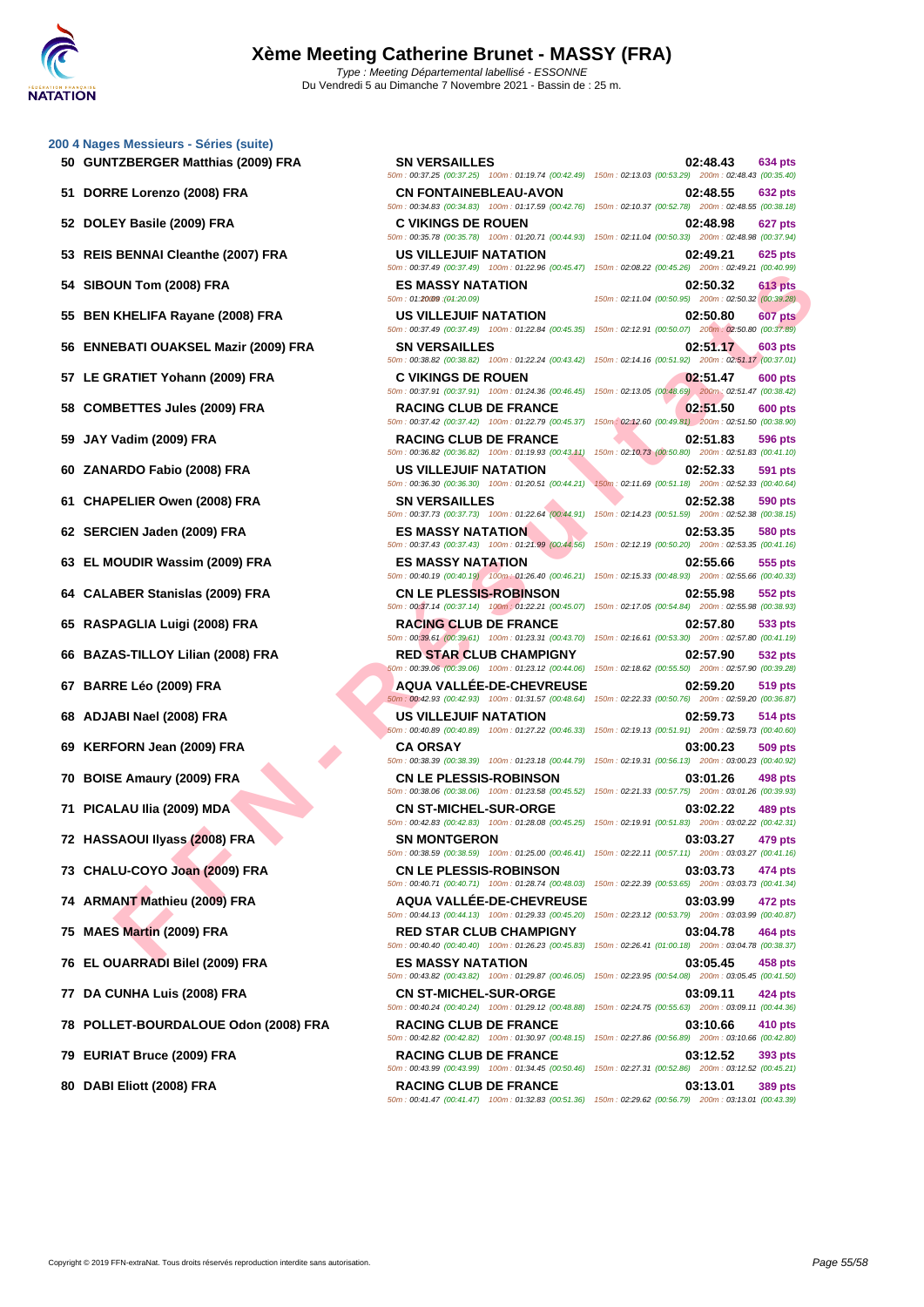| 200 4 Nages Messieurs - Séries (suite)                                                                                                             |                                                                                                                                                                                                                                                          |                |                 |  |
|----------------------------------------------------------------------------------------------------------------------------------------------------|----------------------------------------------------------------------------------------------------------------------------------------------------------------------------------------------------------------------------------------------------------|----------------|-----------------|--|
| 81 PECHOT Maxime (2009) FRA                                                                                                                        | <b>RACING CLUB DE FRANCE</b>                                                                                                                                                                                                                             | 03:13.69       | 383 pts         |  |
| 82 BOUCHARD Nicolas (2009) FRA                                                                                                                     | 50m : 00:43.06 (00:43.06) 100m : 01:30.97 (00:47.91) 150m : 02:29.39 (00:58.42) 200m : 03:13.69 (00:44.30)<br><b>RACING CLUB DE FRANCE</b><br>50m : 00:45.00 (00:45.00) 100m : 01:37.76 (00:52.76) 150m : 02:35.61 (00:57.85) 200m : 03:20.98 (00:45.37) | 03:20.98       | 322 pts         |  |
| 83 LASSIFER Acil (2009) FRA                                                                                                                        | US VILLEJUIF NATATION                                                                                                                                                                                                                                    | 03:26.13       | 283 pts         |  |
| 84 PACE Alexis (2009) FRA                                                                                                                          | 50m : 00:47.07 (00:47.07) 100m : 01:40.87 (00:53.80) 150m : 02:39.19 (00:58.32) 200m : 03:26.13 (00:46.94)<br><b>US VAIRES</b><br>50m : 00:56.45 (00:56.45) 100m : 01:48.46 (00:52.01) 150m : 02:48.47 (01:00.01) 200m : 03:34.27 (00:45.80)             | 03:34.27       | 225 pts         |  |
| 85 ELIAS-MENET Maxime (2009) FRA                                                                                                                   | <b>CA L'HAY-LES-ROSES</b><br>50m : 00:50.32 (00:50.32) 100m : 01:44.24 (00:53.92) 150m : 02:45.90 (01:01.66) 200m : 03:35.02 (00:49.12)                                                                                                                  | 03:35.02       | <b>220 pts</b>  |  |
| --- GRANGE Antoine (2008) FRA                                                                                                                      | <b>RACING CLUB DE FRANCE</b>                                                                                                                                                                                                                             | <b>DNS</b> dec |                 |  |
| FOLLET Jean (2007) FRA                                                                                                                             | <b>US VILLEJUIF NATATION</b>                                                                                                                                                                                                                             | <b>DNS</b> dec |                 |  |
| --- PRADIER Joseph (2008) FRA                                                                                                                      | <b>RACING CLUB DE FRANCE</b>                                                                                                                                                                                                                             | <b>DNS</b> dec |                 |  |
| ORSETTI Abel (2008) FRA                                                                                                                            | <b>RACING CLUB DE FRANCE</b>                                                                                                                                                                                                                             | <b>DSQ</b>     |                 |  |
| --- TRAVERT Isaac (2008) FRA                                                                                                                       | <b>ES MASSY NATATION</b>                                                                                                                                                                                                                                 | <b>DSQ</b>     |                 |  |
| --- BROCHARD Alexandre (2009) FRA                                                                                                                  | AQUA VALLÉE-DE-CHEVREUSE                                                                                                                                                                                                                                 | <b>DSQ</b>     |                 |  |
| 4x50 Nage Libre Messieurs - Séries 12-14 ans (Samedi 6 Novembre 2021)                                                                              |                                                                                                                                                                                                                                                          |                |                 |  |
| 1 TÊTU DUBREUIL Samuel (2008) FRA                                                                                                                  |                                                                                                                                                                                                                                                          |                |                 |  |
|                                                                                                                                                    | <b>ES MASSY NATATION</b>                                                                                                                                                                                                                                 | 01:46.30       | 1079 pts RECORD |  |
| <b>BRAIZE Stann (2007) FRA</b>                                                                                                                     |                                                                                                                                                                                                                                                          |                |                 |  |
| EL MOUDIR Ayyoub (2007) FRA                                                                                                                        |                                                                                                                                                                                                                                                          |                |                 |  |
| TRéBOSC Samy (2007) FRA<br>50m : 00:27.79 (00:27.79) 100m : 00:53.23 (00:25.44) 150m : 01:20.62 (00:27.39) 200m : 01:46.30 (00:25.68)              |                                                                                                                                                                                                                                                          |                |                 |  |
| 2 TRABELSI Nour (2007) FRA                                                                                                                         | <b>CNO ST-GERMAIN-EN-LAYE</b>                                                                                                                                                                                                                            | 01:48.17       | 1052 pts        |  |
| TISSIER Noah (2007) FRA                                                                                                                            |                                                                                                                                                                                                                                                          |                |                 |  |
| HUET Mathis (2007) FRA                                                                                                                             |                                                                                                                                                                                                                                                          |                |                 |  |
| MOUSSA Adam-Samy (2007) FRA<br>50m : 00:26.31 (00:26.31) 100m : 00:53.99 (00:27.68) 150m : 01:22.42 (00:28.43) 200m : 01:48.17 (00:25.75)          |                                                                                                                                                                                                                                                          |                |                 |  |
| 3 ALY Marwan (2008) FRA                                                                                                                            | <b>ES MASSY NATATION</b>                                                                                                                                                                                                                                 | 01:52.59       | 988 pts         |  |
| <b>BAZUREAU Corentin (2008) FRA</b>                                                                                                                |                                                                                                                                                                                                                                                          |                |                 |  |
| <b>MANOLE Maxim (2007) FRA</b>                                                                                                                     |                                                                                                                                                                                                                                                          |                |                 |  |
| FARKAS-BAJAN Peter (2007) FRA                                                                                                                      |                                                                                                                                                                                                                                                          |                |                 |  |
| 50m : 00:29.36 (00:29.36) 100m : 00:58.18 (00:28.82) 150m : 01:24.92 (00:26.74) 200m : 01:52.59 (00:27.67)                                         |                                                                                                                                                                                                                                                          |                |                 |  |
| 4 DJAOUD Noam (2007) FRA                                                                                                                           | <b>SN MONTGERON</b>                                                                                                                                                                                                                                      | 01:53.24       | 979 pts         |  |
| <b>VILLESANGE Maxime (2008) FRA</b>                                                                                                                |                                                                                                                                                                                                                                                          |                |                 |  |
| FETTAR Issam (2008) FRA                                                                                                                            |                                                                                                                                                                                                                                                          |                |                 |  |
| <b>LEGOT Gabriel (2007) FRA</b><br>50m : 00:27.94 (00:27.94) 100m : 00:55.49 (00:27.55) 150m : 01:24.76 (00:29.27) 200m : 01:53.24 (00:28.48)      |                                                                                                                                                                                                                                                          |                |                 |  |
| 5 TAMIRO Zakaria (2008) FRA                                                                                                                        | <b>US VILLEJUIF NATATION</b>                                                                                                                                                                                                                             | 01:58.24       | 910 pts         |  |
| TRAN Augustin (2009) FRA                                                                                                                           |                                                                                                                                                                                                                                                          |                |                 |  |
| ZANARDO Fabio (2008) FRA                                                                                                                           |                                                                                                                                                                                                                                                          |                |                 |  |
| <b>BEN KHELIFA Rayane (2008) FRA</b><br>50m : 00:28.74 (00:28.74) 100m : 00:57.34 (00:28.60) 150m : 01:27.10 (00:29.76) 200m : 01:58.24 (00:31.14) |                                                                                                                                                                                                                                                          |                |                 |  |
| 6 BENDAHMANE Anis (2007) FRA                                                                                                                       | US VILLEJUIF NATATION                                                                                                                                                                                                                                    | 02:02.63       | 851 pts         |  |
| GURUNG Benjaman (2007) FRA                                                                                                                         |                                                                                                                                                                                                                                                          |                |                 |  |
| ADJABI Nael (2008) FRA                                                                                                                             |                                                                                                                                                                                                                                                          |                |                 |  |
| REIS BENNAI Cleanthe (2007) FRA                                                                                                                    |                                                                                                                                                                                                                                                          |                |                 |  |
| 50m : 00:29.52 (00:29.52) 100m : 01:00.04 (00:30.52) 150m : 01:32.22 (00:32.18) 200m : 02:02.63 (00:30.41)                                         |                                                                                                                                                                                                                                                          |                |                 |  |
| 7 NEUVILLE Marin (2007) FRA                                                                                                                        | <b>CA ORSAY</b>                                                                                                                                                                                                                                          | 02:02.72       | 850 pts RECORD  |  |
| <b>DEROUELLE Estève (2008) FRA</b>                                                                                                                 |                                                                                                                                                                                                                                                          |                |                 |  |
| <b>MIALOT Paul (2009) FRA</b>                                                                                                                      |                                                                                                                                                                                                                                                          |                |                 |  |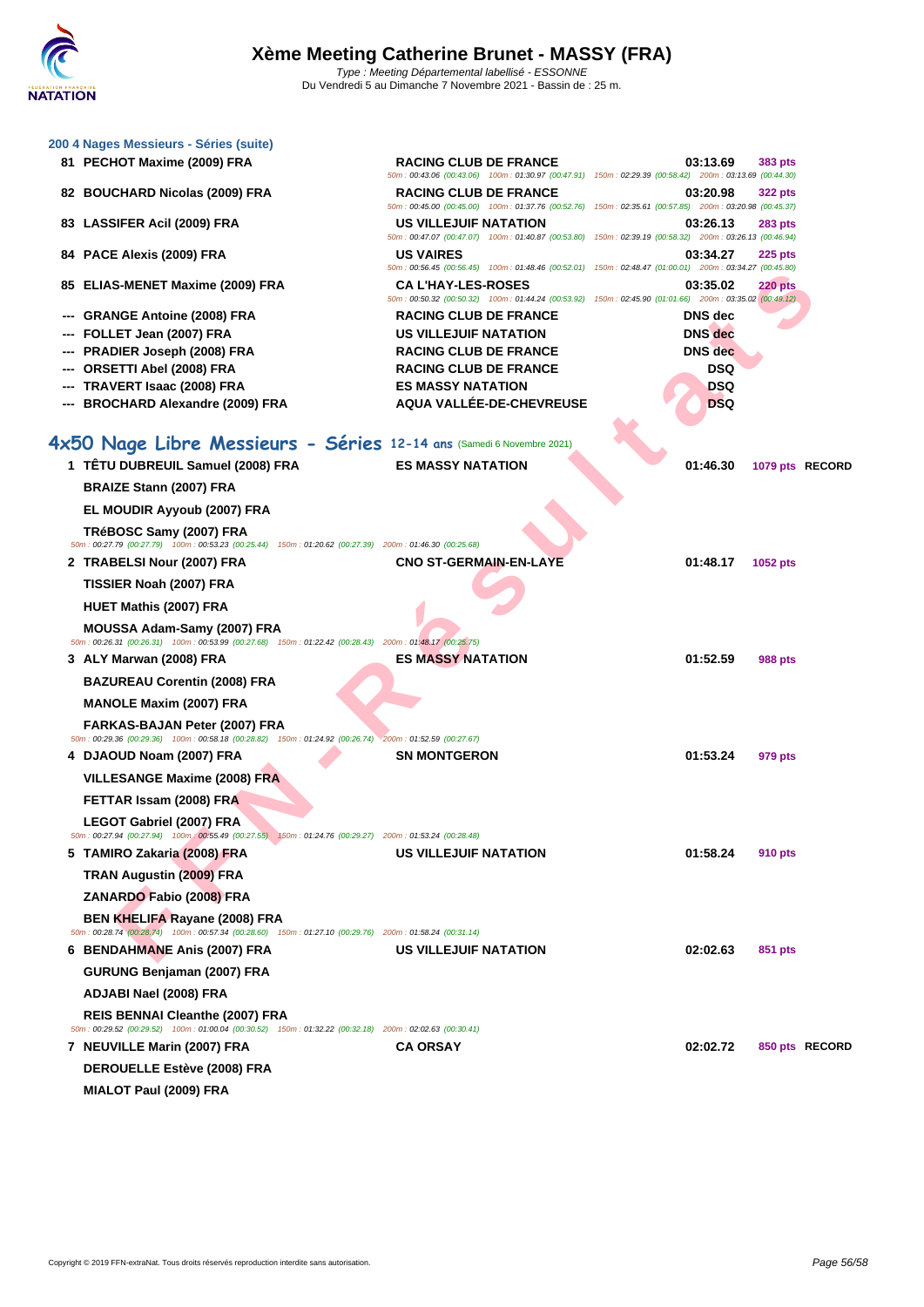| 4x50 Nage Libre Messieurs - Séries (suite)<br>COURALET TAPI Cohen (2009) FRA                                                                  | 50m : 00:27.06 (00:27.06) 100m : 00:58.95 (00:31.89) 150m : 01:30.86 (00:31.91) 200m : 02:02.72 (00:31.86) |          |                 |
|-----------------------------------------------------------------------------------------------------------------------------------------------|------------------------------------------------------------------------------------------------------------|----------|-----------------|
| 8 ATTERBOM Oskar (2008) FRA                                                                                                                   | <b>C VIKINGS DE ROUEN</b>                                                                                  | 02:03.80 | 836 pts         |
| DOLEY Basile (2009) FRA                                                                                                                       |                                                                                                            |          |                 |
| LE GRATIET Yohann (2009) FRA                                                                                                                  |                                                                                                            |          |                 |
| <b>LE GRATIET Yannis (2008) FRA</b>                                                                                                           | 50m : 00:30.14 (00:30.14) 100m : 01:02.15 (00:32.01) 150m : 01:34.16 (00:32.01) 200m : 02:03.80 (00:29.64) |          |                 |
| 9 SERTTAS Noyan (2009) FRA                                                                                                                    | <b>SN MONTGERON</b>                                                                                        | 02:08.89 | 771 pts         |
| <b>HASSAOUI Ilyass (2008) FRA</b>                                                                                                             |                                                                                                            |          |                 |
| LEGOT Jérémy (2009) FRA                                                                                                                       |                                                                                                            |          |                 |
| <b>PAVLOVIC Luka (2009) FRA</b>                                                                                                               | 50m : 00:31.20 (00:31.20) 100m : 01:02.04 (00:30.84) 150m : 01:37.96 (00:35.92) 200m : 02:08.89 (00:30.93) |          |                 |
| 10 EL MOUDIR Wassim (2009) FRA                                                                                                                | <b>ES MASSY NATATION</b>                                                                                   | 02:08.99 | <b>769 pts</b>  |
| SERCIEN Jaden (2009) FRA                                                                                                                      |                                                                                                            |          |                 |
| EL OUARRADI Bilel (2009) FRA                                                                                                                  |                                                                                                            |          |                 |
| VIRGAL-PRUNIER Chrystopher (2007) FRA                                                                                                         | 50m : 00:33.58 (00:33.58) 100m : 01:06.38 (00:32.80) 150m : 01:40.59 (00:34.21) 200m : 02:08.99 (00:28.40) |          |                 |
|                                                                                                                                               | 4x50 Nage Libre Messieurs - Séries 9-11 ans (Samedi 6 Novembre 2021)                                       |          |                 |
| 1 BAZUREAU Antonin (2010) FRA                                                                                                                 | <b>ES MASSY NATATION</b>                                                                                   | 02:27.80 | 552 pts         |
| DANIEL Nohan (2010) FRA                                                                                                                       |                                                                                                            |          |                 |
| <b>MARTIN Sasha (2010) FRA</b>                                                                                                                |                                                                                                            |          |                 |
| <b>HADJIDJ Jalis (2010) FRA</b><br>50m : 00:34.91 (00:34.91) 100m : 01:12.00 (00:37.09) 150m : 01:52.18 (00:40.18) 200m : 02:27.80 (00:35.62) |                                                                                                            |          |                 |
| 2 HAMOUDA Adam (2010) FRA                                                                                                                     | <b>ES MASSY NATATION</b>                                                                                   | 02:33.12 | 497 pts         |
| REMY Lucas (2012) FRA                                                                                                                         |                                                                                                            |          |                 |
| TRéBOSC Yanis (2011) FRA                                                                                                                      |                                                                                                            |          |                 |
| TETU DUBREUIL Raphael (2011) FRA                                                                                                              | 50m : 00:37.21 (00:37.21) 100m : 01:17.04 (00:39.83) 150m : 01:58.89 (00:41.85) 200m : 02:33.12 (00:34.23) |          |                 |
| 3 MARTIN Maël (2011) FRA                                                                                                                      | <b>SN VERSAILLES</b>                                                                                       | 02:44.89 | <b>386 pts</b>  |
| <b>MAMDOURICCIULLI Amjad (2011) FRA</b>                                                                                                       |                                                                                                            |          |                 |
| <b>CORAGLIA Bautista (2012) ITA</b>                                                                                                           |                                                                                                            |          |                 |
| <b>DEMALDENT Jules (2011) FRA</b>                                                                                                             | 50m : 00:38.06 (00:38.06) 100m : 01:23.63 (00:45.57) 150m : 02:06.61 (00:42.98) 200m : 02:44.89 (00:38.28) |          |                 |
|                                                                                                                                               | 4x50 4 Nages Messieurs - Séries 12-14 ans (Dimanche 7 Novembre 2021)                                       |          |                 |
| 1 BRAIZE Stann (2007) FRA                                                                                                                     | <b>ES MASSY NATATION</b>                                                                                   | 01:56.63 | 1095 pts RECORD |
| <b>MANOLE Maxim (2007) FRA</b>                                                                                                                |                                                                                                            |          |                 |
| EL MOUDIR Ayyoub (2007) FRA                                                                                                                   |                                                                                                            |          |                 |
| TRéBOSC Samy (2007) FRA                                                                                                                       | 50m : 00:28.56 (00:28.56) 100m : 01:01.76 (00:33.20) 150m : 01:31.03 (00:29.27) 200m : 01:56.63 (00:25.60) |          |                 |
| 2 MOUSSA Adam-Samy (2007) FRA                                                                                                                 | <b>CNO ST-GERMAIN-EN-LAYE</b>                                                                              | 01:58.85 | <b>1067 pts</b> |
| TISSIER Noah (2007) FRA                                                                                                                       |                                                                                                            |          |                 |
| <b>TRABELSI Nour (2007) FRA</b>                                                                                                               |                                                                                                            |          |                 |
| <b>HUET Mathis (2007) FRA</b>                                                                                                                 | 50m : 00:28.90 (00:28.90) 100m : 01:02.50 (00:33.60) 150m : 01:30.87 (00:28.37) 200m : 01:58.85 (00:27.98) |          |                 |
| 3 BONDOUY Marlon (2007) FRA                                                                                                                   | <b>ES MASSY NATATION</b>                                                                                   | 02:09.24 | 940 pts         |
| TÊTU DUBREUIL Samuel (2008) FRA                                                                                                               |                                                                                                            |          |                 |
| ALY Marwan (2008) FRA                                                                                                                         |                                                                                                            |          |                 |
| FARKAS-BAJAN Peter (2007) FRA                                                                                                                 | 50m: 00:34.36 (00:34.36) 100m: 01:11.90 (00:37.54) 150m: 01:42.06 (00:30.16) 200m: 02:09.24 (00:27.18)     |          |                 |